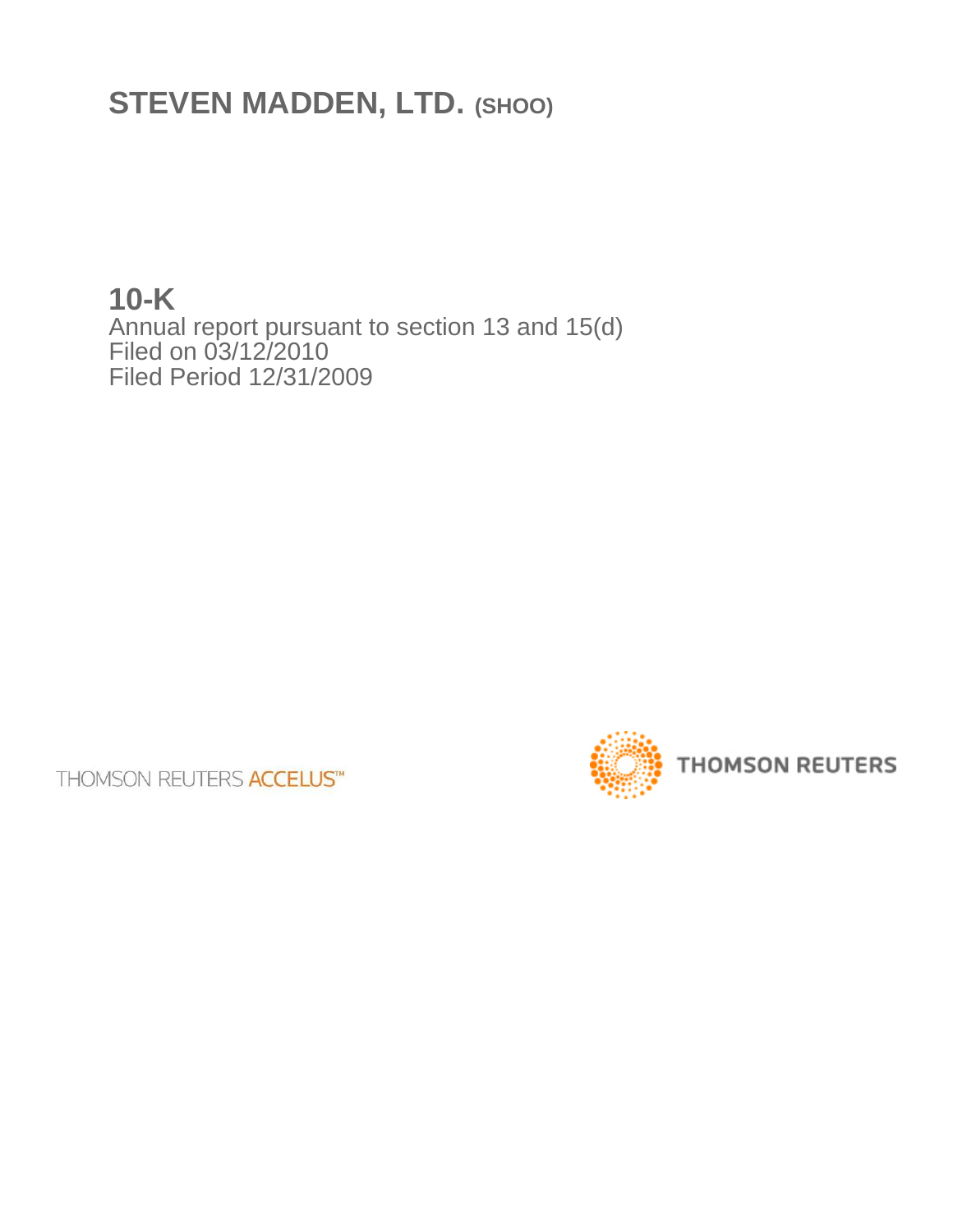## **UNITED STATES SECURITIES AND EXCHANGE COMMISSION WASHINGTON, D.C. 20549**

## **FORM 10-K**

(Mark One)

x **ANNUAL REPORT PURSUANT TO SECTION 13 OR 15(d) OF THE SECURITIES EXCHANGE ACT OF 1934**

**For the fiscal year ended December 31, 2009**

**or**

o **TRANSITION REPORT PURSUANT TO SECTION 13 OR 15(d) OF THE SECURITIES AND EXCHANGE ACT OF 1934**

For the transition period from to

**Commission File Number 0-23702**

## **STEVEN MADDEN, LTD.**

**(Exact name of registrant as specified in its charter)**

**Delaware 13-3588231 (State or other jurisdiction of incorporation or organization)**

**(I.R.S. employer identification no.)**

**52-16 Barnett Avenue, Long Island City, New York 11104 (Address of principal executive offices) (Zip Code)**

**(718) 446-1800**

**(Registrant's Telephone Number, Including Area Code)** Securities Registered Pursuant to Section 12(b) of the Act:

Common Stock, par value \$.0001 per share The NASDAQ Stock Market LLC<br>Preferred Stock Purchase Rights The NASDAQ Stock Market LLC

Title of Each Class Name of Each Exchange on Which Registered The NASDAQ Stock Market LLC

Securities Registered Pursuant to Section 12(g) of the Act: None

Indicate by check mark if the registrant is a well-known seasoned issuer, as defined in Rule 405 of the Securities Act.

Indicate by check mark if the registrant is not required to file reports pursuant to Section 13 or 15(d) of the Securities Act.

Indicate by check mark whether the registrant: (1) has filed all reports required to be filed by Section 13 or 15(d) of the Securities Exchange Act of 1934 during the preceding 12 months (or for such shorter period that the registrant was required to file such reports), and (2) has been subject to such filing requirements for the past 90 days.

 $Yes \boxtimes No \Box$ 

 Indicate by check mark whether the registrant has submitted electronically and posted on its corporate website, if any, every Interactive Data File required to be submitted and posted pursuant to Rule 405 of Regulation S-T (§ 232.405 of this chapter) during the preceding 12 months (or for such shorter period that the registrant was required to submit and post such files).

 $Yes \Box No \Box$ 

Indicate by check mark if disclosure of delinquent filers pursuant to Item 405 of Regulation S-K is not contained herein, and will not be contained, to the best of registrant's knowledge, in definitive proxy or information statements incorporated by reference in Part III of this Form 10-K or any amendment to this Form 10- $\overline{K}$ .  $\Box$ 

Indicate by check mark whether the registrant is a large accelerated filer, an accelerated filer, a non-accelerated filer or a smaller reporting company. See the definitions of "large accelerated filer", "accelerated filer" and "smaller reporting company" in Rule 12b-2 of the Exchange Act.<br>
Large accelerated filer  $\Box$  Accelerated filer  $\boxtimes$  Non-accelerated filer  $\Box$  Smaller Smaller reporting company  $\Box$ 

Indicate by check mark whether the registrant is a shell company (as defined in Rule 12b-2 of the Exchange Act).

Yes □ No ⊠

The aggregate market value of the common equity held by non-affiliates of the registrant (assuming for these purposes, but without conceding, that all executive officers and directors are "affiliates" of the registrant) as of June 30, 2009, the last business day of the registrant's most recently completed second fiscal quarter, was approximately \$385,532,000 (based on the closing sale price of the registrant's common stock on that date as reported on The NASDAQ Global Select Market).

The number of outstanding shares of the registrant's common stock as of March 9, 2010 was 18,348,786 shares.

#### DOCUMENTS INCORPORATED BY REFERENCE:

PART III INCORPORATES CERTAIN INFORMATION BY REFERENCE FROM THE REGISTRANT'S DEFINITIVE PROXY STATEMENT FOR THE REGISTRANT'S 2010 ANNUAL MEETING OF STOCKHOLDERS.

 $Yes \n  $\Box$  No  $\boxtimes$$ 

Yes  $\square$  No  $\square$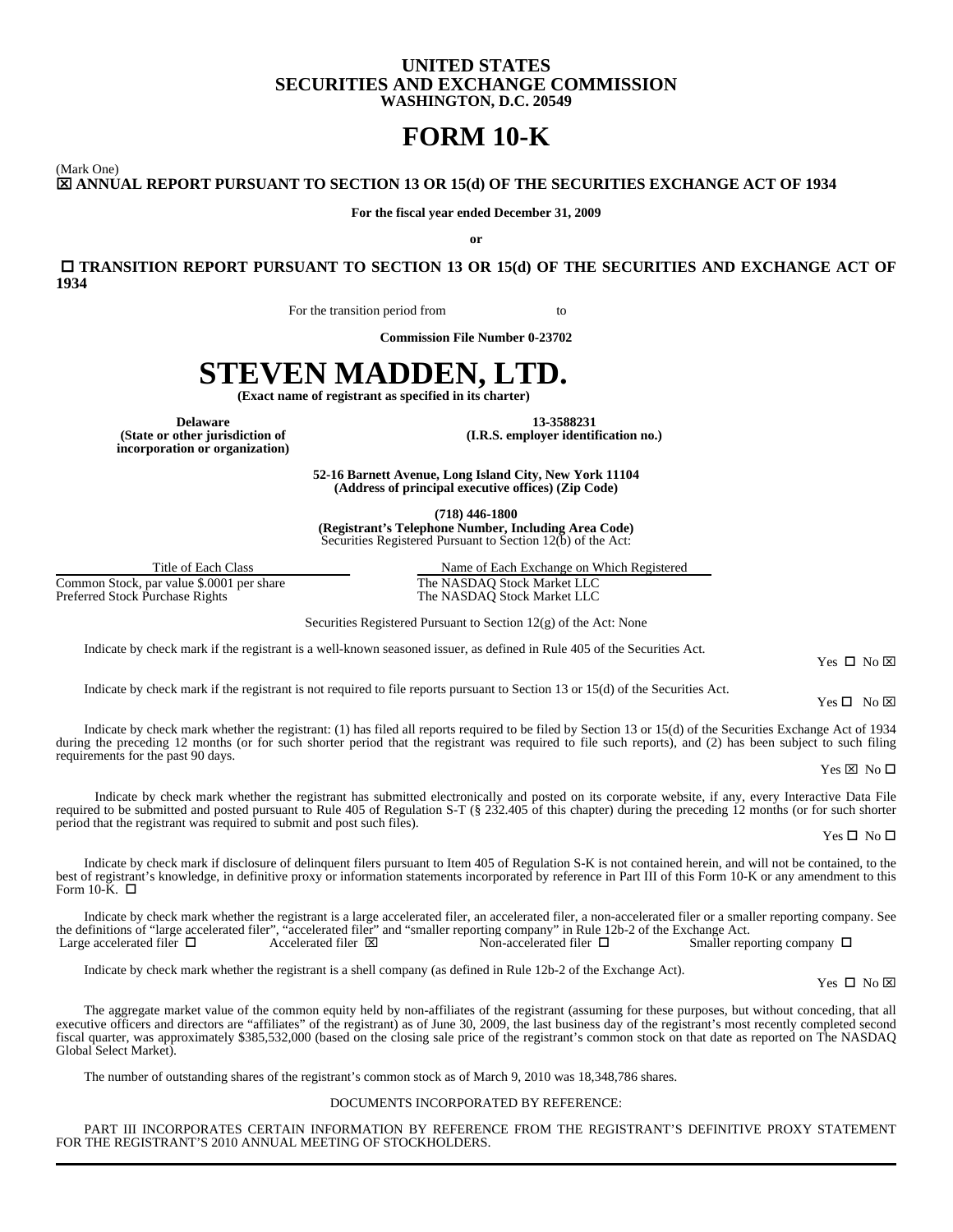## **TABLE OF CONTENTS**

## **SPECIAL NOTE REGARDING FORWARD-LOOKING STATEMENTS** 1

|                                                                                   | <b>PART I</b>                                                                                                                                                                     |                          |
|-----------------------------------------------------------------------------------|-----------------------------------------------------------------------------------------------------------------------------------------------------------------------------------|--------------------------|
| <b>ITEM1</b><br><b>ITEM 1A</b><br><b>ITEM 1B</b><br><b>ITEM 2</b><br><b>ITEM3</b> | <b>BUSINESS</b><br><b>RISK FACTORS</b><br><b>UNRESOLVED STAFF COMMENTS</b><br><b>PROPERTIES</b><br><b>LEGAL PROCEEDINGS</b><br><b>SUBMISSION OF MATTERS TO A VOTE OF SECURITY</b> | 1<br>9<br>12<br>12<br>13 |
| <b>ITEM4</b>                                                                      | <b>HOLDERS</b>                                                                                                                                                                    | 14                       |
|                                                                                   | <b>PART II</b>                                                                                                                                                                    |                          |
| <b>ITEM 5</b>                                                                     | <b>MARKET FOR REGISTRANT'S COMMON EQUITY, RELATED</b><br><b>STOCKHOLDER MATTERS AND ISSUER PURCHASES OF</b>                                                                       |                          |
|                                                                                   | <b>EQUITY SECURITIES</b>                                                                                                                                                          | 14<br>17                 |
| <b>ITEM 6</b><br><b>TTEM7</b>                                                     | <b>SELECTED FINANCIAL DATA</b><br><b>MANAGEMENT'S DISCUSSION AND ANALYSIS OF</b>                                                                                                  |                          |
|                                                                                   | <b>FINANCIAL CONDITION AND RESULTS OF OPERATIONS</b>                                                                                                                              | 18                       |
| <b>ITEM7A</b>                                                                     | <b>OUANTITATIVE AND OUALITATIVE DISCLOSURES ABOUT</b>                                                                                                                             |                          |
| <b>ITEM 8</b>                                                                     | <b>MARKET RISK</b><br>FINANCIAL STATEMENTS AND SUPPLEMENTARY DATA                                                                                                                 | 27<br>28                 |
| <b>ITEM 9</b>                                                                     | <b>CHANGES IN AND DISAGREEMENTS WITH ACCOUNTANTS</b>                                                                                                                              |                          |
|                                                                                   | ON ACCOUNTING AND FINANCIAL DISCLOSURE                                                                                                                                            | 28                       |
| <b>ITEM 9A</b><br><b>ITEM 9B</b>                                                  | <b>CONTROLS AND PROCEDURES</b><br><b>OTHER INFORMATION</b>                                                                                                                        | 28<br>30                 |
|                                                                                   |                                                                                                                                                                                   |                          |
|                                                                                   | <b>PART III</b>                                                                                                                                                                   |                          |
|                                                                                   | <b>DIRECTORS, EXECUTIVE OFFICERS AND CORPORATE</b>                                                                                                                                |                          |
| <b>ITEM 10</b>                                                                    | <b>GOVERNANCE</b><br><b>EXECUTIVE COMPENSATION</b>                                                                                                                                | 30<br>30                 |
| <b>ITEM 11</b><br><b>ITEM 12</b>                                                  | <b>SECURITY OWNERSHIP OF CERTAIN BENEFICIAL OWNERS</b>                                                                                                                            |                          |
|                                                                                   | <b>AND MANAGEMENT AND RELATED STOCKHOLDER</b>                                                                                                                                     |                          |
|                                                                                   | <b>MATTERS</b>                                                                                                                                                                    | 30                       |
| <b>ITEM 13</b>                                                                    | <b>CERTAIN RELATIONSHIPS AND RELATED TRANSACTIONS,</b><br><b>AND DIRECTOR INDEPENDENCE</b>                                                                                        | 30                       |
| <b>ITEM 14</b>                                                                    | PRINCIPAL ACCOUNTANT FEES AND SERVICES                                                                                                                                            | 30                       |
|                                                                                   | <b>PART IV</b>                                                                                                                                                                    |                          |
| <b>ITEM 15</b>                                                                    | <b>EXHIBITS AND FINANCIAL STATEMENT SCHEDULES</b>                                                                                                                                 | 31                       |
|                                                                                   |                                                                                                                                                                                   |                          |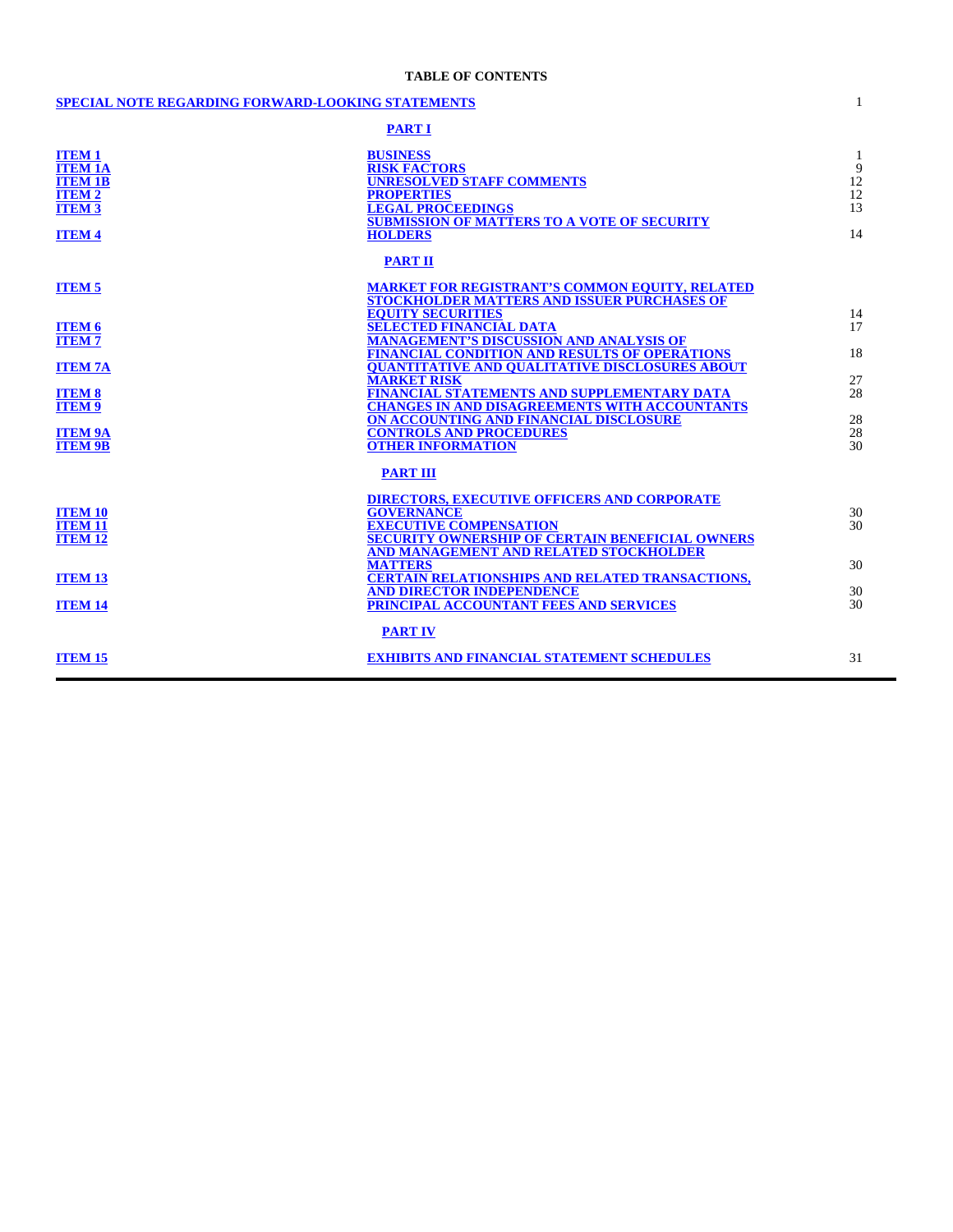## **SPECIAL NOTE REGARDING FORWARD-LOOKING STATEMENTS**

<span id="page-3-0"></span>This Annual Report on Form 10-K contains forward-looking statements as that term is defined in the federal securities laws that are made pursuant to the safe harbor provisions of the Private Securities Litigation Reform Act of 1995, which include statements with regard to future revenue, projected 2010 results, earnings, spending, margins, cash flow, orders, expected timing of shipment of products, inventory levels, future growth or success in specific countries, categories or market sectors, continued or expected distribution to specific retailers, liquidity, capital resources and market risk, strategies and objectives and other future events. Forward-looking statements include, without limitation, any statement that may predict, forecast, indicate or simply state future results, performance or achievements, and can be identified by the use of forward looking language such as "believe," "anticipate," "expect," "estimate," "intend," "plan," "project," "will be," "will continue," "will result," "could," "may," "might," or any variations of such words with similar meanings. Factors that may affect our results include, but are not limited to, the risks and uncertainties discussed in Item 1A of this Annual Report on Form  $10-K$ .

Any such statements are subject to risks and uncertainties, many of which are beyond our control, that may influence the accuracy of the statements and the projections upon which the statements are based that could cause actual results to differ materially from those projected in forward-looking statements. As such, we caution you that these statements are not guarantees of future performance or events. Our actual results, performance and achievements could differ materially from those expressed or implied in these forward-looking statements. We undertake no obligation to publicly update or revise any forward-looking statements, whether from new information, future events or otherwise.

#### **PART I**

#### **ITEM 1 BUSINESS**

Steven Madden, Ltd. and its subsidiaries (collectively, the "Company") design, source, market and sell fashion-forward footwear for women, men and children. In addition, we design, source, market and sell name brand and private label fashion handbags and accessories through our Accessories Division. We distribute products through our retail stores, our e-commerce website, department and specialty stores throughout the United States and through special distribution arrangements in Asia, Canada, Europe, Central and South America, Australia and Africa. Our product line includes a broad range of updated styles designed to establish or capitalize on market trends, complemented by core products. We have established a reputation for our creative designs, popular styles and quality products at affordable price points.

Fiscal year 2009 was a record year for Steven Madden, Ltd. Consolidated net sales for 2009 increased to a record \$503.6 million from \$457.0 million during 2008. Our gross margin increased in fiscal year 2009 to 42.9%, 200 basis points greater than the 40.9% achieved in 2008. Net income increased 79% in 2009 to a record \$50.1 million from \$28.0 million in 2008. Diluted earnings per share for the year ended December 31, 2009 increased 81% to a record \$2.73 per share on 18,323,000 diluted weighted average shares outstanding compared to \$1.51 per share on 18,519,000 diluted weighted average shares outstanding in 2008. Net cash provided by operating activities increased to a record \$64.3 million in 2009 compared to \$41.8 million in 2008.

We have expanded our accessories portfolio through two recent acquisitions. In July, 2009, we acquired certain assets constituting the Zone 88 and Shakedown Street (together "Zone 88") lines of SML Brands, LLC, a subsidiary of Aimee Lynn, Inc, which designs and markets primarily private label accessories, principally handbags, for mass merchants and mid-tier retailers. The acquisition was completed for \$1.3 million in cash. We believe this acquisition will enable us to expand our accessories business in the private label arena with value priced customers.

Most recently, subsequent to our year end, on February 10, 2010, the Company acquired all of the outstanding shares of stock of Big Buddha, Inc. ("Big Buddha") from its sole stockholder, Jeremy Bassan. Founded in 2003, Big Buddha designs and markets fashion-forward handbags to specialty retailers and better department stores. The acquisition was completed for \$11.0 million in cash plus potential earn out payments based on annual financial performance of Big Buddha through March 31, 2013.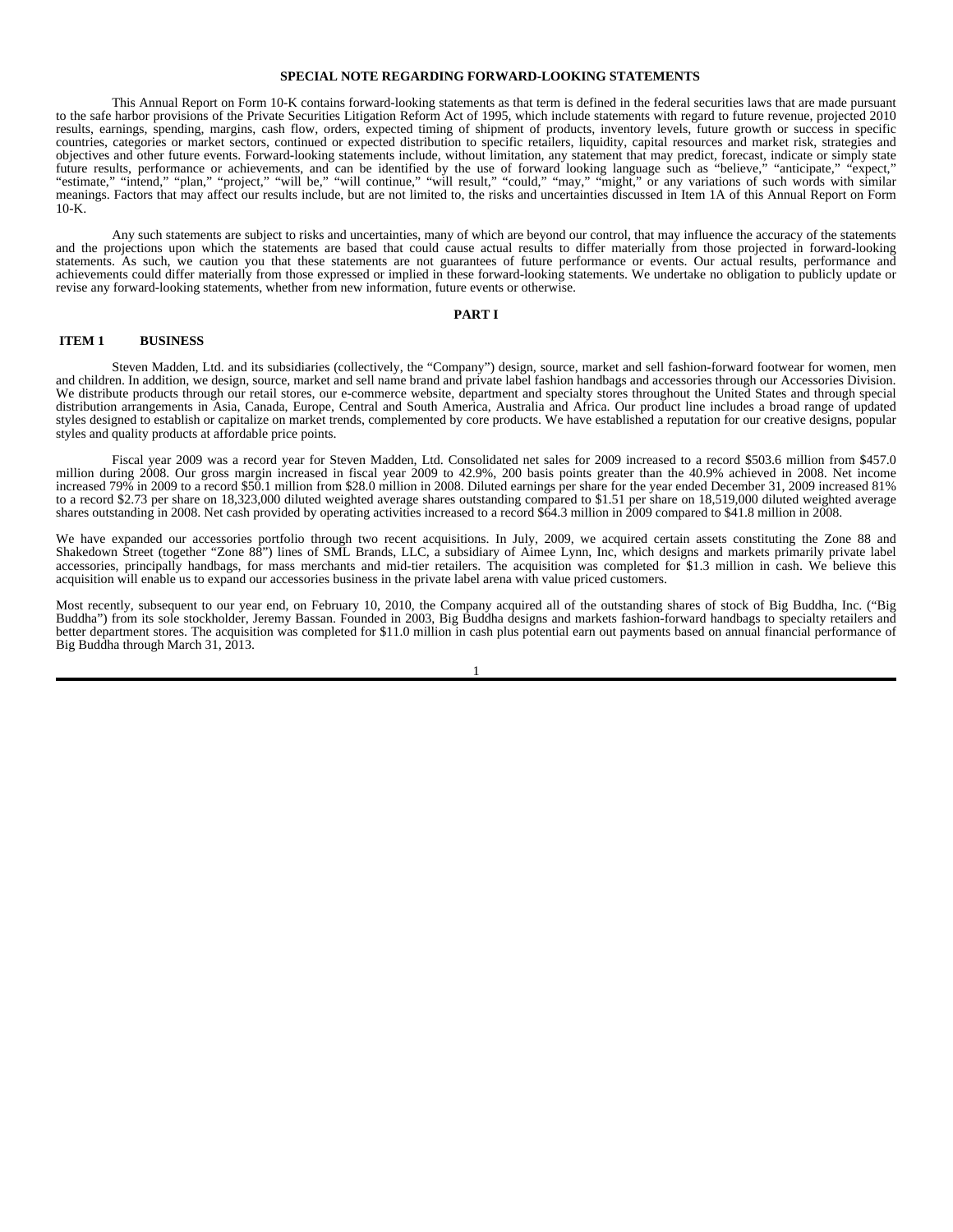On September 2, 2009, the Company expanded its brand portfolio by entering into an additional license agreement with Dualstar Entertainment Group, LLC, under which the Company has the right to use the Olsenboye® trademark in connection with the sale and marketing of footwear and accessories exclusively to J.C. Penney. The agreement requires the Company to make royalty and advertising payments equal to a percentage of net sales and a minimum royalty and advertising payment in the event that specified net sales targets are not achieved. The agreement expires on December 31, 2011, but is renewable, at our option, for one three-year term, if certain conditions are met.

In addition, we made progress on our stated goal to evolve Steve Madden® into a global lifestyle brand by entering into two new license agreements. On October 20, 2009, we signed a license agreement to license our Steve Madden® trademark for the design, manufacture and worldwide distribution of women's fashion apparel. On January 7, 2010, we signed a license agreement to license our Steve Madden® and Steven by Steve Madden® trademarks for the design, manufacture and worldwide distribution of women's fashion jewelry. The new fashion apparel and jewelry lines, which will initially ship in the spring and fall of 2010, respectively, join our existing licenses for cold weather accessories, sunglasses, eyewear, outerwear, bedding and hosiery offerings. Management is pleased to be expanding the Company's presence beyond footwear and accessories and believes the new apparel and jewelry lines mark very logical extensions of the Company's brands.

Steven Madden, Ltd. was incorporated as a New York corporation on July 9, 1990 and reincorporated under the same name in Delaware in November 1998. We completed our initial public offering in December 1993 and our shares of common stock, \$.0001 par value per share, currently trade on the NASDAQ Global Select Market under the symbol "SHOO".

We maintain our principal executive offices at 52-16 Barnett Avenue, Long Island City, NY 11104 and our telephone number is (718) 446-1800.

Our website is http://www.stevemadden.com. We file Annual Reports on Form 10-K, Quarterly Reports on Form 10-Q, Current Reports on Form 8-K and other reports and information with the Securities and Exchange Commission (the "SEC") pursuant to Section 13(a) or 15(d) of the Securities Exchange Act of 1934, as amended, (the "Exchange Act"). We make these reports, any amendments to such reports, and our proxy statements for our stockholders' meetings available free of charge, on our website as soon as reasonably practicable after such material is electronically filed with, or furnished to, the SEC. We will provide paper copies of such filings free of charge upon request. The public may read and copy any materials filed by us with the SEC at the SEC's Public Reference Room at 100 R Street, NE, Washington, D.C. 20549. The public may also obtain information on the operation of the SEC's Public Reference Room by calling the SEC at 1-800-SEC-0330. In addition, the SEC maintains an Internet site that contains reports, proxy and information statements and other information regarding us, which is available at http://www.sec.gov.

#### **Product Distribution Segments**

Our business is comprised of five distinct segments (Wholesale Footwear, Wholesale Accessories, Retail, First Cost and Licensing). Our Wholesale Footwear segment includes seven core divisions: Steve Madden Women's, Steve Madden Men's, Madden Girl, Steven, Stevies, Elizabeth and James and our international business. Our Wholesale Accessories segment, through license agreements, includes Betsey Johnson®, Daisy Fuentes® and Olsenboye® accessories brands. Steven Madden Retail, Inc., our wholly owned retail subsidiary, operates Steve Madden and Steven retail stores as well as our ecommerce website. There are also three stores licensed to a third party. The First Cost segment represents activities of a subsidiary which earns commissions for serving as a buying agent for footwear products under private labels and licensed brands (such as l.e.i.®, Candie's® and Olsenboye®) for many of the country's large mass-market merchandisers, shoe chains and other off-price retailers. In the Licensing segment, the Company licenses its Steve Madden® and Steven by Steve Madden® trademarks for use in connection with the manufacturing, marketing and sale of cold weather accessories, sunglasses, eyewear, outerwear, bedding, hosiery, women's fashion apparel and jewelry.

 $\mathcal{P}$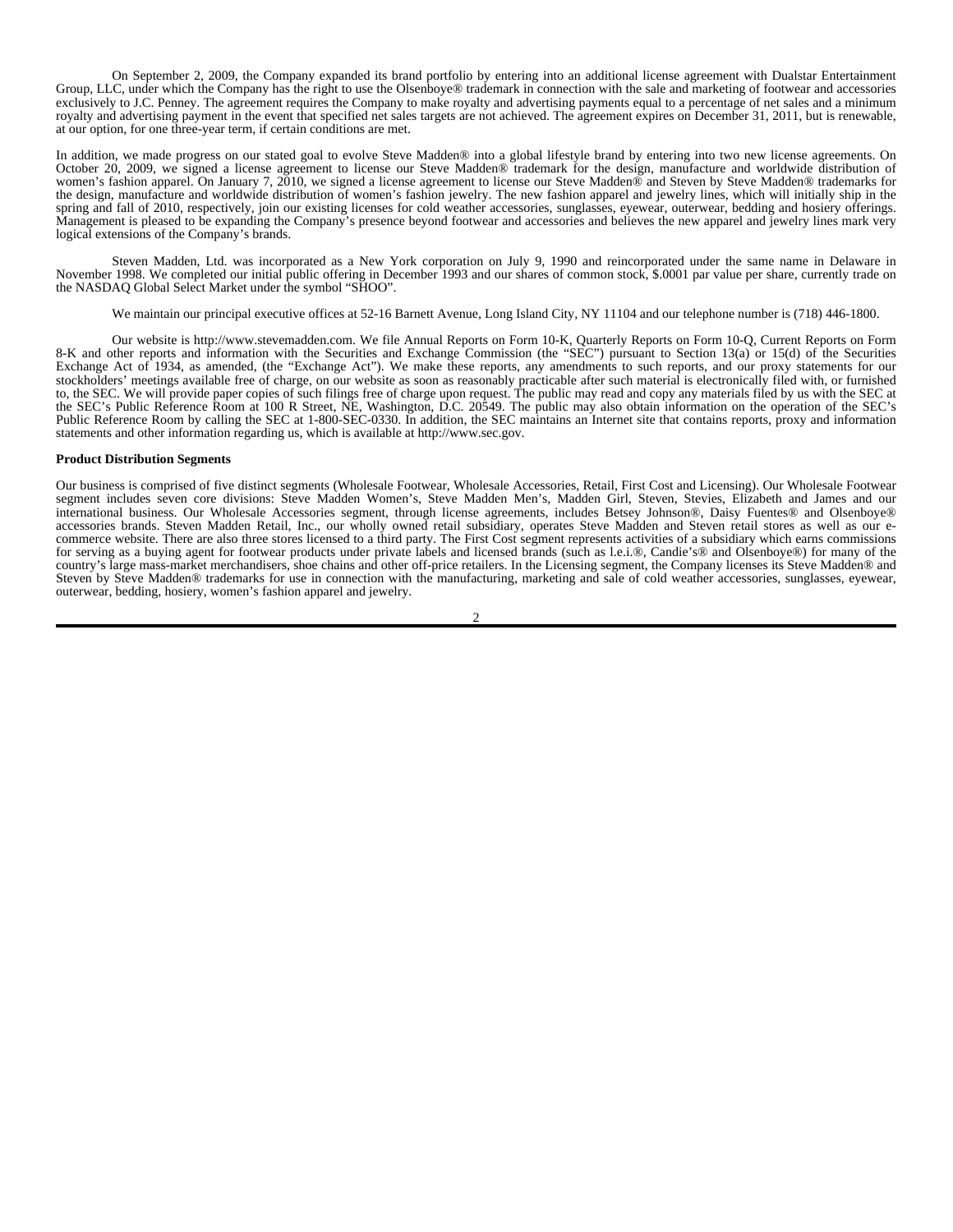#### **Wholesale Footwear Segment**

*Steve Madden Women's Division.* The Steve Madden Women's Division ("Madden Women's") designs, sources and markets our Steve Madden brand to major department stores, mid-tier department stores, better specialty stores and independently owned boutiques throughout the United States. The Steve Madden brand has become a leading life-style brand in the fashion conscious marketplace. To serve our customers (primarily women ages 16 to 35), Madden Women's creates and markets fashion forward footwear designed to appeal to customers seeking exciting, new footwear designs at affordable prices.

As our largest division, Madden Women's generated net sales of \$148.0 million for the year ended December 31, 2009, or approximately 29% of our total net sales. New products for Madden Women's are test marketed at our retail stores. Typically, within a few days, we can determine if the test product appeals to our customers. This enables us to use our flexible sourcing model to rapidly respond to changing trends, which we believe is essential for success in the fashion arena.

*Madden Girl Division.* The Madden Girl Division ("Madden Girl") designs, sources and markets a full collection of directional young women's shoes. Madden Girl is geared for young women ages 13 to 20 and is an "opening price point" brand that is currently sold at major department stores, mid-tier retailers and specialty stores. Madden Girl generated net sales of \$62.5 million for the year ended December 31, 2009, or approximately 12% of our total net sales.

*Steve Madden Men's Division.* The Steve Madden Men's Division ("Madden Men's") designs, sources and markets a full collection of directional men's shoes and fashion forward athletic shoes to major department stores, mid-tier department stores, better specialty stores and independent shoe stores throughout the United States. Price points range from \$70 to \$100 at retail, targeted at men ages 20 to 40 years old. Madden Men's generated net sales of \$40.0 million for the year ended December 31, 2009, or approximately 8% of our total net sales. Madden Men's maintains open stock inventory positions in select patterns to serve the replenishment programs of its wholesale customers.

*Steven Division.* The Steven Division designs, sources and markets women's fashion footwear under the Steven® trademark through major department and better footwear specialty stores throughout the United States. Priced a tier above the Steve Madden brand, Steven products are designed to appeal principally to fashion conscious women, ages 25 to 45, who shop at department stores and footwear boutiques. The Steven Division generated net sales of \$23.6 million for the year ended December 31, 2009, or approximately 5% of our total net sales.

*International Division.* Prior to 2009, our international business (the "International Division") operated under the "first cost" model and, thus, the revenues derived from our international business were included in Commissions and Licensing Fees in the Consolidated Statements of Income of our Financial Statements. In order to improve operating efficiencies, and to give our international partners better visibility in the process, as of January 2009, we have changed the operating model for our international business to the "wholesale" model. Our International Division ships products to China, Canada, Mexico, the United Kingdom, Israel, UAE, Turkey, Australia, Korea, Morocco, and several countries in southeast Asia, Europe and Central and South America. Our International Division generated net sales of \$22.1 million for the year ended December 31, 2009 or 4% of our total net sales.

*Elizabeth and James Division.* On September 10, 2008, we entered into a license agreement with Dualstar Entertainment Group, LLC, under which we have the right to use the Elizabeth and James trademark in connection with the sale and marketing of footwear. The Elizabeth and James brand, which was created by Mary-Kate and Ashley Olsen, is distributed through luxury retailers to women ages 25 to 36 years with average retail price points from \$200 to \$350 for shoes and from \$350 to \$500 for boots. Our Elizabeth and James Division, which began shipping in April 2009, generated net sales of \$4.3 million for the year ended December 31, 2009 or 1% of our total net sales.

*Steve Madden Kids Division.* Our Steve Madden Kids Division ("Madden Kids") designs, sources and markets footwear for young girls to department stores, specialty stores and independent boutiques throughout the United States. Madden Kids generated net sales of \$7.3 million for the year ended December 31, 2009, or approximately 1% of our total net sales.

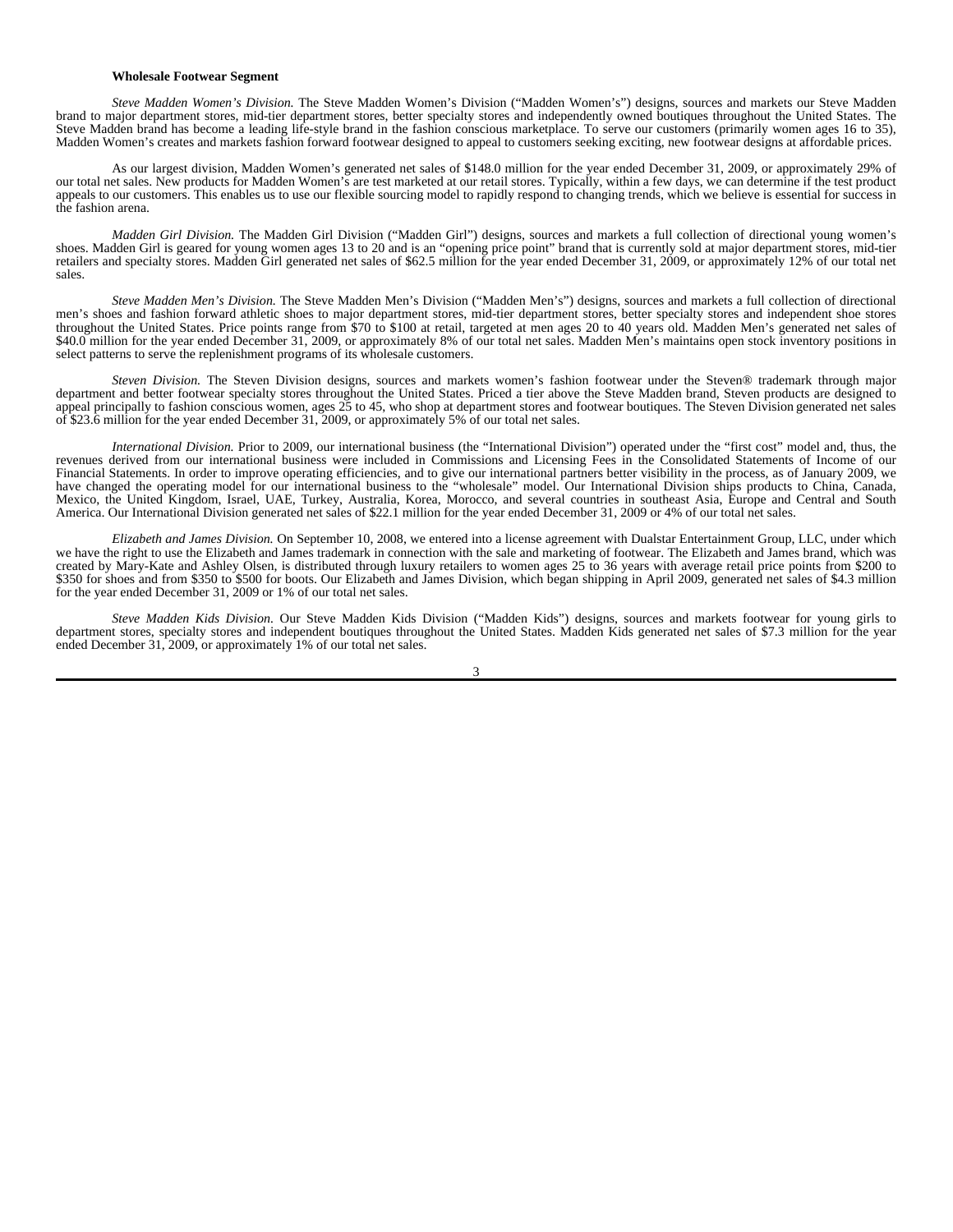#### **Wholesale Accessories Segment**

Our Wholesale Accessories segment designs, sources and markets name brand (including Betsey Johnson®, Daisy Fuentes® and Olsenboye® in addition to our Steve Madden® and Steven by Steve Madden® brands) and private label fashion handbags and accessories to major department stores, midtier department stores, value price retailers and independent stores throughout the United States. The Wholesale Accessories segment generated net sales of \$70.4 million for the year ended December 31, 2009, or approximately 14% of our total net sales.

#### **Retail Segment**

*Steven Madden Retail, Inc.* As of December 31, 2009, the Company, through our wholly owned subsidiary Steven Madden Retail, Inc., owned and operated 89 retail stores including 84 stores under the Steve Madden name, four under the Steven name and our e-commerce website (at www.stevemadden.com). In 2009, we opened two new stores, closed seven underperforming stores and licensed out three stores. Steve Madden stores are located in major shopping malls and in urban street locations across the United States, primarily focused in New York, California and Florida. In 2009, our retail stores generated annual sales in excess of \$640 per square foot. Comparative store sales (sales of those stores, including the e-commerce website, that were open for all of 2009 and 2008) increased 1% in fiscal year 2009 compared to fiscal year 2008. The Retail segment generated net sales of \$123.7 million for the year ended December 31, 2009, or approximately 25% of our total net sales.

We believe that the Retail segment will continue to enhance overall sales and profitability while increasing recognition for the Steve Madden brand. We plan to open one to three new retail stores and close six to nine underperforming stores during 2010. Our retail stores enable us to test and react to new products and classifications which, in turn, strengthens the product development efforts of the Steve Madden Wholesale segments.

#### **First Cost Segment**

The First Cost segment represents activities of a subsidiary which earns commissions for serving as a buying agent for footwear products under private labels and licensed brands (such as l.e.i.®, Candie's® and Olsenboye®) for many of the country's large mass-market merchandisers, shoe chains and other mid-tier retailers. As a buying agent, we utilize our expertise and our relationships with shoe manufacturers to facilitate the production of private label shoes to our customers' specifications. We believe that by operating in the private label, mass merchandising market, we are able to maximize additional nonbranded sales opportunities. This leverages our overall sourcing and design capabilities. Currently, this segment serves as a buying agent for the procurement of women's, men's and children's footwear for large retailers, including Target, Wal-Mart, Kohl's, J.C. Penney and Sears. The First Cost segment receives buying agent's commissions from its customers. In addition, we have leveraged the strength of our Steve Madden brands and product designs resulting in a partial recovery of our design, product and development costs from our suppliers. The First Cost segment generated operating income of \$16.8 million for the year ended December 31, 2009.

#### **Licensing Segment**

We license our Steve Madden® and Steven by Steve Madden® trademarks for use in connection with the manufacturing, marketing and sale of cold weather accessories, sunglasses, eyewear, outerwear, bedding, hosiery, women's fashion apparel and jewelry. Most of our license agreements require the licensee to pay us a royalty based on actual net sales, a minimum royalty in the event that specified net sales targets are not achieved and a percentage of sales for advertising the brand. Licensing income for the year ended December 31, 2009 was \$3.1 million.

See Note N to our Consolidated Financial Statements for additional information relating to our five operating segments.

 $\Delta$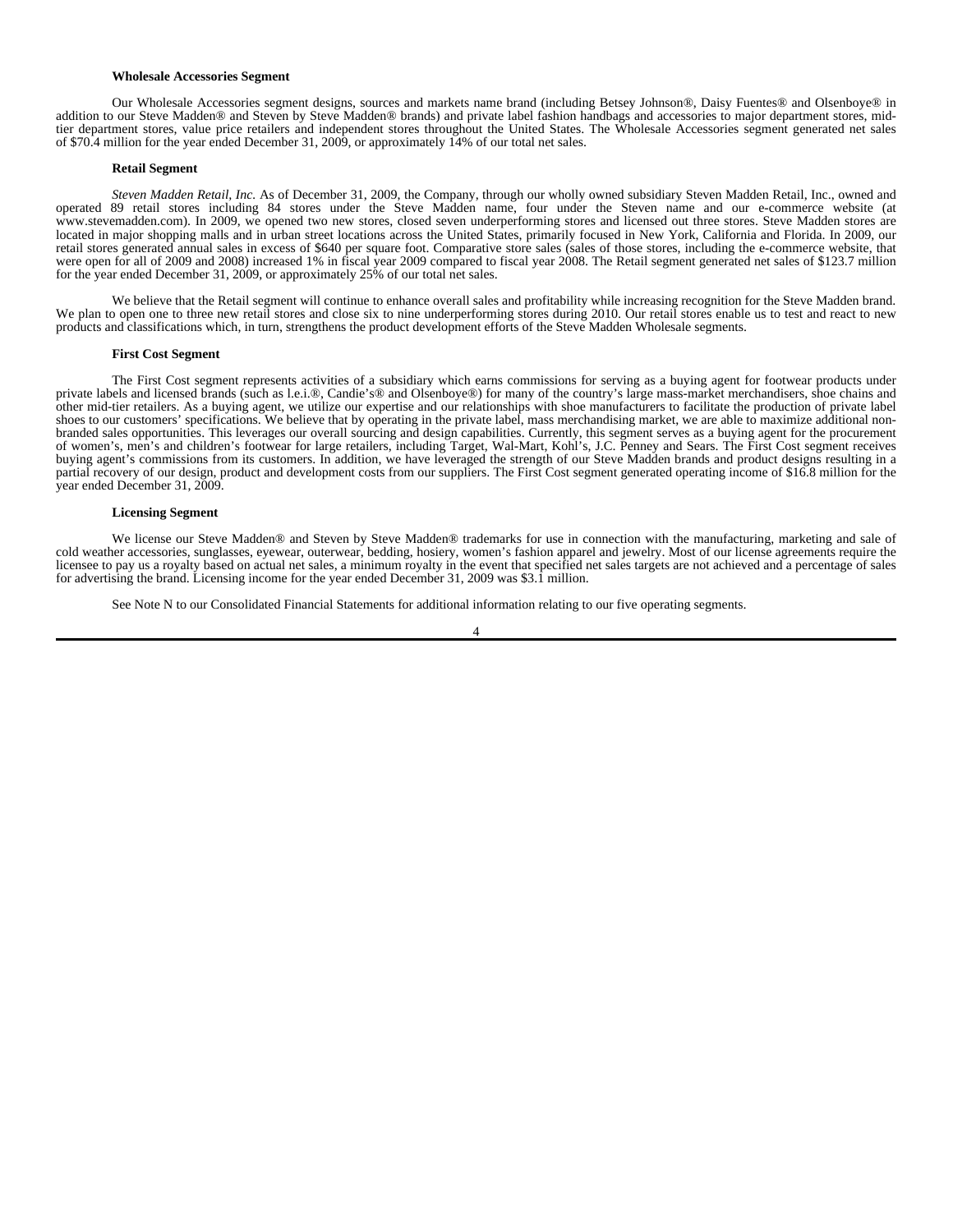#### **Product Design and Development**

We have established a reputation for our creative designs, marketing and trendy products at affordable price points. We believe that our future success will substantially depend on our ability to continue to anticipate and react to changing consumer demands in a timely manner. To meet this objective, we have developed an unparalleled design process that allows us to recognize and act quickly to changing consumer demands. Our design team strives to create designs which it believes fit our image, reflect current or future trends and can be manufactured in a timely and cost-effective manner. Once the initial design is complete, a prototype is developed, primarily in our Long Island City facility, which is reviewed and refined prior to the commencement of initial production. Most new products are then tested in selected Steve Madden retail stores. Based on these tests, among other things, management selects the products that are then offered for wholesale and retail distribution nationwide. We believe that our design and testing process and flexible sourcing model is a significant competitive advantage allowing us to mitigate the risk of production costs and the distribution of less desirable designs.

#### **Product Sourcing and Distribution**

We source each of our product lines separately based on the individual design, style and quality specifications of the products in such product lines. We do not own or operate manufacturing facilities; rather, we source our products through agents and our own sourcing office with independently owned manufacturers in China, Mexico, Brazil, Italy, Spain and India. We have established relationships with a number of manufacturers and agents in each of these countries. Although we have not entered into any long-term manufacturing or supply contracts, we believe that a sufficient number of alternative sources exist for the manufacture of our products. We continually monitor the availability of the principal materials used in our footwear, which are available from a number of sources in various parts of the world. We track inventory flow on a regular basis, monitor sell-through data and incorporate input on product demand from wholesale customers. We use retailers' feedback to adjust the production or manufacture of new products on a timely basis, which helps reduce the close out of slow-moving products.

We distribute our products from three third-party distribution warehouse centers located in California and New Jersey. By utilizing distribution facilities that specialize in distributing products to certain wholesale accounts, Steve Madden retail stores and Internet fulfillment, we believe that our customers are better served.

#### **Customers**

Our wholesale customers consist principally of department stores and specialty stores, including independent boutiques. Approximately 69% of our wholesale revenue is generated from department and specialty stores, including Macy's, DSW, Nordstrom, Famous Footwear, Dillard's and Lord & Taylor as well as mid-tier department stores and catalog retailers, including Victoria's Secret. For the year ended December 31, 2009, DSW accounted for approximately \$52.9 million, or 14% of our wholesale net sales and 11% of our total net sales. Macy's accounted for approximately \$39.0 million, or 10% of our wholesale net sales and 8% of our total net sales in 2009.

#### **Distribution Channels**

#### **United States**

We sell our products principally through department stores, specialty stores and discount stores and through our company-owned retail stores. For the year ended December 31, 2009, our Retail segment and our Wholesale segment generated net sales of approximately \$123.7 million and \$379.8 million, or 25% and 75% of our total net sales, respectively. Each of these distribution channels are described below.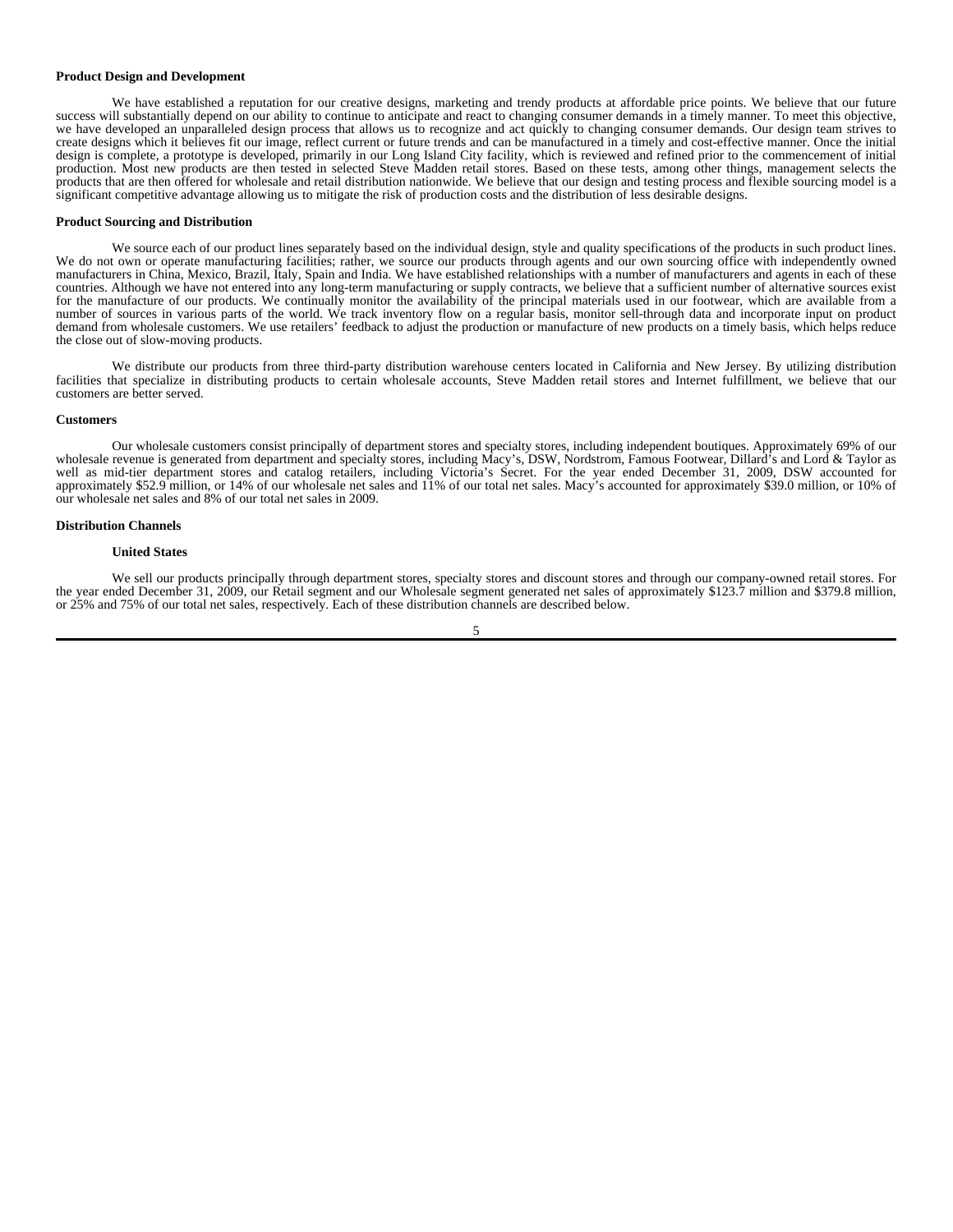*Steve Madden and Steven Retail Stores.* As of December 31, 2009, we operated 84 company-owned retail stores under the Steve Madden name and four under the Steven name and our e-commerce website (at www.stevemadden.com). We believe that our retail stores will continue to enhance overall sales, profitability, and our ability to react to changing consumer trends. The stores are also a marketing tool that allows us to strengthen brand recognition and to showcase selected items from our full line of branded and licensed products. Furthermore, the retail stores provide us with a venue to test and introduce new products and merchandising strategies. Specifically, we often test new designs at our Steve Madden retail stores before scheduling them for mass production and wholesale distribution. In addition to these test marketing benefits, we have been able to leverage sales information gathered at Steve Madden retail stores to assist our wholesale customers in order placement and inventory management.

A typical Steve Madden store is approximately 1,400 to 1,600 square feet and is located in a mall or street location that we expect will attract the highest concentration of our core demographic, style-conscious customer base. The Steven stores, which are generally the same size as our Steve Madden stores, have a more sophisticated design and format styled to appeal to their more mature target audience. In addition to carefully analyzing mall demographics and locations, we set profitability guidelines for each potential store site. Specifically, we target well trafficked sites at which the demographics fit our consumer profile and seek new locations where the projected fixed annual rent expense stays within our guidelines. By setting these guidelines, we seek to identify stores that will contribute to our overall profitability both in the near and longer terms.

*Department Stores.* We currently sell to over 1,900 doors of 17 department stores throughout the United States. Our major accounts include Macy's, Nordstrom, Dillard's and Lord & Taylor.

We provide merchandising support to our department store customers which includes in-store fixtures and signage, supervision of displays and merchandising of our various product lines. Our wholesale merchandising effort includes the creation of in-store concept shops, where a broader collection of our branded products are showcased. These in-store concept shops create an environment that is consistent with our image and are designed to enable the retailer to display and sell a greater volume of our products per square foot of retail space. In addition, these in-store concept shops encourage longer term commitment by the retailer to our products and enhance consumer brand awareness.

In addition to merchandising support, our key account executives maintain weekly communications with their respective accounts to guide them in placing orders and to assist them in managing inventory, assortment and retail sales. We leverage our sell-through data gathered at our retail stores to assist department stores in allocating their open-to-buy dollars to the most popular styles in the product line and to phase out styles with weaker sell-throughs, which reduces markdown exposure at season's end.

*Specialty Stores/Catalog Sales.* We currently sell to specialty store locations throughout the United States. Our major specialty store accounts include DSW, Famous Footwear and Journeys. We offer our specialty store accounts the same merchandising, sell-through and inventory tracking support offered to our department store accounts. Sales of our products are also made through various catalogs, such as Victoria's Secret.

*Internet Sales.* We operate an Internet website, www.stevemadden.com, where customers can purchase numerous styles of our Madden Women's, Steven and Madden Men's as well as selected styles of Madden Girl, footwear and accessory products.

#### **International**

Our products are available in many countries and territories worldwide via several retail selling and distribution agreements. Under the terms of the various agreements, the distributors and retailers are generally required to open a minimum number of stores each year and to pay us a fee for each pair of footwear purchased, and in many cases, an additional sales royalty as a percentage of sales or a predetermined amount per unit of sale. Distributors are required to purchase a specified minimum number of products within specified periods. The agreements we have in place expire at various times through December 31, 2014 and include renewal options. These agreements are exclusive in their specific territories, which include China, Canada, Mexico, the United Kingdom, Israel, UAE, Turkey, Australia, Korea, Morocco, and several countries in Southeast Asia, Europe and Central and South America.

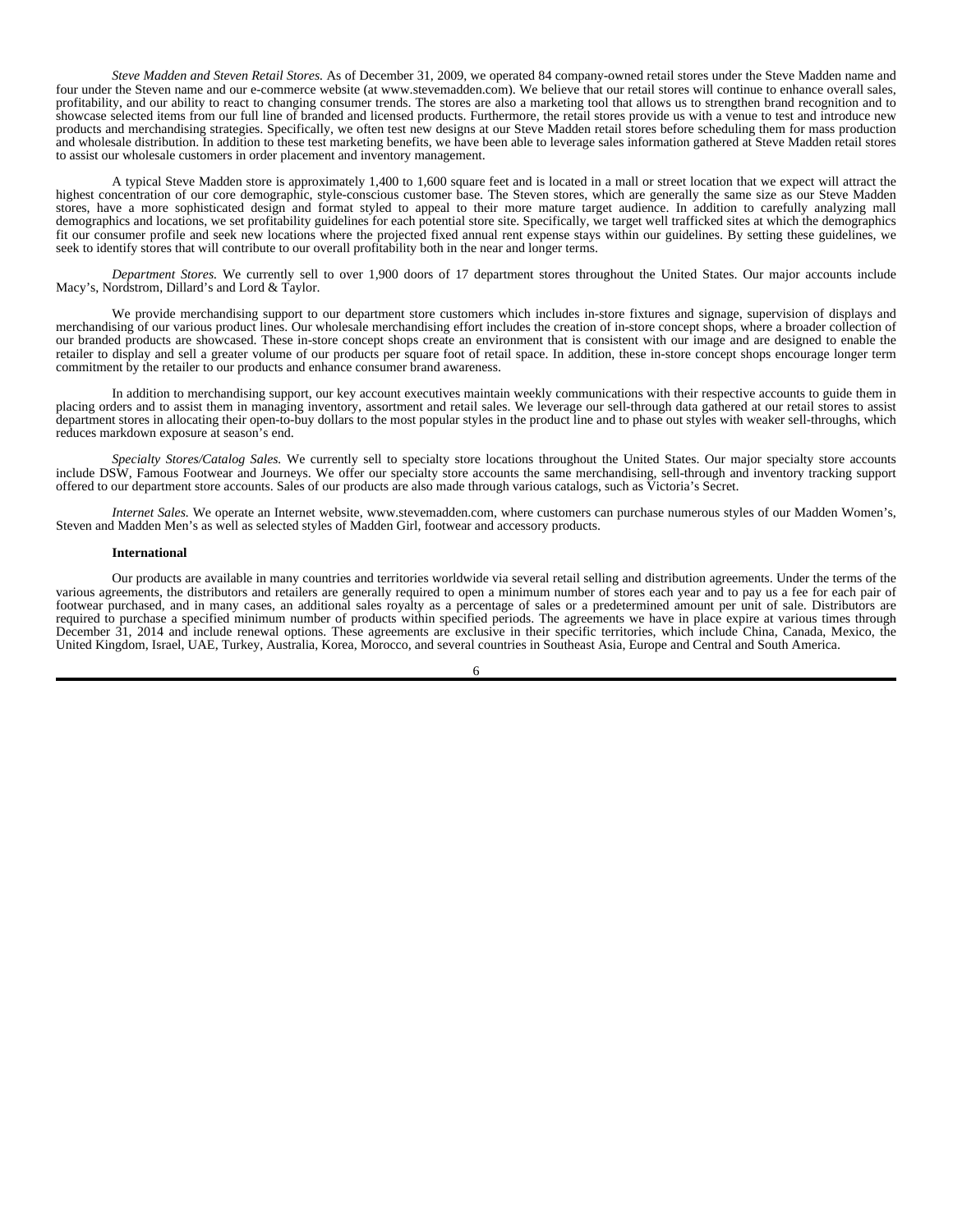## **Competition**

The fashion industry is highly competitive. We compete with specialty shoe and accessory companies as well as companies with diversified footwear product lines, such as Nine West, Skechers, Kenneth Cole, Nike, Guess and Jessica Simpson. Our competitors may have greater financial and other resources than us. We believe effective advertising and marketing, fashionable styling, high quality, value and fast manufacturing turnaround are the most important competitive factors and intend to continue to employ these elements as we develop our products. However, we cannot be certain that we will be able to compete successfully against our current and future competitors, or that competitive pressures will not have a material adverse effect on our business, financial condition and results of operations.

#### **Marketing and Sales**

We have focused on creating an integrated brand building program to establish Steve Madden as a leading designer of fashion footwear for styleconscious young women and men. Principal marketing activities include product placements in lifestyle and fashion magazines, personal appearances by our founder and Creative and Design Chief, Steve Madden, and in-store promotions. In addition, we continue to promote our e-commerce website (www.stevemadden.com) where customers can purchase products under the brands Steve Madden, Steven, Steve Madden Men's and selected styles from Madden Girl footwear, as well as view exclusive content, participate in contests and "live chat" with customer service representatives.

#### **Management Information Systems (MIS) Operations**

Sophisticated information systems are essential to our ability to maintain our competitive position and to support continued growth. We operate on a dual AS/400 system which provides system support for all aspects of our business, including manufacturing purchase orders, customer purchase orders, order allocations, invoicing, accounts receivable management, quick response replenishment, point-of-sale support and financial and management reporting functions. We have a PKMS bar coded warehousing system that is integrated with the wholesale system in order to provide accurate inventory positions and quick response size replenishment for our customers. In addition, we have installed an EDI system which provides a computer link between us and certain wholesale customers that enables both the customer and us to monitor purchases, shipments and invoicing. The EDI system also improves our ability to respond to customer inventory requirements on a weekly basis.

#### **Intellectual Property**

#### *Trademarks*

We own numerous trademarks including Steve Madden®, Steve Madden plus Design®, Steven by Steve Madden® and various PEACE LOVE SHOES designs. As of December 31, 2009, we have 216 U.S. and internationally registered trademarks or trademark applications pending in the trademark offices of 67 countries around the world including the U.S. From time to time we adopt new trademarks in connection with the marketing of new product lines. We believe that our trademarks have significant value and are important to the marketing of our products, identifying the Company and distinguishing our products from the products of others. We consider our Steve Madden®, Steve Madden plus Design®, Steven by Steve Madden® and the various PEACE LOVE SHOES design marks to be among our most valuable assets and have registered these marks in numerous countries and in numerous International Classes. We act aggressively to register and vigorously to protect our trademarks against infringement. There can be no assurance, however, that we will be able to effectively obtain rights to our marks throughout all of the countries of the world. Moreover, no assurance can be given that others will not assert rights in or ownership of, our marks and other proprietary rights or that we will be able to resolve any such conflicts successfully. Our failure to protect such rights from unlawful and improper appropriation may have a material adverse effect on our business, financial condition, results of operations and liquidity.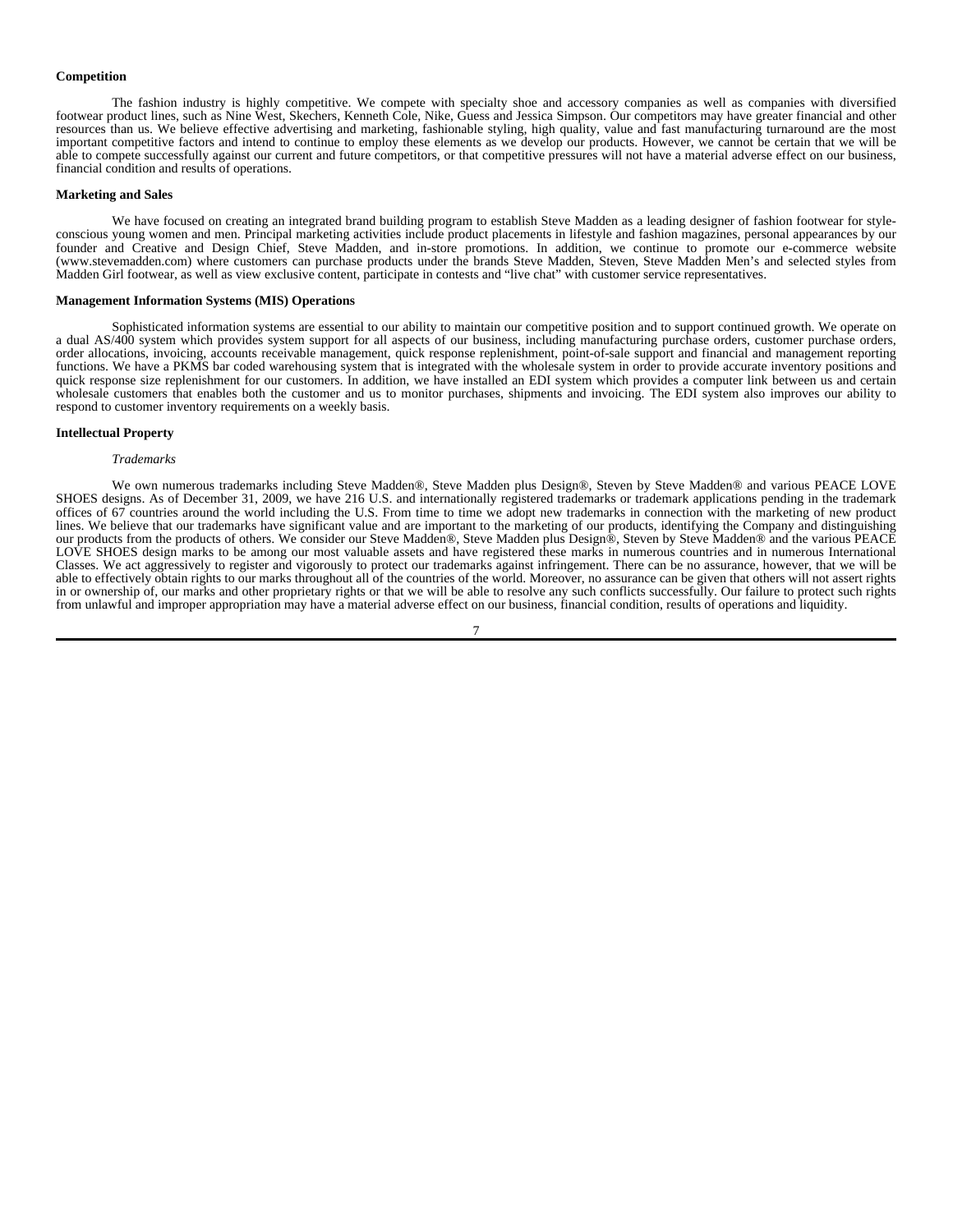#### *Trademark Licensing*

We believe that expanding the Company's presence beyond footwear and accessories is a logical extension of the Company's brands. Therefore, on October 20, 2009, we licensed our Steve Madden® mark for the design, manufacture and worldwide distribution of women's fashion apparel and, on January 7, 2010, we licensed our Steve Madden® and Steven by Steve Madden® marks for the design, manufacture and worldwide distribution of women's fashion jewelry. The new fashion apparel and jewelry lines, which will initially ship in the spring and fall of 2010, respectively, join our existing licenses for cold weather accessories, sunglasses, eyewear, outerwear, bedding and hosiery offerings. Our licensees pay us a royalty and, in substantially all of our license agreements, an advertising fee equal to a percentage of net sales and a minimum royalty and advertising fee in the event that specified net sales targets are not achieved. See Note A[13] to our Consolidated Financial Statements included in this Annual Report on Form 10-K for additional disclosure regarding these licensing arrangements.

In addition to out-licenses of our trademarks, we also license from third parties certain marks used in connection with certain of our product lines. We have a license from Betsey Johnson LLC providing the right to use the Betsey Johnson® and Betseyville® trademarks in connection with the sale and marketing of handbags, small leather goods, belts and umbrellas. In addition, we have licenses from Dualstar Entertainment Group, LLC under which the Company has the right to use the Olsenboye® trademark in connection with the sale and marketing of footwear and accessories and the Elizabeth and James® trademark in connection with the sale and marketing of footwear. We also hold a license from Phat Fashions LLC to design, manufacture and distribute women's footwear, handbags and belts and related accessories under the Fabulosity® brand and a license from Jones Investment Co. Inc. to use the l.e.i.® trademark in connection with the marketing and sale of women's footwear exclusively to Wal-Mart. We also hold a license from Dafu Licensing, Inc. to design, manufacture and distribute handbags and belts and related accessories under the DF Daisy Fuentes® and the Daisy Fuentes® brands. We also hold a license from IP Holdings LLC to sell Candie's® banded footwear to Kohl's. Substantially all of these licensing agreements require us to make royalty and advertising payments to the licensor equal to a percentage of our net sales and a minimum royalty and advertising payment in the event that specified net sales targets are not achieved.

See Item 7, "Management's Discussion and Analysis of Financial Condition and Results of Operations" and Note L[4] to our Consolidated Financial Statements included in this Annual Report on Form 10-K for additional information relating to each of the above referenced licensing arrangements.

#### **Employees**

On February 5, 2010, we employed approximately 1,370 employees, of whom approximately 700 work on a full-time basis and approximately 670 work on a part-time basis, most of whom work in the Retail segment. All of our employees are located in the United States with the exception of approximately 30 employees located in Hong Kong and China who perform quality control and administrative duties. None of our employees are represented by a union. Our management considers relations with our employees to be good. The Company has never experienced a material interruption of its operations due to a labor dispute.

#### **Seasonality**

Historically, our merchandising businesses have experienced holiday retail seasonality. In addition to seasonal fluctuations, our operating results fluctuate quarter to quarter as a result of the timing of holidays, weather, the timing of larger shipments of footwear, market acceptance of our products, product mix, pricing and presentation of the products offered and sold, the hiring and training of additional personnel, inventory write downs for obsolescence, the cost of materials, the product mix between wholesale, retail and licensing businesses, the incurrence of other operating costs and factors beyond our control, such as general economic conditions and actions of competitors.

#### **Backlog**

We had unfilled wholesale customer orders of \$151.7 million and \$90.5 million, as of February 21, 2010 and 2009, respectively. Our backlog at a particular time is affected by a number of factors, including seasonality, timing of market weeks and wholesale customer purchases of our core basic products through our open stock program. Accordingly, a comparison of backlog from period to period may not be indicative of eventual shipments.

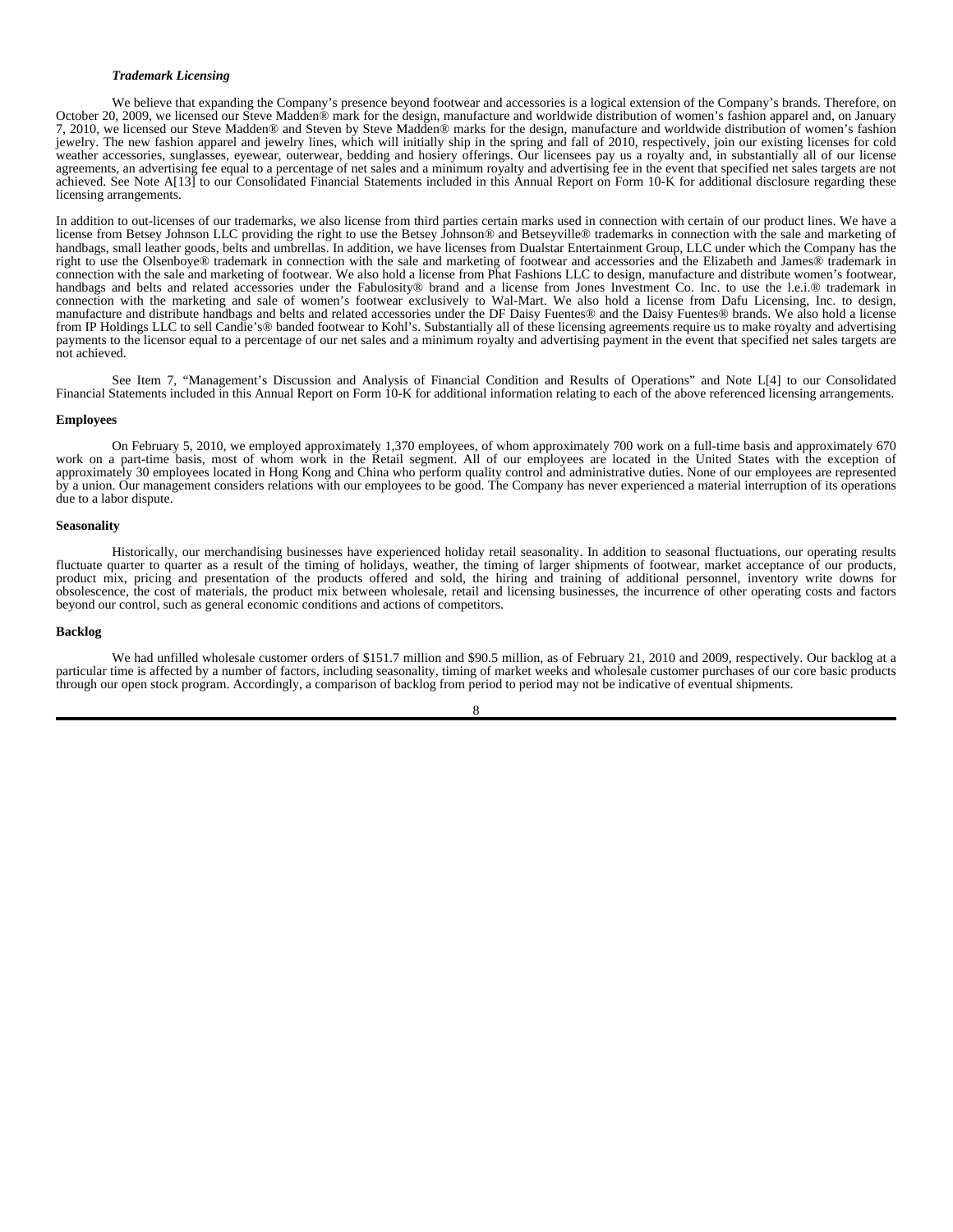## <span id="page-11-0"></span>**ITEM 1A RISK FACTORS**

You should carefully consider the risks and uncertainties we describe below and the other information in this Annual Report on Form 10-K before deciding to invest in, sell or retain shares of our common stock. These are not the only risks and uncertainties that we face. Additional risks and uncertainties that we do not currently know about or that we currently believe are immaterial, or that we have not predicted, may also harm our business operations or adversely affect us. If any of these risks or uncertainties actually occurs, our business, financial condition, results of operations and liquidity could be materially harmed.

*Fashion Industry Risks***.** Our success depends in significant part upon our ability to anticipate and respond to product and fashion trends as well as to anticipate, gauge and react to changing consumer demands in a timely manner. There can be no assurance that our products will correspond to the changes in taste and demand or that we will be able to successfully market products that respond to such trends. If we misjudge the market for our products, we may be faced with significant excess inventories for some products and missed opportunities for others. In addition, misjudgments in merchandise selection could adversely affect our image with our customers resulting in lower sales and increased markdown allowances for customers which could have a material adverse effect on our business, financial condition, results of operations and liquidity.

The industry in which we operate is cyclical, with purchases tending to decline during recessionary periods when disposable income is low. Purchases of contemporary shoes and accessories tend to decline during recessionary periods and also may decline at other times. There can be no assurance that we will be able to grow or even maintain our current level of revenues and earnings, or remain profitable in the future. A recession in the national or regional economies or uncertainties regarding future economic prospects, among other things, could affect consumer spending habits. The recent volatility and disruption of global economic and financial market conditions has led to declines in consumer confidence and spending in the United States and internationally. Further deterioration or a continued weakness of economic and financial market conditions for an extended period of time could have a material adverse effect on our business, financial condition, results of operations and liquidity.

In recent years, the retail industry has experienced consolidation and other ownership changes. In the future, retailers in the United States and in foreign markets may further consolidate, undergo restructurings or reorganizations, or realign their affiliations, any of which could decrease the number of stores that carry our products or increase the ownership concentration within the retail industry. While such changes in the retail industry to date have not had a material adverse effect on our business or financial condition, results of operations and liquidity, there can be no assurance as to the future effect of any such changes.

*Economic Uncertainty and Political Risks.* Our opportunities for long-term growth and profitability are accompanied by significant challenges and risks, particularly in the near term. Specifically, our business is dependent on consumer demand for our products. We believe that declining consumer confidence accompanied with changes in credit availability, interest rates, energy prices, unemployment rates and consumers' disposable income negatively impacted the level of consumer spending for discretionary items during the years ended December 31, 2008 and 2009. Despite the worsening retail environment, in 2009 we achieved a substantial revenue growth in the Wholesale segment that was partially offset by a small decrease in revenues in the Retail segment. A continued weak economic environment could have a negative effect on the Company's sales and results of operations during the year ending December 31, 2010 and thereafter. In addition, unstable political conditions in some parts of the world, including potential or actual international conflicts, or the continuation or escalation of terrorism, could have a material adverse effect on our business, financial condition, results of operations and liquidity.

**Inventory Management**. The fashion-oriented nature of our products and the rapid changes in customer preferences leave us vulnerable to an increased risk of inventory obsolescence. Thus, our ability to manage our inventories properly is an important factor in our operations. Inventory shortages can adversely affect the timing of shipments to customers and diminish sales and brand loyalty. Conversely, excess inventories can result in lower gross margins due to the excessive discounts and markdowns that might be necessary to reduce inventory levels. Our inability to effectively manage our inventory could have a material adverse effect on our business, financial condition, results of operations and liquidity.

 $\mathbf Q$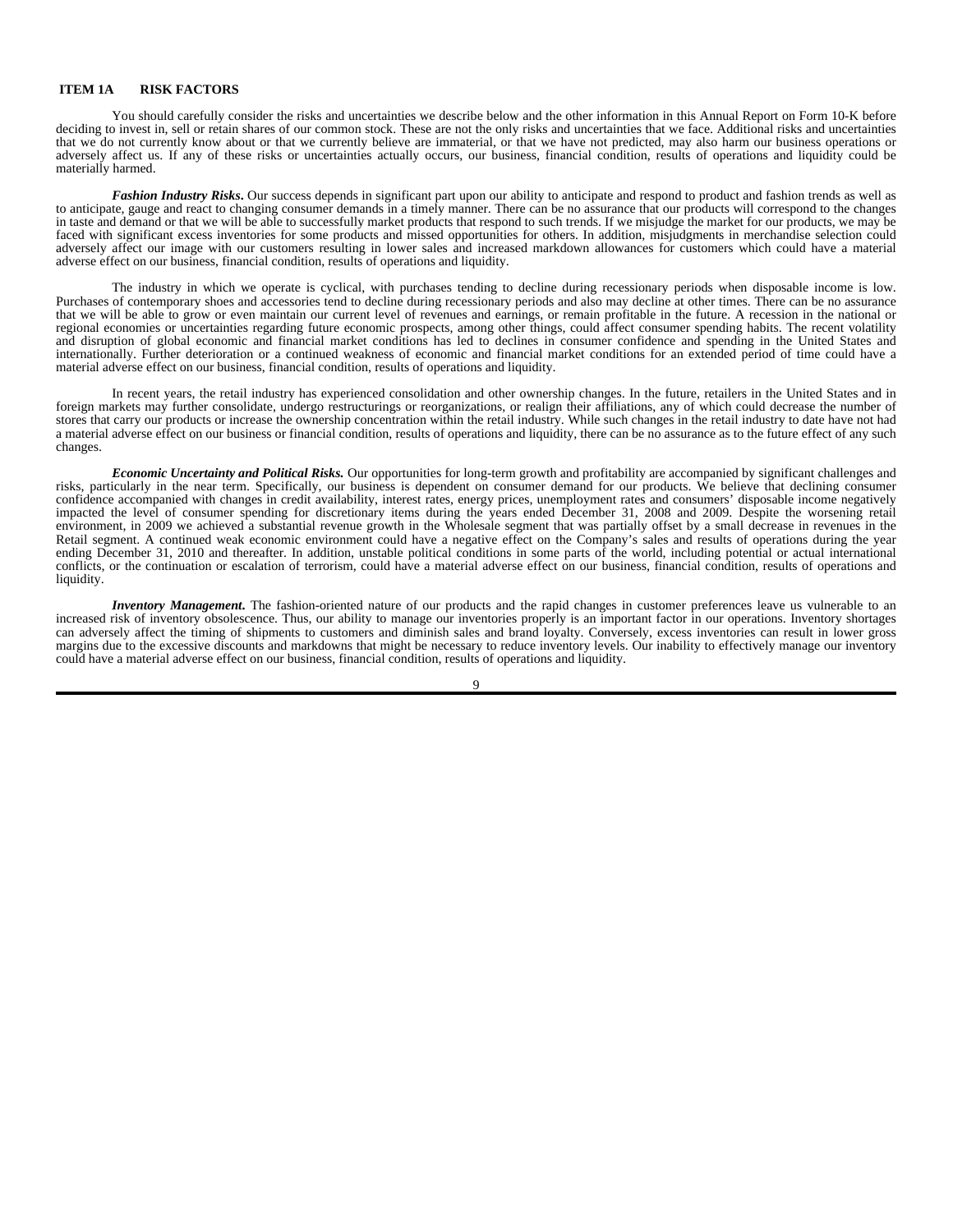*Dependence upon Customers and Risks Related to Extending Credit to Customers***.** Our customers consist principally of major department stores, mid-tier department stores, better specialty stores and independently-owned boutiques. Certain of our department store customers, including some under common ownership, account for significant portions of our wholesale business.

We generally enter into a number of purchase order commitments with our customers for each of our lines every season and do not enter into longterm agreements with any of our customers. Therefore, a decision by a significant customer, whether motivated by competitive conditions, financial difficulties or otherwise, to decrease the amount of merchandise purchased from us or to change its manner of doing business could have a material adverse effect on our business, financial condition, results of operations and liquidity.

We sell our products primarily to retail stores across the United States and extend credit based on an evaluation of each customer's financial condition, usually without collateral. While various retailers, including some of our customers, have experienced financial difficulties in the past few years which increased the risk of extending credit to such retailers, our losses due to bad debts have been limited. Pursuant to the terms of our factoring agreement, our factor, Rosenthal & Rosenthal, Inc., currently assumes the credit risk related to approximately 83% of our accounts receivable. However, financial difficulties of a customer could cause us to curtail business with such customer or require us to assume more credit risk relating to such customer's accounts receivable.

*Impact of Foreign Manufacturers; Custom Duties*. Virtually all of our products are purchased through arrangements with a number of foreign manufacturers, primarily from China, Mexico, Brazil, Italy, Spain and India.

Risks inherent in foreign operations include work stoppages, transportation delays and interruptions, changes in social, political and economic conditions which could result in the disruption of trade from the countries in which our manufacturers or suppliers are located, the imposition of additional regulations relating to imports, the imposition of additional duties, taxes and other charges on imports, significant fluctuations of the value of the dollar against foreign currencies, or restrictions on the transfer of funds, any of which could have a material adverse effect on our business, financial condition, results of operations and liquidity. We do not believe that any such economic or political condition will materially affect our ability to purchase products, since a variety of materials and alternative sources are available. However, we cannot be certain that we will be able to identify such alternative sources without delay, if at all, or without greater cost to us. Our inability to identify and secure alternative sources of supply in this situation could have a material adverse effect on our business, financial condition, results of operations and liquidity.

Our imported products are also subject to United States custom duties. The United States and the countries in which our products are produced or sold, from time to time, impose new quotas, duties, tariffs, or other restrictions, or may adversely adjust prevailing quota, duty or tariff levels, any of which could have a material adverse effect on our business, financial condition, results of operations and liquidity.

*Possible Adverse Impact of Manufacturers' Inability to Manufacture in a Timely Manner, Meet Quality Standards or to Use Acceptable Labor Practices*. As is common in the footwear industry, we contract for the manufacture of virtually all of our products to our specifications through foreign manufacturers. We do not own or operate any manufacturing facilities and, therefore, we are dependent upon third parties for the manufacture of all of our products. The inability of a manufacturer to ship orders of our products in a timely manner or to meet our quality standards could cause us to miss the delivery date requirements of our customers for those items, which could result in cancellation of orders, refusal to accept deliveries or a reduction in purchase prices, any of which could have a material adverse effect on our business, financial condition, results of operations and liquidity.

Although we enter into a number of purchase order commitments each season specifying a time frame for delivery, method of payment, design and quality specifications and other standard industry provisions, we do not have long-term contracts with any manufacturer. As a consequence, any of these manufacturing relationships may be terminated, by either party, at any time. Although we believe that other facilities are available for the manufacture of our products, there can be no assurance that such facilities would be available to us on an immediate basis, if at all, or that the costs charged to us by such manufacturers would not be greater than those presently paid.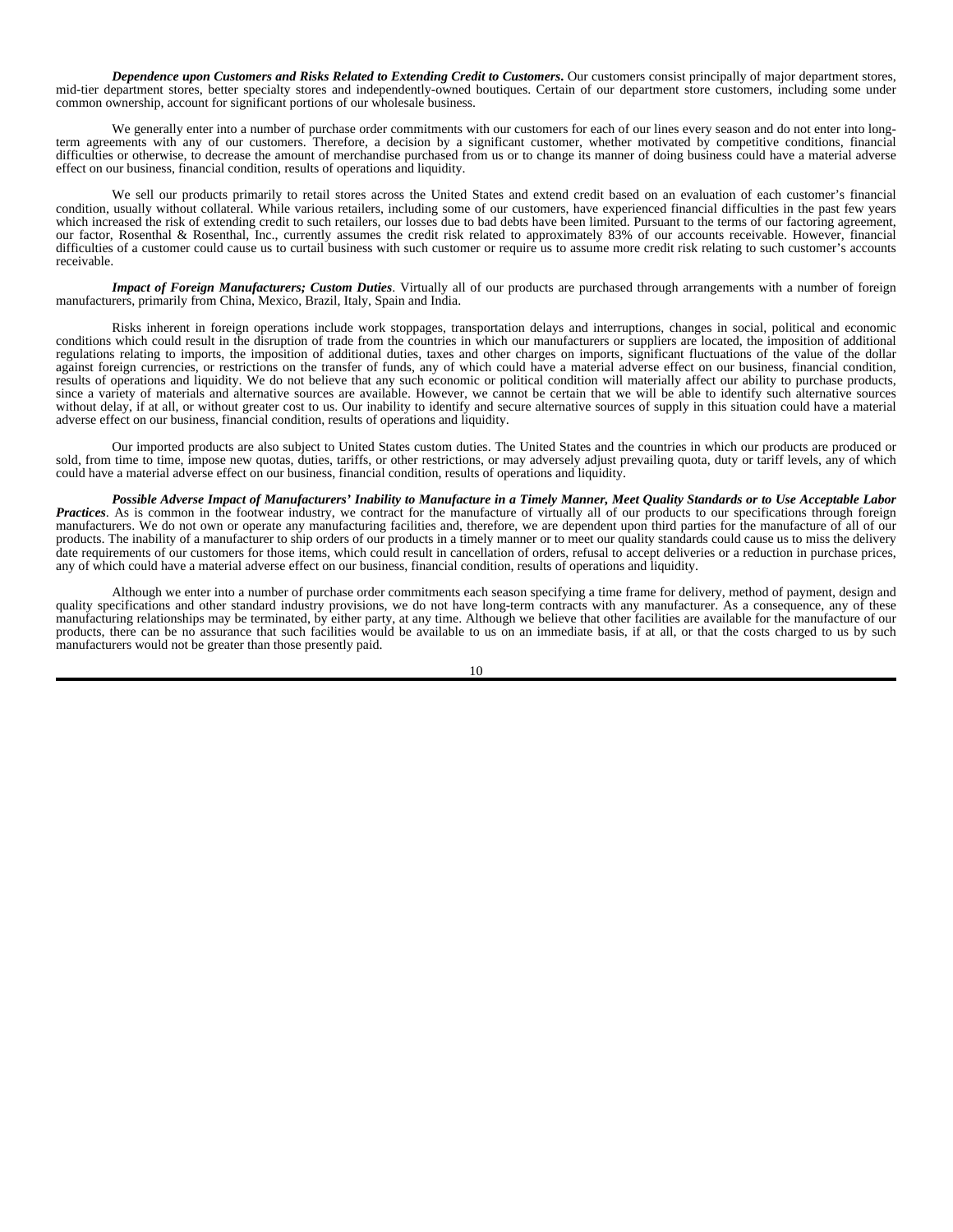We do not control our licensing partners or independent manufacturers or their labor practices. The violation of labor or other laws by an independent manufacturer of ours or by one of our licensing partners, or the divergence of a manufacturer's or a licensing partner's labor practices from those generally accepted as ethical in the United States, could have a material adverse effect on our business, financial condition, results of operations and liquidity.

*Intense Industry Competition***.** The fashion footwear industry is highly competitive and barriers to entry are low. Our competitors include specialty companies as well as companies with diversified product lines. The recent market growth in the sales of fashion footwear has encouraged the entry of many new competitors and increased competition from established companies. Most of these competitors, including Nine West, Skechers, Kenneth Cole, Nike, Guess and Jessica Simpson may have significantly greater financial and other resources than we do and there can be no assurance that we will be able to compete successfully with other fashion footwear companies. Increased competition could result in pricing pressures, increased marketing expenditures and loss of market share, and could have a material adverse effect on our business, financial condition, results of operations and liquidity. We believe effective advertising and marketing, branding of the Steve Madden® trademark, fashionable styling, high quality and value are the most important competitive factors and we plan to continue to employ these elements as we develop our products. Our inability to effectively advertise and market our products could have a material adverse effect on our business, financial condition, results of operations and liquidity.

*Expansion of Retail Business***.** Our continued growth depends to a significant degree on further developing the Steve Madden, Stevies, Steven, Madden Girl, Steve Madden Men's, Steve Madden Fix, Candies, Elizabeth and James, Olsenboye and l.e.i. brands, creating new product categories and businesses and operating company-owned Steve Madden and Steven stores on a profitable basis. During the year ended December 31, 2009, we opened two, closed seven and licensed out three Steve Madden retail stores and have plans to open one to three and close six to nine stores in the year ending December 31, 2010. We also remodeled seven existing stores. Our future expansion plan includes the opening of stores in new geographic markets as well as strengthening existing markets. New markets have in the past presented, and will continue to present, competitive and merchandising challenges that are different from those faced by us in our existing markets. There can be no assurance that we will be able to open new stores, and if opened, that such new stores will be able to achieve sales and profitability levels consistent with management's expectations. Our retail expansion is dependent on a number of factors, including our ability to locate and obtain favorable store sites, the performance of our wholesale and retail operations, and our ability to manage such expansion and hire and train personnel. Past comparable store sales results may not be indicative of future results, and there can be no assurance that our comparable store sales results can be maintained or will increase in the future. In addition, there can be no assurance that our strategies to increase other sources of revenue, which may include expansion of our licensing activities, will be successful or that our overall sales or profitability will increase or not be adversely affected as a result of the implementation of such retail strategies.

*Management of Growth*. Our operations have increased and will continue to increase demand on our managerial, operational and administrative resources. We have recently invested significant resources in, among other things, our management information systems and hiring and training new personnel. However, in order to manage currently anticipated levels of future demand, we may be required to, among other things, expand our distribution facilities, establish relationships with new manufacturers to produce our product, and continue to expand and improve our financial, management and operating systems. There can be no assurance that we will be able to manage future growth effectively and a failure to do so could have a material adverse effect on our business, financial condition, results of operations and liquidity.

**Seasonal and Quarterly Fluctuations.** Our results may fluctuate quarter to quarter as a result of the timing of holidays, weather, the timing of larger shipments of footwear, market acceptance of our products, the mix, pricing and presentation of the products offered and sold, the hiring and training of additional personnel, inventory write downs for obsolescence, the cost of materials, the product mix between wholesale, retail and licensing businesses, the incurrence of other operating costs and factors beyond our control, such as general economic conditions and actions of competitors. In addition, we expect that our sales and operating results may be significantly impacted by the opening of new retail stores and the introduction of new products. Accordingly, the results of operations in any quarter will not necessarily be indicative of the results that may be achieved for a full fiscal year or any future quarter.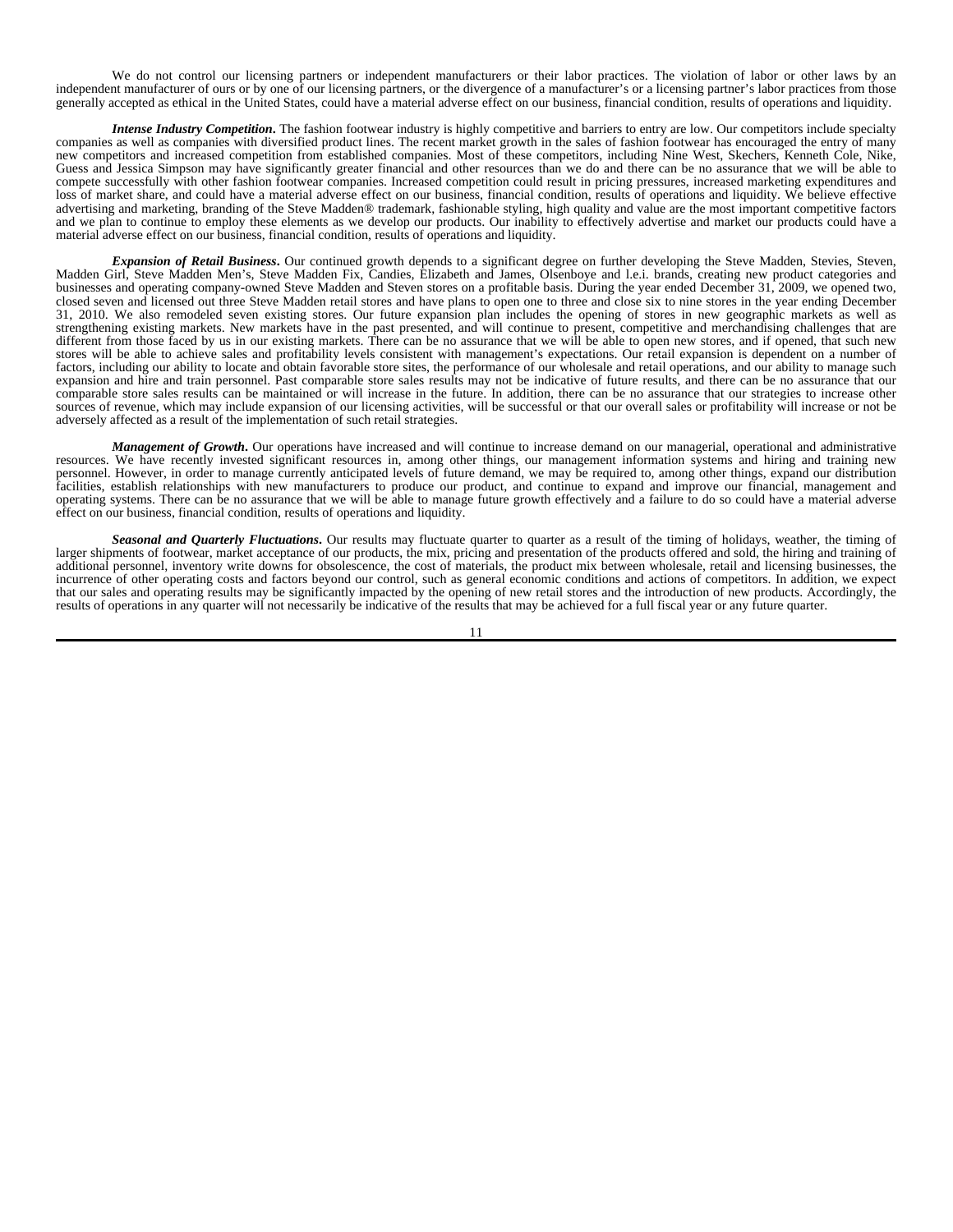<span id="page-14-0"></span>*Trademark Protection***.** We believe that our trademarks and other proprietary rights are important to our success and our competitive position. Accordingly, we devote substantial resources to the establishment and protection of our marks on a worldwide basis. Nevertheless, there can be no assurance that the actions taken by us to establish and protect our marks and other proprietary rights will be adequate to prevent imitation of our products by others or to prevent others from seeking to block sales of our products on the basis that our products violate the trademarks and proprietary rights of others. Moreover, no assurance can be given that others will not assert rights in, or ownership of, trademarks and other proprietary rights of ours or that we will be able to successfully resolve such conflicts. In addition, the laws of certain foreign countries may not protect proprietary rights to the same extent as do the laws of the United States. Our failure to establish and then protect such proprietary rights from unlawful and improper utilization could have a material adverse effect on our business, financial condition, results of operations and liquidity.

*Foreign Currency Fluctuations***.** We make approximately 99% of our purchases in U.S. dollars. However, we source substantially all of our products overseas and, as such, the cost of these products may be affected by changes in the value of the relevant currencies. Changes in currency exchange rates may also affect the relative prices at which we and our foreign competitors sell products in the same market. There can be no assurance that foreign currency fluctuations will not have a material adverse effect on our business, financial condition, results of operations and liquidity.

*Dependence on Key Personnel.* The future of our business depends to a significant degree on the skills and efforts of our Creative and Design Chief, Steven Madden, and our senior executives. If we lose the services of our Creative and Design Chief or any of our senior executives, and especially if any of our executives joins a competitor or forms a competing company, our business and financial performance could be seriously harmed. A loss of our Creative and Design Chief's or any of our executive officers' skills, knowledge of the industry, contacts and expertise could cause a setback to our operating plan and strategy.

*Outstanding Options*. As of March 9, 2010, there were outstanding options to purchase an aggregate of approximately 1,076,000 shares of our common stock. Holders of such options are likely to exercise them when the market price of our stock is significantly higher than the exercise price of the options. Further, while options are outstanding, they may adversely affect the terms on which we could obtain additional capital, if required.

## **ITEM 1B UNRESOLVED STAFF COMMENTS**

None.

#### **ITEM 2 PROPERTIES**

We lease approximately 41,900 square feet for our corporate headquarters and sample production facilities at 52-16 Barnett Avenue, Long Island City, NY 11104 pursuant to a lease which expires on June 30, 2013. The Steve Madden showroom is located at 1370 Avenue of the Americas, New York, NY. All of our brands are displayed for sale from this 9,917 square foot space. The lease for our showroom expires on February 28, 2013.

We lease approximately 20,000 square feet for our Accessories Division's offices and showroom space at 10 West 33rd Street, New York, NY. The lease expires on December 31, 2014.

We lease approximately 6,500 square feet for our Madden Zone Division's office space at 17-19 West 34th Street, New York, NY. The initial term of the lease expires on April 30, 2010 with an option, at our election, to extend it on a month-to-month basis that can be terminated by either party with 30 days' prior written notice.

We maintain approximately 7,200 square feet as a storage facility at 25-15 Borough Place, Woodside, NY. The lease for this space expires on October 31, 2013.

We own a building that is approximately 2,200 square feet that is located across the street from our executive offices at 38-35 Woodside Avenue, Long Island City, NY 11104.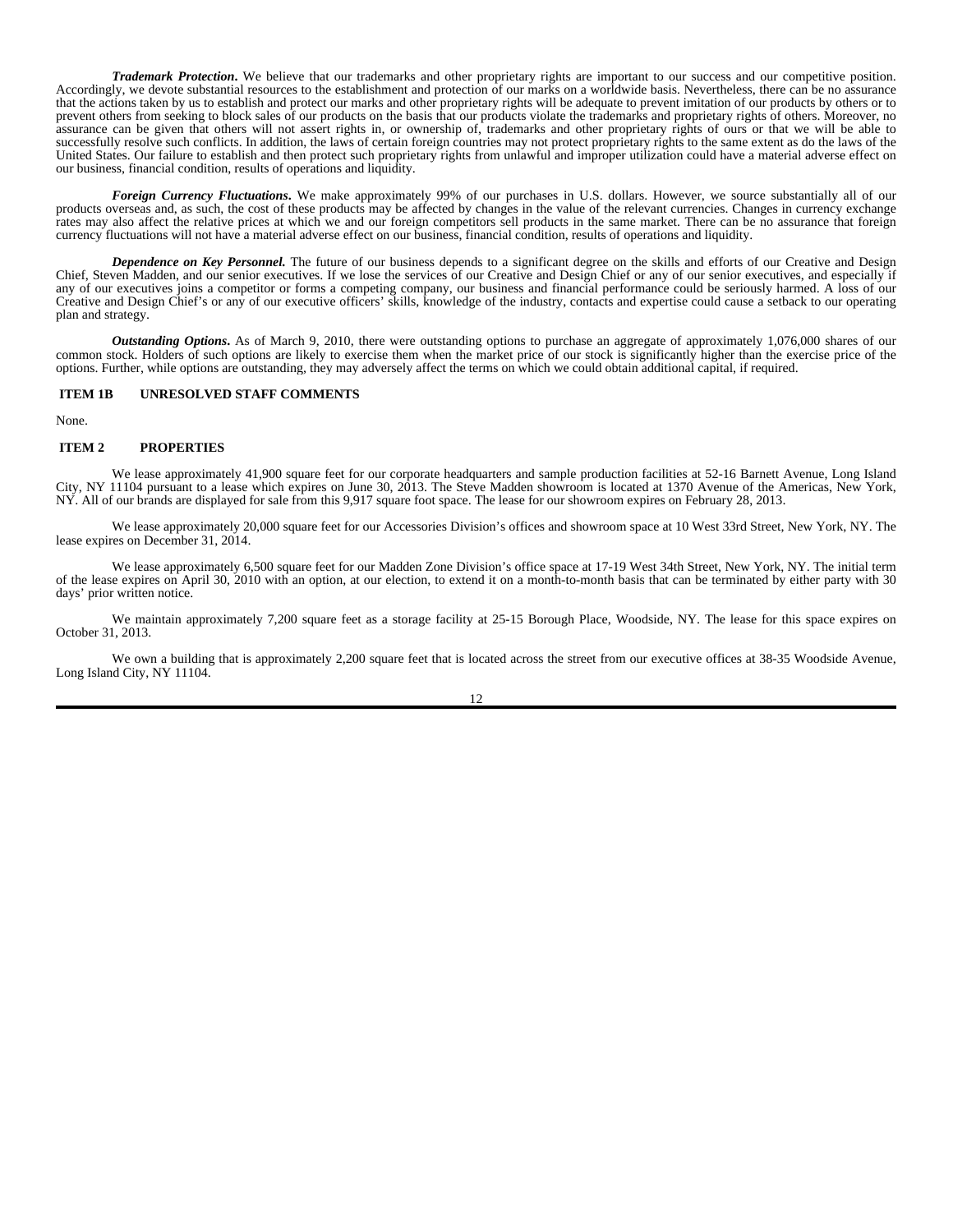<span id="page-15-0"></span>We lease approximately 3,600 square feet for office space in Kwai Chung, Hong Kong. This lease will expire on March 4, 2011.

In addition, we lease approximately 4,825 square feet for office space in Kuangdong Province, China. This lease will expire on January 31, 2013.

All of our retail stores are leased pursuant to leases that, under their original terms, extend for an average of ten years. A majority of the leases include clauses that provide for contingent rental payments if gross sales exceed certain targets and, as such, a majority of the leases enable us and/or the landlord to terminate the lease in the event that our gross sales do not achieve certain minimum levels during a prescribed period. Many of the leases contain rent escalation clauses to compensate for increases in operating costs and real estate taxes. The current terms of our retail store leases, including our three licensed stores and two unoccupied locations, expire as follows:

| Years Lease Terms Expire | Number of Stores |
|--------------------------|------------------|
|                          |                  |
| 2010                     | 12               |
| 2011                     | 14               |
| 2012                     | 8                |
| 2013                     | 12               |
| 2014                     |                  |
| 2015                     |                  |
| 2016                     | h                |
| 2017                     | 14               |
| 2018                     | 10               |
| 2019                     |                  |
| 2020                     |                  |

#### **ITEM 3 LEGAL PROCEEDINGS**

On June 24, 2009, The Center For Environmental Health filed a lawsuit, *Center for Environmental Health v. Lulu NYC, LLC, Steve Madden, Ltd., Steve Madden Retail, Inc., et al.*, Case No. RG09459448, in California Superior Court, Alameda County, against the Company and dozens of other California retailers and vendors of leather, vinyl, and/or imitation leather handbags, belts, and shoes alleging that the retailers and vendors failed to warn that certain of such products may expose California citizens to lead and lead compounds. The parties have been in negotiations to resolve the matters informally and have finalized the substance of a consent judgment, the terms of which are not material to the Company's Consolidated Financial Statements.

On June 24, 2009, a class action lawsuit *Shahrzad Tahvilian, et al. v. Steve Madden Retail, Inc. and Steve Madden, Ltd.*, Case No. BC 414217, was filed in the Superior Court of California, Los Angeles County, against the Company and its wholly-owned subsidiary, Steven Madden Retail, Inc.. The complaint, which seeks unspecified damages, alleges violations of California labor laws, including, among other things, that the Company failed to provide mandated meal breaks to its employees and failed to provide overtime pay as required. The Company filed an answer in the litigation denying all allegations stated in the complaint. The parties have agreed to submit the claim to private mediation, which is scheduled for March 29, 2010. The Company, with the advice of legal counsel, has evaluated the liability in this case and believes that it is not likely to exceed \$1 million. Accordingly, the Company accrued \$1 million in the fiscal year 2009. The accrual is subject to change to reflect the status of this matter.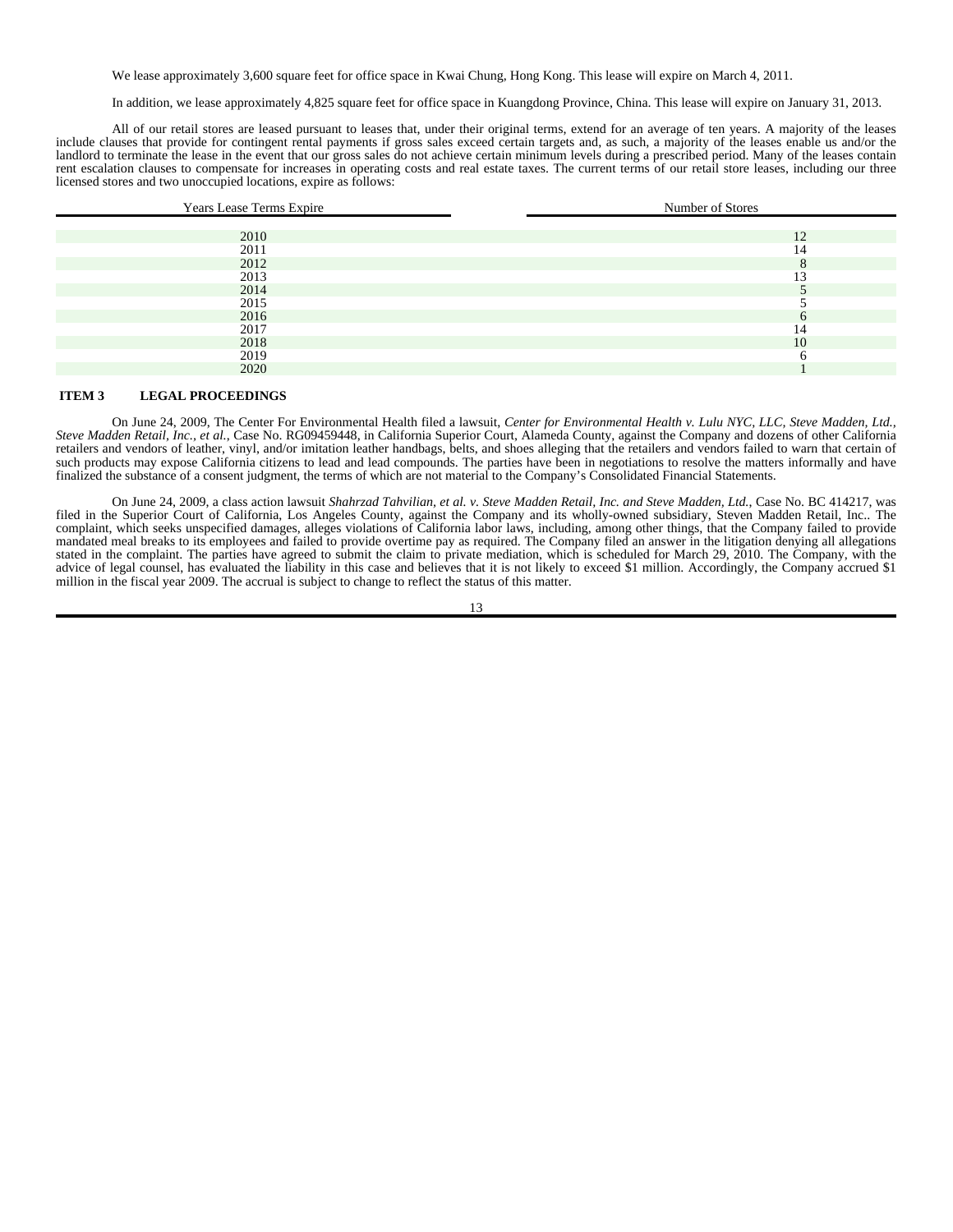<span id="page-16-0"></span>On August 10, 2005, following the conclusion of an audit of the Company conducted by auditors of U.S. Customs and Border Protection ("U.S. Customs") during 2004 and 2005, U.S. Customs issued a report that asserts that certain commissions that the Company treated as "buying agents' commissions" (which are non-dutiable) should be treated as "selling agents' commissions" and hence are dutiable. In September of 2007, U.S. Customs notified the Company that it had finalized its assessment of the underpaid duties to be \$1.4 million. On October 20, 2005, U.S. Immigration and Customs Enforcement notified the Company's legal counsel that a formal investigation of the Company's importing practices had been commenced as a result of the audit. The Company has contested the conclusions of the U.S. Customs audit and filed a request for review and issuance of rulings thereon by U.S. Customs Headquarters, Office of Regulations and Rulings, under internal advice procedures. On November 28, 2007, U.S. Customs Headquarters informed the Company that its request for internal advice had been accepted and was under review. All efforts by U.S. Customs to collect additional duties, fees, interest or penalties have been stayed pending final decision of U.S. Customs Headquarters. In the event that the U.S. Customs auditors' position is ultimately upheld, the Company may be subject to monetary penalties. A final determination of the matter may not occur for several months or even years. The Company, with the advice of legal counsel, has evaluated the Company's potential liability in this matter, including additional duties, interest and penalties, and believes that it is not likely to exceed \$2.7 million. Therefore, as of December 31, 2007, the Company had recorded a total reserve of \$2.7 million that was increased by \$256 thousand in 2008 and \$89 thousand in 2009 to reflect anticipated additional interest costs, bringing the reserve to \$3 million as of December 31, 2009. Such reserve is subject to change to reflect the status of this matter.

We have been named as a defendant in certain other lawsuits in the normal course of business. In the opinion of management, after consulting with legal counsel, the liabilities, if any, resulting from these matters should not have a material effect on our financial position or results of operations.

## **ITEM 4 SUBMISSION OF MATTERS TO A VOTE OF SECURITY HOLDERS**

No matters were submitted to a vote of the holders of our common stock during the last quarter of our fiscal year ended December 31, 2009.

#### **PART II**

## **ITEM 5 MARKET FOR REGISTRANT'S COMMON EQUITY, RELATED STOCKHOLDER MATTERS AND ISSUER PURCHASES OF EQUITY SECURITIES**

*Market Information.* Our shares of common stock have traded on the NASDAQ Global Select Market since August 1, 2007 and were traded on the NASDAQ National Market prior to that date. The following table sets forth the range of high and low closing sales prices for our common stock during each fiscal quarter during the two-year period ended December 31, 2009 as reported by the NASDAQ Global Select. The trading volume of our securities fluctuates and may be limited during certain periods. As a result, the liquidity of an investment in our securities may be adversely affected.

#### **Common Stock**

|                                  | High       | Low                                    | High     | Low   |
|----------------------------------|------------|----------------------------------------|----------|-------|
| 2009                             |            | 2008                                   |          |       |
| Ouarter ended March 31, 2009     | 22.80 \$   | 13.57 Ouarter ended March 31, 2008     | 19.52 S  | 14.98 |
| Quarter ended June 30, 2009      | $30.15$ \$ | 19.04 Ouarter ended June 30, 2008      | 22.74    | 16.05 |
| Quarter ended September 30, 2009 | 37.25 \$   | 23.87 Ouarter ended September 30, 2008 | 28.36 \$ | 18.13 |
| Ouarter ended December 31, 2009  | 42.91 \$   | 35.68 Ouarter ended December 31, 2008  | 24.60 \$ | 14.20 |

*Holders.* As of March 9, 2010, there were 18,348,786 shares of common stock outstanding and 76 holders of record.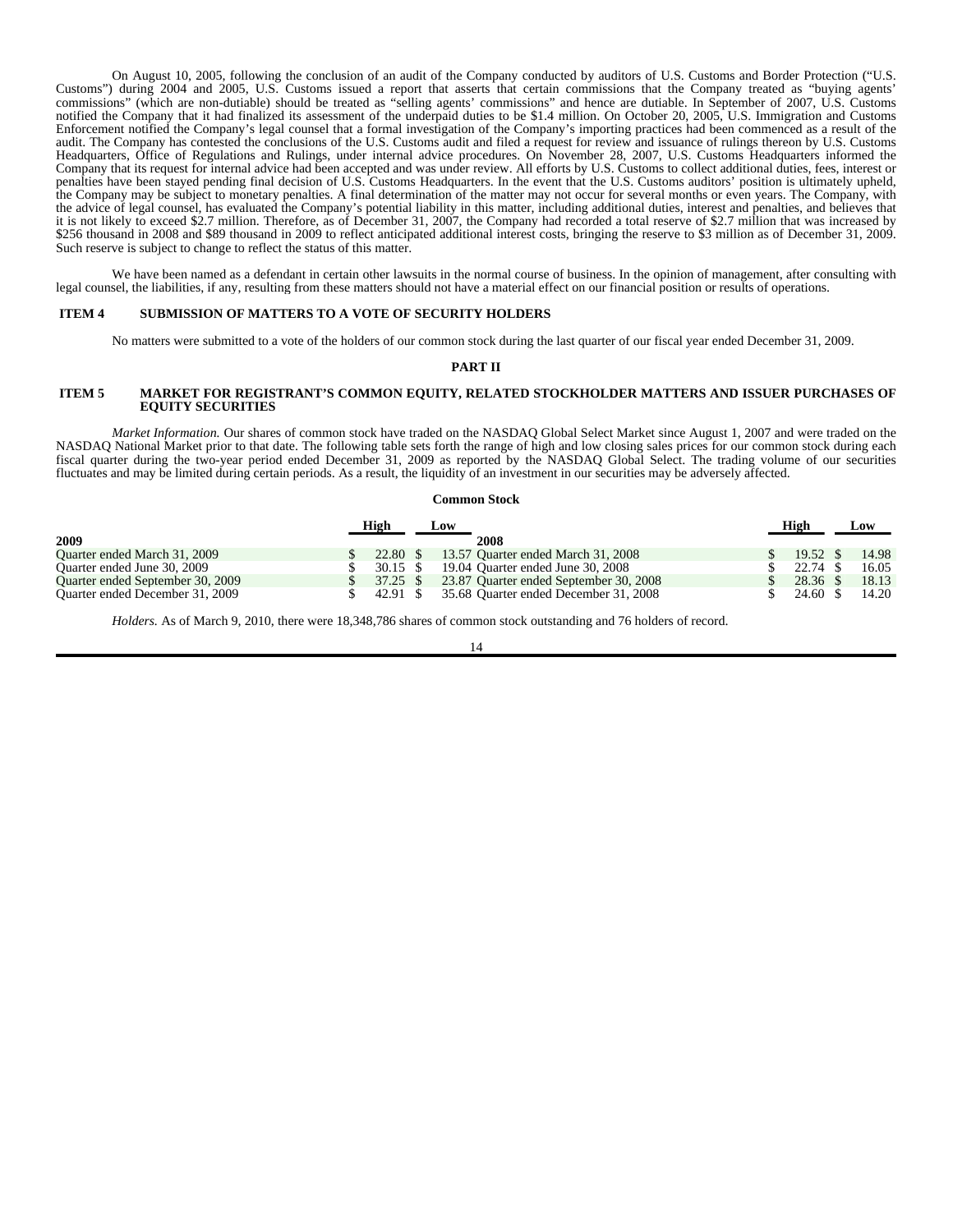*Dividends*. With the exception of a special cash dividend paid in November 2005 and in November 2006, we have not declared or paid any cash dividends in the past to the holders of our common stock and do not currently anticipate declaring or paying any cash dividends in the foreseeable future. We intend to retain earnings, if any, to finance the development and expansion of our business. Future dividend policy will be subject to the discretion of our Board of Directors and will be contingent upon future earnings, if any, our financial condition, capital requirements, general business conditions, and other factors. Therefore, we can give no assurance that any cash dividends of any kind will be paid to holders of our common stock in the future.

*Equity Compensation Plans*. Information regarding our equity compensation plans as of December 31, 2009 is disclosed in *Item 12*, "Security Ownership of Certain Beneficial Owners and Management and Related Stockholder Matters."

*Issuer Repurchases of Equity Securities.* We did not repurchase any shares of our common stock during the fourth quarter of fiscal 2009. In February and August of 2007, our Board of Directors authorized increases of our previously announced share repurchase program of \$30 million and \$37 million, respectively. At December 31, 2009, an aggregate of \$2 million remained authorized to repurchase our common stock. The program has no set expiration date.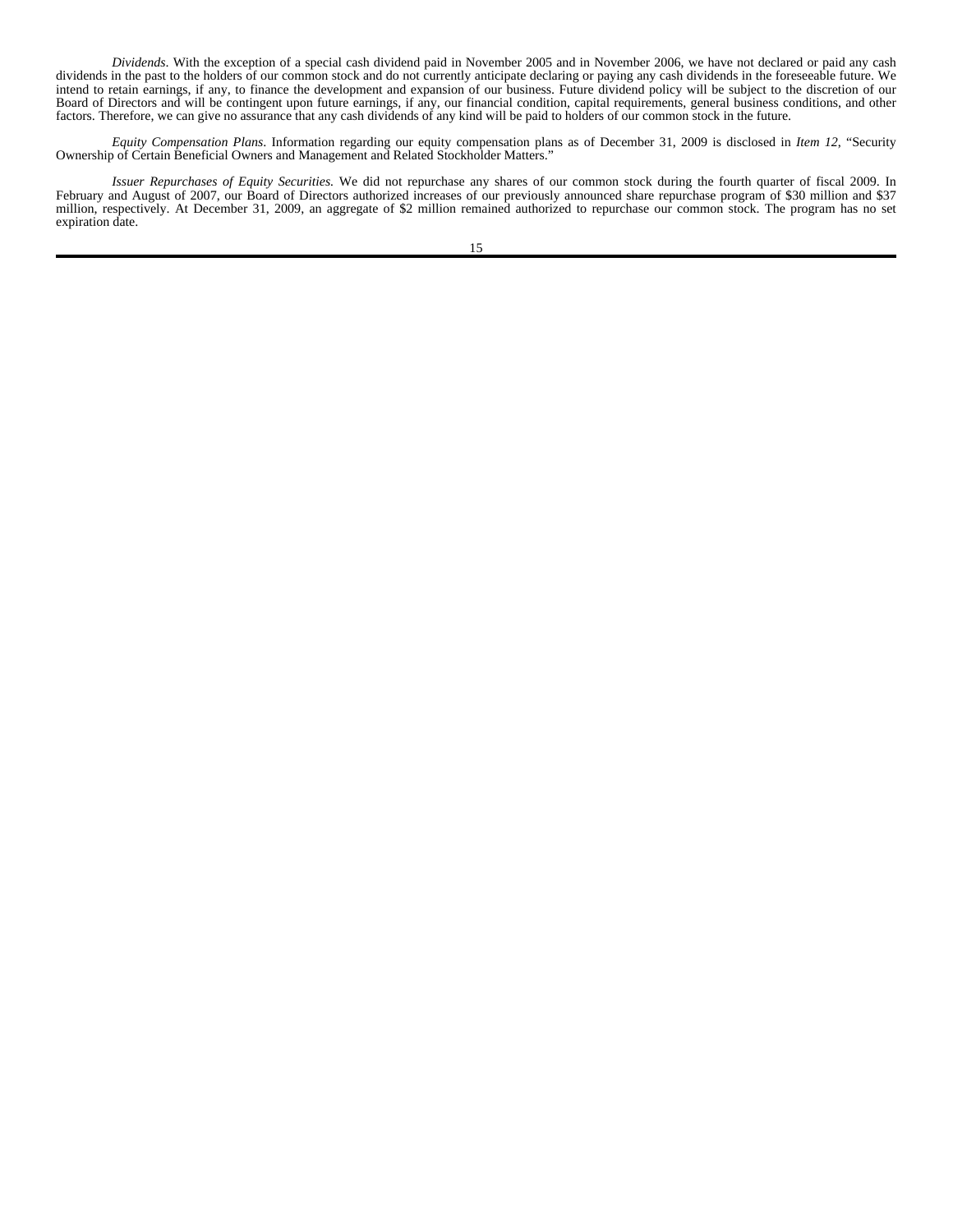*Performance Graph*. The following graph compares the yearly percentage change in the cumulative total stockholder return on our common stock during the period beginning on December 31, 2004, and ending on December 31, 2009, with the cumulative total return on the Russell 2000 Index and the S&P 500 Footwear Index. The comparison assumes that \$100 was invested on December 31, 2004 in our common stock and in the foregoing indices and assumes the reinvestment of dividends.



|                        | 12/31/2004 | 12/31/2005 |   | 12/31/2006 |  | 12/31/2007 |  | 12/31/2008 |  | 12/31/2009 |  |
|------------------------|------------|------------|---|------------|--|------------|--|------------|--|------------|--|
| Steven Madden, Ltd.    | 100.00     | 154.98     |   | 279.08     |  | 159.07     |  | 169.57     |  | 328.00     |  |
| Russell 2000 Index     | 100.00     | 103.32     |   | 20.89      |  | .17.57     |  | 76.65      |  | 95.98      |  |
| S&P 500 Footwear Index | 100.00     | 99.42      |   | 114.97     |  | 149.17     |  | 18.42      |  | 153.42     |  |
|                        |            |            | . |            |  |            |  |            |  |            |  |

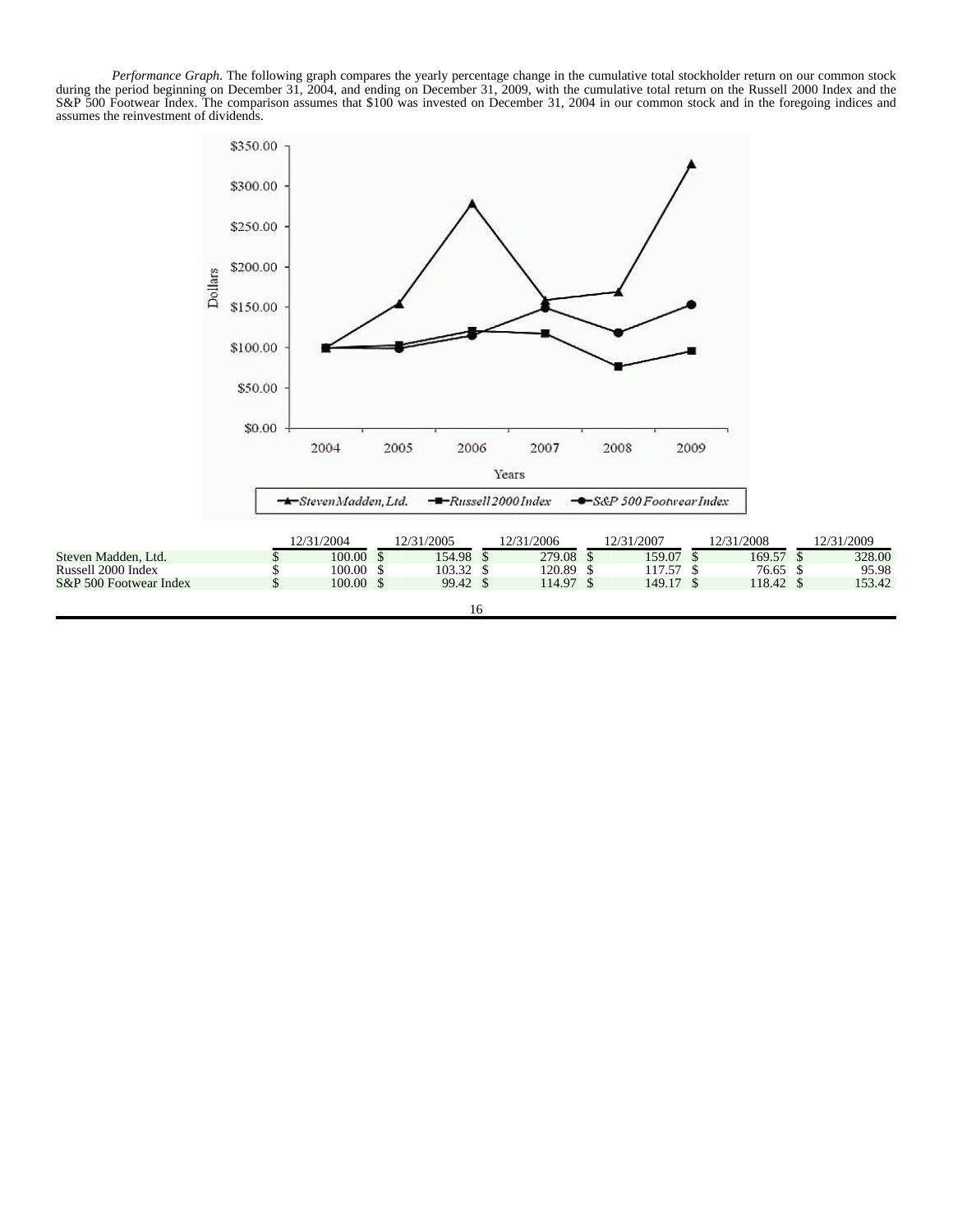## **ITEM 6 SELECTED FINANCIAL DATA**

 The following selected financial data has been derived from our audited Consolidated Financial Statements. The Income Statement Data relating to 2009, 2008 and 2007, and the Balance Sheet data as of December 31, 2009 and 2008 should be read in conjunction with the information provided in Item 7, "Management's Discussion and Analysis of Financial Condition and Results of Operations" and the notes to our Consolidated Financial Statements appearing elsewhere in this Annual Report on Form 10-K.

|                                                                        | <b>INCOME STATEMENT DATA</b><br><b>Year Ended December 31,</b><br>(in thousands, except per share data) |            |              |            |    |            |     |            |               |            |  |  |
|------------------------------------------------------------------------|---------------------------------------------------------------------------------------------------------|------------|--------------|------------|----|------------|-----|------------|---------------|------------|--|--|
|                                                                        |                                                                                                         | 2009       |              | 2008       |    | 2007       |     | 2006       |               | 2005       |  |  |
| Net sales                                                              | \$                                                                                                      | 503,550    | \$           | 457,046    | \$ | 431,050    | \$  | 475,163    | <b>S</b>      | 375,786    |  |  |
| Cost of sales                                                          |                                                                                                         | 287,361    |              | 270,222    |    | 257,646    |     | 276,734    |               | 236,631    |  |  |
| Gross profit                                                           |                                                                                                         | 216,189    |              | 186,824    |    | 173,404    |     | 198,429    |               | 139,155    |  |  |
| Commissions and licensing fee<br>income - net                          |                                                                                                         | 19,928     |              | 14,294     |    | 18,351     |     | 14,246     |               | 7,119      |  |  |
| Operating expenses                                                     |                                                                                                         | (157, 149) |              | (156, 212) |    | (138, 841) |     | (134, 377) |               | (114, 185) |  |  |
| Impairment of goodwill                                                 |                                                                                                         |            |              |            |    |            |     |            |               | (519)      |  |  |
| Income from operations                                                 |                                                                                                         | 78,968     |              | 44,906     |    | 52,914     |     | 78,298     |               | 31,570     |  |  |
| Interest income                                                        |                                                                                                         | 2,096      |              | 2,620      |    | 3,876      |     | 3,703      |               | 2,554      |  |  |
| Interest expense                                                       |                                                                                                         | (93)       |              | (207)      |    | (65)       |     | (100)      |               | (164)      |  |  |
| Loss on sale of marketable securities                                  |                                                                                                         | (182)      |              | (1,013)    |    | (589)      |     | (967)      |               | (500)      |  |  |
| Income before provision for income                                     |                                                                                                         |            |              |            |    |            |     |            |               |            |  |  |
| taxes                                                                  |                                                                                                         | 80,789     |              | 46,306     |    | 56,136     |     | 80,934     |               | 33,460     |  |  |
| Provision for income taxes                                             |                                                                                                         | 30,682     |              | 18,330     |    | 20,446     |     | 34,684     |               | 14,260     |  |  |
| Net Income                                                             |                                                                                                         | 50,107     | $\mathbb{S}$ | 27,976     | \$ | 35,690     | \$. | 46,250     | <sup>\$</sup> | 19,200     |  |  |
| Basic income per share                                                 |                                                                                                         | 2.78       | \$           | 1.53       | \$ | 1.73       | \$  | 2.21       | \$            | 0.95       |  |  |
| Diluted income per share                                               |                                                                                                         | 2.73       | \$           | 1.51       | \$ | 1.68       | \$  | 2.09       |               | 0.92       |  |  |
| Basic weighted average shares of<br>common stock                       |                                                                                                         | 18,045     |              | 18,325     |    | 20,647     |     | 20,906     |               | 20,112     |  |  |
| Effect of potential shares of common<br>stock from exercise of options |                                                                                                         | 278        |              | 194        |    | 645        |     | 1,195      |               | 806        |  |  |
| Diluted weighted average shares of<br>common stock outstanding         |                                                                                                         | 18,323     |              | 18,519     |    | 21,292     |     | 22,101     |               | 20,918     |  |  |
| Dividends paid per share of common<br>stock                            | \$                                                                                                      | 0.00       | \$           | 0.00       | \$ | 0.00       | \$  | 1.00       | $\mathcal{S}$ | 0.67       |  |  |
|                                                                        |                                                                                                         |            |              |            |    |            |     |            |               |            |  |  |

|                        | <b>BALANCE SHEET DATA</b><br>At December 31, |     |         |  |         |    |         |      |         |  |  |  |  |
|------------------------|----------------------------------------------|-----|---------|--|---------|----|---------|------|---------|--|--|--|--|
|                        | 2009                                         |     | 2008    |  | 2007    |    | 2006    | 2005 |         |  |  |  |  |
| Total assets           | 326,859                                      | ND. | 284,693 |  | 266,521 | \$ | 251,392 |      | 211,728 |  |  |  |  |
| Working capital        | 139,007                                      |     | 122,086 |  | 121,138 |    | 151,711 |      | 114,066 |  |  |  |  |
| Noncurrent liabilities | 6,710                                        |     | 5.801   |  | 3.470   |    | 3,136   |      | 2,757   |  |  |  |  |
| Stockholders' equity   | 267,787                                      | Æ   | 206,242 |  | 215,334 | \$ | 211.924 |      | 182,065 |  |  |  |  |
|                        |                                              |     |         |  |         |    |         |      |         |  |  |  |  |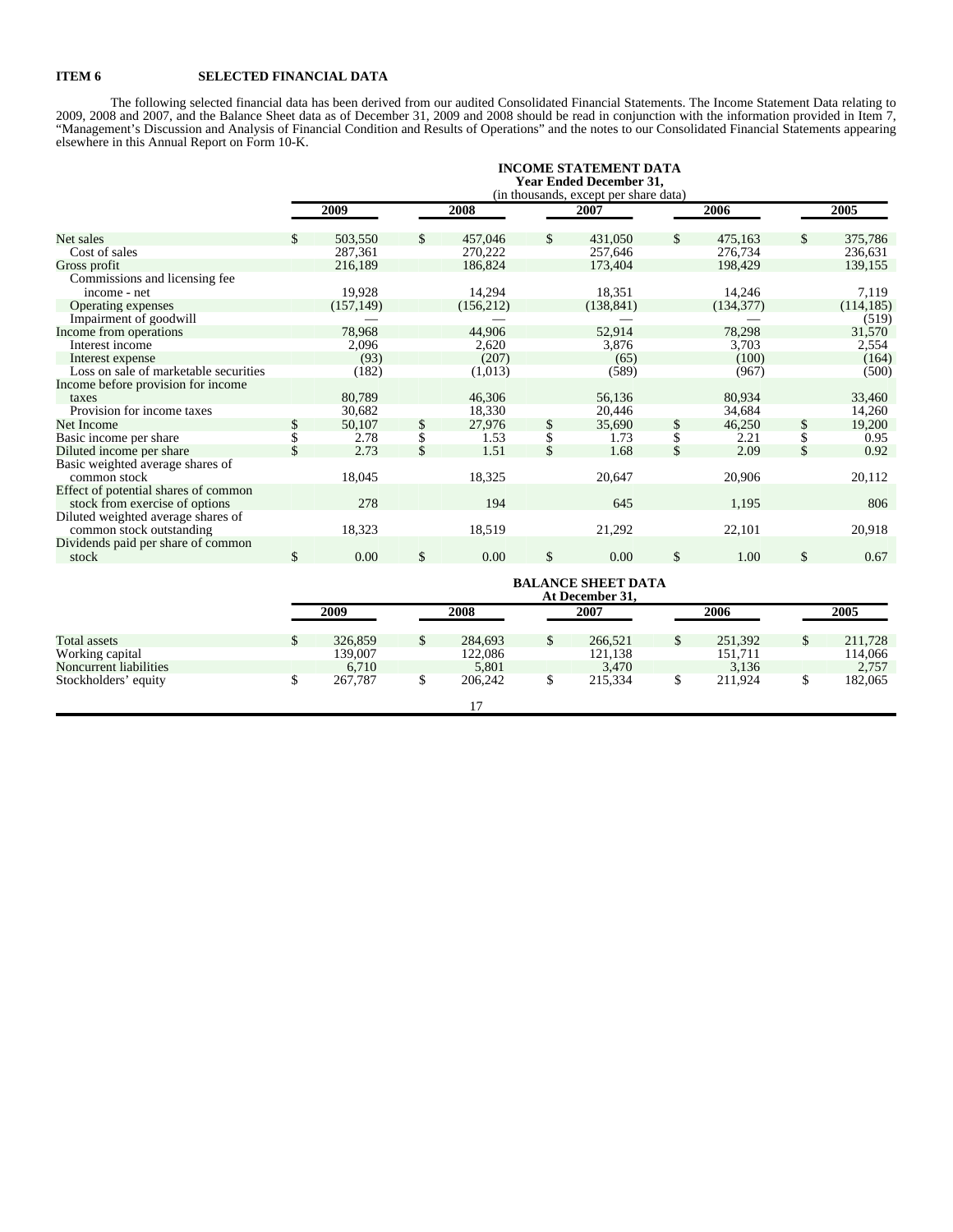## **ITEM 7 MANAGEMENT'S DISCUSSION AND ANALYSIS OF FINANCIAL CONDITION AND RESULTS OF OPERATIONS**

The following discussion of our Financial Condition and Results of Operations should be read in conjunction with our audited Consolidated Financial Statements and notes thereto appearing elsewhere in this Annual Report on Form 10-K.

#### **Overview**

#### **(\$ in thousands, except retail sales data per square foot and earnings per share data)**

Steven Madden, Ltd. and its subsidiaries (collectively the "Company") design, source, market and sell fashion-forward footwear for women, men and children. In addition, we design, source, market and sell name brand and private label fashion handbags and accessories, through our Accessories Division. We distribute products through department and specialty stores, our retail stores and our e-commerce website throughout the United States and through special distribution arrangements in Asia, Canada, Europe, Central and South America, Australia and Africa. Our product line includes a broad range of updated styles which are designed to establish or capitalize on market trends, complemented by core products. We have established a reputation for our creative designs, popular styles and quality products at accessible price points.

Our business is comprised of five distinct segments (Wholesale Footwear, Wholesale Accessories, Retail, First Cost and Licensing). Our Wholesale Footwear segment includes seven core divisions: Steve Madden Women's, Steve Madden Men's, Madden Girl, Steven, Steve Madden Kids, Elizabeth and James and our international business. Our Wholesale Accessories segment, through license agreements, includes Betsey Johnson®, Daisy Fuentes® and Olsenboye® accessories brands. Steven Madden Retail, Inc., our wholly owned retail subsidiary, operates Steve Madden and Steven retail stores as well as our ecommerce website. The First Cost segment represents activities of a subsidiary which earns commissions for serving as a buying agent for footwear products under private labels and licensed brands (such as l.e.i.®, Candie's® and Olsenboye®) for many of the country's large mass-market merchandisers, shoe chains and other off-price retailers. In the Licensing segment, the Company licenses its Steve Madden® and Steven by Steve Madden® trademarks for use in connection with the manufacturing, marketing and sale of cold weather accessories, sunglasses, eyewear, outerwear, bedding, hosiery, women's fashion apparel and jewelry.

Prior to 2009, our international business operated under the "first cost" model and, thus, the revenues derived from our international business were included in Commissions and Licensing Fees in the Consolidated Statements of Income. In order to improve operating efficiencies, and to give our international partners better visibility in the process, as of January of 2009, we have changed the operating model for our international business to the "wholesale" model. Under the "wholesale" model, we will be able to manage inventory levels, improve delivery times, and increase our ability to receive payments on a timely basis. As a result of this change, commencing with the first quarter of 2009, international revenues are now included in the Net Sales line in the Consolidated Statements of Income. For the year ended December 31, 2009, our international business contributed net sales of \$22,055, or 4% of our total net sales.

Net sales for the year ended December 31, 2009 also reflect shifts related to our Candie's® business, which we distribute exclusively to Kohl's. Pursuant to an agreement with Kohl's, Candie's® has been transitioned from a wholesale model to a "first cost" model and, therefore, revenues for 2009 are included in Commissions and Licensing Fees in the Consolidated Statements of Income. As a result of this change, net sales for 2009 does not reflect Candies revenue while net sales for 2008 reflected revenue of \$14,308 for the Candie's® business.

Fiscal year 2009 was a record year for Steven Madden, Ltd. Consolidated net sales for 2009 increased to a record \$503,550 from \$457,046 during 2008. Our gross margin increased in the year ended December 31, 2009 to 42.9%, 200 basis points greater than the 40.9% achieved in 2008. Net income increased 79% to a record \$50,107 in 2009 from \$27,976 in 2008. Diluted earnings per share for the year ended December 31, 2009 increased 81% to a record \$2.73 per share on 18,323,000 diluted weighted average shares outstanding compared to \$1.51 per share on 18,519,000 diluted weighted average shares outstanding in 2008. Net cash provided by operating activities increased to a record \$64,342 in 2009 compared to \$41,779 in 2008.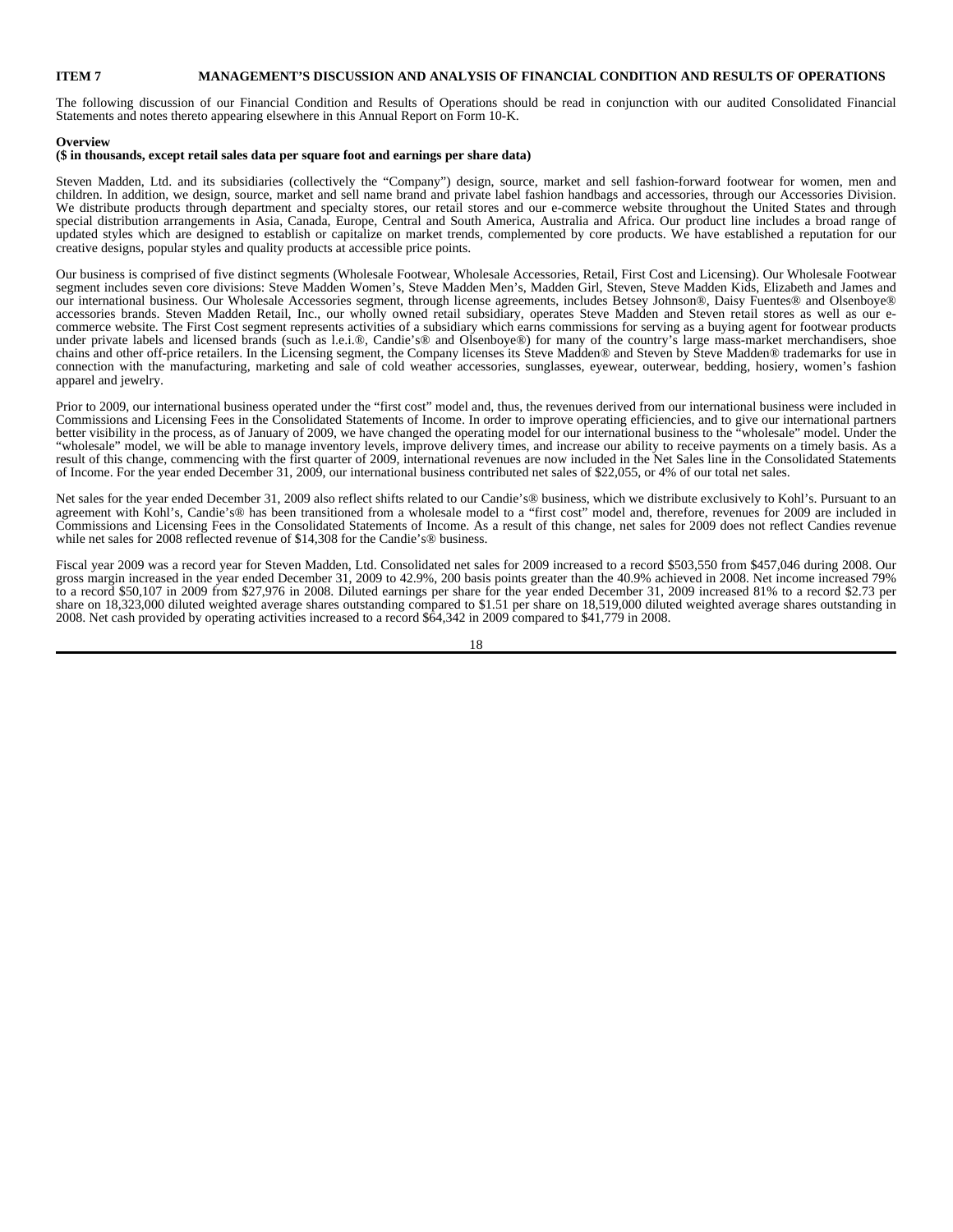We have expanded our accessories portfolio through two recent acquisitions. On July 8, 2009, we acquired certain assets constituting the Zone 88 and Shakedown Street (together "Zone 88") lines of SML Brands, LLC, a subsidiary of Aimee Lynn, Inc, which designs and markets primarily private label accessories, principally handbags, for mass merchants and mid-tier retailers. The acquisition was completed for \$1,348 in cash. We believe this acquisition will enable us to expand our accessories business in the private label arena with value priced customers. Subsequent to our year-end, on February 10, 2010, the Company acquired all of the outstanding shares of stock of Big Buddha, Inc. ("Big Buddha") from its sole stockholder, Jeremy Bassan. Founded in 2003, Big Buddha designs and markets fashion-forward handbags to specialty retailers, better department stores and online retailers. The acquisition was completed for \$11,000 in cash plus potential earn out payments to Mr. Bassan based on financial performance of Big Buddha through March 31, 2013.

In September 2009, the Company expanded its brand portfolio by entering into a license agreement with Dualstar Entertainment Group, LLC, under which the Company has the right to use the Olsenboye® trademark in connection with the sale and marketing of footwear and accessories exclusively to J.C. Penney. The agreement requires the Company to make royalty and advertising payments equal to a percentage of net sales and a minimum royalty and advertising payment in the event that specified net sales targets are not achieved. The agreement expires on December 31, 2011, but is renewable, at our option, for one three-year term, if certain conditions are met.

In addition, we made progress on our stated goal to evolve Steve Madden into a global lifestyle brand by entering into two new license agreements. On October 20, 2009, we signed a license agreement to license our Steve Madden® trademark for the design, manufacture and worldwide distribution of women's fashion apparel. On January 7, 2010, we signed a license agreement to license our Steve Madden® and Steven by Steve Madden® trademarks for the design, manufacture and worldwide distribution of women's fashion jewelry. The new fashion apparel and jewelry lines, which will initially ship in the spring and fall of 2010, respectively, join our existing licenses for cold weather accessories, sunglasses, eyewear, outerwear, bedding and hosiery offerings. Management is pleased to be expanding the Company's presence beyond footwear and accessories and believes the new apparel and jewelry lines mark a very logical extension of the Company's brands.

In our Retail segment, same store sales (sales of those stores, including the e-commerce website, that were in operation throughout 2009 and 2008) increased 1% in 2009. As of December 31, 2009, we had 89 stores in operation, compared to 97 stores as of December 31, 2008. During the year ended December 31, 2009, sales per square foot increased to \$640 compared to sales per square foot of \$628 achieved in 2008.

As of December 31, 2009, our total inventory decreased to \$30,453 from \$31,597 as of December 31, 2008, and our annualized inventory turnover improved to 9.8 times in 2009 compared to 8.1 times in 2008. Our accounts receivable average collection days improved to 54 days in 2009 compared to 55 days in 2008. As of December 31, 2009, we had \$154,950 in cash, cash equivalents and marketable securities, no short- or long-term debt, and total stockholders' equity of \$267,787.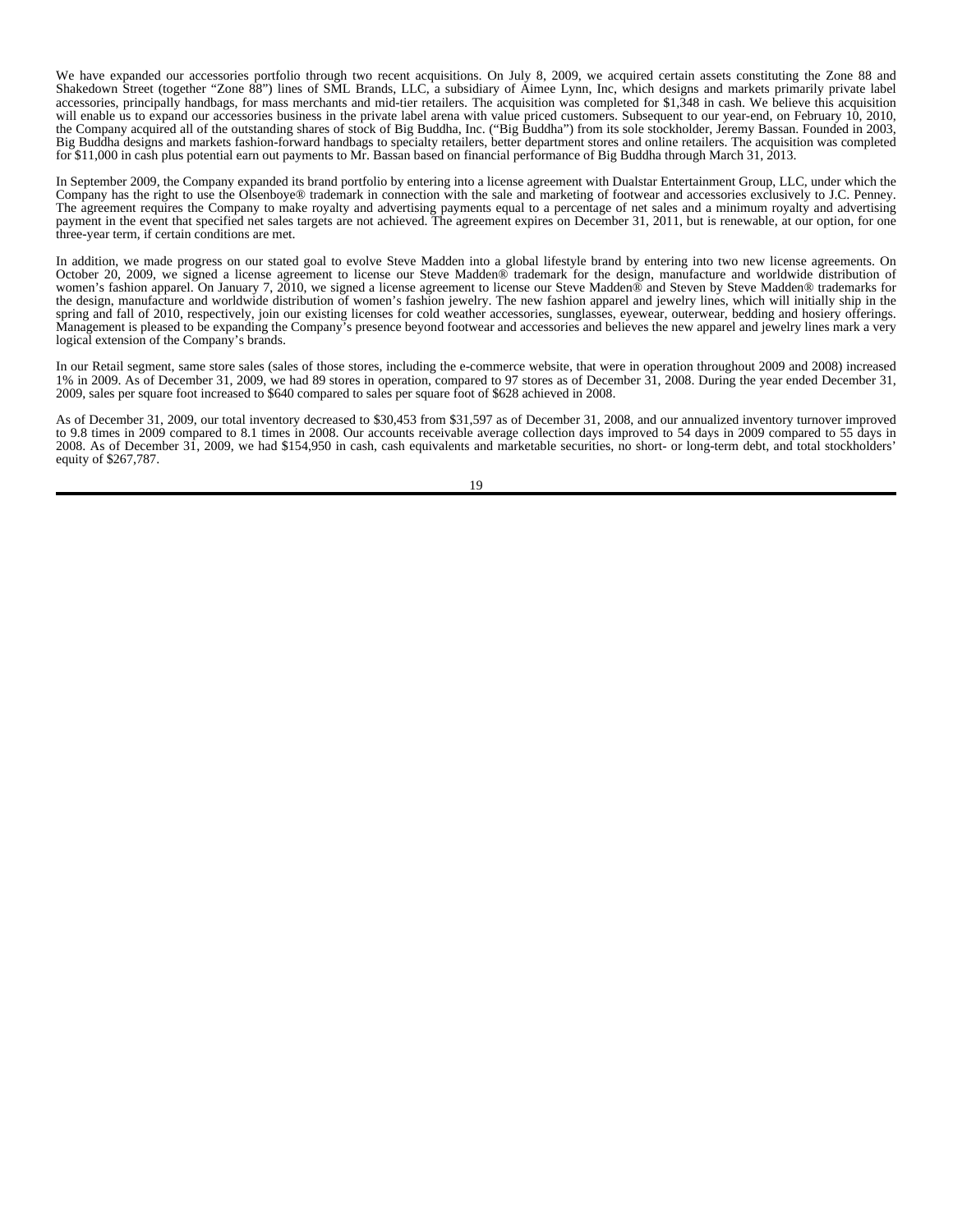The following tables set forth information on operations for the periods indicated:

|                                                                                                                                                                                                         | <b>Years Ended</b><br>December 31<br>(\$ in thousands)                                |                                                               |               |                                                                                 |                                         |               |                                                                                 |                                                                        |
|---------------------------------------------------------------------------------------------------------------------------------------------------------------------------------------------------------|---------------------------------------------------------------------------------------|---------------------------------------------------------------|---------------|---------------------------------------------------------------------------------|-----------------------------------------|---------------|---------------------------------------------------------------------------------|------------------------------------------------------------------------|
|                                                                                                                                                                                                         | 2009                                                                                  |                                                               |               | 2008                                                                            |                                         |               | 2007                                                                            |                                                                        |
| <b>CONSOLIDATED:</b>                                                                                                                                                                                    |                                                                                       |                                                               |               |                                                                                 |                                         |               |                                                                                 |                                                                        |
| Net sales<br>Cost of sales<br>Gross profit<br>Other operating income – net of expenses<br>Operating expenses<br>Income from operations<br>Interest and other income – net<br>Income before income taxes | \$<br>503,550<br>287,361<br>216,189<br>19,928<br>157,149<br>78,968<br>1,821<br>80,789 | 100%<br>57<br>43<br>$\overline{\mathbf{4}}$<br>31<br>16<br>16 | $\mathsf{\$}$ | 457,046<br>270,222<br>186,824<br>14.294<br>156,212<br>44.906<br>1,400<br>46,306 | 100%<br>59<br>41<br>3<br>34<br>10<br>10 | $\mathsf{\$}$ | 431.050<br>257,646<br>173,404<br>18.351<br>138,841<br>52,914<br>3,222<br>56,136 | 100%<br>60<br>40<br>$\overline{4}$<br>32<br>12<br>$\overline{1}$<br>13 |
| Net income                                                                                                                                                                                              | 50.107                                                                                | 10                                                            |               | 27,976                                                                          | 6                                       |               | 35,690                                                                          | 8                                                                      |
| By Segment:                                                                                                                                                                                             |                                                                                       |                                                               |               |                                                                                 |                                         |               |                                                                                 |                                                                        |
| <b>WHOLESALE SEGMENT:</b>                                                                                                                                                                               |                                                                                       |                                                               |               |                                                                                 |                                         |               |                                                                                 |                                                                        |
| Net sales<br>Cost of sales<br>Gross profit<br>Operating expenses<br>Income from operations                                                                                                              | \$<br>379,845<br>232,932<br>146,913<br>86,354<br>60.559                               | 100%<br>61<br>39<br>23<br>16                                  | \$            | 331,407<br>215.026<br>116,381<br>81,593<br>34,788                               | 100%<br>65<br>35<br>25<br>10            | \$            | 310,405<br>205,584<br>104,821<br>73,362<br>31,459                               | 100%<br>66<br>34<br>24<br>10                                           |
| <b>RETAIL SEGMENT:</b>                                                                                                                                                                                  |                                                                                       |                                                               |               |                                                                                 |                                         |               |                                                                                 |                                                                        |
| Net sales<br>Cost of sales<br>Gross profit<br>Operating expenses<br>Income (loss) from operations<br>Number of stores                                                                                   | \$<br>123,705<br>54,429<br>69,276<br>70,795<br>(1,519)<br>89                          | 100%<br>44<br>56<br>57<br>(1)                                 | $\mathcal{S}$ | 125,639<br>55,196<br>70.443<br>74.619<br>(4,176)<br>97                          | 100%<br>44<br>56<br>59<br>(3)           | $\mathcal{S}$ | 120,645<br>52,062<br>68,583<br>65,479<br>3,104<br>101                           | 100%<br>43<br>57<br>54<br>3                                            |
| <b>FIRST COST SEGMENT:</b>                                                                                                                                                                              |                                                                                       |                                                               |               |                                                                                 |                                         |               |                                                                                 |                                                                        |
| Other commission income - net of expenses                                                                                                                                                               | \$<br>16.803                                                                          | 100%                                                          | \$            | 11.567                                                                          | 100%                                    | \$            | 14.674                                                                          | 100%                                                                   |
| <b>LICENSING SEGMENT:</b>                                                                                                                                                                               |                                                                                       |                                                               |               |                                                                                 |                                         |               |                                                                                 |                                                                        |
| Licensing income – net of expenses                                                                                                                                                                      | \$<br>3,125<br>20                                                                     | 100%                                                          | \$            | 2.727                                                                           | 100%                                    | \$            | 3.677                                                                           | 100%                                                                   |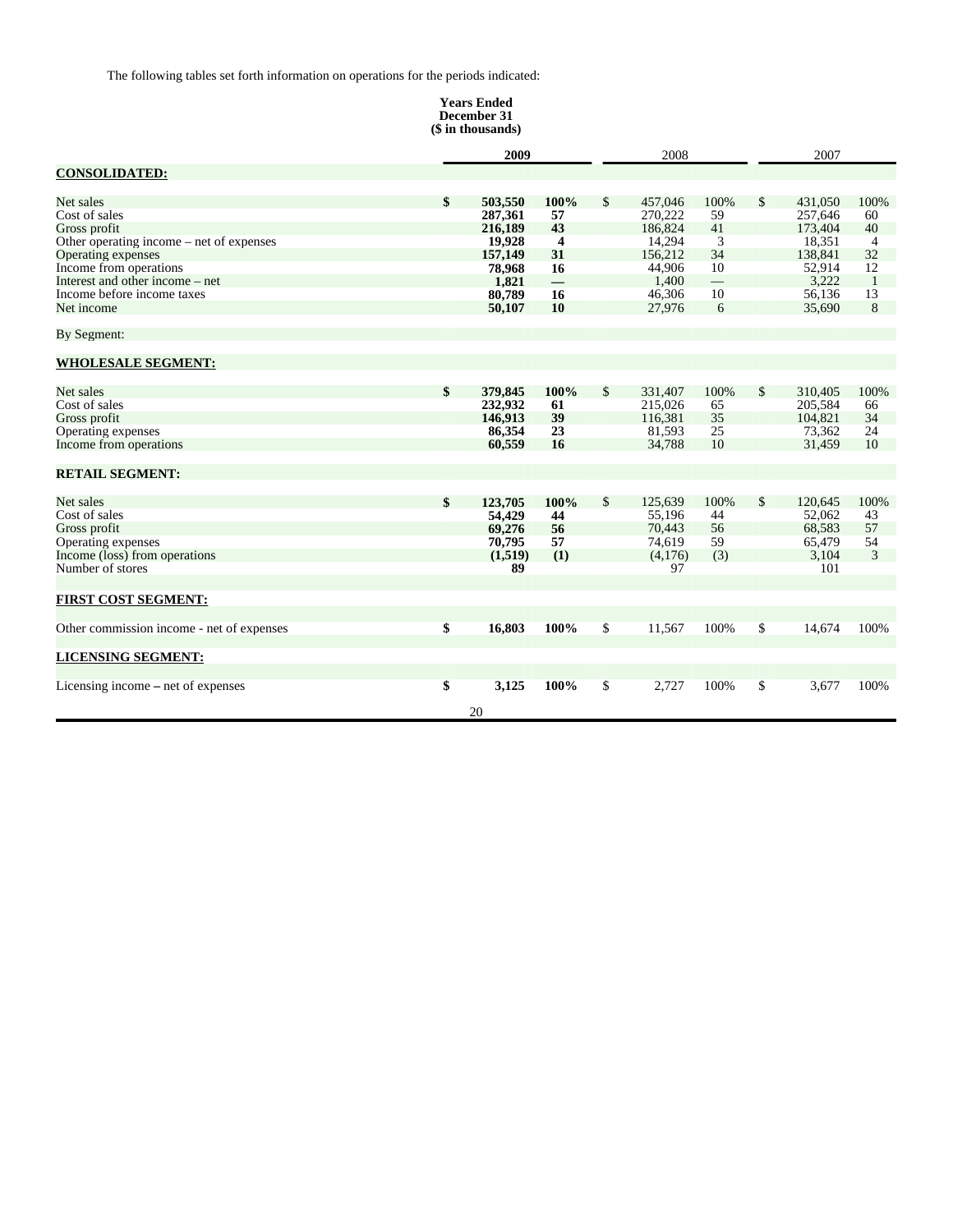#### **Year Ended December 31, 2009 vs. Year Ended December 31, 2008**

#### **Consolidated:**

Total net sales for the year ended December 31, 2009 increased by 10% to \$503,550 from \$457,046 for the comparable period of 2008. A net sales increase of 15% generated by the Wholesale segment was partially offset by a 2% decrease in net sales generated by the Retail segment. Overall gross profit margin increased to 42.9% for the year ended December 31, 2009 from 40.9% for the prior year. The increase was primarily due to the increase in the Wholesale segment gross profit margin to 39% in 2009 compared to 35% in 2008. For the years ended December 31, 2009 and 2008, operating expenses were \$157,149 and \$156,212, respectively. As a percentage of net sales, operating expenses decreased to 31% compared to 34% in 2008. Commission and licensing fee income increased to \$19,928 for the year ended December 31, 2009, compared to \$14,294 for the prior year. Net income for 2009 was \$50,107, compared to \$27,976 in 2008.

#### **Wholesale Segment:**

Net sales generated by the Wholesale segment was \$379,845, or 75%, and \$331,407, or 73%, of our total net sales for the years ended December 31, 2009 and 2008, respectively. All divisions realized an increase in net sales during the year ended December 31, 2009. The Madden Girl Division led the way by posting a 28% increase in net sales in 2009. This increase in net sales was the result of a deeper market penetration and the strong performance of flat shoes and sandals in the second quarter combined with the strong performance of dress boots and booties in the second half of the year. Net sales in our Steven Division increased by 27% in 2009, primarily due to a significant increase in shipments to the Steven Division's largest customer Nordstrom, combined with the strong performance of casual boots during the second half of the year. A 12% increase in net sales in 2009 by our Steve Madden Women's Division was driven by the strong performance of flat sandals and wedges during the spring selling season and by boots in the third and fourth quarters. A 5% increase in net sales in 2009 in our Wholesale Accessories segment was due to the \$9,279 of nets sales contributed by our new Madden Zone Division (established through our Zone 88 acquisition) combined with an increase in sales of Steve Madden® and Steven by Steve Madden® handbags that was partially offset by a decrease of net sales of Betsey Johnson® and Betseyville® handbags. Net sales in 2009 for our Madden Men's Division increased 5% primarily due to the strong performance of dress and casual shoes during the second half of the year. Finally, the Elizabeth and James Division, our new brand that began shipping in the first quarter of 2009, contributed net sales of \$4,298 in 2009. Net sales for 2009 were also impacted by the previously mentioned shifts related to our Candies® and international businesses. The net effect of the shift of our Candies® business from a "wholesale" model to a "first cost" model, and the reverse shift of our international business from a "first cost" model to a "wholesale" model, was an increase of net sales in \$7,746 during the year ended December 31, 2009.

Gross profit margin in the Wholesale segment increased to 39% in 2009 from 35% in the prior year, primarily due to a decrease in close out sales combined with improved operating efficiencies. For the year ended December 31, 2009, operating expenses increased to \$86,354 from \$81,593 last year, primarily resulting from an increase in variable costs due to an increase in sales. As a percentage of net sales, operating expenses decreased to 23% in 2009 from 25% in 2008. As a result of the increases in net sales and gross margin as offset by higher operating expenses, income from operations for the Wholesale segment increased 74% to \$60,559 in 2009 compared to \$34,788 in 2008.

#### **Retail Segment:**

Net sales generated by the Retail segment accounted for \$123,705, or 25%, and \$125,639, or 27%, of total Company net sales for the years ended December 31, 2009 and 2008, respectively. We opened two new stores, remodeled seven existing stores, closed seven under-performing stores and licensed three stores during the year ended December 31, 2009. As a result, we had 89 retail stores as of December 31, 2009, compared to 97 stores as of December 31, 2008. The 89 stores currently in operation include 84 under the Steve Madden brand, four under the Steven brand and one e-commerce website. Comparable store sales (sales of those stores, including the e-commerce website, that were open for all of 2009 and 2008) for the year ended December 31, 2009 increased 1% when compared to the prior year. The gross margin in the Retail segment remained at 56% in 2009 and 2008. During the year ended December 31, 2009, operating expenses decreased to \$70,795, or 57% of net sales, from \$74,619, or 59% of nets sales, in 2008. This decrease is due to the reduction of rent, payroll and other operating expenses related to the net reduction of eight stores during the year ended December 31, 2009, as well as other operational initiatives put in place.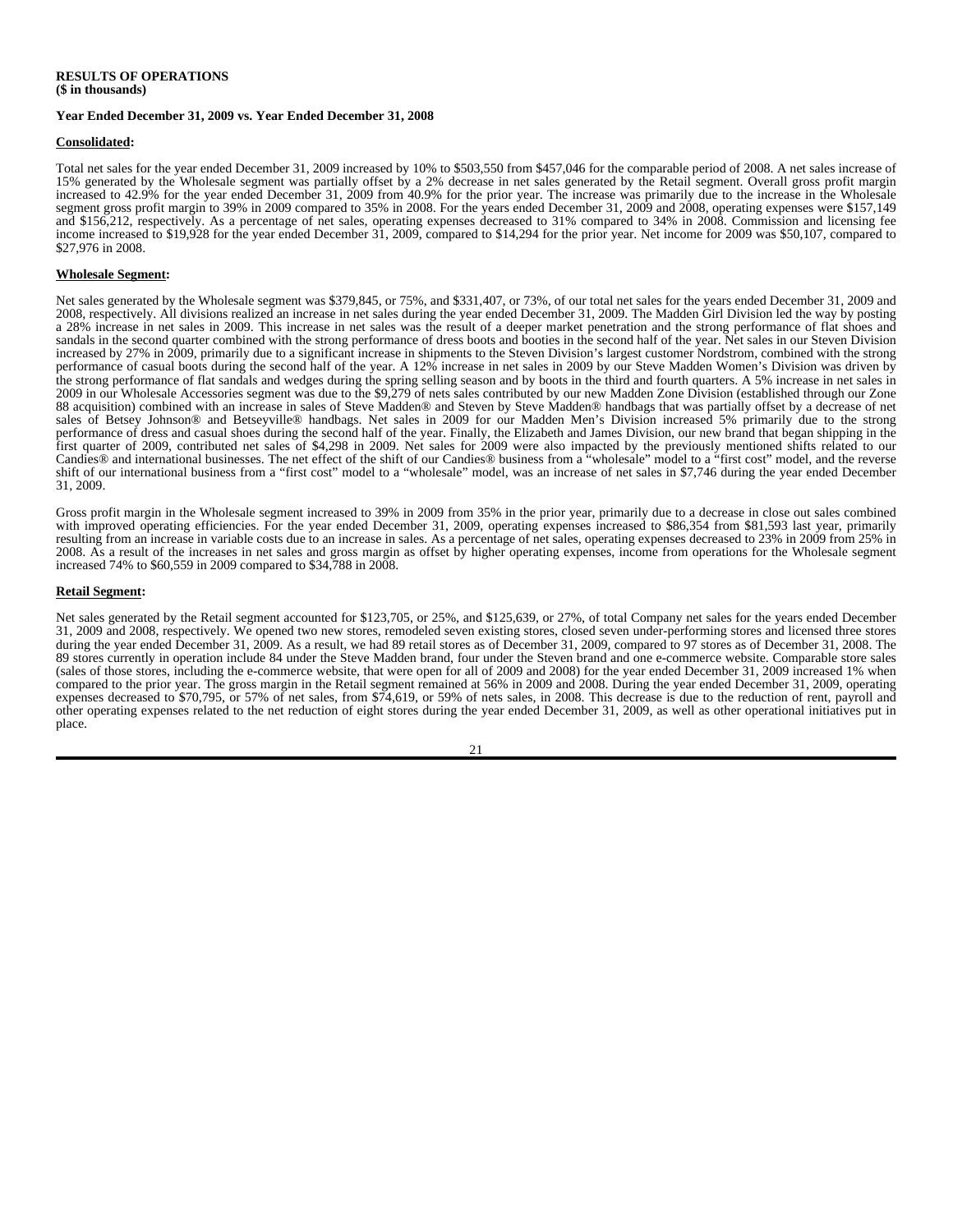## **First Cost Segment:**

Income from operations in the First Cost segment increased 45% to \$16,803 in 2009 compared to \$11,567 in 2008. The main drivers of the increase were the growth of our new l.e.i.® brand at Wal-mart, which began shipping in the fourth quarter of 2008, followed by the shift of our Candies® business to the First Cost segment. In addition, growth in our private label business with Sears contributed to this increase in income. These increases were partially offset by the shift in our international business from the "first cost" model to a "wholesale" model in 2009.

#### **Licensing Segment:**

During the year ended December 31, 2009, licensing income increased to \$3,125 from \$2,727 last year, primarily due to an increase in sales by several of our licensees combined with the incremental revenue provided by our new bedding and bath license.

#### **Year Ended December 31, 2008 vs. Year Ended December 31, 2007**

#### **Consolidated:**

Total net sales for the year ended December 31, 2008 increased by 6% to \$457,046 from \$431,050 for the comparable period of 2007. A net sales increase of 7% generated by the Wholesale segment was complemented by a 4% increase in net sales generated by the Retail segment. Overall gross profit margin increased to 41% for the year ended December 31, 2008 from 40% for the prior year. An increase in the Wholesale gross profit margin to 35% in 2008 compared to 34% in 2007 was partially offset by a decrease in the Retail gross profit margin to 56% in 2008 from 57% in the same period in the prior year. Operating expenses increased in 2008 to \$156,212, or 34% of net sales, from \$138,841, or 32% of net sales, in 2007. \$4,921 of this increase is due to the charges related to the resignation of our former Chief Executive Officer and Chairman of the Board ("CEO") in March of 2008. Additional expenses associated with our Compo internet business acquired in the second quarter of the prior year and our new Steve Madden's Fix Division, which began shipping product in the fourth quarter of the prior year, also contributed to the increase in operating expenses. The additional stores in operation during the first half of 2008 (which ranged from a net of five additional stores on January 1, 2008 to a net of two additional stores on June 30, 2008) resulted in an increase in payroll, rent and depreciation expenses. Finally, we recorded \$1,325 of charges related to the closing of two stores prior to the end of their prospective lease terms, net of anticipated revenues from sub-letting. Commission and licensing fee income decreased to \$14,294 for the year ended December 31, 2008, compared to \$18,351 for the prior year. The decrease was due to the decision of several of our private label customers to scale back their orders in response to the soft retail environment. Including the one-time charge of \$4,921 related to the resignation of our former CEO, operating income for the year ended December 31, 2008 was \$44,906 compared to \$52,914 in the same period of the prior year. Including the above-mentioned one-time charge of \$4,921 (\$3,002 net of tax effect) related to the resignation of our former CEO, net income for 2008 was \$27,976, compared to \$35,690 in 2007. The decrease in net income was primarily due to the decrease in commission and licensing fee income and the increase in operating expenses.

#### **Wholesale Segment:**

Net sales generated by the Wholesale segment was \$331,407, or 73%, and \$310,405, or 72%, of our total net sales for the years ended December 31, 2008 and 2007, respectively. The increase in sales was primarily driven by a significant sales growth in two of our wholesale divisions. In the Madden Girl Division, a 66% increase in net sales was the result of a deeper market penetration and a strong product performance at retail. A 23% increase in net sales in the Accessories Division was due to the strong performance of Betsey Johnson® handbags and net sales increases in Steve Madden® and Steven by Steve Madden® handbags. In addition, strong boot sales during the second half of 2008 combined with a decrease in allowances helped our Steven and Steve Madden Women's Divisions achieve a 15% and 6% increase in net sales, respectively. Finally, our two new divisions, Madden Fix, which began shipping product during the fourth quarter of 2007, and Fabulosity, contributed incremental net sales of \$3,171 and \$1,166, respectively, during the year ended December 31, 2008. These net sales increases were partially offset by net sales decreases in the Steve Madden Men's and Steve Madden Kids Divisions. These net sales decreases are primarily the result of the challenging economic environment. During the second half of 2008, we began to migrate the Candie's® Division to our commission based First Cost segment, which caused sales to decrease in the Candie's® Division.

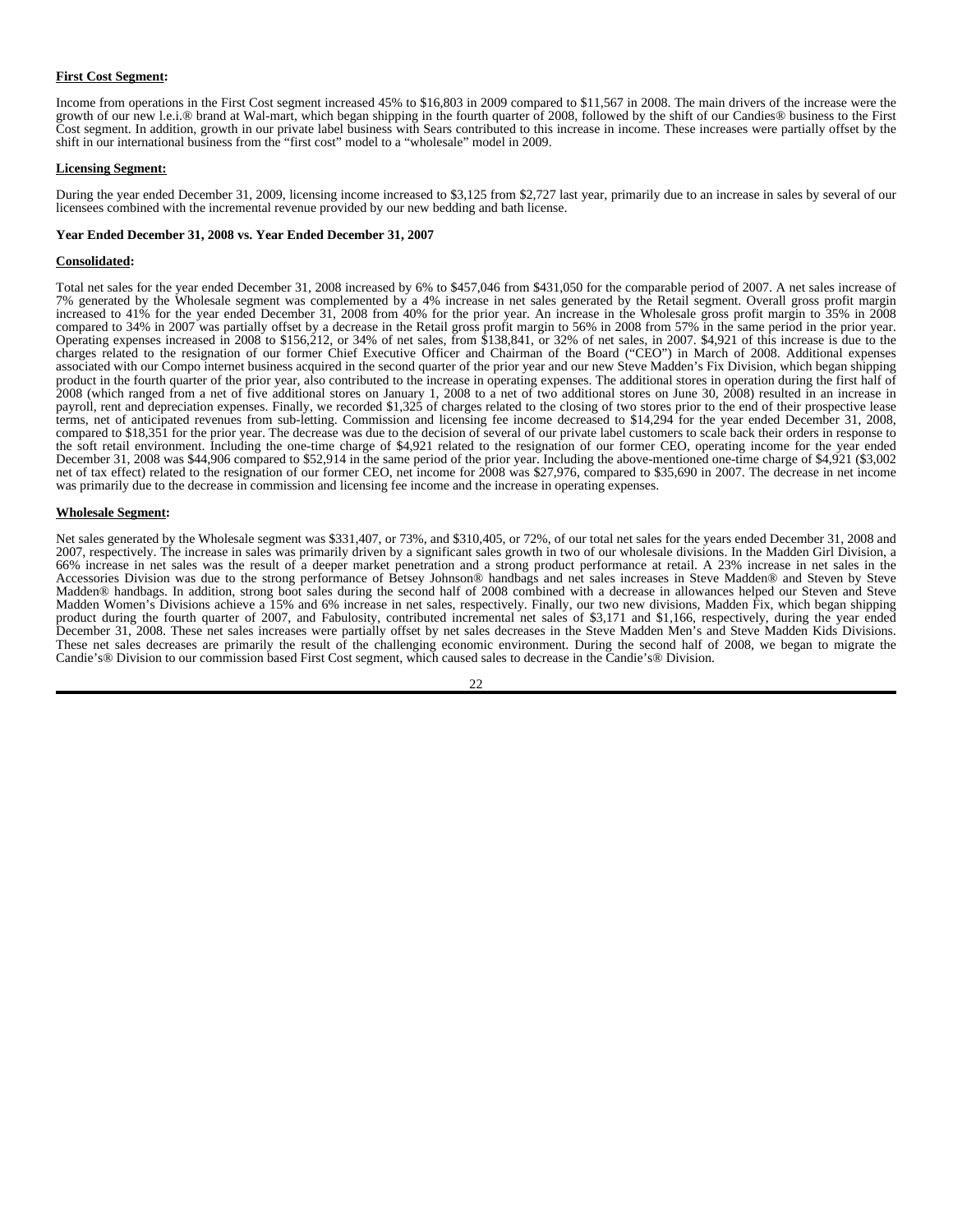Gross profit margin increased to 35% in the year ended December 31, 2008 from 34% in the prior year, primarily due to a significant decrease in markdown allowances in the Candie's® and Steven Divisions. Our Accessories and Steve Madden Women's Divisions also experienced a decrease in markdown activity reflective of their strong sales performance and inventory management during the year. Operating expenses increased in 2008 to \$81,593 compared to \$73,362 in the prior year. The increase is primarily due to the \$4,921 of charges related to the resignation of our former Chief Executive Officer and Chairman of the Board in March of 2008. An increase in variable selling and selling related expenses reflective of the increase in sales also contributed to the increase in operating expenses. Income from operations for the Wholesale segment increased to \$34,788 for the year ended December 31, 2008, compared to \$31,459 for the year ended December 31, 2007.

#### **Retail Segment:**

Net sales generated by the Retail segment accounted for \$125,639, or 27%, and \$120,645, or 28%, of total Company net sales for the years ended December 31, 2008 and 2007, respectively. We opened three new stores and closed seven under-performing stores during the year ended December 31, 2008. As a result, we had 97 retail stores as of December 31, 2008, compared to 101 stores as of December 31, 2007. The 97 stores in operation as of December 31, 2008 included 92 under the Steve Madden brand, four under the Steven brand and one e-commerce website. Comparable store sales (sales of those stores, including the e-commerce website, that were open for all of 2008 and 2007) for the year ended December 31, 2008 were flat when compared to the prior year. The gross margin in the Retail segment decreased to 56% in 2008 from 57% in 2007 primarily due to an increase in promotional activity reflective of the challenging economic environment. During the year ended December 31, 2008, operating expenses increased to \$74,619 from \$65,479 in the same period of the prior year. Several factors contributed to the increase of operating expenses during 2008. The additional stores in operation during the first half of the year (which ranged from a net of five additional stores on January 1, 2008 to a net of two additional stores on June 30, 2008) resulted in an increase in payroll, rent and depreciation expenses. In addition, a non-cash write-off of unamortized assets associated with the closing of seven stores added to the increase in operating expenses. Finally, we recorded \$1,325 in charges related to the closing of two stores prior to the end of their prospective lease terms, net of anticipated revenues from sub-letting. Loss from operations for the Retail segment was \$(4,176) in 2008 compared to income from operations of \$3,104 for 2007.

#### **First Cost Segment:**

The First Cost segment generated income from operations of \$11,567 for the year ended December 31, 2008, compared to \$14,674 for the year ended December 31, 2007. The decrease was due to the decision of several of our private label customers to scale back their orders in response to the soft retail environment. The decrease was partially offset by an increase in our international business.

## **LIQUIDITY AND CAPITAL RESOURCES (\$ in thousands)**

On July 10, 2009, we entered into a collection agency agreement with Rosenthal & Rosenthal, Inc. ("Rosenthal") that became effective on September 15, 2009. The agreement provides us with a credit facility in the amount of \$30,000, having a sub-limit of \$15,000 on the aggregate face amount of letters of credit, at an interest rate based, at our election, upon either the prime rate or LIBOR. The agreement can be terminated by Rosenthal at any time with 60 days' prior written notice, or by us at any time after the expiration of the first contract year with 60 days' prior written notice.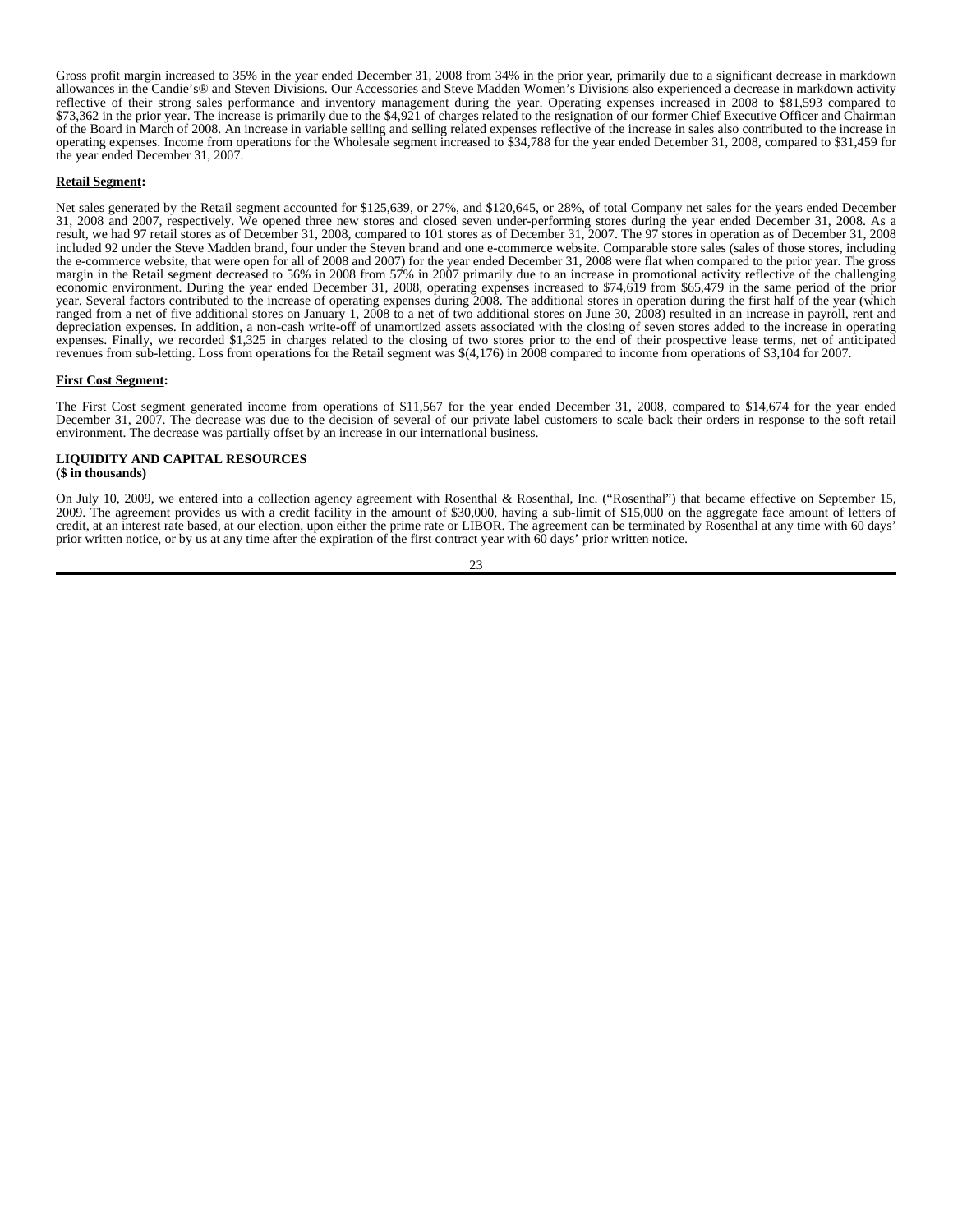As of December 31, 2009, we had working capital of \$139,007. We had cash and cash equivalents of \$69,266, investments in marketable securities of \$85,684 and we did not have any long term debt.

Management believes that, based upon our current financial position and available cash, cash equivalents and marketable securities, as augmented by cash flow from operations in 2010, we will meet all of our financial commitments and operating needs for at least the next twelve months.

#### **OPERATING ACTIVITIES (\$ in thousands)**

During the year ended December 31, 2009, net cash provided by operating activities was \$64,342. The primary sources of cash were net income of \$49,567, an increase in accounts payable and accrued expenses of \$10,561 and an increase of accrued incentive compensation of \$4,445. The primary uses of cash were an increase of accounts receivable of \$5,169 and an increase in due from factor of \$15,939.

#### **INVESTING ACTIVITIES (\$ in thousands)**

During the year ended December 31, 2009, we invested \$67,265 in marketable securities and received \$17,543 from the maturities and sales of securities. We also paid \$4,526 representing the final earn-out payment payable in connection with our acquisition of our Daniel M. Friedman Division and paid \$1,348 as part of the acquisition cost of Zone 88. Additionally, we made capital expenditures of \$3,399, principally for the remodeling of seven existing stores, the two new stores opened during the fiscal year 2009, leasehold improvements to our corporate office space and enhancements to operating systems.

#### **FINANCING ACTIVITIES (\$ in thousands)**

During the year ended December 31, 2009, we repaid advances from our factor totaling \$30,168. We also received \$3,904 in cash and realized a tax benefit of \$497 in connection with the exercise of stock options.

#### **CONTRACTUAL OBLIGATIONS (\$ in thousands)**

Our contractual obligations as of December 31, 2009 were as follows:

|                                                                  |  | Payment due by period |  |        |  |           |  |           |  |                   |  |  |  |
|------------------------------------------------------------------|--|-----------------------|--|--------|--|-----------|--|-----------|--|-------------------|--|--|--|
| <b>Contractual Obligations</b>                                   |  | <b>Total</b>          |  | 2010   |  | 2011-2012 |  | 2013-2014 |  | 2015 and<br>after |  |  |  |
| Operating lease obligations                                      |  | 104.422               |  | 16.824 |  | 31.635    |  | 25,139    |  | 30,824            |  |  |  |
| Purchase obligations                                             |  | 58,642                |  | 58,642 |  |           |  |           |  |                   |  |  |  |
| Other long-term liabilities (future<br>minimum royalty payments) |  | 8,062                 |  | 2,788  |  | 4,374     |  | 900       |  |                   |  |  |  |
| <b>Total</b>                                                     |  | 171,126               |  | 78,254 |  | 36,009    |  | 26,039    |  | 30,824            |  |  |  |
|                                                                  |  |                       |  | 24     |  |           |  |           |  |                   |  |  |  |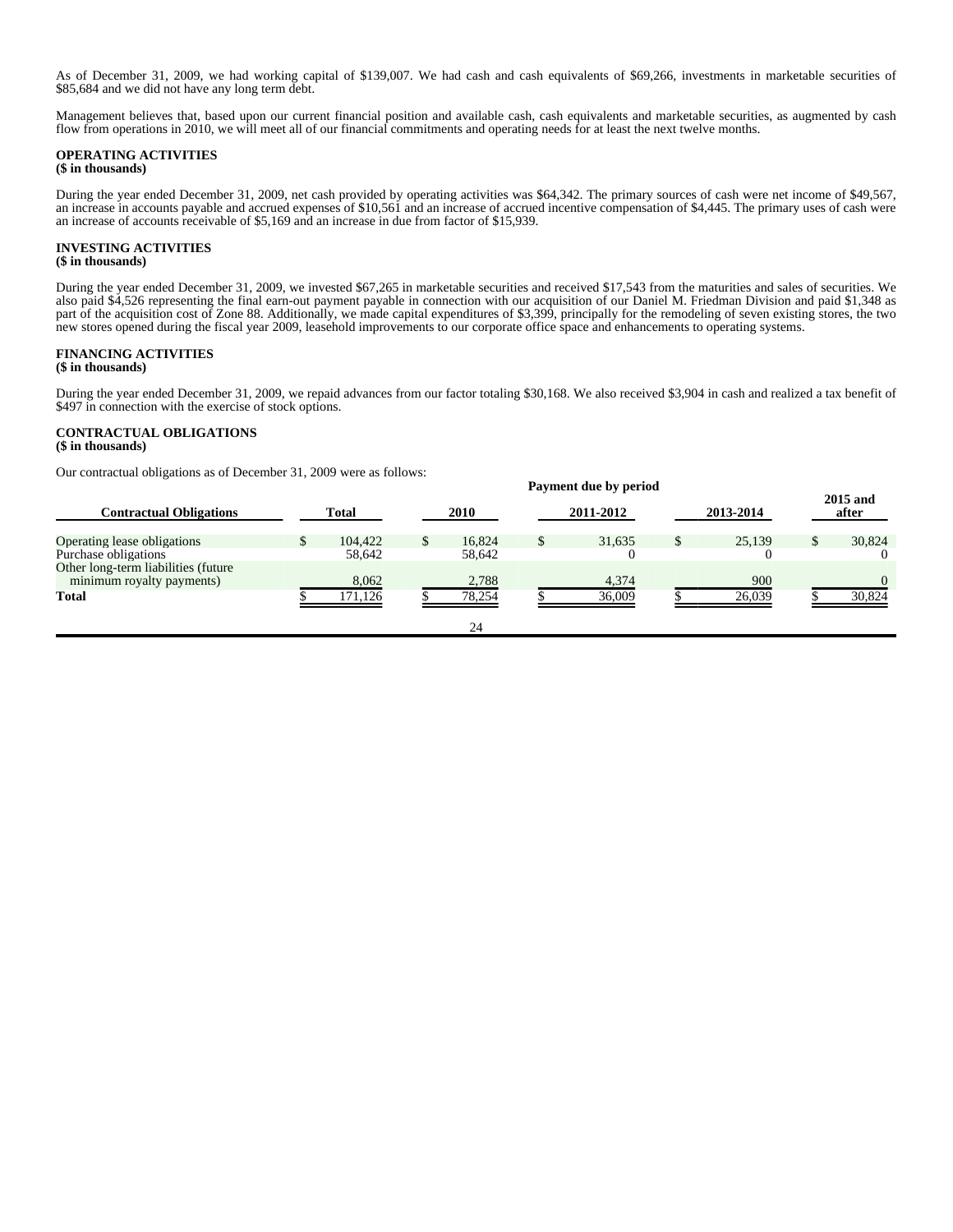At December 31, 2009, we had un-negotiated open letters of credit for the purchase of inventory of approximately \$3,050.

The Company has an employment agreement with Steven Madden, our founder and Creative and Design Chief, which provides for an annual base salary of \$600 subject to certain specified adjustments through December 31, 2019. The agreement also provides for annual bonuses based on EBITDA, revenue of any new business, and royalty income over \$2 million, plus an equity grant and a non-accountable expense allowance.

In addition, we have employment agreements with certain executive officers, which provide for the payment of compensation aggregating approximately \$4,379 in 2010, \$2,334 in 2011 and \$1,503 in 2012. In addition, some of the employment agreements provide for a discretionary bonus and some provide for incentive compensation based on various performance criteria as well as other benefits including stock options. Our Chief Operating Officer is entitled to deferred compensation calculated as a percentage of his base salary.

Our acquisition of Big Buddha Inc. on February 10, 2010 includes potential earn out payments based on annual financial performance through March 31, 2013.

Virtually all of our products are produced at overseas locations, the majority of which are located in China, with a small percentage located in Mexico, Brazil, Italy, Spain and India. We have not entered into any long-term manufacturing or supply contracts with any of these foreign companies. We believe that a sufficient number of alternative sources exist outside of the United States for the manufacture of our products. We currently make approximately 99% of our purchases in U.S. dollars.

#### **INFLATION**

We do not believe that the inflation experienced over the last few years in the United Sates, where we primarily compete, has had a significant effect on the Company's sales or profitability. Historically, we have minimalized the impact of product cost increases by improving operating efficiencies, changing suppliers and increasing prices. However, no assurance can be given that we will be able to offset such inflationary cost increases in the future.

#### **OFF-BALANCE SHEET ARRANGEMENTS**

The Company has no off-balance sheet arrangements.

## **CRITICAL ACCOUNTING POLICIES AND THE USE OF ESTIMATES**

Management's Discussion and Analysis of Financial Condition and Results of Operations is based upon our Consolidated Financial Statements included in this Annual Report on Form 10-K, which have been prepared in accordance with generally accepted accounting principles ("GAAP") in the United States. The preparation of these financial statements requires management to make estimates and judgments that affect the reported amounts of assets, liabilities, sales and expenses, and related disclosure of contingent assets and liabilities. Estimates by their nature are based on judgments and available information. Estimates are made based upon historical factors, current circumstances and the experience and judgment of management. Assumptions and estimates are evaluated on an ongoing basis and we may employ outside experts to assist in evaluations. Therefore, actual results could materially differ from those estimates under different assumptions and conditions. Management believes the following critical accounting estimates are more significantly affected by judgments and estimates used in the preparation of our Consolidated Financial Statements: allowance for bad debts, returns and customer chargebacks; inventory valuation; valuation of intangible assets; litigation reserves and cost of sales.

*Allowances for bad debts, returns and customer chargebacks*. We provide reserves against our accounts receivables for future customer chargebacks, co-op advertising allowances, discounts, returns and other miscellaneous deductions that relate to the current period. The reserve against our non-factored trade receivables also includes estimated losses that may result from customers' inability to pay. The amount of the reserve for bad debts, returns, discounts and compliance chargebacks are determined by analyzing aged receivables, current economic conditions, the prevailing retail environment and historical dilution levels for customers. We evaluate anticipated chargebacks by reviewing several performance indicators for our major customers. These performance indicators (which include inventory levels at the retail floors, sell-through rates and gross margin levels) are analyzed by key account executives and the Vice President of Wholesale Sales to estimate the amount of the anticipated customer allowance. Failure to correctly estimate the amount of the reserve could materially impact our results of operations and financial position.

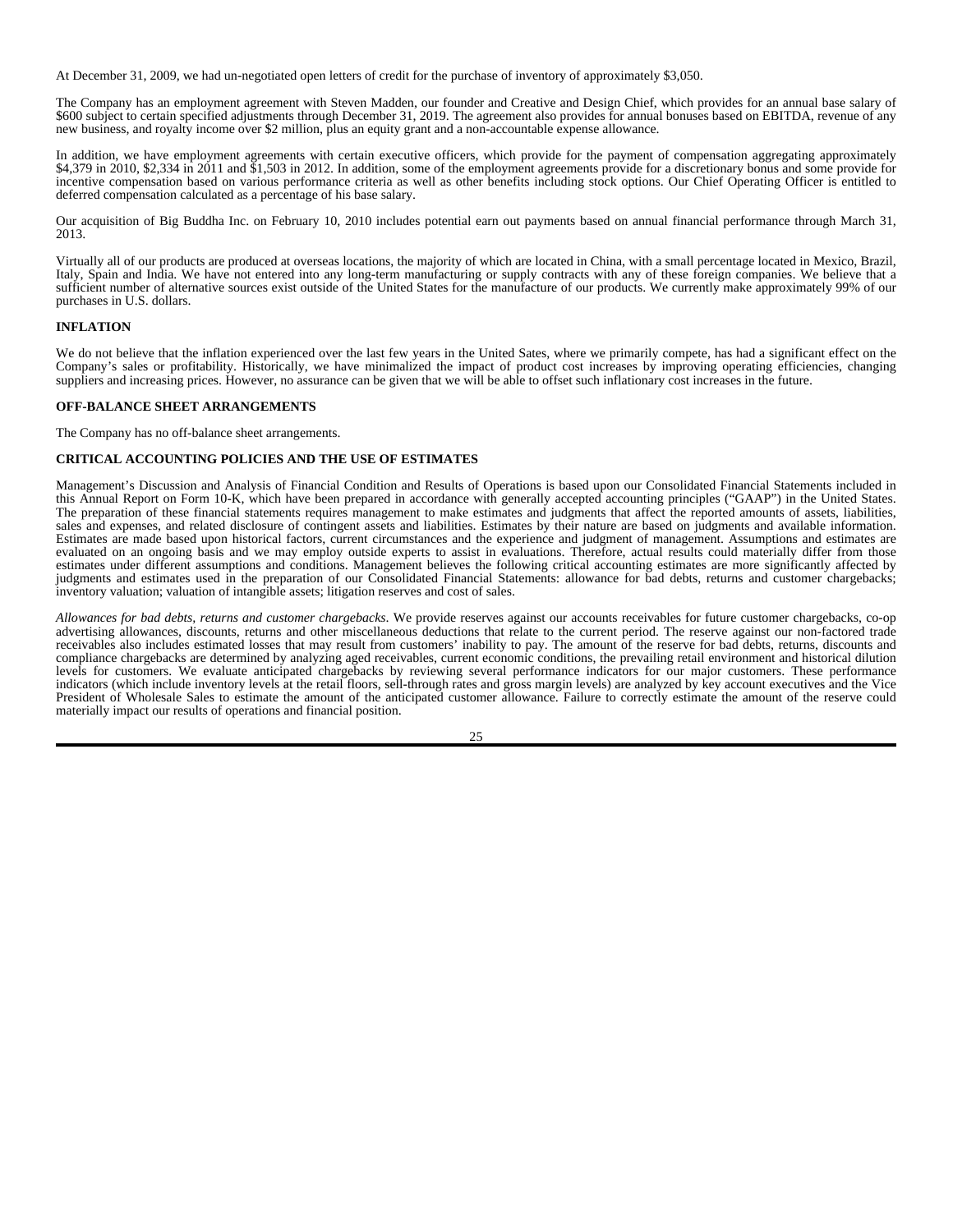*Inventory valuation*. Inventories are stated at lower of cost or market, on a first-in, first-out basis. We review inventory on a regular basis for excess and slow moving inventory. The review is based on an analysis of inventory on hand, prior sales and expected net realizable value through future sales. The analysis includes a review of inventory quantities on hand at period-end in relation to year-to-date sales and projections for sales in the foreseeable future as well as subsequent sales. We consider quantities on hand in excess of estimated future sales to be at risk for market impairment. The net realizable value, or market value, is determined based on the estimate of sales prices of such inventory through off-price or discount store channels. The likelihood of any material inventory write-down is dependent primarily on the expectation of future consumer demand for our product. A misinterpretation or misunderstanding of future consumer demand for our product, the economy, or other failure to estimate correctly, in addition to abnormal weather patterns, could result in inventory valuation changes compared to the valuation determined to be appropriate as of the balance sheet date.

*Valuation of intangible assets*. ASC Topic 350, "Intangible - Goodwill and Other", requires that goodwill and intangible assets with indefinite lives no longer be amortized, but rather be tested for impairment at least annually. This pronouncement also requires that intangible assets with finite lives be amortized over their respective lives to their estimated residual values, and reviewed for impairment in accordance with ASC Topic 360 "Property, Plant and Equipment" ("ASC Topic 360"). In accordance with ASC Topic 360, long-lived assets, such as property, equipment, leasehold improvements and goodwill subject to amortization, are reviewed for impairment annually or whenever events or changes in circumstances indicate that the carrying amount of an asset may not be recoverable. Recoverability of assets to be held and used is measured by a comparison of the carrying amount of an asset to the estimated undiscounted future cash flows expected to be generated by the asset. If the carrying amount of an asset exceeds its estimated future cash flows, an impairment charge is recognized in the amount by which the carrying amount of the asset exceeds the fair value of the asset.

*Litigation reserves*. Estimated amounts for litigation claims that are probable and can be reasonably estimated are recorded as liabilities in our Consolidated Financial Statements. The likelihood of a material change in these estimated reserves would be dependent on new claims as they may arise and the favorable or unfavorable events of a particular litigation. As additional information becomes available, management will assess the potential liability related to the pending litigation and revise its estimates. Such revisions in management's estimates of the contingent liability could materially impact our results of operation and financial position.

Cost of sales. All costs incurred to bring finished products to our distribution center and, in the Retail segment, the costs to bring products to our stores, are included in the cost of sales line on the Consolidated Statement of Income. These include the cost of finished products, purchase commissions, letter of credit fees, brokerage fees, sample expenses, customs duties, inbound freight, royalty payments on licensed products, labels and product packaging. All warehouse and distribution costs related to the Wholesale segment and freight to customers, if any, are included in the operating expenses line item of our Consolidated Statements of Income. Our gross margins may not be comparable to other companies in the industry because some companies may include warehouse and distribution costs as a component of cost of sales, while other companies report on the same basis as we do and include them in operating expenses.

#### *Accounting Standards Adopted In Fiscal 2009:*

Effective July 1, 2009, the Company adopted the Financial Accounting Standards Board ("FASB") Accounting Standards Codification ("ASC" or the "Codification") 105-10, "Generally Accepted Accounting Principles" ("ASC 105-10"). ASC 105-10 establishes the Accounting Standards Codification as the source of authoritative generally accepted accounting principles in the United States of America ("GAAP") recognized by the FASB to be applied by nongovernmental entities in the preparation of financial statements. Rules and interpretive releases of the Securities and Exchange Commission ("SEC") under authority of federal securities laws are also sources of authoritative GAAP for SEC registrants. The FASB will no longer issue standards in the form of Statements, FASB Staff Positions, or Emerging Issues Task Force Abstracts; instead, the FASB will issue Accounting Standards Updates ("ASU"). The Codification did not affect the accounting policies followed by the Company.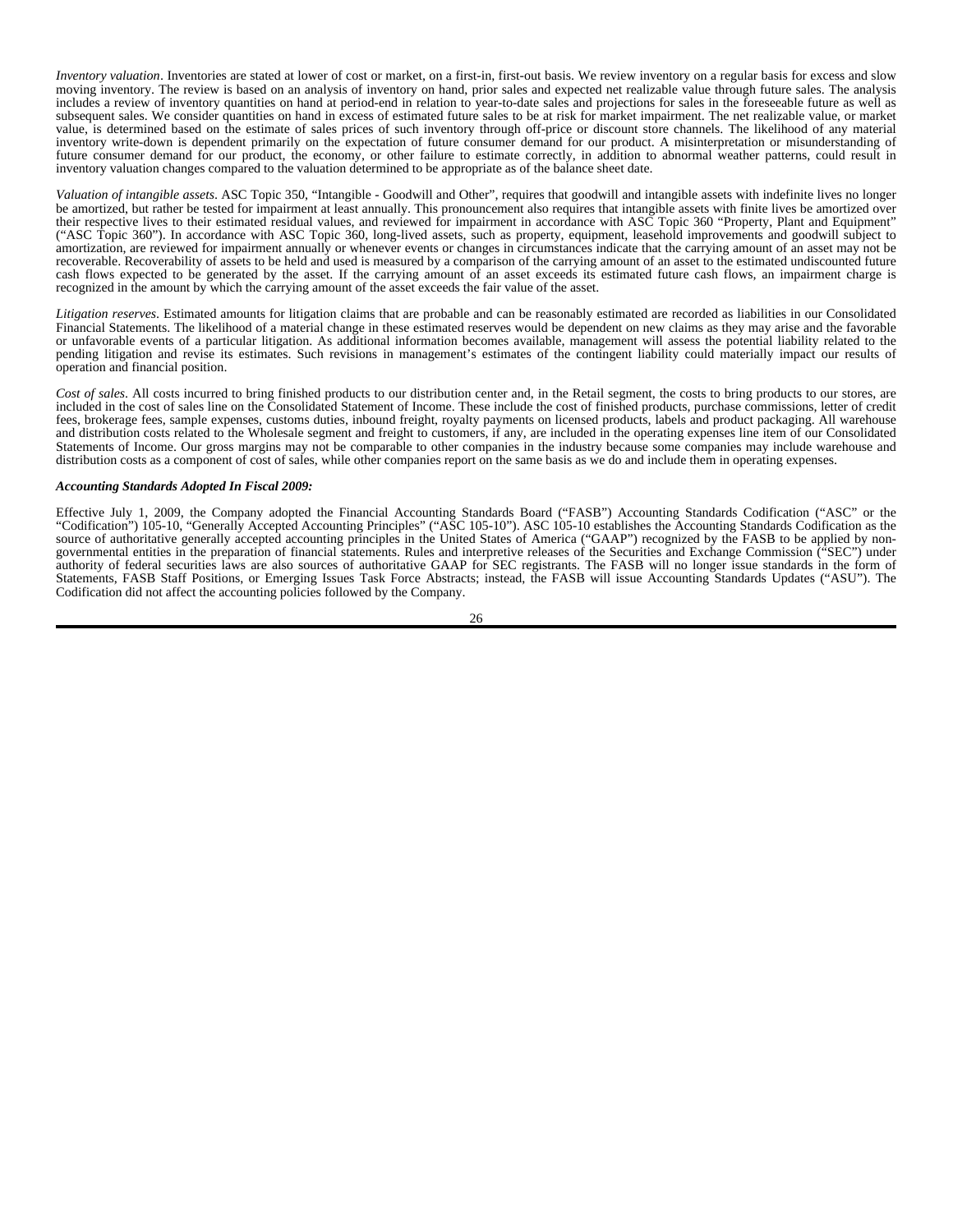Effective January 1, 2009, the Company adopted ASC 805-10, "Business Combinations" ("ASC 805-10"). Under ASC 805-10, an acquiring entity is required to recognize all the assets acquired and liabilities assumed in a transaction at the acquisition-date fair value. ASC 805-10 establishes principles and requirements for how an acquirer recognizes and measures in its financial statements the identifiable assets acquired, the liabilities assumed, any noncontrolling interest in the acquiree and the goodwill acquired. This statement also establishes disclosure requirements which will enable users to evaluate the nature and financial effects of the business combination. The adoption of ASC 805-10 did not have a material impact on our Consolidated Financial Statements.

Effective January 1, 2009, the Company adopted ASC 810-10, "Consolidation" ("ASC 810-10"). ASC 810-10 establishes accounting and reporting standards for the non-controlling interest in a subsidiary and for the deconsolidation of a subsidiary. Specifically, this statement requires the recognition of a noncontrolling interest (minority interest) as equity in the Consolidated Financial Statements and separate from the parent's equity. The amount of net income attributable to the noncontrolling interest is required to be included in consolidated net income on the face of the income statement. ASC 810-10 clarifies that changes in a parent's ownership interest in a subsidiary that do not result in deconsolidation are equity transactions if the parent retains its controlling financial interest. In addition, this statement requires that a parent recognize a gain or loss in net income when a subsidiary is deconsolidated. Such gain or loss will be measured using the fair value of the non-controlling equity investment on the deconsolidation date. ASC 810-10 also includes expanded disclosure requirements regarding the interests of the parent and its non-controlling interest. The adoption of ASC 810-10 had no material impact on our Consolidated Financial Statements.

The Company adopted the provisions of ASC 350-30, "General Intangibles Other Than Goodwill" ("ASC 350-30") on January 1, 2009. ASC 350-30 specifies the factors to be considered in developing renewal or extension assumptions used to determine the useful life of intangible assets. Its intent is to improve the consistency between the useful life of an intangible asset and the period of expected cash flows used to measure its fair value. The adoption of ASC 350-30 had no material impact on our Consolidated Financial Statements.

In May 2009, the FASB amended ASC 855, "Subsequent Events" ("ASC855"), effective for reporting periods ending after June 15, 2009, to establish general standards of accounting for and disclosures of events that occur after the balance sheet date but before financial statements are issued or are available to be issued. The adoption of the amendment did not have a material impact on the Company's Consolidated Financial Statements.

In August of 2009, the FASB issued ASU 2009-5, an update to Topic ASC 820, "Fair Value Measurements and Disclosures". This update provides amendments to reduce potential ambiguity in financial reporting when measuring the fair value of liabilities. Among other provisions, this update provides clarification in circumstances in which a quoted price in an active market for the identical liability is not available, a reporting entity is required to measure fair value using one or more of the valuation techniques described in ASU 2009-5. ASU 2009-5 became effective October 1, 2009. The adoption of ASU 2009-5 had no impact on our Consolidated Financial Statements.

#### **ITEM 7A QUANTITATIVE AND QUALITATIVE DISCLOSURES ABOUT MARKET RISK (\$ in thousands)**

We do not engage in the trading of market risk sensitive instruments in the normal course of business. Our financing arrangements are subject to variable interest rates primarily based on the prime rate and LIBOR. An analysis of our collection agency agreement with Rosenthal can be found in the "Liquidity and Capital Resources" section under Part II, Item 7, and in Note C, "Due From Factors" to the Consolidated Financial Statements included in this Annual Report on Form 10-K.

As of December 31, 2009, we held marketable securities valued at \$85,684, which consist primarily of corporate and U.S. government and federal agency bonds. These securities are subject to interest rate risk and will decrease in value if interest rates increase. We currently have the ability to hold these securities until maturity. In addition, any decline in interest rates would be expected to reduce our interest income.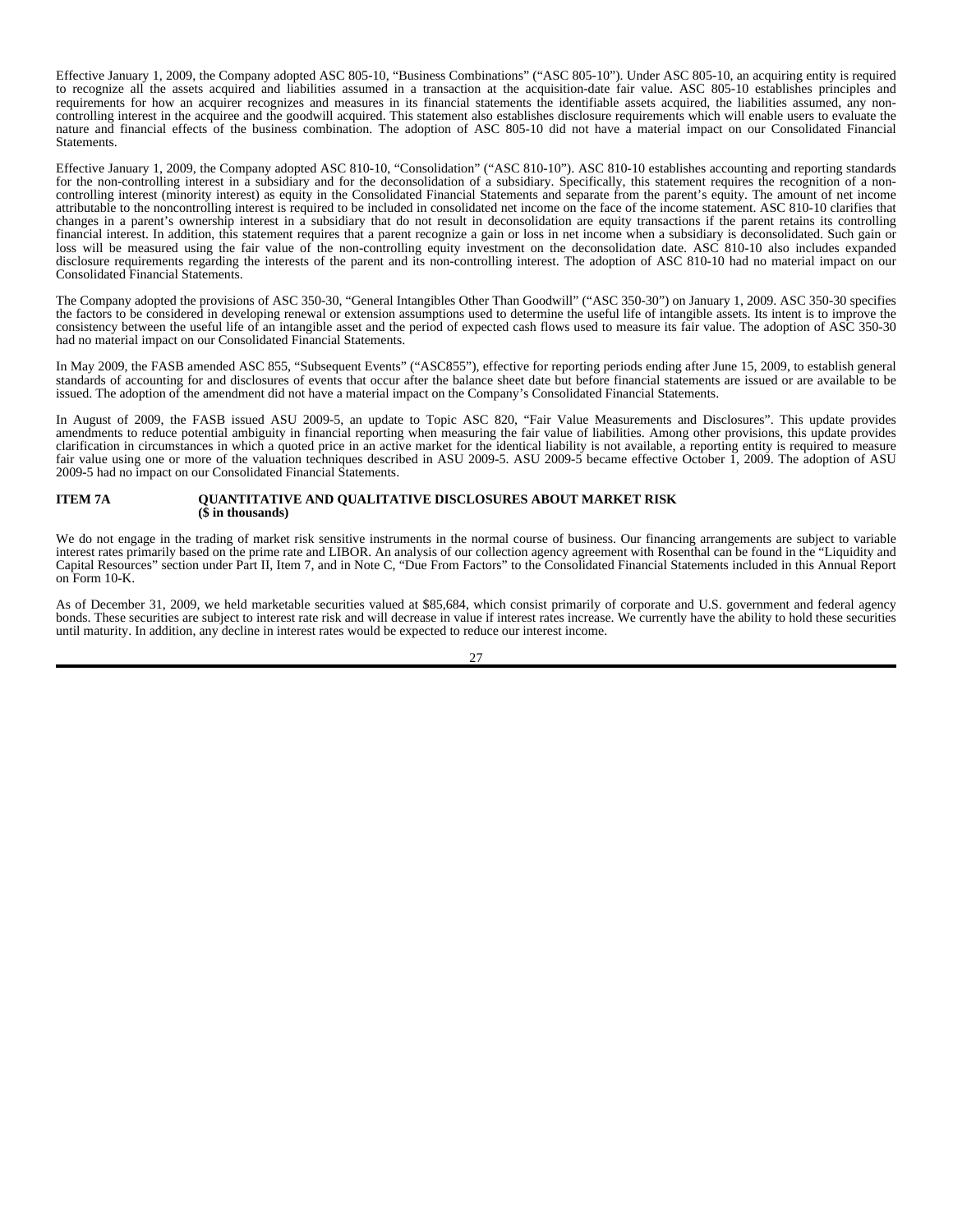## **ITEM 8 FINANCIAL STATEMENTS AND SUPPLEMENTARY DATA**

The information required by this Item is incorporated herein by reference to the Consolidated Financial Statements listed in response to Item 15 of Part IV of this Annual Report on Form 10-K.

## **ITEM 9 CHANGES IN AND DISAGREEMENTS WITH ACCOUNTANTS ON ACCOUNTING AND FINANCIAL DISCLOSURE**

None.

#### **ITEM 9A CONTROLS AND PROCEDURES**

*Disclosure Controls and Procedures*

As required by Rule 13a-15(b) of the Exchange Act, our management, including our Chief Executive Officer and Chief Financial Officer, has evaluated the effectiveness of our disclosure controls and procedures as of the end of the fiscal year covered by this Annual Report on Form 10-K. Based on that evaluation, the Chief Executive Officer and Chief Financial Officer have concluded that our disclosure controls and procedures (as defined in Rule 13a-15(e) under the Exchange Act) were effective as of the end of the fiscal year covered by this Annual Report on Form 10-K.

#### *Management's Annual Report on Internal Control Over Financial Reporting*

Management of Steven Madden, Ltd. is responsible for establishing and maintaining adequate internal control over financial reporting (as defined in Rule  $13a-15(f)$  of the Exchange Act).

Our internal control over financial reporting is a process designed by, or under the supervision of, our principal executive officer and principal financial officer, and effected by the board of directors, management, and other personnel, to provide reasonable assurance regarding the reliability of financial reporting and the preparation of financial statements for external purposes in accordance with U.S. generally accepted accounting principles. Our internal control over financial reporting includes those policies and procedures that (1) pertain to maintenance of records that, in reasonable detail, accurately and fairly reflect the transactions and dispositions of our assets; (2) provide reasonable assurance that transactions are recorded as necessary to permit preparation of financial statements in accordance with U.S. generally accepted accounting principles, and that our receipts and expenditures are being made only in accordance with authorizations of our management and directors; and (3) provide reasonable assurance regarding prevention or timely detection of unauthorized acquisition, use, or disposition of our assets that could have a material effect on the financial statements.

Because of its inherent limitations, internal control over financial reporting may not prevent or detect misstatements. Also, projections of any evaluation of effectiveness to future periods are subject to the risk that controls may become inadequate because of changes in conditions, or that the degree of compliance with the policies or procedures may deteriorate.

With the participation of the Chief Executive Officer and the Chief Financial Officer, our management conducted an evaluation of the effectiveness as of the end of our fiscal year ended December 31, 2009, of our internal control over financial reporting based on the framework and criteria established in Internal Control–Integrated Framework, issued by the Committee of Sponsoring Organizations of the Treadway Commission. Based on this evaluation our management has concluded that, as of December 31, 2009, our internal control over financial reporting was effective.

The independent registered public accounting firm that audited the financial statements included in this Annual Report on Form 10-K has issued an attestation report on our internal control over financial reporting.

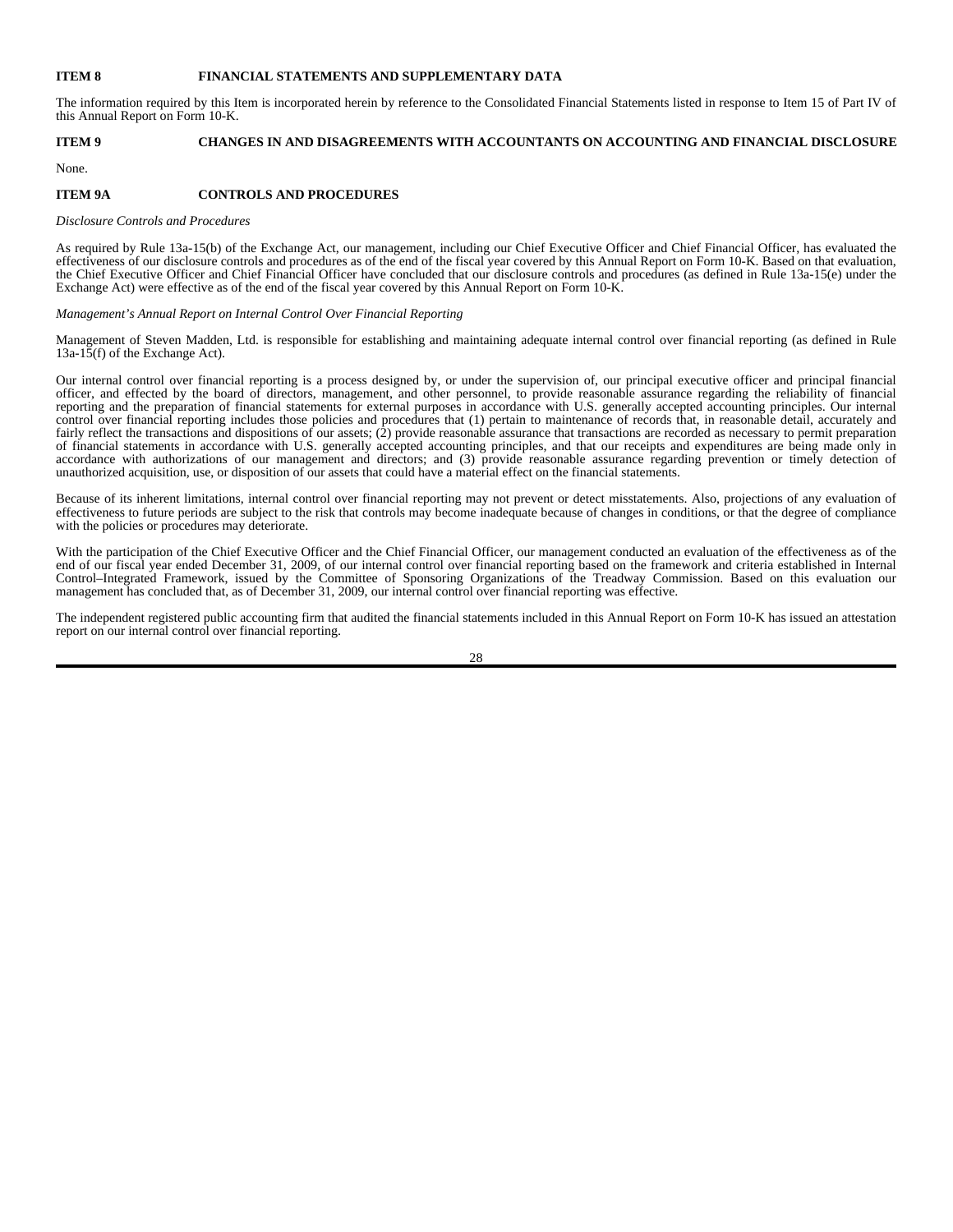*Attestation Report of our Independent Registered Public Accounting Firm*

Our Independent Registered Public Accounting Firm, Eisner LLP, has audited and issued a report on our internal control over financial reporting. The report of Eisner LLP appears below.

To the Board of Directors and Stockholders Steven Madden, Ltd. and subsidiaries

We have audited Steven Madden, Ltd. and subsidiaries' (the "Company") internal control over financial reporting as of December 31, 2009, based on criteria established in Internal Control - Integrated Framework issued by the Committee of Sponsoring Organizations of the Treadway Commission ("COSO"). The Company's management is responsible for maintaining effective internal control over financial reporting and for its assessment of the effectiveness of internal control over financial reporting, included in the accompanying Management's Annual Report on Internal Control over Financial Reporting. Our responsibility is to express an opinion on the Company's internal control over financial reporting based on our audit.

We conducted our audit in accordance with the standards of the Public Company Accounting Oversight Board (United States). Those standards require that we plan and perform the audit to obtain reasonable assurance about whether effective internal control over financial reporting was maintained in all material respects. Our audit included obtaining an understanding of internal control over financial reporting, assessing the risk that a material weakness exists, and testing and evaluating the design and operating effectiveness of internal control based on the assessed risk. Our audit also included performing such other procedures as we considered necessary in the circumstances. We believe that our audit provides a reasonable basis for our opinion.

A company's internal control over financial reporting is a process designed to provide reasonable assurance regarding the reliability of financial reporting and the preparation of financial statements for external purposes in accordance with generally accepted accounting principles. A company's internal control over financial reporting includes those policies and procedures that (i) pertain to the maintenance of records that, in reasonable detail, accurately and fairly reflect the transactions and dispositions of the assets of the company; (ii) provide reasonable assurance that transactions are recorded as necessary to permit preparation of financial statements in accordance with generally accepted accounting principles, and that receipts and expenditures of the company are being made only in accordance with authorizations of management and directors of the company; and (iii) provide reasonable assurance regarding prevention or timely detection of unauthorized acquisition, use, or disposition of the company's assets that could have a material effect on the financial statements.

Because of its inherent limitations, internal control over financial reporting may not prevent or detect misstatements. Also, projections of any evaluation of effectiveness to future periods are subject to the risk that controls may become inadequate because of changes in conditions, or that the degree of compliance with the policies or procedures may deteriorate.

In our opinion, Steven Madden, Ltd. and subsidiaries maintained, in all material respects, effective internal control over financial reporting as of December 31, 2009, based on criteria established in Internal Control - Integrated Framework issued by COSO.

We also have audited, in accordance with the standards of the Public Company Accounting Oversight Board (United States), the consolidated balance sheets of Steven Madden, Ltd. and subsidiaries as of December 31, 2009 and 2008, and the related consolidated statements of income, changes in stockholders' equity and cash flows for each of the years in the three-year period ended December 31, 2009, and our report dated March 11, 2010 expressed an unqualified opinion on those consolidated financial statements and included an explanatory paragraph regarding the adoption of the provisions of the accounting guidance relating to the uncertainty in income taxes, effective January 1, 2007.

/S/ Eisner LLP

New York, New York March 11, 2010

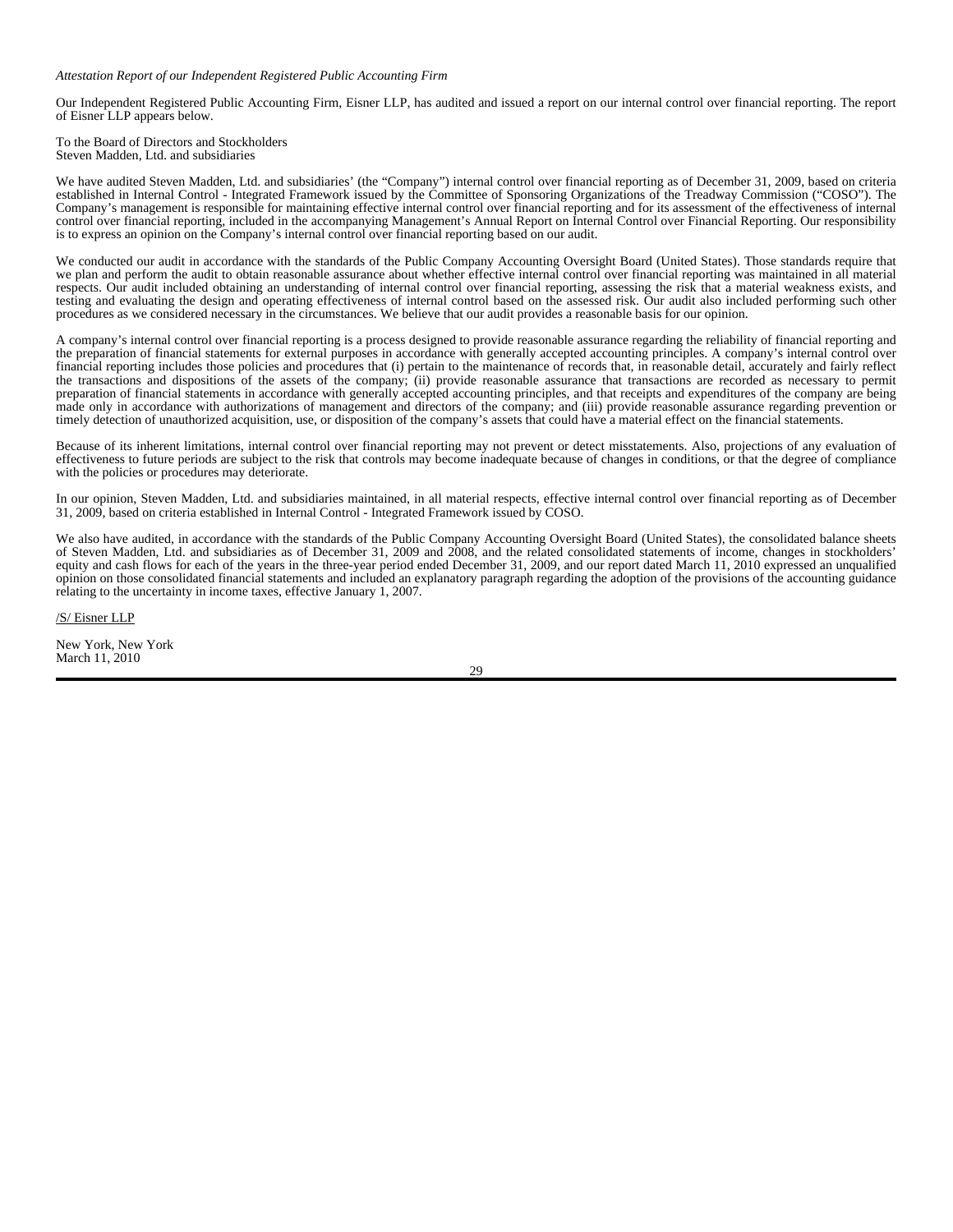#### *Changes in Internal Control Over Financial Reporting*

There was no change in our internal control over financial reporting, identified in connection with the evaluation required by paragraph (d) of Rule 13a-15 of the Exchange Act, that occurred during the fiscal quarter ended December 31, 2009, which has materially affected, or is reasonably likely to materially affect, our internal control over financial reporting.

## **ITEM 9B OTHER INFORMATION**

None.

## **PART III**

## **ITEM 10 DIRECTORS, EXECUTIVE OFFICERS AND CORPORATE GOVERNANCE**

The information required to be furnished pursuant to this Item will be set forth in our proxy statement for the 2010 Annual Meeting of Stockholders, and is incorporated herein by reference.

## **ITEM 11 EXECUTIVE COMPENSATION**

The information required to be furnished pursuant to this Item will be set forth in our proxy statement for the 2010 Annual Meeting of Stockholders, and is incorporated herein by reference.

## **ITEM 12 SECURITY OWNERSHIP OF CERTAIN BENEFICIAL OWNERS AND MANAGEMENT AND RELATED STOCKHOLDER MA**

The information required to be furnished pursuant to this Item will be set forth in our proxy statement for the 2010 Annual Meeting of Stockholders, and is incorporated herein by reference.

## **ITEM 13 CERTAIN RELATIONSHIPS AND RELATED TRANSACTIONS, AND DIRECTOR INDEPENDENCE**

The information required to be furnished pursuant to this Item will be set forth in our proxy statement for the 2010 Annual Meeting of Stockholders, and is incorporated herein by reference.

#### **ITEM 14 PRINCIPAL ACCOUNTANT FEES AND SERVICES**

The information required to be furnished pursuant to this Item will be set forth in our proxy statement for the 2010 Annual Meeting of Stockholders, and is incorporated herein by reference.

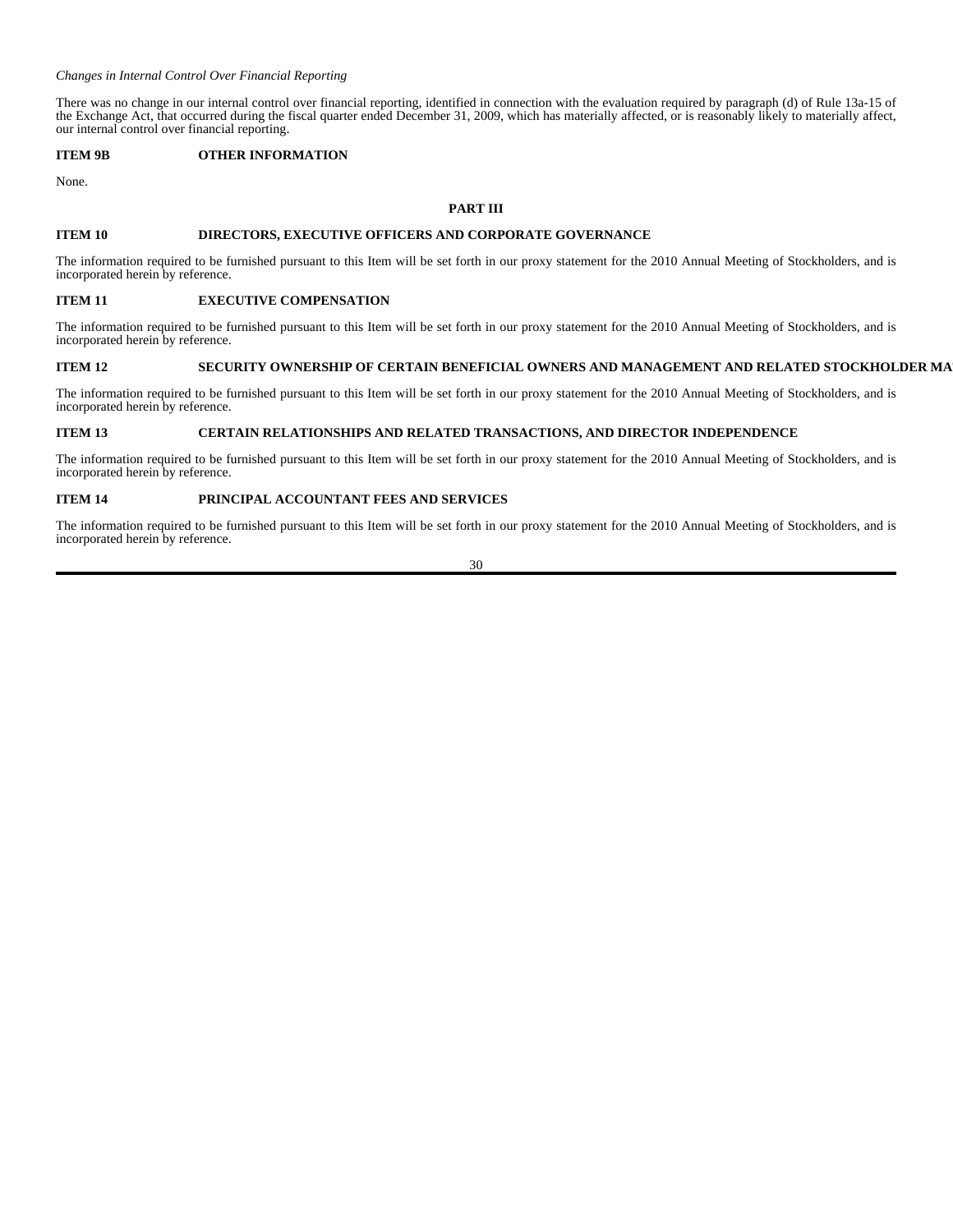## **ITEM 15 EXHIBITS AND FINANCIAL STATEMENT SCHEDULES**

*(a)(1) Financial Statements*

The Consolidated Financial Statements of Steven Madden, Ltd. and subsidiaries are included in Item 8:

| Report of Independent Registered Public Accounting Firm                                            | F-1   |
|----------------------------------------------------------------------------------------------------|-------|
| Balance sheets as of December 31, 2009 and 2008                                                    | $F-2$ |
| Statements of income for the years ended December 31, 2009, 2008 and 2007                          | $F-3$ |
| Statements of changes in stockholders' equity for the years ended December 31, 2009, 2008 and 2007 | $F-4$ |
| Statements of cash flows for the years ended December 31, 2009, 2008 and 2007                      | F-6   |
| Notes to financial statements                                                                      | $F-7$ |
| (2) Financial Statement Schedules                                                                  |       |

None.

*(3) Exhibits.*

- 3.01 Certificate of Incorporation of Steven Madden, Ltd. (incorporated by reference to Exhibit 1 to the Company's Current Report on Form 8-K filed with the Securities and Exchange Commission on November 23, 1998).
- 3.02 Amended & Restated By-Laws of Steven Madden, Ltd. (incorporated by reference to Exhibit 99.1 to the Company's Current Report on Form 8-K filed with the Securities and Exchange Commission on March 28, 2008).
- 4.01 Specimen Certificate for shares of Common Stock (incorporated by reference to Exhibit 4.1 to the Company's Registration Statement on Form SB-2/A filed with the Securities and Exchange Commission on September 29, 1993).
- 4.02 Rights Agreement dated November 14, 2001 between the Company and American Stock Transfer and Trust Company (incorporated by reference to Exhibit 4.1 to the Company's Current Report on Form 8-K filed with the Securities and Exchange Commission on November 16, 2001).
- 10.01 Amended and Restated Secured Promissory Note dated December 19, 2007 of Steven Madden to the Company (incorporated by reference to Exhibit 10.1 to the Company's Current Report on Form 8-K filed with the Securities and Exchange Commission on May 12, 2008).
- 10.02 Second Amended and Restated Secured Promissory Note dated April 6, 2009 of Steven Madden to the Company (incorporated by reference to Exhibit 10.1 to the Company's Current Report on Form 8-K filed with the Securities and Exchange Commission on April 10, 2009.
- 10.03 Consulting Agreement effective August 1, 2004 among the Company, John Madden and J.L.M. Consultants Inc., as amended by Amendment No. 1 dated March 10, 2005 and Amendment No. 2 dated April 14, 2005 (incorporated by reference to Exhibits 10.9, 10.10 and 10.11 to the Company's Annual Report on Form 10-K for its fiscal year ended December 31, 2005 filed with the Securities and Exchange Commission on March 14, 2006).
- 10.04 Collection Agency Agreement dated July 10, 2009 between Rosenthal & Rosenthal, Inc. and the Company (incorporated by reference to Exhibit 10.1 to the Company's Current Report on Form 8-K filed with the Securities and Exchange Commission on July 16, 2009).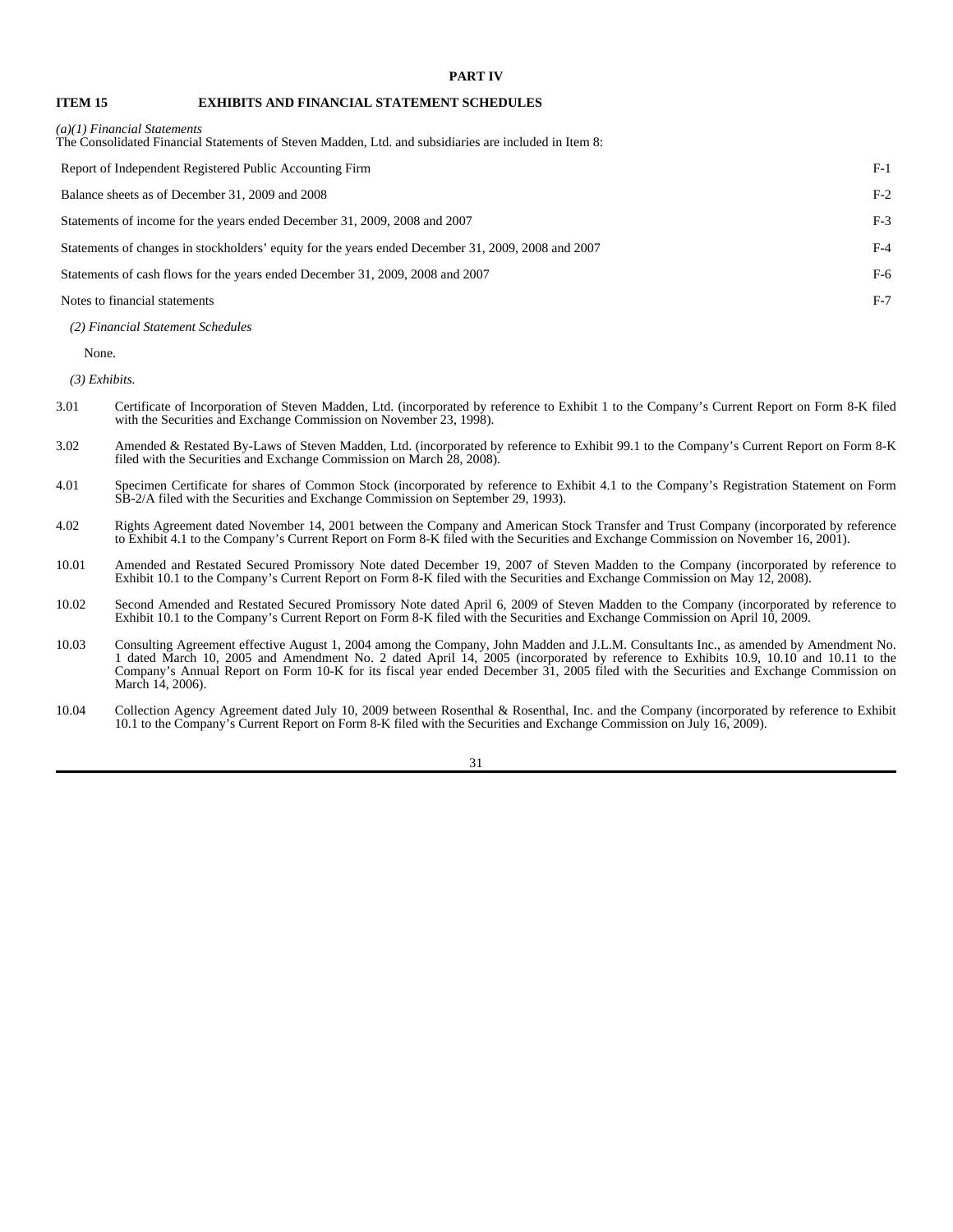- 10.05 Collection Agency Agreement dated July 10, 2009 between Rosenthal & Rosenthal, Inc. and Daniel Friedman & Associates, Inc. (incorporated by reference to Exhibit 10.2 to the Company's Current Report on Form 8-K filed with the Securities and Exchange Commission on July 16, 2009).
- 10.06 Collection Agency Agreement dated July 10, 2009 between Rosenthal & Rosenthal, Inc. and Diva Acquisition Corp. (incorporated by reference to Exhibit 10.3 to the Company's Current Report on Form 8-K filed with the Securities and Exchange Commission on July 16, 2009).
- 10.07 Collection Agency Agreement dated July 10, 2009 between Rosenthal & Rosenthal, Inc. and Steven Madden Retail, Inc. (incorporated by reference to Exhibit 10.4 to the Company's Current Report on Form 8-K filed with the Securities and Exchange Commission on July 16, 2009).
- 10.08 Collection Agency Agreement dated July 10, 2009 between Rosenthal & Rosenthal, Inc. and Stevies, Inc. (incorporated by reference to Exhibit 10.5 to the Company's Current Report on Form 8-K filed with the Securities and Exchange Commission on July 16, 2009).
- 10.09 Collection Agency Agreement dated July 10, 2009 between Rosenthal & Rosenthal, Inc. and SML Acquisition Corp. (incorporated by reference to Exhibit 10.6 to the Company's Current Report on Form 8-K filed with the Securities and Exchange Commission on July 16, 2009).
- 10.10 Amendment to Collection Agency Agreement dated February 16, 2010 between Rosenthal & Rosenthal, Inc. and the Company. †
- 10.11 Letter Agreement dated July 10, 2009 among Rosenthal & Rosenthal, Inc., the Company, Daniel Friedman & Associates, Inc., Diva Acquisition Corp., Steven Madden Retail, Inc., Stevies, Inc., and SML Acquisition Corp. (incorporated by reference to Exhibit 10.7 to the Company's Current Report on Form 8-K filed with the Securities and Exchange Commission on July 16, 2009).
- 10.12 Guarantee dated July 10, 2009 of the Company, Daniel Friedman & Associates, Inc., Diva Acquisition Corp., Steven Madden Retail, Inc., Stevies, Inc., and SML Acquisition Corp. in favor of Rosenthal & Rosenthal, Inc. (incorporated by reference to Exhibit 10.8 to the Company's Current Report on Form 8-K filed with the Securities and Exchange Commission on July 16, 2009).
- 10.13 Stock Purchase Agreement dated February 10, 2010 between the Company and Jeremy Bassan (incorporated by reference to Exhibit 10.1 to the Company's Current Report on Form 8-K filed with the Securities and Exchange Commission on February 11, 2010).
- 10.14 Earn-Out Agreement dated February 10, 2010 among the Company, Jeremy Bassan and Big Buddha, Inc. (incorporated by reference to Exhibit 10.2 to the Company's Current Report on Form 8-K filed with the Securities and Exchange Commission on February 11, 2010).
- 10.15 Third Amended Employment Agreement dated July 15, 2005 between the Company and Steven Madden (incorporated by reference to Exhibit 10.1 to the Company's Current Report on Form 8-K filed with the Securities and Exchange Commission on July 20, 2005).#
- 10.16 Amendment dated December 14, 2009 to Third Amended Employment Agreement between the Company and Steven Madden (incorporated by reference to Exhibit 10.1 to the Company's Current Report on Form 8-K filed with the Securities and Exchange Commission on December 17, 2009).#
- 10.17 Employment Agreement dated January 1, 1998 between the Company and Arvind Dharia (incorporated by reference to Exhibit 10.07 to the Company's Annual Report on Form 10-K for its fiscal year ended December 31, 2000 filed with the Securities and Exchange Commission on March 30, 2001.#
- 10.18 Amendment No. 1 dated June 29, 2001 to Employment Agreement between the Company and Arvind Dharia (incorporated by reference to Exhibit 99.4 to the Company's Quarterly Report on Form 10-Q for its fiscal quarter ended June 30, 2001 filed August 14, 2001.#
- 10.19 Amendment No. 2 dated October 30, 2002 to Employment Agreement between the Company and Arvind Dharia (incorporated by reference to Exhibit 10.16 to the Company's Quarterly Report on Form 10-Q for its fiscal quarter ended September 30, 2002 filed with the Securities and Exchange Commission on November 14, 2002.#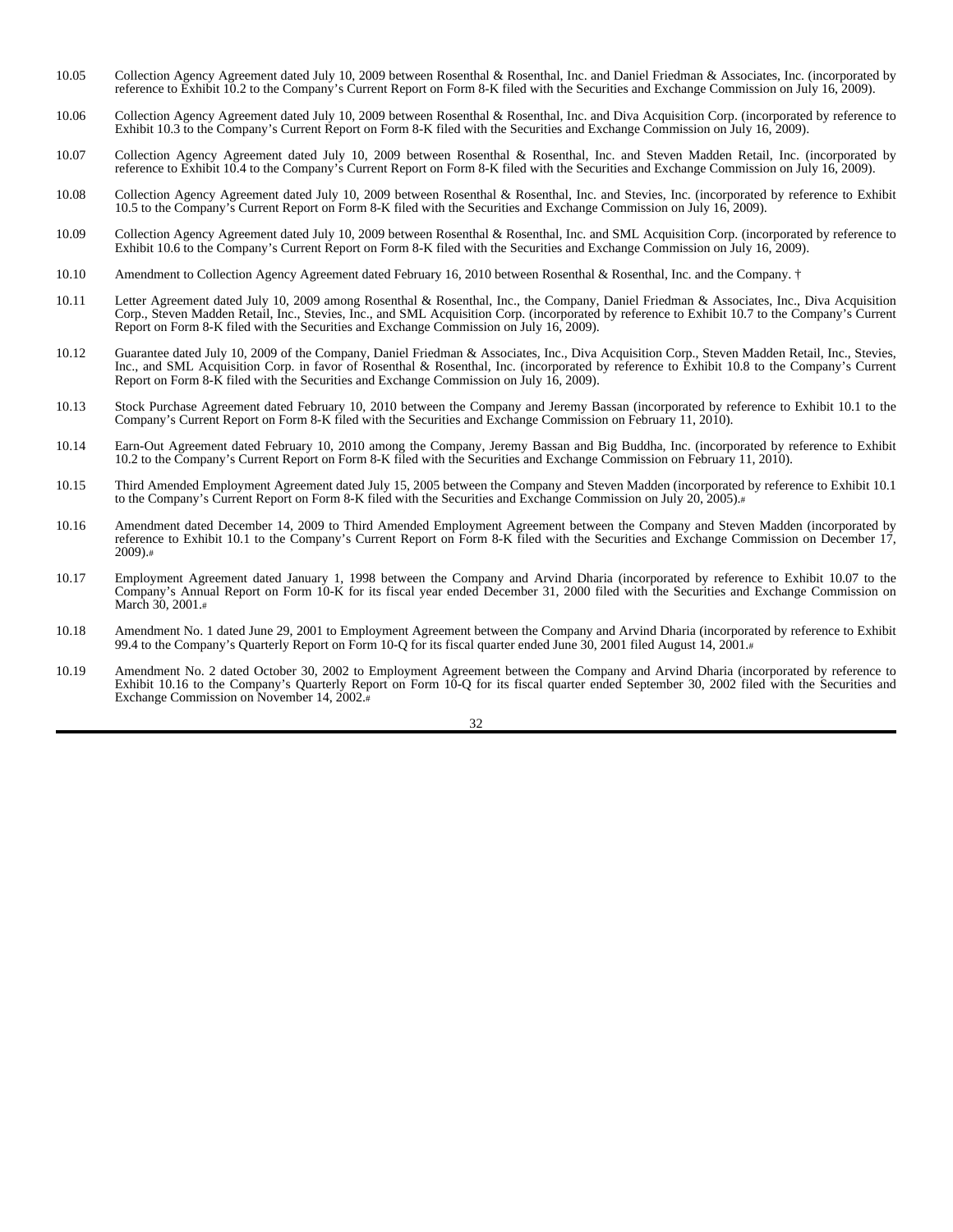- 10.20 Amendment No. 3 dated February 1, 2006 to Employment Agreement between the Company and Arvind Dharia (incorporated by reference to Exhibit 10.1 to the Company's Current Report on Form 8-K filed with the Securities and Exchange Commission on February 3, 2006).#
- 10.21 Amendment No. 4 dated October 7, 2009 to Employment Agreement of Arvind Dharia between the Company and Arvind Dharia (incorporated by reference to Exhibit 10.2 to the Company's Current Report on Form 8-K filed with the Securities and Exchange Commission on October 13, 2009).#
- 10.22 Employment Agreement dated June 15, 2005 between the Company and Awadhesh Sinha (incorporated by reference to Exhibit 10.1 to the Company's Current Report on Form 8-K filed with the Securities and Exchange Commission on June 21, 2005).#
- 10.23 Amendment No. 1 dated November 6, 2007 to Employment Agreement between the Company and Awadhesh Sinha (incorporated by reference to Exhibit 10.1 to the Company's Current Report on Form 8-K filed with the Securities and Exchange Commission on November 6, 2007).#
- 10.24 Amendment No. 2 dated October 14, 2008 and effective October 1, 2008 to Employment Agreement between the Company and Awadhesh Sinha (incorporated by reference to Exhibit 10.1 to the Company's Current Report on Form 8-K filed with the Securities and Exchange Commission on October 20, 2008).#
- 10.25 Employment Agreement dated October 7, 2009 between the Company and Robert Schmertz (incorporated by reference to Exhibit 10.1 to the Company's Current Report on Form 8-K filed with the Securities and Exchange Commission on October 13, 2009).#
- 10.26 Employment Agreement effective as of April 29, 2008 between the Company and Amelia Newton Varela (incorporated by reference to Exhibit 10.1 to the Company's Current Report on Form 8-K filed with the Securities and Exchange Commission on May 5, 2008).#
- 10.27 Employment Agreement dated April 7, 2008 between the Company and Edward Rosenfeld (incorporated by reference to Exhibit 10.1 to the Company's Current Report on Form 8-K filed with the Securities and Exchange Commission on April 11, 2008).#
- 10.28 Employment Agreement dated November 6, 2009 between the Company and Edward R. Rosenfeld (incorporated by reference to Exhibit 10.1 to the Company's Current Report on Form 8-K filed with the Securities and Exchange Commission on November 10, 2009).#
- 10.29 Amendment No. 1 dated March 8, 2010 to Employment Agreement between the Company and Edward R. Rosenfeld. †#
- 10.30 Letter Agreement dated March 27, 2008 between the Company and Walter Yetnikoff (incorporated by reference to Exhibit 10.2 to the Company's Quarterly Report on Form 10-Q for its fiscal quarter ended March 31, 2008 filed with the Securities and Exchange Commission on May 12,  $2008$ ).#
- 10.31 Employment Agreement dated May 16, 2007 between the Company and Jeffrey Silverman (incorporated by reference to Exhibit 10.3 to the Company's Current Report on Form 8-K filed with the Securities and Exchange Commission on May 18, 2007).#
- 10.32 Amendment to Employment Agreement dated as of December 21 2007 between the Company and Jeffrey Silverman (incorporated by reference to Exhibit 10.3 to the Company's Current Report on Form 8-K filed with the Securities and Exchange Commission on December 21, 2007).#
- 10.33 Settlement and Release Agreement dated December 21, 2007 between the Company and Jeffrey Silverman (incorporated by reference to Exhibit 10.1 to the Company's Current Report on Form 8-K filed with the Securities and Exchange Commission on December 21, 2007).
- 10.34 Termination Agreement dated as of April 11, 2008 between the Company and Jeffrey Silverman (incorporated by reference to Exhibit 10.1 to the Company's Current Report on Form 8-K filed with the Securities and Exchange Commission on April 15, 2008).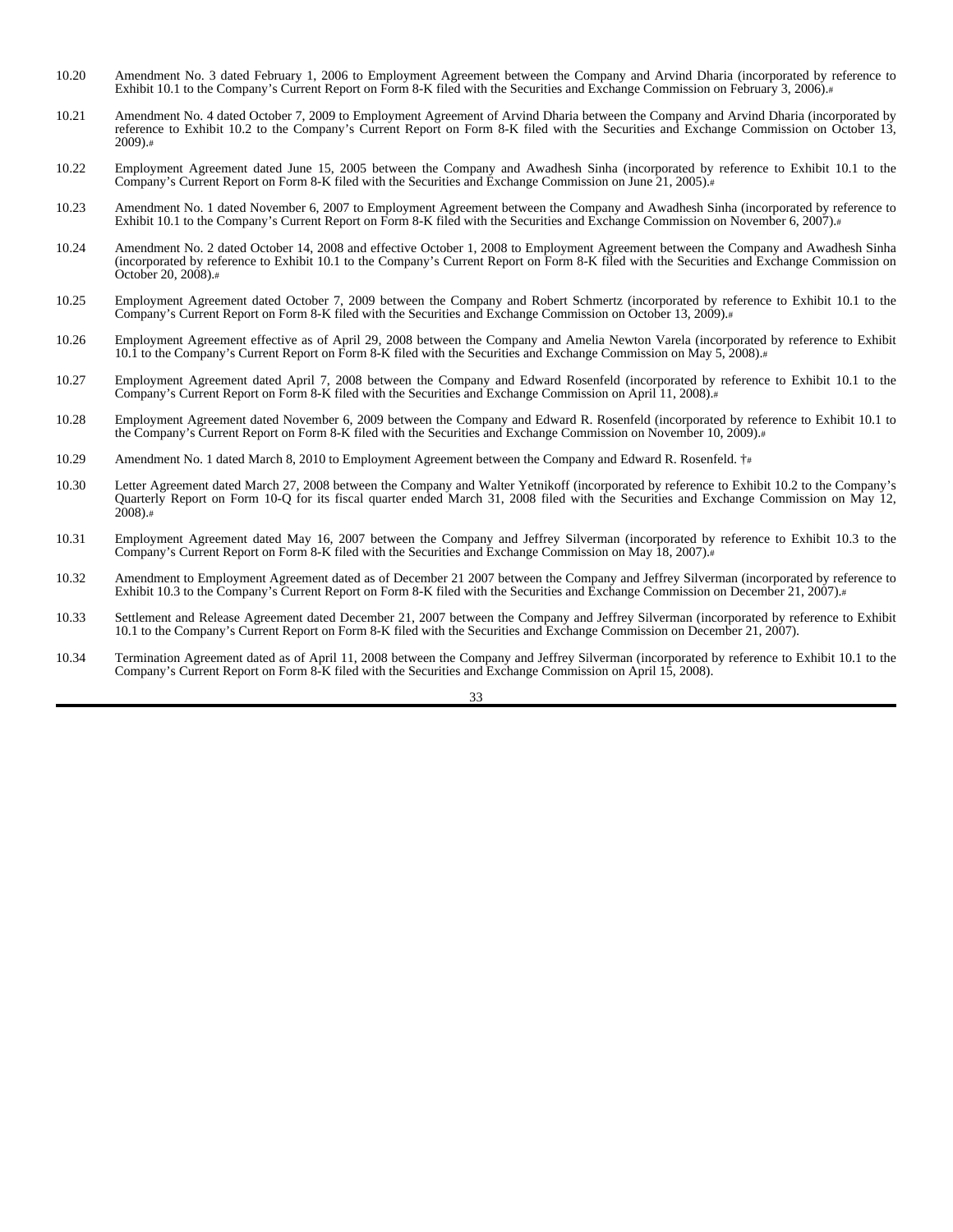- 10.35 The 1999 Stock Plan, approved and adopted on March 15, 1999, amended as of March 20, 2000 and March 30, 2001 (incorporated by reference to Exhibit 10.A to the Company's Registration Statement on Form S-8 filed with the Securities and Exchange Commission on July 26, 2004).#
- 10.36 2006 Stock Incentive Plan (Amended and Restated Effective May 22, 2009), approved and adopted on May 22, 2009 (incorporated by reference to Exhibit 10.1 to the Company's Current Report on Form 8-K filed with the Securities and Exchange Commission on May 28, 2009.#
- 10.37 Form of Non-Qualified Stock Option Agreement (Chief Executive Officer) under the Company's 2006 Stock Incentive Plan, as amended, as adopted October 30, 2007 (incorporated by reference to Exhibit 10.2 to the Company's Quarterly Report on Form 10-Q for its fiscal quarter ended September 30, 2007 filed with the Securities and Exchange Commission on November 9, 2007).#
- 10.38 Form of Non-Qualified Stock Option Agreement (Employee without Employment Agreement) under the Company's 2006 Stock Incentive Plan, as adopted October 30, 2007 (incorporated by reference to Exhibit 10.3 to the Company's Quarterly Report on Form 10-Q for its fiscal quarter ended September 30, 2007 filed with the Securities and Exchange Commission on November 9, 2007).#
- 10.39 Form of Non-Qualified Stock Option Agreement (Employee with Employment Agreement) under the Company's 2006 Stock Incentive Plan, as adopted October 30, 2007 (incorporated by reference to Exhibit 10.4 to the Company's Quarterly Report on Form 10-Q for its fiscal quarter ended September 30, 2007 filed with the Securities and Exchange Commission on November 9, 2007).#
- 10.40 Form of Restricted Stock Agreement (Chief Executive Officer) under the Company's 2006 Stock Incentive Plan, as adopted October 30, 2007 (incorporated by reference to Exhibit 10.5 to the Company's Quarterly Report on Form 10-Q for its fiscal quarter ended September 30, 2007 filed with the Securities and Exchange Commission on November 9, 2007).#
- 10.41 Form of Restricted Stock Agreement (Employee without Employment Agreement) under the Company's 2006 Stock Incentive Plan, as adopted October 30, 2007 (incorporated by reference to Exhibit 10.6 to the Company's Quarterly Report on Form 10-Q for its fiscal quarter ended September 30, 2007 filed with the Securities and Exchange Commission on November 9, 2007).#
- 10.42 Form of Restricted Stock Agreement (Employee with Employment Agreement) under the Company's 2006 Stock Incentive Plan, as adopted October 30, 2007 (incorporated by reference to Exhibit 10.7 to the Company's Quarterly Report on Form 10-Q for its fiscal quarter ended September 30, 2007 filed with the Securities and Exchange Commission on November 9, 2007).#
- 10.43 Form of Restricted Stock Agreement under the Company's 2006 Stock Incentive Plan used for grants made to non- employee directors from March 2006 through May 2007, with a schedule setting forth the name of each of the recipients, the date of the grant and the number of shares (incorporated by reference to Exhibit 10.8 to the Company's Quarterly Report on Form 10-Q for its fiscal quarter ended September 30, 2007 filed with the Securities and Exchange Commission on November 9, 2007).#
- 10.44 Restricted Stock Agreement dated March 24, 2006 between Steven Madden and the Company (incorporated by reference to Exhibit 10.12 to the Company's Quarterly Report on Form 10-Q for its fiscal quarter ended September 30, 2007 filed with the Securities and Exchange Commission on November 9, 2007).#
- 10.45 Restricted Stock Agreement dated June 9, 2006 between Steven Madden and the Company (incorporated by reference to Exhibit 10.13 to the Company's Quarterly Report on Form 10-Q for its fiscal quarter ended September 30, 2007 filed with the Securities and Exchange Commission on November 9, 2007).#
- 10.46 Restricted Stock Agreement dated March 24, 2006 between Arvind Dharia and the Company (incorporated by reference to Exhibit 10.14 to the Company's Quarterly Report on Form 10-Q for its fiscal quarter ended September 30, 2007 filed with the Securities and Exchange Commission on November 9, 2007).#

34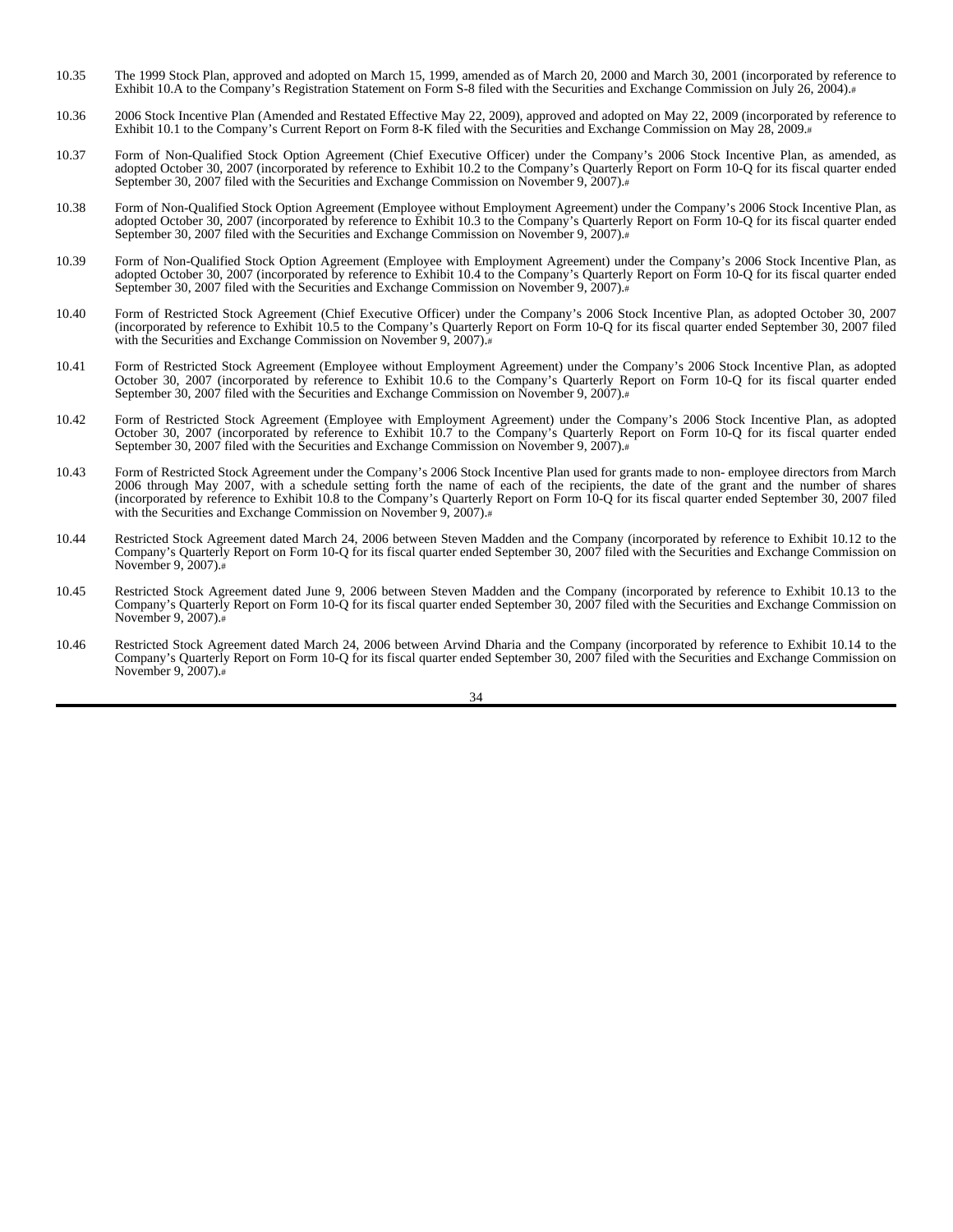- 10.47 Restricted Stock Agreement dated March 20, 2006 between Amelia Newton Varela and the Company (incorporated by reference to Exhibit 10.15 to the Company's Quarterly Report on Form 10-Q for its fiscal quarter ended September 30, 2007 filed with the Securities and Exchange Commission on November 9, 2007).#
- 10.48 Restricted Stock Agreement dated March 20, 2006 between Robert Schmertz and the Company (incorporated by reference to Exhibit 10.16 to the Company's Quarterly Report on Form 10-Q for its fiscal quarter ended September 30, 2007 filed with the Securities and Exchange Commission on November 9, 2007).#
- 10.49 Restricted Stock Agreement dated March 6, 2007 between Arvind Dharia and the Company (incorporated by reference to Exhibit 10.17 to the Company's Quarterly Report on Form 10-Q for its fiscal quarter ended September 30, 2007 filed with the Securities and Exchange Commission on November 9, 2007).#
- 10.50 Restricted Stock Agreement dated March 9, 2007 between Robert Schmertz and the Company (incorporated by reference to Exhibit 10.18 to the Company's Quarterly Report on Form 10-Q for its fiscal quarter ended September 30, 2007 filed with the Securities and Exchange Commission on November 9, 2007).#
- 10.51 Restricted Stock Agreement dated April 25, 2007 between Awadhesh Sinha and the Company (incorporated by reference to Exhibit 10.19 to the Company's Quarterly Report on Form 10-Q for its fiscal quarter ended September 30, 2007 filed with the Securities and Exchange Commission on November 9, 2007).#
- 10.52 Non-Qualified Stock Option Agreement dated May 16, 2007 between Jeffrey Silverman and the Company (incorporated by reference to Exhibit 10.20 to the Company's Quarterly Report on Form 10-Q for its fiscal quarter ended September 30, 2007 filed with the Securities and Exchange Commission on November 9, 2007).#
- 10.53 Non-Qualified Stock Option Agreement dated May 16, 2007 between Jeffrey Silverman and the Company (incorporated by reference to Exhibit 10.21 to the Company's Quarterly Report on Form 10-Q for its fiscal quarter ended September 30, 2007 filed with the Securities and Exchange Commission on November 9, 2007).#
- 21.01 Subsidiaries of the Registrant†
- 23.01 Consent of Eisner LLP†
- 24.01 Power of Attorney (included on signature page hereto)
- 31.01 Certification of Chief Executive Officer pursuant to Rule 13a-14(a) or 15d-14(a) of the Securities Exchange Act of 1934, as adopted pursuant to Section 302 of the Sarbanes-Oxley Act of 2002.†
- 31.02 Certification of Chief Financial Officer pursuant to Rule 13a-14(a) or 15d-14(a) of the Securities Exchange Act of 1934, as adopted pursuant to Section 302 of the Sarbanes-Oxley Act of 2002.†
- 32.01 Certification of Chief Executive Officer pursuant to 18 U.S.C. Section 1350 Adopted Pursuant to Section 906 of the Sarbanes-Oxley Act of 2002.<sup>†</sup>
- 32.02 Certification of Chief Financial Officer pursuant to 18 U.S.C. Section 1350 Adopted Pursuant to Section 906 of the Sarbanes-Oxley Act of 2002.†
- † Filed herewith.
- Indicates management contract or compensatory plan or arrangement required to be identified pursuant to Item 15(b) of this Annual Report on Form 10-K.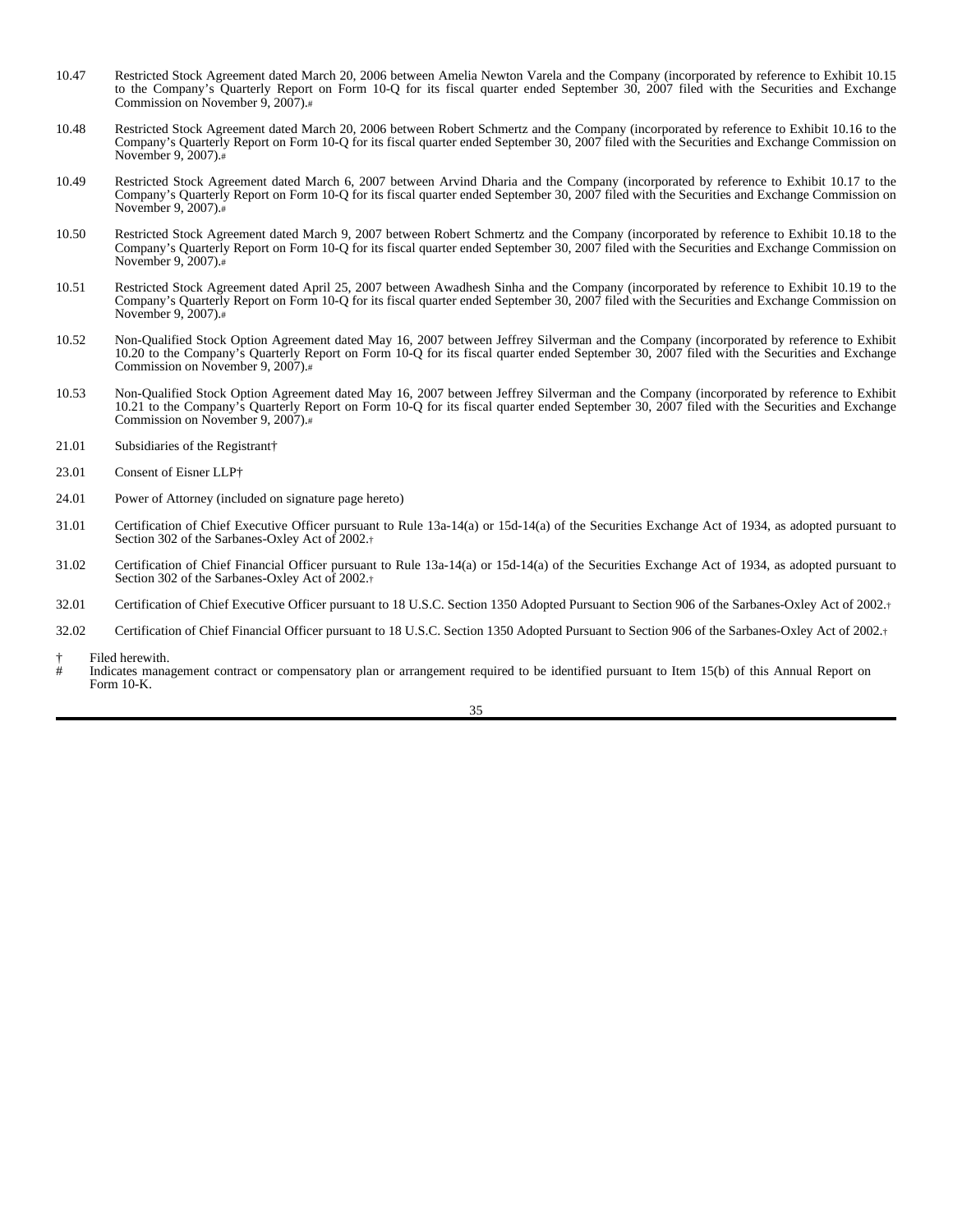# SIGNATURES

 Pursuant to the requirements of Section 13 or 15(d) of the Securities Exchange Act of 1934, the registrant has duly caused this report to be signed on its behalf by the undersigned, thereunto duly authorized.

Dated: New York, New York March 12, 2010

# STEVEN MADDEN, LTD.

By: /S/ EDWARD R. ROSENFELD

Edward R. Rosenfeld Chairman and Chief Executive Officer

By: /S/ ARVIND DHARIA

Arvind Dharia Chief Financial Officer

# **POWER OF ATTORNEY**

KNOW ALL PERSONS BY THESE PRESENTS, that each of the undersigned constitutes and appoints Edward R. Rosenfeld and Arvind Dharia, and each of them, as attorneys-in-fact and agents, with full power of substitute and resubstitution, for and in the name, place and stead of the undersigned, in any and all capacities, to sign any and all amendments to this Annual Report on Form 10-K, and to file the same, with all exhibits thereto and all other documents in connection therewith, with the Securities and Exchange Commission, granting unto said attorneys-in-fact and agents full power and authority to do and perform each and every act and thing requisite and necessary to be done in and about the premises, as fully to all intents and purposes as the undersigned might or could do in person, hereby ratifying and confirming all that each of said attorney-in-fact or substitute or substitutes, may lawfully do or cause to be done by virtue hereof.

36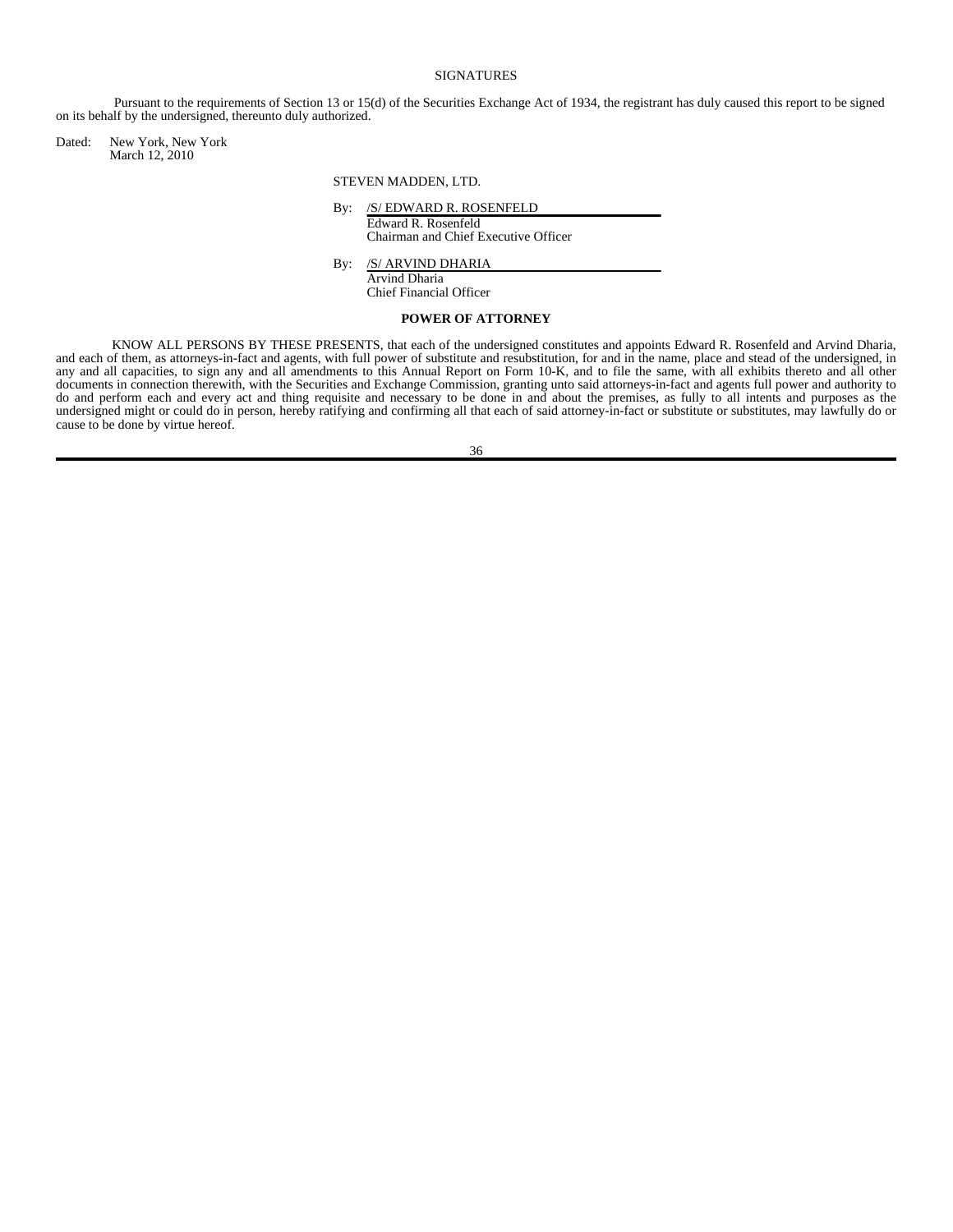Pursuant to the requirements of the Securities Exchange Act of 1934, this report has been signed below by the following persons on behalf of the registrant in the capacities and on the dates indicated.

| <b>Signature</b>                              | <b>Title</b>                                   | Date           |
|-----------------------------------------------|------------------------------------------------|----------------|
| /S/EDWARD R. ROSENFELD<br>Edward R. Rosenfeld | Chairman, Chief Executive Officer and Director | March 12, 2010 |
| /S/ ARVIND DHARIA<br>Arvind Dharia            | <b>Chief Financial Officer</b>                 | March 12, 2010 |
| /S/ JOHN L. MADDEN<br>John L. Madden          | Director                                       | March 12, 2010 |
| /S/ PETER MIGLIORINI<br>Peter Migliorini      | Director                                       | March 12, 2010 |
| /S/ RICHARD P. RANDALL<br>Richard P. Randall  | Director                                       | March 12, 2010 |
| /S/ RAVI SACHDEV<br>Ravi Sachdev              | Director                                       | March 12, 2010 |
| /S/ THOMAS H. SCHWARTZ                        | Director                                       | March 12, 2010 |
|                                               | 37                                             |                |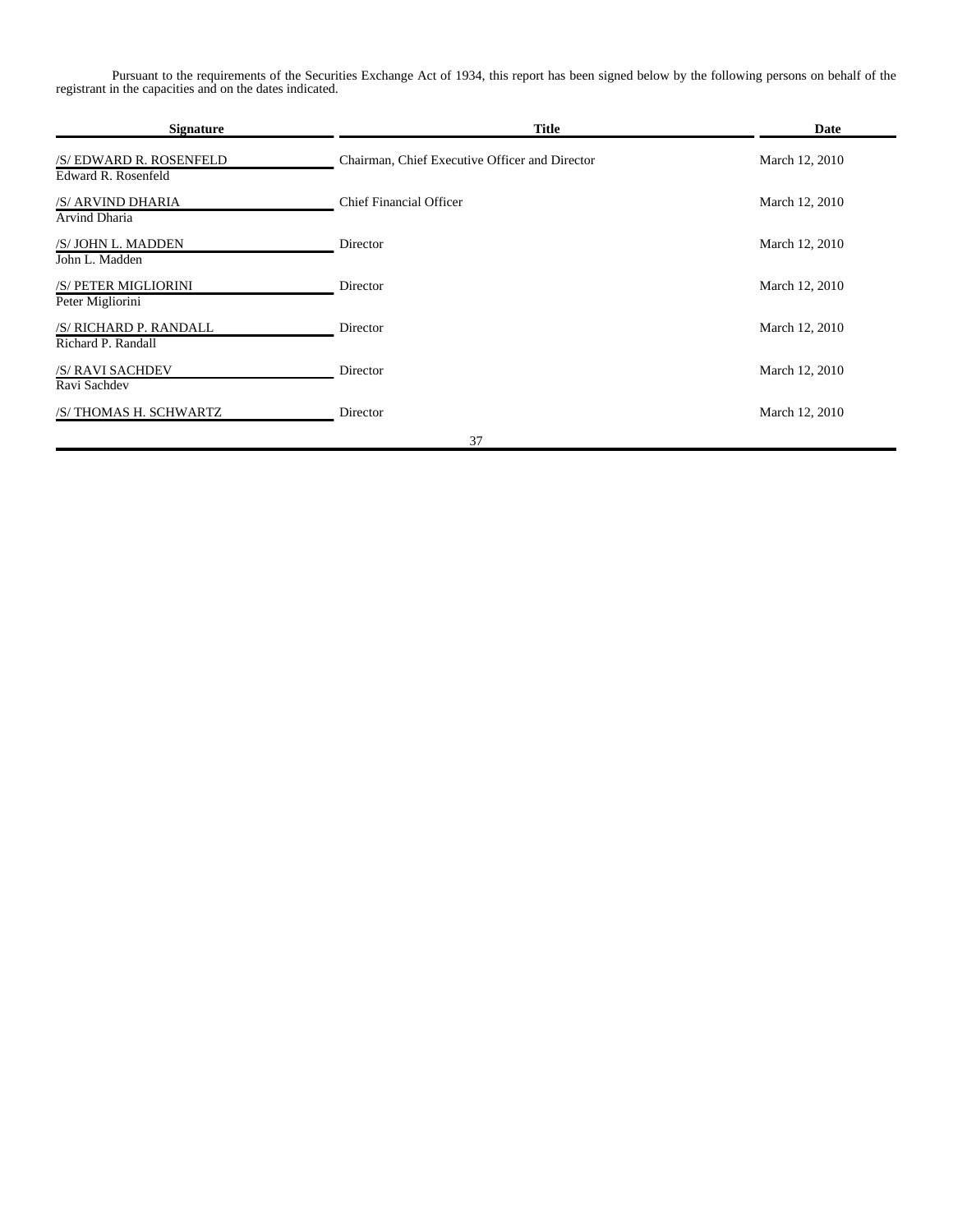# **STEVEN MADDEN, LTD.**

# **INDEX TO CONSOLIDATED FINANCIAL STATEMENTS**

| <b>Report of Independent Registered Public Accounting Firm</b>                                     | $F-1$ |
|----------------------------------------------------------------------------------------------------|-------|
| <b>Balance sheets as of December 31, 2009 and 2008</b>                                             | $F-2$ |
| Statements of income for the years ended December 31, 2009, 2008 and 2007                          | $F-3$ |
| Statements of changes in stockholders' equity for the years ended December 31, 2009, 2008 and 2007 | $F-4$ |
| Statements of cash flows for the years ended December 31, 2009, 2008 and 2007                      | F-6   |
| <b>Notes to financial statements</b>                                                               | $F-7$ |
|                                                                                                    |       |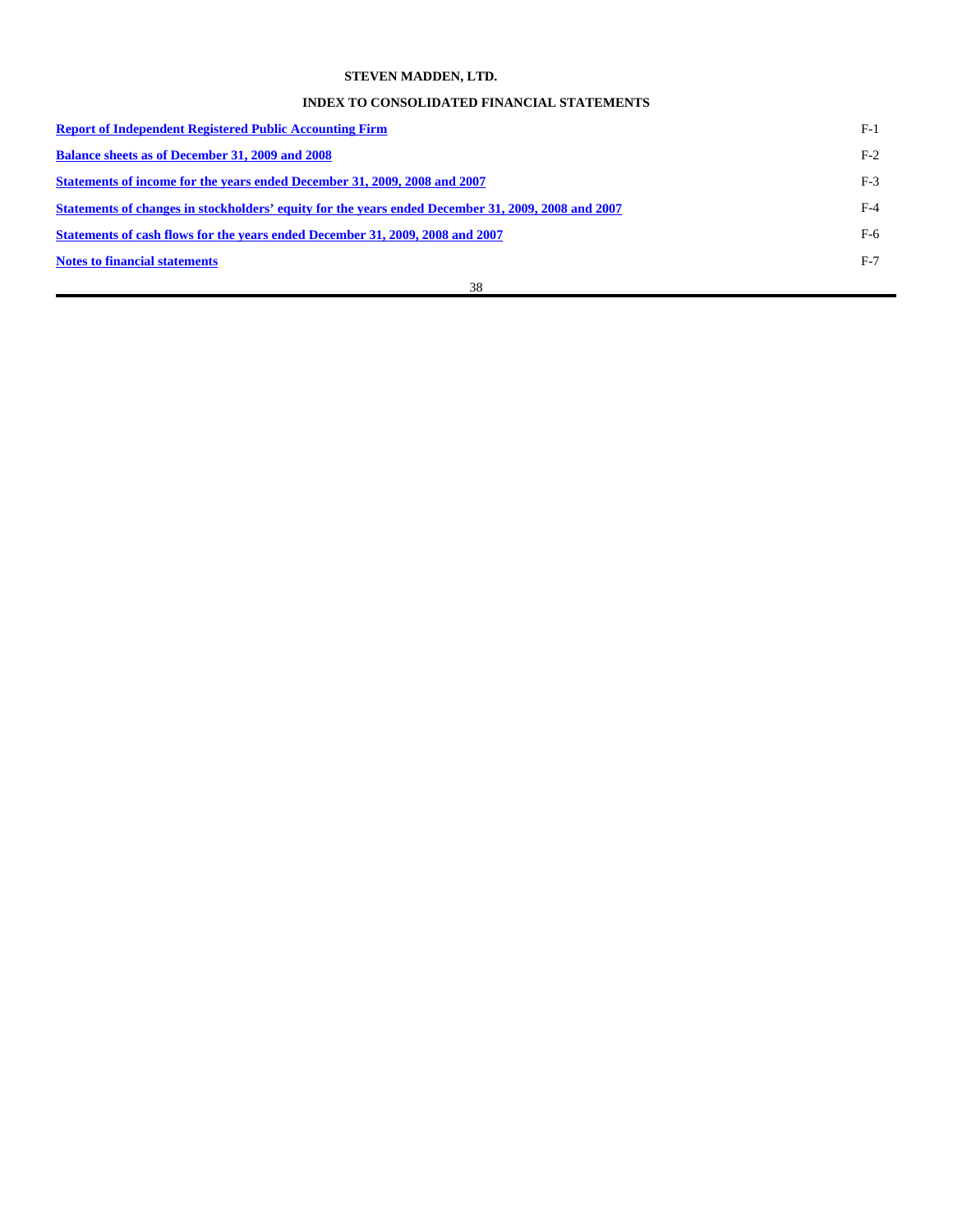# **REPORT OF INDEPENDENT REGISTERED PUBLIC ACCOUNTING FIRM**

To the Board of Directors and Stockholders Steven Madden, Ltd. and subsidiaries

We have audited the accompanying consolidated balance sheets of Steven Madden, Ltd. and subsidiaries (the "Company") as of December 31, 2009 and 2008, and the related consolidated statements of income, changes in stockholders' equity and cash flows for each of the years in the three-year period ended December 31, 2009. These financial statements are the responsibility of the Company's management. Our responsibility is to express an opinion on these financial statements based on our audits.

We conducted our audits in accordance with the standards of the Public Company Accounting Oversight Board (United States). Those standards require that we plan and perform the audits to obtain reasonable assurance about whether the financial statements are free of material misstatement. An audit includes examining, on a test basis, evidence supporting the amounts and disclosures in the financial statements. An audit also includes assessing the accounting principles used and significant estimates made by management, as well as evaluating the overall financial statement presentation. We believe that our audits provide a reasonable basis for our opinion.

In our opinion, the financial statements referred to above present fairly, in all material respects, the consolidated financial position of Steven Madden, Ltd. and subsidiaries as of December 31, 2009 and 2008, and the consolidated results of their operations and their consolidated cash flows for each of the years in the three-year period ended December 31, 2009 in conformity with accounting principles generally accepted in the United States of America.

As discussed in Note A to the consolidated financial statements, the Company adopted the provisions of the accounting guidance relating to the uncertainty in income taxes, effective January 1, 2007.

We also have audited, in accordance with the standards of the Public Company Accounting Oversight Board (United States), Steven Madden, Ltd. and subsidiaries' internal control over financial reporting as of December 31, 2009, based on criteria established in Internal Control - Integrated Framework issued by the Committee of Sponsoring Organizations of the Treadway Commission ("COSO"), and our report dated March 11, 2010 expressed an unqualified opinion on the Company's internal control over financial reporting.

/S/ Eisner LLP

New York, New York March 11, 2010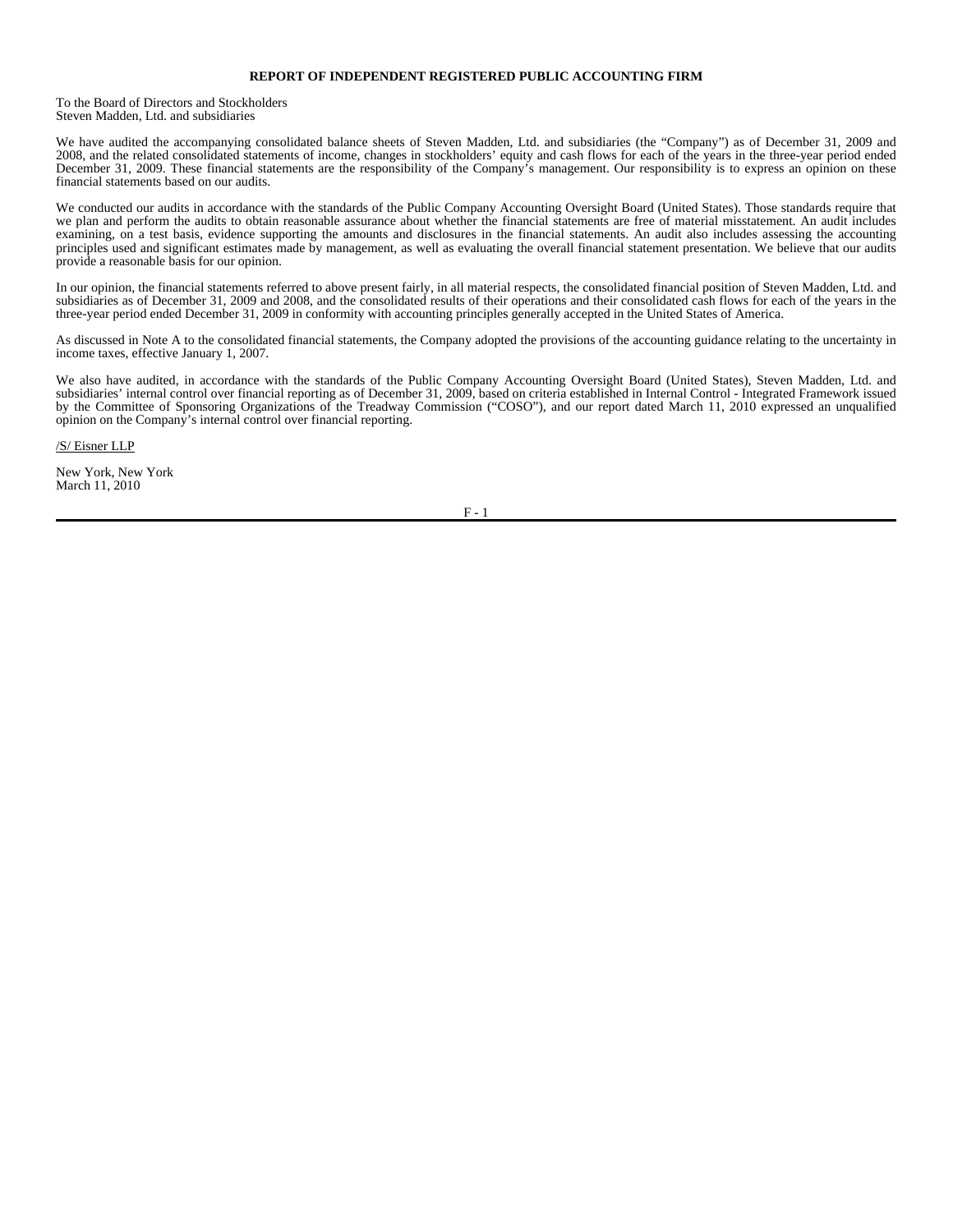## **Consolidated Balance Sheets**

(in thousands, except per share data)

|                                                                                                                                         |    | 2009      |    | 2008      |
|-----------------------------------------------------------------------------------------------------------------------------------------|----|-----------|----|-----------|
| <b>ASSETS</b>                                                                                                                           |    |           |    |           |
| Current assets:                                                                                                                         |    |           |    |           |
| Cash and cash equivalents                                                                                                               | \$ | 69,266    | \$ | 89,588    |
| Accounts receivable - net of allowances of \$1,195 and \$1,530                                                                          |    | 11.071    |    | 5,567     |
| Due from factors - net of allowances of \$12,487 and \$9,771                                                                            |    | 47,534    |    | 34.311    |
| Note receivable – related party                                                                                                         |    |           |    | 3,370     |
| Inventories - net                                                                                                                       |    | 30.453    |    | 31,597    |
| Marketable securities - available for sale                                                                                              |    | 17,971    |    | 14.609    |
| Prepaid expenses and other current assets                                                                                               |    | 6,295     |    | 5.645     |
| Prepaid taxes                                                                                                                           |    |           |    | 2.069     |
| Deferred taxes                                                                                                                          |    | 8,779     |    | 7,980     |
| Total current assets                                                                                                                    |    | 191,369   |    | 194,736   |
|                                                                                                                                         |    |           |    |           |
| Note receivable – related party                                                                                                         |    | 3,568     |    |           |
| Property and equipment, net                                                                                                             |    | 23,793    |    | 28,209    |
| Deferred taxes                                                                                                                          |    | 7.543     |    | 7,112     |
| Deposits and other                                                                                                                      |    | 1.844     |    | 2.260     |
| Marketable securities - available for sale                                                                                              |    | 67,713    |    | 20.615    |
| Goodwill - net                                                                                                                          |    | 24.313    |    | 23,574    |
| Intangibles - net                                                                                                                       |    | 6,716     |    | 8.187     |
| <b>Total assets</b>                                                                                                                     |    | 326,859   |    | 284,693   |
|                                                                                                                                         |    |           |    |           |
| <b>LIABILITIES</b>                                                                                                                      |    |           |    |           |
| Current liabilities:                                                                                                                    |    |           |    |           |
| Advances payable - factor                                                                                                               | \$ |           | \$ | 30.168    |
| Accounts payable                                                                                                                        |    | 24,544    |    | 18,018    |
| Accrued expenses                                                                                                                        |    | 15,338    |    | 16,595    |
| Income taxes payable                                                                                                                    |    | 166       |    |           |
| Accrued incentive compensation                                                                                                          |    | 12,314    |    | 7,869     |
| Total current liabilities                                                                                                               |    | 52,362    |    | 72,650    |
|                                                                                                                                         |    |           |    |           |
| Deferred rent                                                                                                                           |    | 5,044     |    | 4,773     |
| Other liabilities                                                                                                                       |    | 1,666     |    | 1,028     |
| <b>Total liabilities</b>                                                                                                                |    | 59,072    |    | 78,451    |
|                                                                                                                                         |    |           |    |           |
| Commitments, contingencies and other – (notes $J &L$ )                                                                                  |    |           |    |           |
|                                                                                                                                         |    |           |    |           |
| <b>STOCKHOLDERS' EQUITY</b><br>Preferred stock - \$.0001 par value, 5,000 shares authorized; none issued; Series A Junior Participating |    |           |    |           |
| preferred stock - \$.0001 par value, 60 shares authorized; none issued                                                                  |    |           |    |           |
| Common stock - \$.0001 par value, 90,000 shares authorized, 26,545 and 26,135 shares issued, 18,283 and                                 |    |           |    |           |
| 17,873 shares outstanding at December 31, 2009 and 2008, respectively                                                                   |    | 3         |    |           |
| Additional paid-in capital                                                                                                              |    | 147,703   |    | 137,362   |
| <b>Retained earnings</b>                                                                                                                |    | 247,365   |    | 197,257   |
| Other comprehensive income (loss):                                                                                                      |    |           |    |           |
| Unrealized gain (loss) on marketable securities (net of taxes)                                                                          |    | 700       |    | (396)     |
| Treasury stock $-8,262$ and $8,262$ shares at cost at December 31, 2009 and 2008, respectively                                          |    | (127,984) |    | (127,984) |
| Total stockholders' equity                                                                                                              |    |           |    | 206,242   |
|                                                                                                                                         |    | 267,787   |    |           |
| Total liabilities and stockholders' equity                                                                                              |    | 326,859   |    | 284,693   |
|                                                                                                                                         |    |           |    |           |
| See notes to consolidated financial statements                                                                                          |    |           |    |           |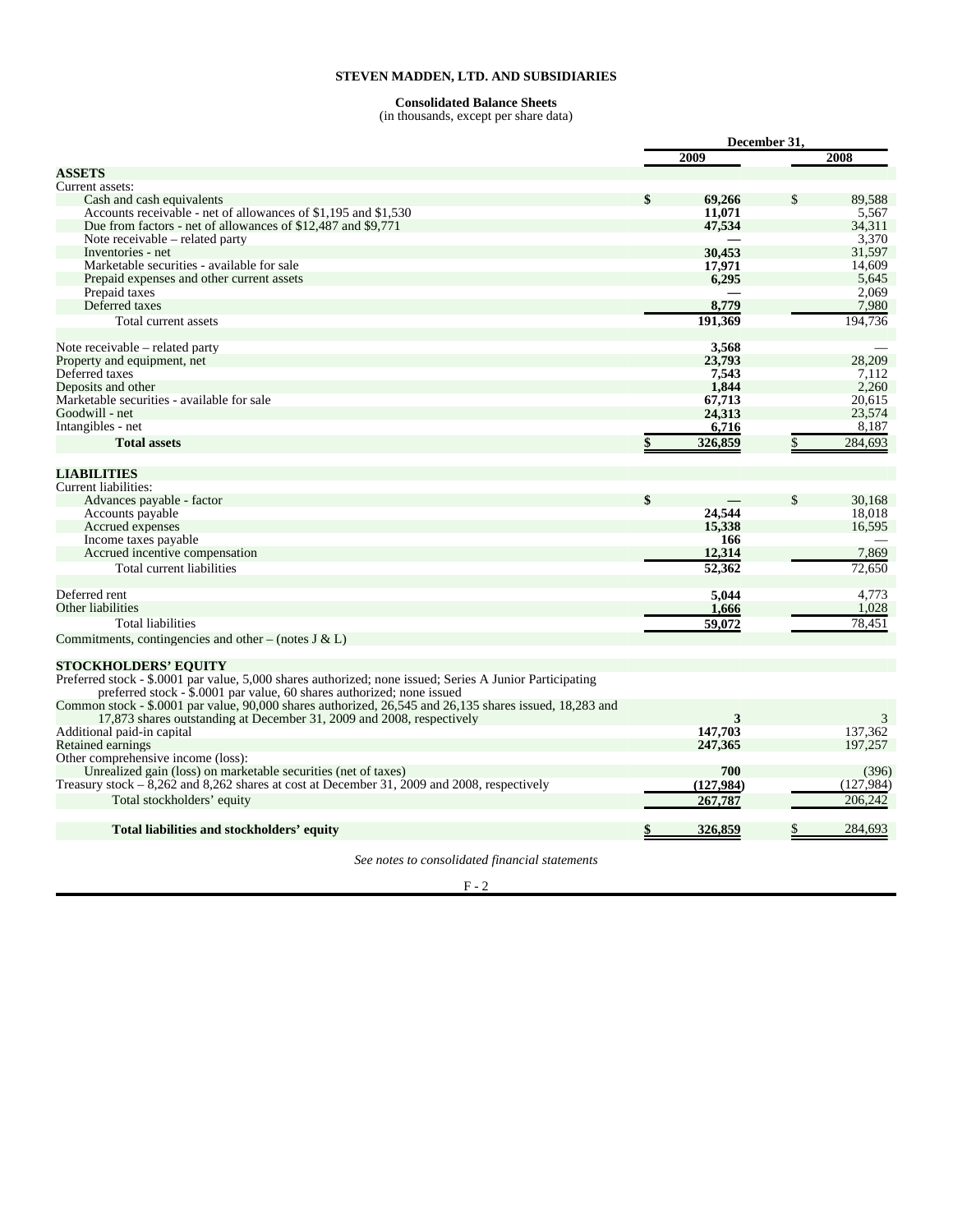|                                                                                                                                                                                          | <b>Consolidated Statements of Income</b><br>(in thousands, except per share data) |                                 |                         |  |  |  |
|------------------------------------------------------------------------------------------------------------------------------------------------------------------------------------------|-----------------------------------------------------------------------------------|---------------------------------|-------------------------|--|--|--|
|                                                                                                                                                                                          |                                                                                   | <b>Years Ended December 31,</b> |                         |  |  |  |
|                                                                                                                                                                                          | 2009                                                                              | 2008                            | 2007                    |  |  |  |
| Net sales                                                                                                                                                                                |                                                                                   | $$503.550 \$457,046 \$431,050$  |                         |  |  |  |
| Cost of sales                                                                                                                                                                            | 287,361                                                                           | 270,222                         | 257,646                 |  |  |  |
| Gross profit                                                                                                                                                                             | 216,189                                                                           | 186,824                         | 173,404                 |  |  |  |
| Commission and licensing fee income – net<br>Operating expenses                                                                                                                          | 19,928<br>(157, 149)                                                              | 14.294<br>(156,212)             | 18,351<br>(138, 841)    |  |  |  |
| Income before other income (expenses) and provision for income taxes                                                                                                                     | 78,968                                                                            | 44,906                          | 52,914                  |  |  |  |
| Other income (expenses):<br>Interest income<br>Interest expense<br>Loss on sale of marketable securities                                                                                 | 2.096<br>(93)<br>(182)                                                            | 2,620<br>(207)<br>(1,013)       | 3,876<br>(65)<br>(589)  |  |  |  |
| Income before provision for income taxes<br>Provision for income taxes                                                                                                                   | 80,789<br>30,682                                                                  | 46,306<br>18,330                | 56,136<br>20,446        |  |  |  |
| <b>Net income</b>                                                                                                                                                                        | 50,107                                                                            | 27,976<br><sup>\$</sup>         | 35,690<br><sup>\$</sup> |  |  |  |
| <b>Basic income per share</b>                                                                                                                                                            | 2.78                                                                              | 1.53<br>\$                      | S<br>1.73               |  |  |  |
| Diluted income per share                                                                                                                                                                 | 2.73                                                                              | 1.51<br>-S                      | 1.68                    |  |  |  |
| Basic weighted average shares of common stock outstanding<br>Effect of dilutive securities – options and restricted stock<br>Diluted weighted average shares of common stock outstanding | 18,045<br>278<br>18,323                                                           | 18,325<br>194<br>18,519         | 20,647<br>645<br>21,292 |  |  |  |

*See notes to consolidated financial statements*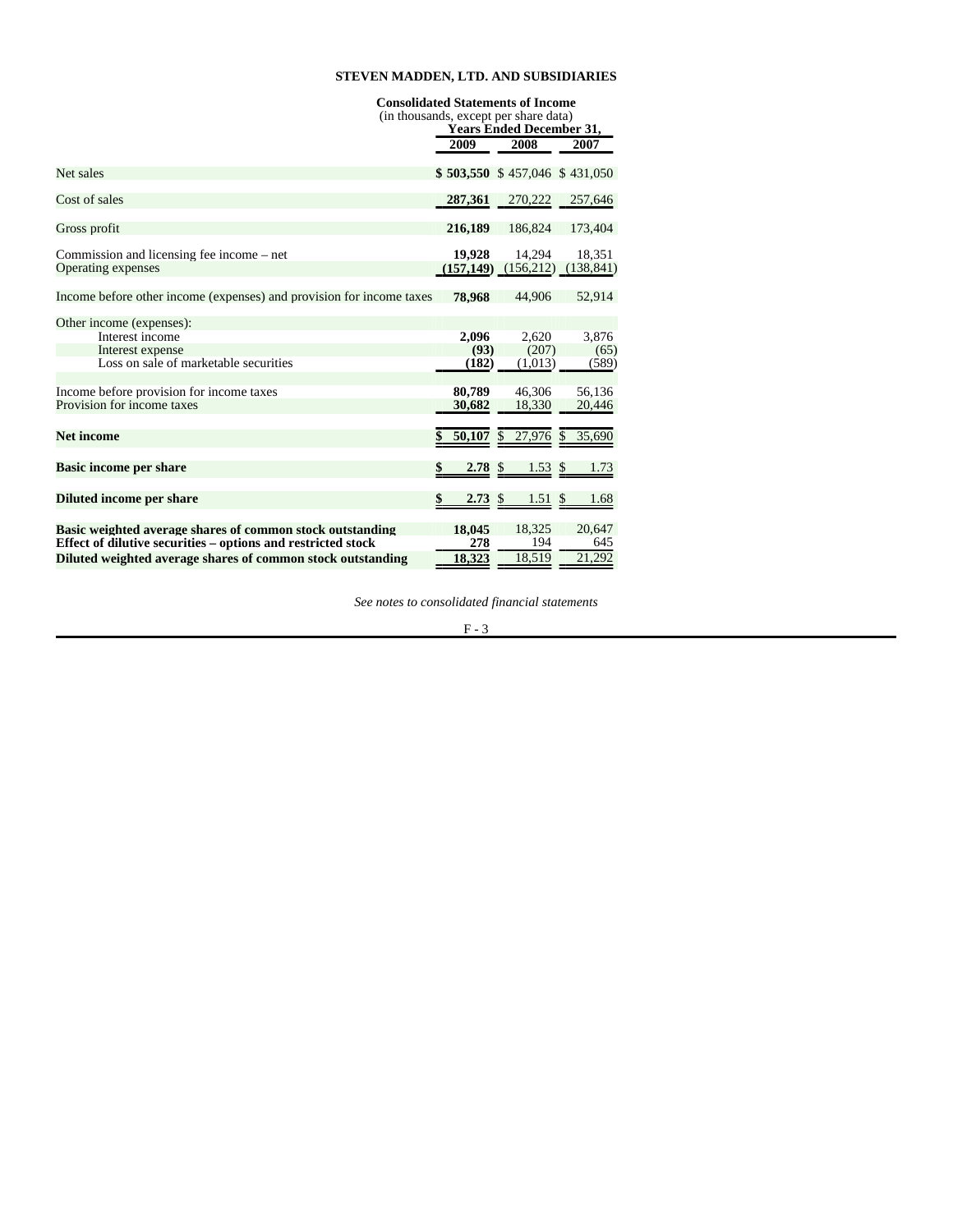# **Consolidated Statements of Changes in Stockholders' Equity**

(in thousands)

|                                                                                                      | <b>Common Stock</b>     |                                | <b>Additional</b><br>Paid-in | <b>Retained</b> |  |
|------------------------------------------------------------------------------------------------------|-------------------------|--------------------------------|------------------------------|-----------------|--|
|                                                                                                      | <b>Shares</b>           | Amount                         | Capital                      | <b>Earnings</b> |  |
| <b>Balance - December 31, 2006</b>                                                                   | 24.806<br>$\mathcal{S}$ | $\mathbb{S}$<br>2 <sup>5</sup> | 112.692 \$                   | 133,561         |  |
| Exercise of stock options                                                                            | 863                     | 1                              | 5,607                        |                 |  |
| Tax benefit from exercise of options                                                                 |                         |                                | 7.180                        |                 |  |
| Issuance of fully vested restricted stock                                                            | 111                     |                                |                              |                 |  |
| Stock-based compensation                                                                             |                         |                                | 4,434                        |                 |  |
| Unrealized holding gain on marketable securities (net of taxes of \$426)                             |                         |                                |                              |                 |  |
| Net income                                                                                           |                         |                                |                              | 35,690          |  |
| Comprehensive income                                                                                 |                         |                                |                              |                 |  |
| Forfeiture of accrued dividends                                                                      |                         |                                |                              | 12              |  |
| Common stock purchased for treasury                                                                  |                         |                                |                              |                 |  |
| <b>Balance - December 31, 2007</b>                                                                   | 25,780                  | 3                              | 129,913                      | 169,263         |  |
| Exercise of stock options                                                                            | 171                     |                                | 2.051                        |                 |  |
| Tax expense from stock based compensation                                                            |                         |                                | (258)                        |                 |  |
| Issuance of fully vested restricted stock                                                            | 184                     |                                |                              |                 |  |
| Stock-based compensation                                                                             |                         |                                | 5,656                        |                 |  |
| Unrealized holding loss on marketable securities (net of tax benefits of \$253)                      |                         |                                |                              |                 |  |
| Net income                                                                                           |                         |                                |                              | 27,976          |  |
| Comprehensive income                                                                                 |                         |                                |                              |                 |  |
| Forfeiture of accrued dividends                                                                      |                         |                                |                              | 18              |  |
| Common stock purchased for treasury                                                                  |                         |                                |                              |                 |  |
|                                                                                                      |                         |                                |                              |                 |  |
| <b>Balance - December 31, 2008</b>                                                                   | 26.135                  | 3                              | 137,362                      | 197,257         |  |
| Exercise of stock options                                                                            | 264                     |                                | 3,904                        |                 |  |
| Tax benefit from exercise of options                                                                 | 146                     |                                | 497                          |                 |  |
| Issuance of fully vested restricted stock                                                            |                         |                                |                              |                 |  |
| Stock-based compensation<br>Unrealized holding gain on marketable securities (net of taxes of \$698) |                         |                                | 5,940                        |                 |  |
| Net income                                                                                           |                         |                                |                              | 50,107          |  |
| Comprehensive income                                                                                 |                         |                                |                              |                 |  |
| Forfeiture of accrued dividends                                                                      |                         |                                |                              |                 |  |
|                                                                                                      |                         |                                |                              |                 |  |
| <b>Balance - December 31, 2009</b>                                                                   |                         |                                |                              |                 |  |
|                                                                                                      |                         |                                |                              |                 |  |

*See notes to consolidated financial statements*

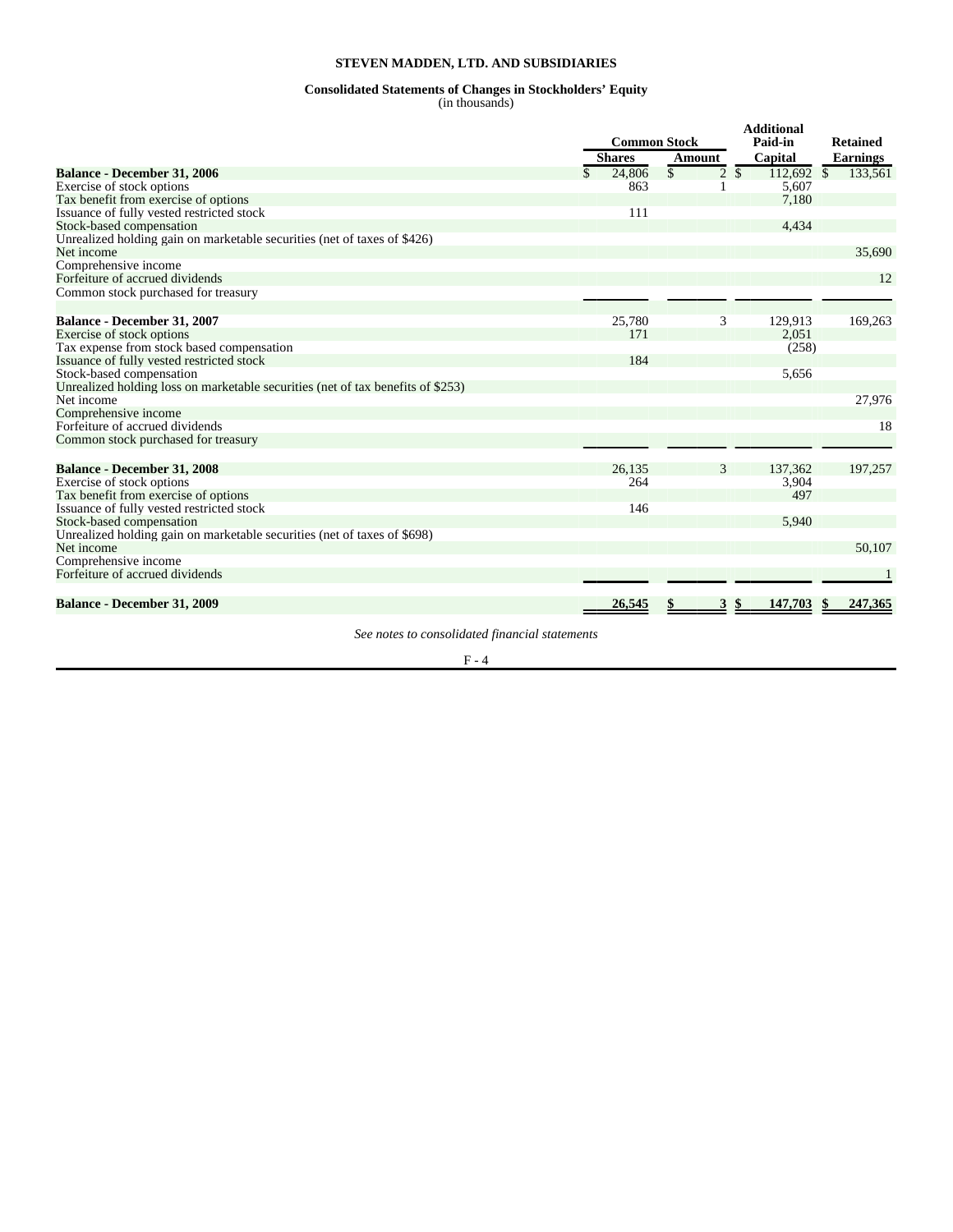#### **Consolidated Statements of Changes in Stockholders' Equity (Continued)** (in thousands)

|                                                                                    | <b>Accumulated</b><br><b>Other Comprehensive</b> |       |               |                                   | <b>Total</b><br><b>Treasury Stock Stockholders'</b> | Comprehensive |
|------------------------------------------------------------------------------------|--------------------------------------------------|-------|---------------|-----------------------------------|-----------------------------------------------------|---------------|
|                                                                                    | Gain (Loss)                                      |       | <b>Shares</b> | Amount                            | <b>Equity</b>                                       | Income        |
| <b>Balance - December 31, 2006</b>                                                 | $\mathcal{S}$                                    | (641) |               | $3,700 \text{ }$ \$ $(33,690)$ \$ | 211,924                                             |               |
| Exercise of stock options                                                          |                                                  |       |               |                                   | 5,608                                               |               |
| Tax benefit from exercise of options                                               |                                                  |       |               |                                   | 7,180                                               |               |
| Issuance of fully vested restricted stock                                          |                                                  |       |               |                                   |                                                     |               |
| Stock-based compensation                                                           |                                                  |       |               |                                   | 4,434                                               |               |
| Unrealized holding gain on marketable securities (net of taxes of \$426)           |                                                  | 580   |               |                                   | 580                                                 | 580           |
| Net income                                                                         |                                                  |       |               |                                   | 35,690                                              | 35,690        |
| Comprehensive income                                                               |                                                  |       |               |                                   |                                                     | 36,270        |
| Forfeiture of accrued dividends                                                    |                                                  |       |               |                                   | 12                                                  |               |
| Common stock purchased for treasury                                                |                                                  |       | 1,962         | (50,094)                          | (50,094)                                            |               |
| <b>Balance - December 31, 2007</b>                                                 |                                                  | (61)  | 5,662         | (83, 784)                         | 215,334                                             |               |
| Exercise of stock options                                                          |                                                  |       |               |                                   | 2,051                                               |               |
| Tax expense from exercise of options                                               |                                                  |       |               |                                   | (258)                                               |               |
| Issuance of fully vested restricted stock                                          |                                                  |       |               |                                   |                                                     |               |
| Stock-based compensation                                                           |                                                  |       |               |                                   | 5,656                                               |               |
| Unrealized holding loss on marketable securities (net of tax benefits of<br>\$253) |                                                  | (335) |               |                                   | (335)                                               | (335)         |
| Net income                                                                         |                                                  |       |               |                                   | 27,976                                              | 27,976        |
| Comprehensive income                                                               |                                                  |       |               |                                   |                                                     | 27,641        |
| Forfeiture of accrued dividends                                                    |                                                  |       |               |                                   | 18                                                  |               |
| Common stock purchased for treasury                                                |                                                  |       | 2.600         | (44,200)                          | (44,200)                                            |               |
| <b>Balance - December 31, 2008</b>                                                 |                                                  | (396) | 8,262         | (127, 984)                        | 206,242                                             |               |
| Exercise of stock options                                                          |                                                  |       |               |                                   | 3,904                                               |               |
| Tax benefit from exercise of options                                               |                                                  |       |               |                                   | 497                                                 |               |
| Issuance of fully vested restricted stock                                          |                                                  |       |               |                                   |                                                     |               |
| Stock-based compensation                                                           |                                                  |       |               |                                   | 5.940                                               |               |
| Unrealized holding gain on marketable securities (net of taxes of \$698)           |                                                  | 1,096 |               |                                   | 1,096                                               | 1.096         |
| Net income                                                                         |                                                  |       |               |                                   | 50,107                                              | 50,107        |
| Comprehensive income                                                               |                                                  |       |               |                                   |                                                     | 51,203        |
| Forfeiture of accrued dividends                                                    |                                                  |       |               |                                   |                                                     |               |
| <b>Balance - December 31, 2009</b>                                                 | \$                                               | 700   |               | 8,262 \$(127,984) \$              | 267,787                                             |               |
|                                                                                    |                                                  |       |               |                                   |                                                     |               |

*See notes to consolidated financial statements*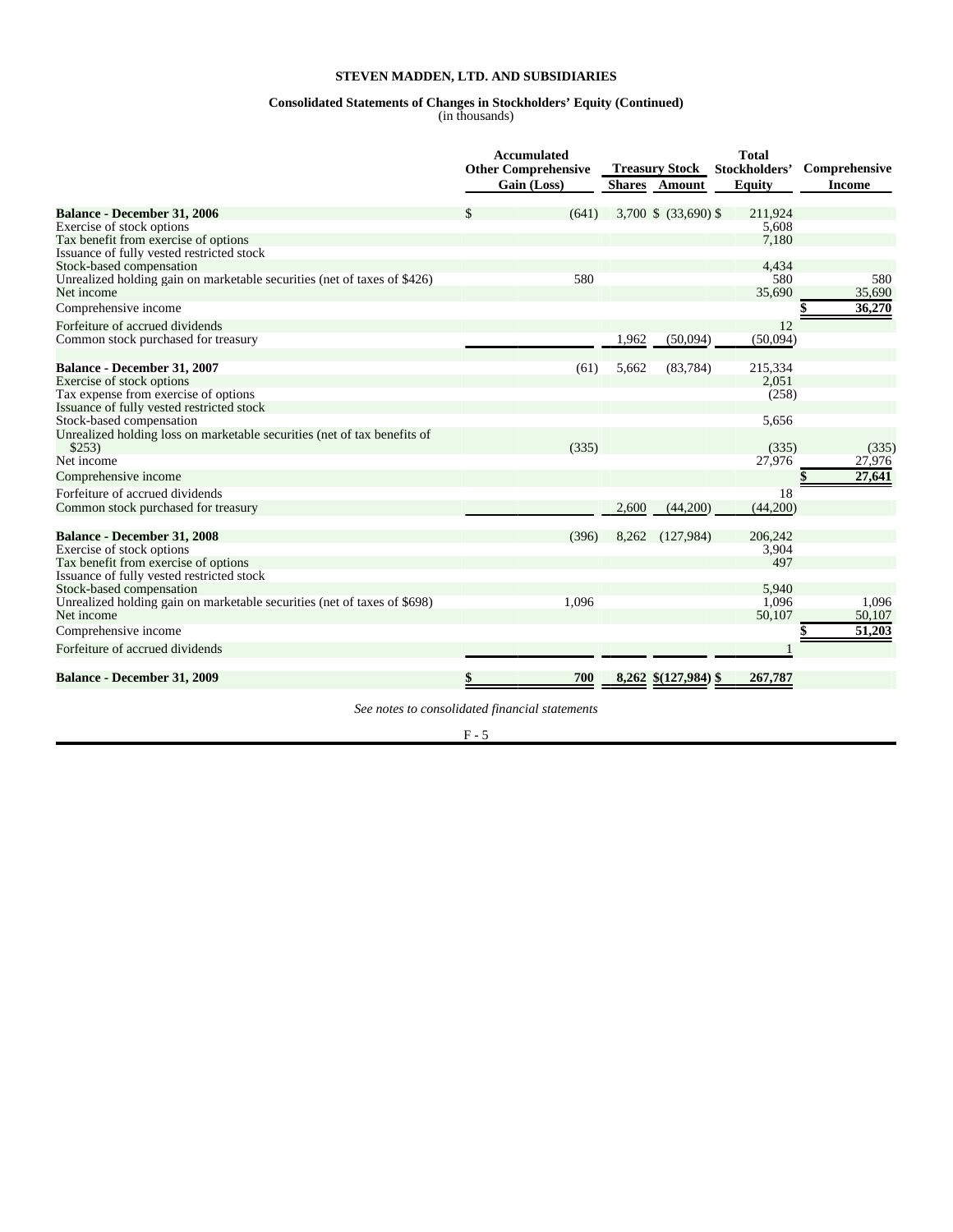# **Consolidated Statements of Cash Flows**

(in thousands)

|                                                                                   | <b>Years Ended December 31,</b> |                               |                             |  |
|-----------------------------------------------------------------------------------|---------------------------------|-------------------------------|-----------------------------|--|
|                                                                                   | $\frac{2009}{ }$                | 2008                          | 2007                        |  |
| <b>Cash flows from operating activities:</b>                                      |                                 |                               |                             |  |
| Net income                                                                        |                                 | $$50,107$ $$27,976$ $$35,690$ |                             |  |
| Adjustments to reconcile net income to net cash provided by operating activities: |                                 |                               |                             |  |
| Stock-based compensation                                                          | 5.940                           | 5.656                         | 4.434                       |  |
| Tax expense (benefits) from stock based compensation                              | (497)                           | 258                           | (7,180)                     |  |
| Depreciation and amortization                                                     | 9,560                           | 9,101                         | 8,435                       |  |
| Loss on disposal of fixed assets                                                  | 1,153                           | 1,619                         | 760                         |  |
| Deferred taxes                                                                    | (1,928)                         | 1,495                         | (2,120)                     |  |
| Provision for doubtful accounts and chargebacks                                   | 2,381                           | (4,145)                       | 2,938                       |  |
| Accrued interest on notes receivable – related party                              | (198)                           | (244)                         | (126)                       |  |
| Deferred rent expense and other non-current liabilities                           | 271                             | 2,331                         | 334                         |  |
| Loss on sale of marketable securities                                             | 182                             | 1,013                         | 589                         |  |
| Changes in:                                                                       |                                 |                               |                             |  |
| Accounts receivable                                                               | (5.169)                         | 3,221                         | (1,992)                     |  |
| Due from factor – excluding advances                                              | (15,939)                        | 2,216                         | 5,409                       |  |
| Notes receivable – related party                                                  |                                 |                               | (3,000)                     |  |
| Inventories                                                                       | 1.144                           | (4,400)                       | 6,463                       |  |
| Prepaid expenses, prepaid taxes, deposits and other assets                        | 1,691                           | 3,887                         | 3,189                       |  |
| Accounts payable and accrued expenses                                             | 10,561                          | (10,969)                      | 9,443                       |  |
| Accrued incentive compensation                                                    | 4,445                           | 1,736                         | (3,359)                     |  |
| Other liabilities                                                                 | 638                             | 1,028                         |                             |  |
| Net cash provided by operating activities                                         | 64,342                          | 41,779                        | 59,907                      |  |
| <b>Cash flows from investing activities:</b>                                      |                                 |                               |                             |  |
| Purchase of property and equipment                                                | (3,399)                         | (8,314)                       | (12,965)                    |  |
| Purchases of marketable securities                                                | (67,265)                        | (31,005)                      | (66, 505)                   |  |
| Maturity/sale of marketable securities                                            | 17,543                          | 74,844                        | 76,192                      |  |
| Acquisitions, net of cash acquired *                                              | (5,776)                         | (4,923)                       | (9,080)                     |  |
| Net cash (used in) provided by investing activities                               | (58, 897)                       | 30,602                        | (12,358)                    |  |
| <b>Cash flows from financing activities:</b>                                      |                                 |                               |                             |  |
| Advances from factor - net                                                        | (30, 168)                       | 30,168                        |                             |  |
| Proceeds from exercise of stock options                                           | 3,904                           | 2.051                         | 5.607                       |  |
| Tax benefits from stock based compensation                                        | 497                             | (258)                         | 7,180                       |  |
| Common stock purchased for treasury                                               |                                 |                               | $(44,200)$ $(50,094)$       |  |
| Net cash used in financing activities                                             | (25,767)                        |                               | $(12,239)$ $(37,307)$       |  |
| Net (decrease) increase in cash and cash equivalents                              | (20.322)                        | 60,142                        | 10,242                      |  |
| Cash and cash equivalents - beginning of year                                     | 89,588                          | 29,446                        | 19,204                      |  |
| Cash and cash equivalents - end of year                                           | \$69,266                        | \$89,588                      | \$29,446                    |  |
| Supplemental disclosures of cash flow information:                                |                                 |                               |                             |  |
| Cash paid during the year for:                                                    |                                 |                               |                             |  |
| Interest                                                                          | 93 S<br>\$                      | 207 \$                        | 65                          |  |
| Income taxes                                                                      |                                 |                               | $$30.508 \$23.306 \$20.178$ |  |
| Non-cash transactions                                                             |                                 |                               |                             |  |
| Dividend accrual (forfeitures) related to restricted stock                        | \$<br>$(1)$ \$                  | $(18)$ \$                     | (16)                        |  |

\* The amount for 2009 includes \$4,526 which was accrued at December 31, 2008. The amount for 2008 includes \$3,903 which was accrued at December 31, 2007.

*See notes to consolidated financial statements*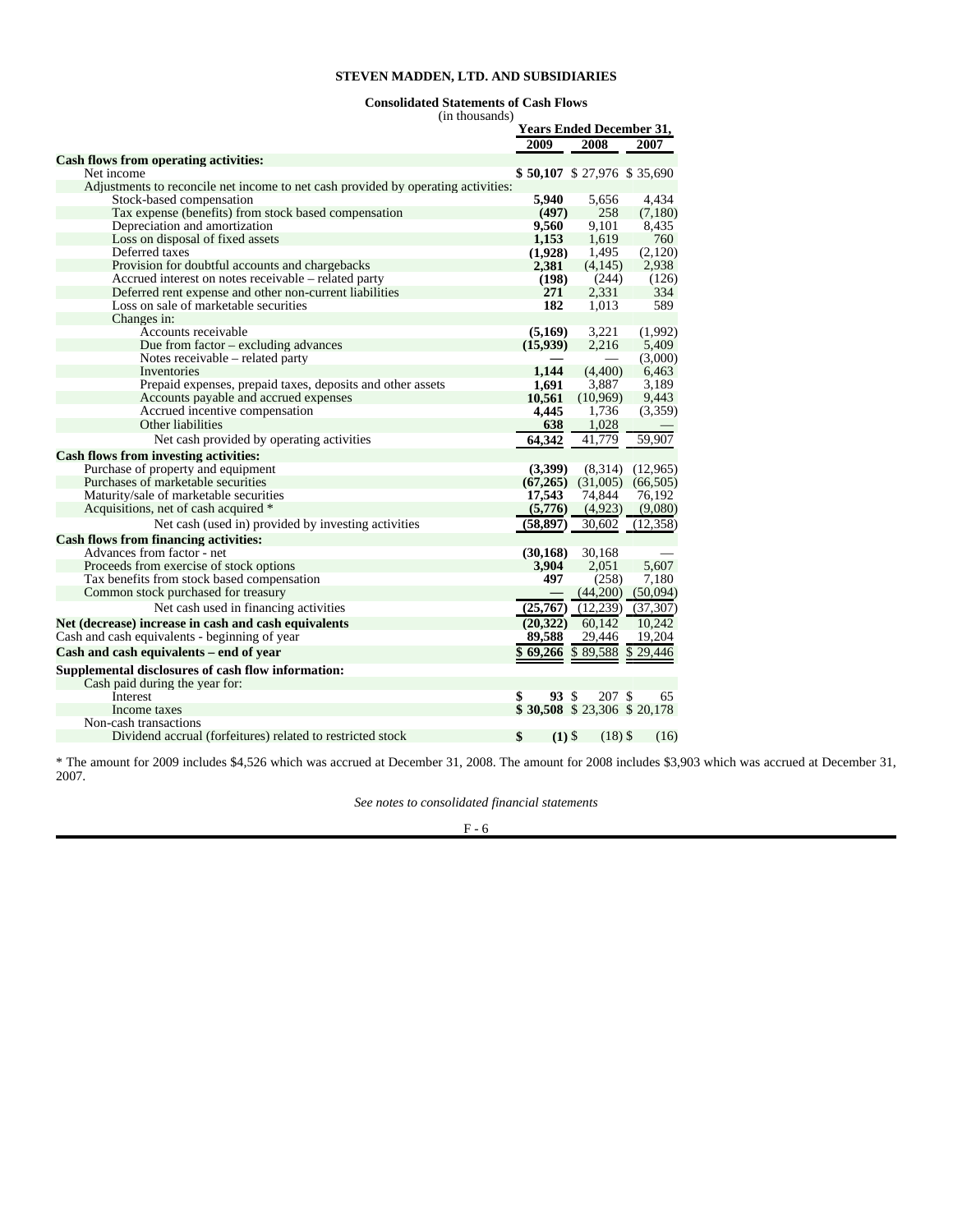### **Notes to Consolidated Financial Statements December 31, 2009 and 2008 (\$ in thousands except per share data)**

## **NOTE A - SUMMARY OF SIGNIFICANT ACCOUNTING POLICIES**

#### **[1] Organization:**

Steven Madden, Ltd. and its subsidiaries (collectively, the "Company"), a Delaware corporation, design, source, market and sell women's, men's and children's shoes, for sale worldwide through its wholesale and retail channels under the Steve Madden, Steven and Madden Men's brand names and through its wholesale channels under the Steve Madden Kids, Madden Girl, Candie's (under license), l.e.i. (under license), Elizabeth and James (under license) and Olsenboye (under license) brand names. In addition, the Company designs, sources, markets and sells name brand and private label fashion handbags and accessories to customers worldwide through its Accessories Division. The Company licenses the Betsey Johnson, Daisy Fuentes and Olsenboye brand names for its accessories business. Revenue is generated predominately through the sale of the Company's brand name merchandise and certain licensed products. At December 31, 2009 and 2008, the Company operated 89 and 97 retail stores (including its ecommerce website as a store), respectively. Revenue is subject to seasonal fluctuations. See Note N for operating segment information.

### **[2] Accounting Standards Adopted In Fiscal 2009:**

Effective July 1, 2009, the Company adopted the Financial Accounting Standards Board ("FASB") Accounting Standards Codification ("ASC" or the "Codification") 105-10, "Generally Accepted Accounting Principles" ("ASC 105-10"). ASC 105-10 establishes the Accounting Standards Codification as the source of authoritative generally accepted accounting principles in the United States of America ("GAAP") recognized by the FASB to be applied by non-governmental entities in the preparation of financial statements. Rules and interpretive releases of the Securities and Exchange Commission ("SEC") under authority of federal securities laws are also sources of authoritative GAAP for SEC registrants. The FASB will no longer issue standards in the form of Statements, FASB Staff Positions, or Emerging Issues Task Force Abstracts; instead the FASB will issue Accounting Standards Updates ("ASU"). The Codification did not affect the accounting policies followed by the Company.

Effective January 1, 2009, the Company adopted ASC 805-10, "Business Combinations" ("ASC 805-10"). Under ASC 805-10, an acquiring entity is required to recognize all the assets acquired and liabilities assumed in a transaction at the acquisition-date fair value. ASC 805-10 establishes principles and requirements for how an acquirer recognizes and measures in its financial statements the identifiable assets acquired, the liabilities assumed, any non-controlling interest in the acquiree and the goodwill acquired. This statement also establishes disclosure requirements which will enable users to evaluate the nature and financial effects of the business combination. The adoption of ASC 805-10 did not have a material impact on our Consolidated Financial Statements.

Effective January 1, 2009, the Company adopted ASC 810-10, "Consolidation" ("ASC 810-10"). ASC 810-10 establishes accounting and reporting standards for the non-controlling interest in a subsidiary and for the deconsolidation of a subsidiary. Specifically, this statement requires the recognition of a non-controlling interest (minority interest) as equity in the Consolidated Financial Statements and separate from the parent's equity. The amount of net income attributable to the noncontrolling interest is required to be included in consolidated net income on the face of the income statement. ASC 810-10 clarifies that changes in a parent's ownership interest in a subsidiary that do not result in deconsolidation are equity transactions if the parent retains its controlling financial interest. In addition, this statement requires that a parent recognize a gain or loss in net income when a subsidiary is deconsolidated. Such gain or loss will be measured using the fair value of the non-controlling equity investment on the deconsolidation date. ASC 810-10 also includes expanded disclosure requirements regarding the interests of the parent and its non-controlling interest. The adoption of ASC 810-10 had no material impact on our Consolidated Financial Statements.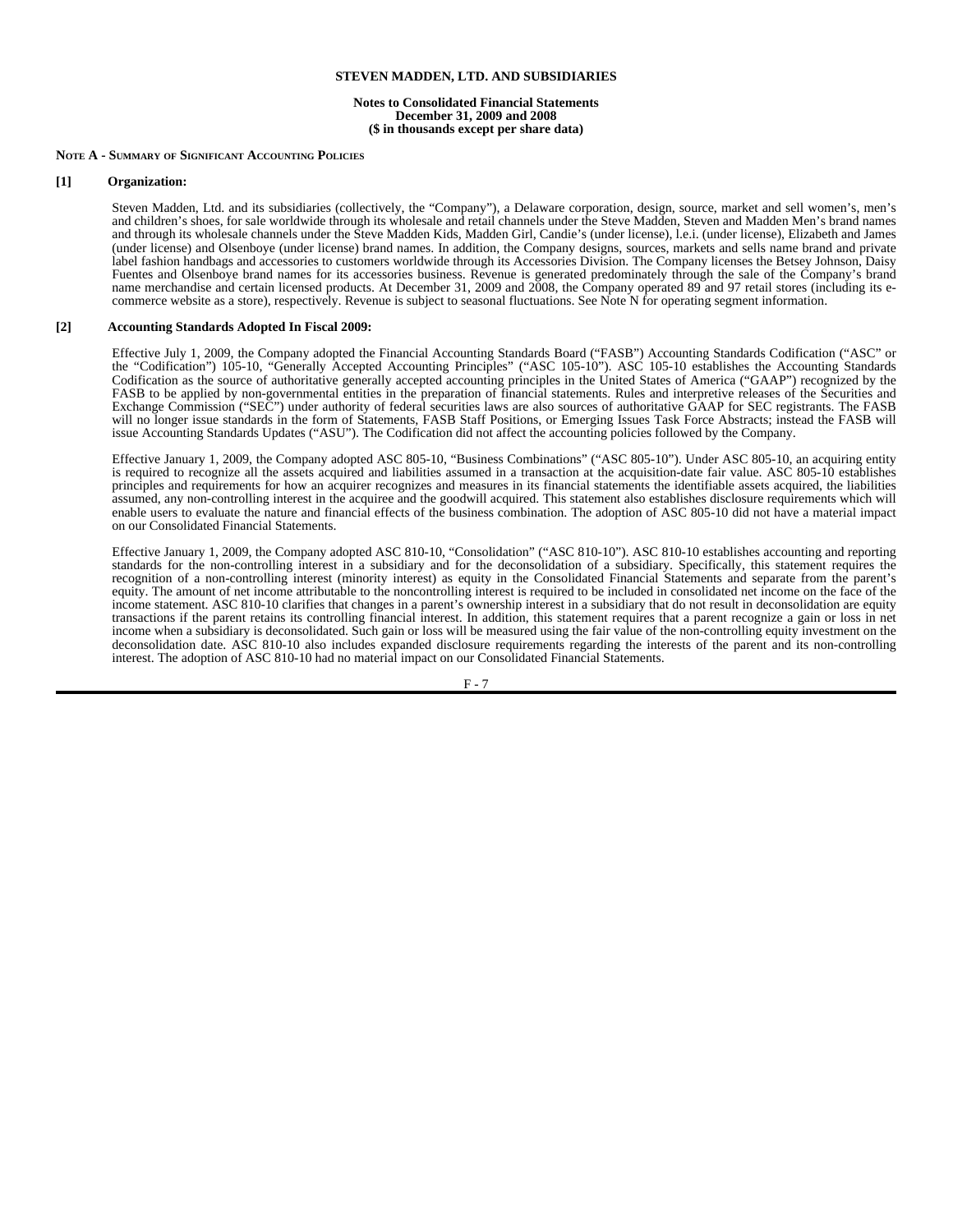### **Notes to Consolidated Financial Statements December 31, 2009 and 2008 (\$ in thousands except per share data)**

## **NOTE A - SUMMARY OF SIGNIFICANT ACCOUNTING POLICIES (CONTINUED)**

The Company adopted the provisions of ASC 350-30, "General Intangibles Other Than Goodwill" ("ASC 350-30") on January 1, 2009. ASC 350-30 specifies the factors to be considered in developing renewal or extension assumptions used to determine the useful life of intangible assets. Its intent is to improve the consistency between the useful life of an intangible asset and the period of expected cash flows used to measure its fair value. The adoption of ASC 350-30 had no material impact on our Consolidated Financial Statements.

In May 2009, the FASB amended ASC 855, "Subsequent Events" ("ASC855"), effective for reporting periods ending after June 15, 2009, to establish general standards of accounting for and disclosures of events that occur after the balance sheet date but before financial statements are issued or are available to be issued. The adoption of the amendment did not have a material impact on the Company's Consolidated Financial Statements.

In August of 2009, the FASB issued ASU 2009-5, an update to Topic ASC 820, "Fair Value Measurements and Disclosures". This update provides amendments to reduce potential ambiguity in financial reporting when measuring the fair value of liabilities. Among other provisions, this update provides clarification in circumstances in which a quoted price in an active market for the identical liability is not available, a reporting entity is required to measure fair value using one or more of the valuation techniques described in ASU 2009-5. ASU 2009-5 became effective October 1, 2009. The adoption of ASU 2009-5 had no impact on our Consolidated Financial Statements.

### **[3] Recently issued Accounting Standards:**

A new accounting pronouncement amending the consolidation guidance relating to variable interest entities ("VIE") will become effective for the Company on January 1, 2010. The new guidance replaces the current quantitative model for determining the primary beneficiary of a VIE with a qualitative approach that considers which entity has the power to direct activities that most significantly impact the VIE's performance and whether the entity has an obligation to absorb losses or the right to receive benefits that could potentially be significant to the VIE. The adoption of the accounting pronouncement is not expected to have a material impact on the Company's Consolidated Financial Statements.

#### **[4] Principles of consolidation:**

The Consolidated Financial Statements include the accounts of Steven Madden, Ltd. and its wholly owned subsidiaries Steven Madden Retail, Inc., Diva Acquisition Corp., Adesso Madden, Inc., Stevies, Inc. and Daniel M. Friedman and Associates, Inc. (collectively referred to as the "Company"). All significant intercompany balances and transactions have been eliminated.

### **[5] Use of estimates:**

The preparation of financial statements in conformity with accounting principles generally accepted in the United States of America requires management to make estimates and assumptions that affect the reported amounts of assets and liabilities and disclosure of contingent assets and liabilities at the date of the financial statements and the reported amounts of revenue and expenses during the reporting period. Actual results could differ from those estimates.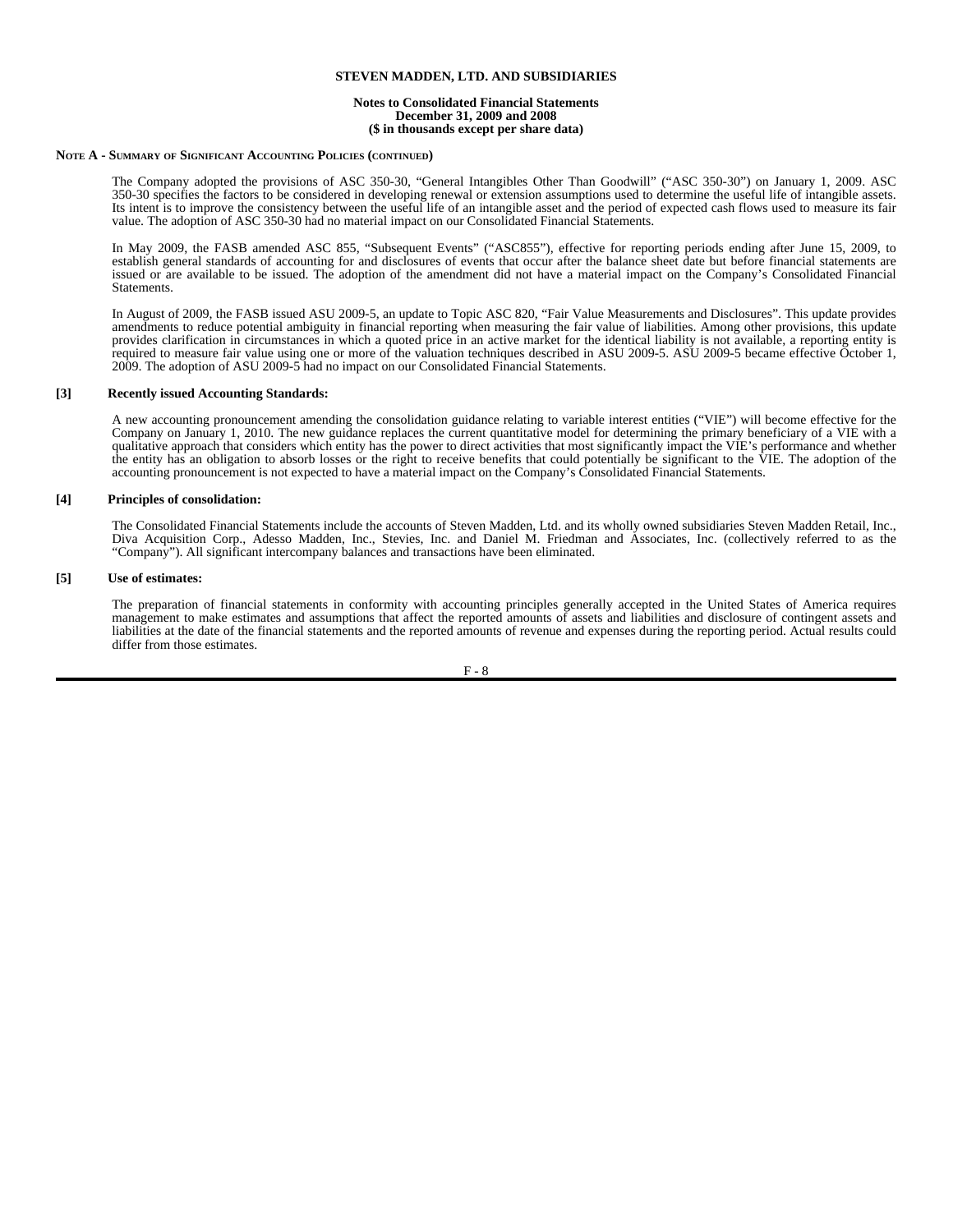### **Notes to Consolidated Financial Statements December 31, 2009 and 2008 (\$ in thousands except per share data)**

### **NOTE A - SUMMARY OF SIGNIFICANT ACCOUNTING POLICIES (CONTINUED)**

Significant areas involving management estimates include allowances for bad debts, returns and customer chargebacks. The Company provides reserves on trade accounts receivables and due from factors for future customer chargebacks and markdown allowances, discounts, returns and other miscellaneous compliance related deductions that relate to the current period sales. The Company evaluates anticipated chargebacks by reviewing several performance indicators of its major customers. These performance indicators, which include retailers' inventory levels, sellthrough rates and gross margin levels, are analyzed by management to estimate the amount of the anticipated customer allowance.

#### **[6] Cash equivalents:**

Cash equivalents at December 31, 2009 and 2008 amounted to approximately \$30,962 and \$78,639, respectively, and consisted of money market accounts. The Company considers all highly liquid instruments with an original maturity of three months or less when purchased to be cash equivalents.

# **[7] Marketable securities:**

Marketable securities consist primarily of corporate and U.S. government and federal agency bonds with maturities greater than three months and up to six years at the time of purchase, as well as marketable equity securities. These securities, which are classified as available for sale, are carried at fair value, with unrealized gains and losses net of any tax effect reported in stockholders' equity as accumulated other comprehensive income (loss) until realized. The schedule of maturities at December 31, 2009 and 2008 are as follows:

|                                          | <b>Maturities as of</b><br><b>December 31, 2009</b> |  | <b>Maturities as of</b><br><b>December 31, 2008</b> |                |      |                     |
|------------------------------------------|-----------------------------------------------------|--|-----------------------------------------------------|----------------|------|---------------------|
|                                          | 1 Year or Less                                      |  | 1 to 5 Years                                        | 1 Year or Less |      | <b>1 to 5 Years</b> |
| Municipal bonds                          |                                                     |  |                                                     | 6.635          | - \$ | 726                 |
| U.S. Government and federal agency bonds |                                                     |  | 9,479                                               | 4,997          |      | _                   |
| Corporate bonds                          | 17,971                                              |  | 58,234                                              | 491            |      | 19,889              |
| Certificates of deposit                  |                                                     |  |                                                     | 1,108          |      |                     |
|                                          | 17,971                                              |  | 67,713                                              | 13,231         |      | 20,615              |
| Marketable equity securities             |                                                     |  |                                                     | 1,378          |      |                     |
|                                          | 17,971                                              |  | 67,713 \$                                           | 14,609         |      | 20,615              |

As of March 31, 2008, the Company held \$16,070 in auction rate securities ("ARS"). In the first quarter of 2008, the liquidity in the ARS market evaporated causing the ARSs to fail at auction and accordingly, the auction rate securities were classified as long term as of March 31, 2008. As a result of the lack of liquidity in the ARS market, the Company recorded an unrealized loss on its ARSs of \$230 for the three months ended March 31, 2008. During the months of June through December of 2008, the Company was able to liquidate its entire portfolio of ARSs at full face value, and as a result, the Company did not hold any ARSs as of December 31, 2008. The Company did not incur any losses with respect to its investments in ARSs and hence, the unrealized loss of \$230 was reversed in the second quarter of 2008.

 $F - Q$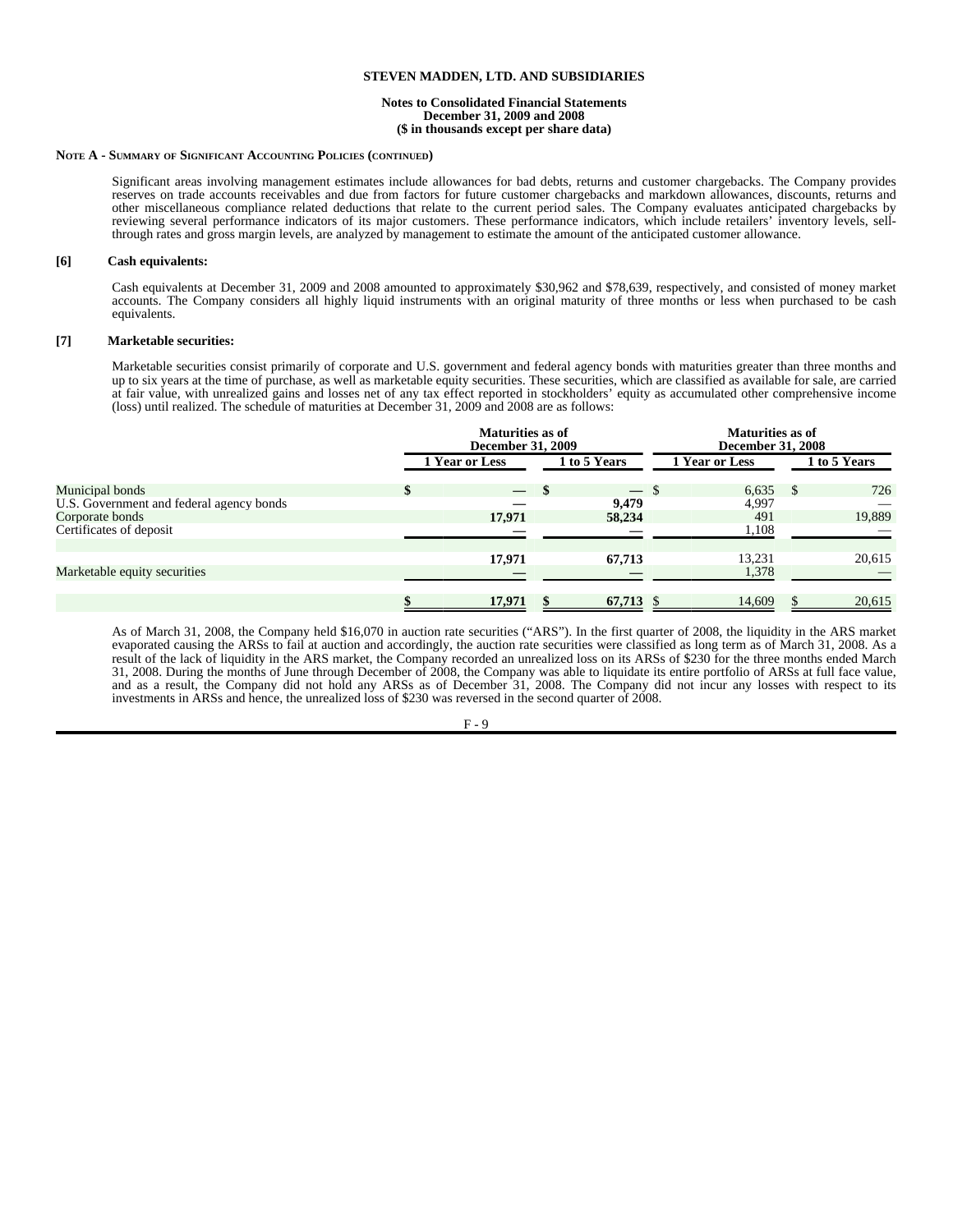#### **Notes to Consolidated Financial Statements December 31, 2009 and 2008 (\$ in thousands except per share data)**

### **NOTE A - SUMMARY OF SIGNIFICANT ACCOUNTING POLICIES (CONTINUED)**

## **[8] Inventories:**

Inventories, which consist of finished goods on hand and in transit, are stated at the lower of cost (first-in, first-out method) or market.

## **[9] Property and equipment:**

Property and equipment are stated at cost less accumulated depreciation and amortization. Depreciation is computed utilizing the straight-line method based on estimated useful lives ranging from three to ten years. Leasehold improvements are amortized utilizing the straight-line method over the shorter of their estimated useful lives or the remaining lease term. Depreciation and amortization include amounts relating to property and equipment under capital leases.

Impairment losses are recognized for long-lived assets, including certain intangibles, used in operations when indicators of impairment are present and the undiscounted cash flows estimated to be generated by those assets are not sufficient to recover the assets' carrying amount. Impairment losses are measured by comparing the fair value of the assets to their carrying amount.

## **[10] Goodwill:**

The Company's goodwill and indefinite lived intangible assets are not amortized, rather they are tested for impairment on an annual basis or more often if events or circumstances change that could cause these assets to become impaired. The Company completed its annual impairment tests on the goodwill relating to the Compo Enhancements, Daniel M. Friedman and Diva Acquisition Corp. acquisitions. No impairments were recognized.

# **[11] Net income per share:**

Basic income per share is based on the weighted average number of shares of common stock outstanding during the year. Diluted income per share reflects: a) the potential dilution assuming shares of common stock were issued upon the exercise of outstanding in-the-money options and the proceeds thereof were used to purchase treasury stock at the average market price during the period, and b) the vesting of granted nonvested restricted stock awards for which the assumed proceeds upon grant are deemed to be the amount of compensation cost attributable to future services and are not yet recognized using the treasury stock method, to the extent dilutive. For the years ended December 31, 2009 and 2008, options exercisable into approximately 10,000 and 50,000 shares of common stock, respectively, have been excluded in the calculation of diluted income per share as the result would have been antidilutive, whereas no options exercisable into shares of common stock have been excluded in the calculation of diluted income per share for the year ended December 31, 2007. For the years ended December 31, 2009, 2008 and 2007, all unvested restricted stock awards were dilutive.

## **[12] Advertising costs:**

The Company expenses costs of print, radio and billboard advertisements as of the first date the advertisements take place. Advertising expense included in operating expenses amounted to approximately \$4,713 in 2009, \$5,019 in 2008 and \$4,831 in 2007.

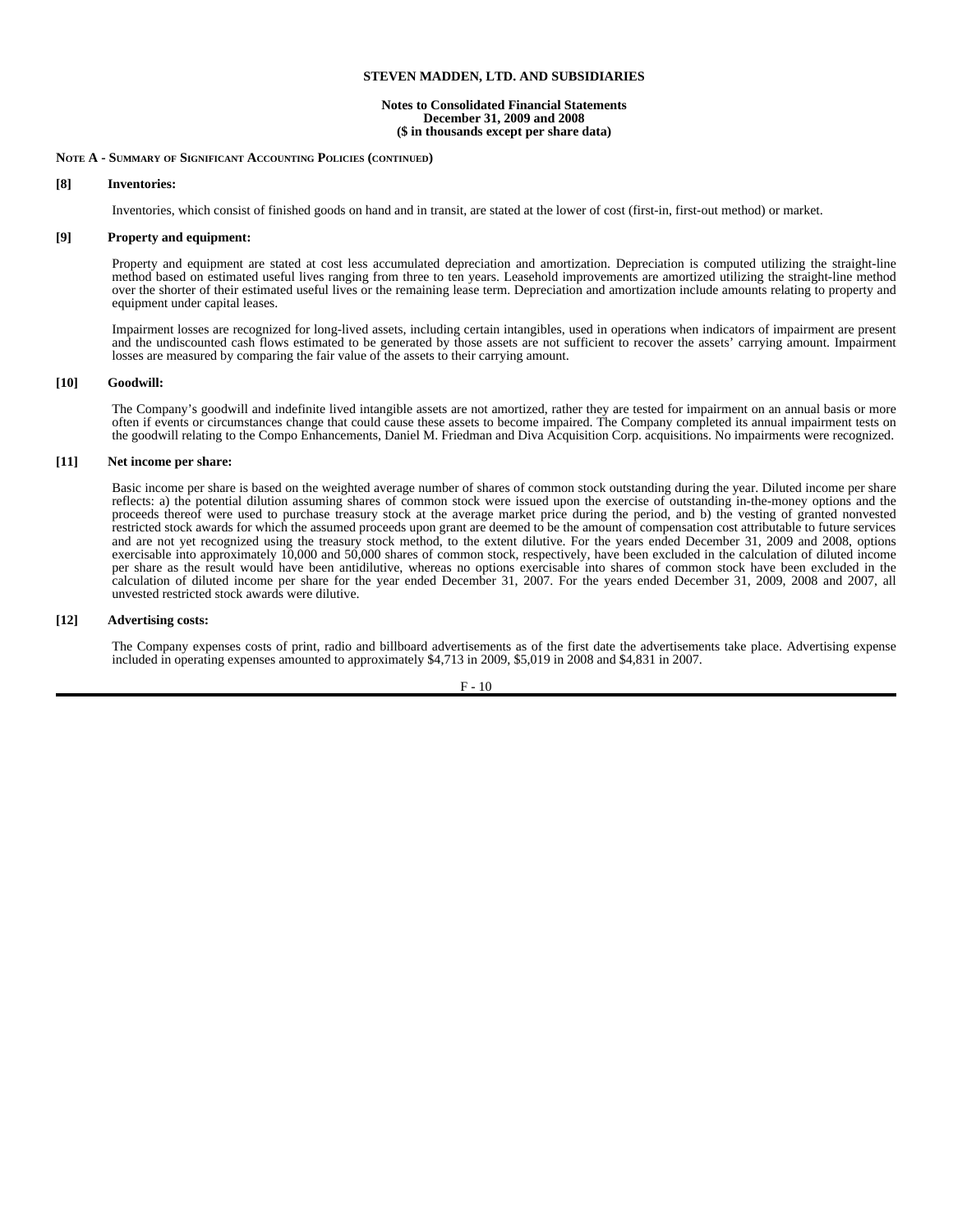#### **Notes to Consolidated Financial Statements December 31, 2009 and 2008 (\$ in thousands except per share data)**

#### **NOTE A - SUMMARY OF SIGNIFICANT ACCOUNTING POLICIES (CONTINUED)**

### **[13] Revenue recognition:**

The Company recognizes revenue on wholesale sales when products are shipped pursuant to its standard terms which are freight on board ("FOB") warehouse or when products are delivered to the consolidators as per the terms of the customers' purchase order. Sales reductions for anticipated discounts, allowances and other deductions are recognized during the period when sales are recorded. Customers retain the right to replacement of the product for poor quality or improper or short shipments, which have historically been immaterial. Retail sales are recognized when the payment is received from customers and are recorded net of returns. The Company also generates commission income acting as a buying agent by arranging to manufacture private label shoes to the specifications of its clients. The Company's commission revenue includes partial recovery of its design, product and development costs for the services provided to certain suppliers in connection with the Company's private label business. Commission revenue and product and development cost recoveries are recognized as earned when title of the product transfers from the manufacturer to the customer, collections are reasonably assured, and is reported on a net basis after deducting related operating expenses.

The Company licenses its trademarks for use in connection with the manufacturing, marketing and sale of cold weather accessories, sunglasses, eyewear, outerwear, bedding, hosiery, women's fashion apparel and jewelry. The license agreements require the licensee to pay the Company a royalty and, in substantially all of the agreements, an advertising fee based on the higher of a minimum or a net sales percentage as defined in the various agreements. In addition, under the terms of retail selling agreements, most of the Company's international distributors are required to pay the Company a royalty based on a percentage of net sales, in addition to a commission on the purchases of the Company's products. Licensing revenue is recognized on the basis of net sales reported by the licensees and international distributors, or the minimum guaranteed royalties, if higher. In substantially all of the Company's license agreements, the minimum guaranteed royalty is earned and payable on a quarterly basis.

### **[14] Taxes collected from customers:**

The Company accounts for certain taxes collected from its customers in accordance with the FASB ASC 605-45-50, "Revenue Recognition – Principal Agent Considerations – Disclosure" ("ASC 605-45-50"). ASC 605-45-50 allows companies to adopt a policy of presenting taxes in the income statement on either a gross basis (included in revenues and costs) or net basis (excluded from revenues). Taxes within the scope of ASC 605-45-50 would include taxes that are imposed on a revenue transaction between a seller and a customer, for example, sales taxes, use taxes, value-added taxes and some types of excise taxes. The Company has consistently recorded all taxes within the scope of ASC 605-45-50 on a net basis.

### **[15] Sales deductions:**

The Company supports retailers' initiatives to maximize sales of the Company's products on the retail floor by subsidizing the co-op advertising programs of such retailers, providing them with inventory markdown allowances and participating in various other marketing initiatives of its major customers. Such expenses are reflected in the financial statements as deductions to net sales. For the years ended December 31, 2009, 2008 and 2007 the total deductions to net sales for these expenses were \$31,078, \$37,291 and \$43,691, respectively.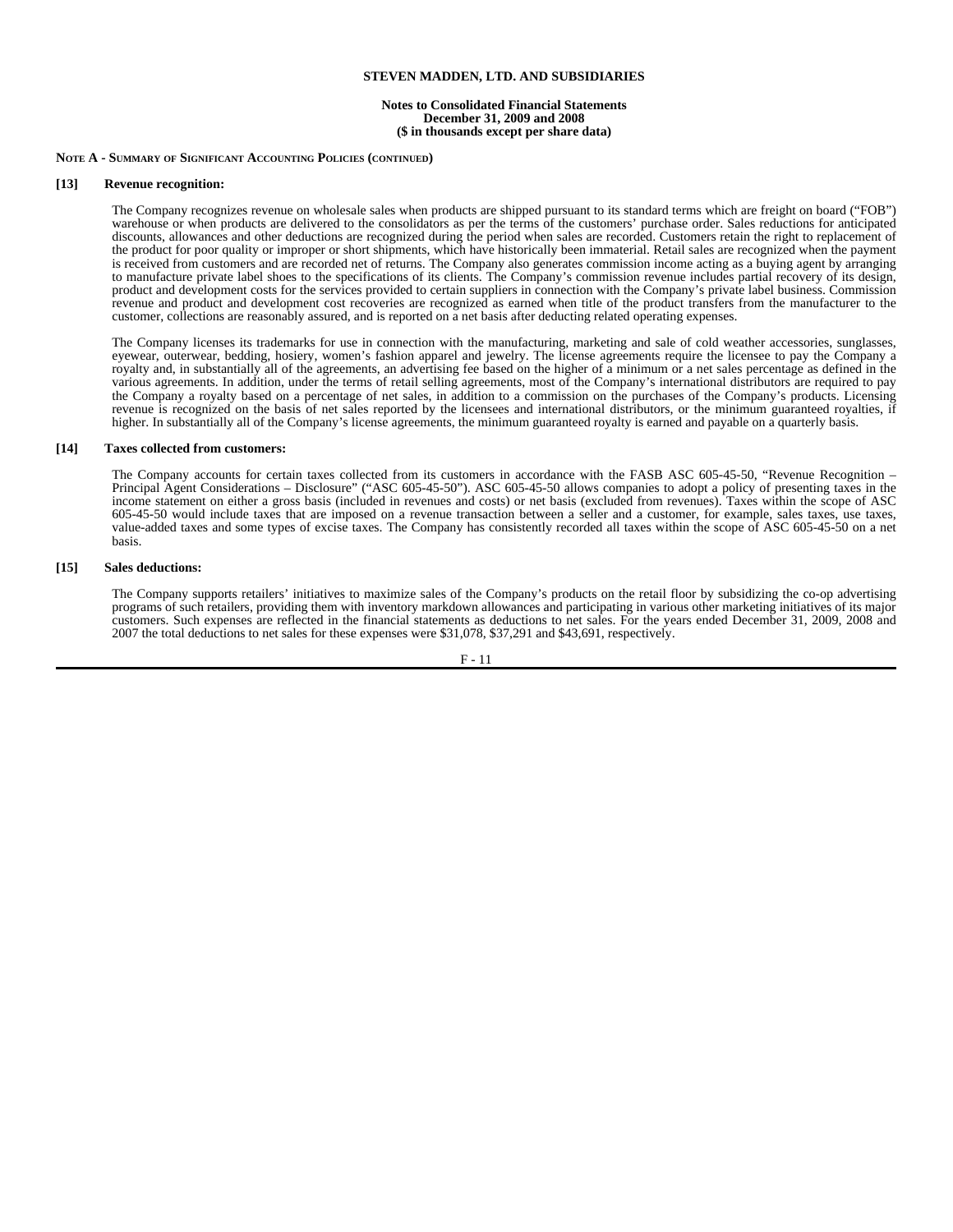#### **Notes to Consolidated Financial Statements December 31, 2009 and 2008 (\$ in thousands except per share data)**

### **NOTE A - SUMMARY OF SIGNIFICANT ACCOUNTING POLICIES (CONTINUED)**

#### **[16] Cost of sales:**

All costs incurred to bring finished products to the Company's distribution center and, in the Retail Division, the costs to bring products to the Company's stores, are included in the cost of sales line on the Consolidated Statement of Income. These include the cost of finished products and related handling costs, purchase commissions, letter of credit fees, brokerage fees, sample expenses, customs duties, inbound freight, royalty payments on licensed products, labels and product packaging. All warehouse and distribution costs related to the Wholesale Division and freight to customers, if any, are included in the operating expenses line item of the Company's Consolidated Statements of Income. The Company's gross margins may not be comparable to other companies in the industry because some companies may include warehouse and distribution costs as a component of cost of sales, while other companies report on the same basis as the Company and include them in operating expenses.

## **[17] Warehouse and shipping costs:**

The Company includes all warehouse and distribution costs for the Wholesale segment in the Operating Expenses line on the Consolidated Statements of Income. For the years ended December 31, 2009, 2008 and 2007, the total warehouse and distribution costs included in Operating Expenses were \$8,488, \$9,229 and \$8,957 respectively. The Company's standard terms of sales are "FOB Steve Madden warehouse" and thus the Company's wholesale customers absorb most shipping costs. Shipping costs to wholesale customers incurred by the Company are not considered significant and are included in the Operating Expense line in the Consolidated Statements of Income.

### **[18] Impairment of long-lived assets:**

The Company reviews long-lived assets, including amortizable intangible assets, for impairment whenever events or changes in business circumstances indicate that the carrying amount of the asset may not be fully recoverable. If facts and circumstances indicate that the Company's long-lived assets might be impaired, the estimated future undiscounted cash flows associated with the long-lived asset would be compared to its carrying amounts to determine if a write-down to fair value is necessary. If a write-down is required, the amount is determined by estimation of the present value of net discounted cash flows.

## **[19] Exit or disposal activity costs:**

The Company accounts for its exit and disposal costs by recording an accrual for the liability for lease costs that will continue to be incurred without economic benefit to the Company upon the date that the Company ceases using the leased property. As of December 31, 2009, the Company accrued approximately \$1,830 in lease exit costs associated with two stores that were closed prior to the end of their prospective lease terms.

## **[20] 401(k) Plan:**

The Company maintains a tax-qualified 401(k) plan which is available to each of the Company's eligible employees who elect to participate after meeting certain length-of-service requirements. The Company made discretionary matching contributions of 50% of employees' contributions up to a maximum of 6% of employees' compensation which vest to the employees over a period of time. Total matching contributions to the plan for 2009, 2008 and 2007 were approximately \$601, \$570 and \$513, respectively.

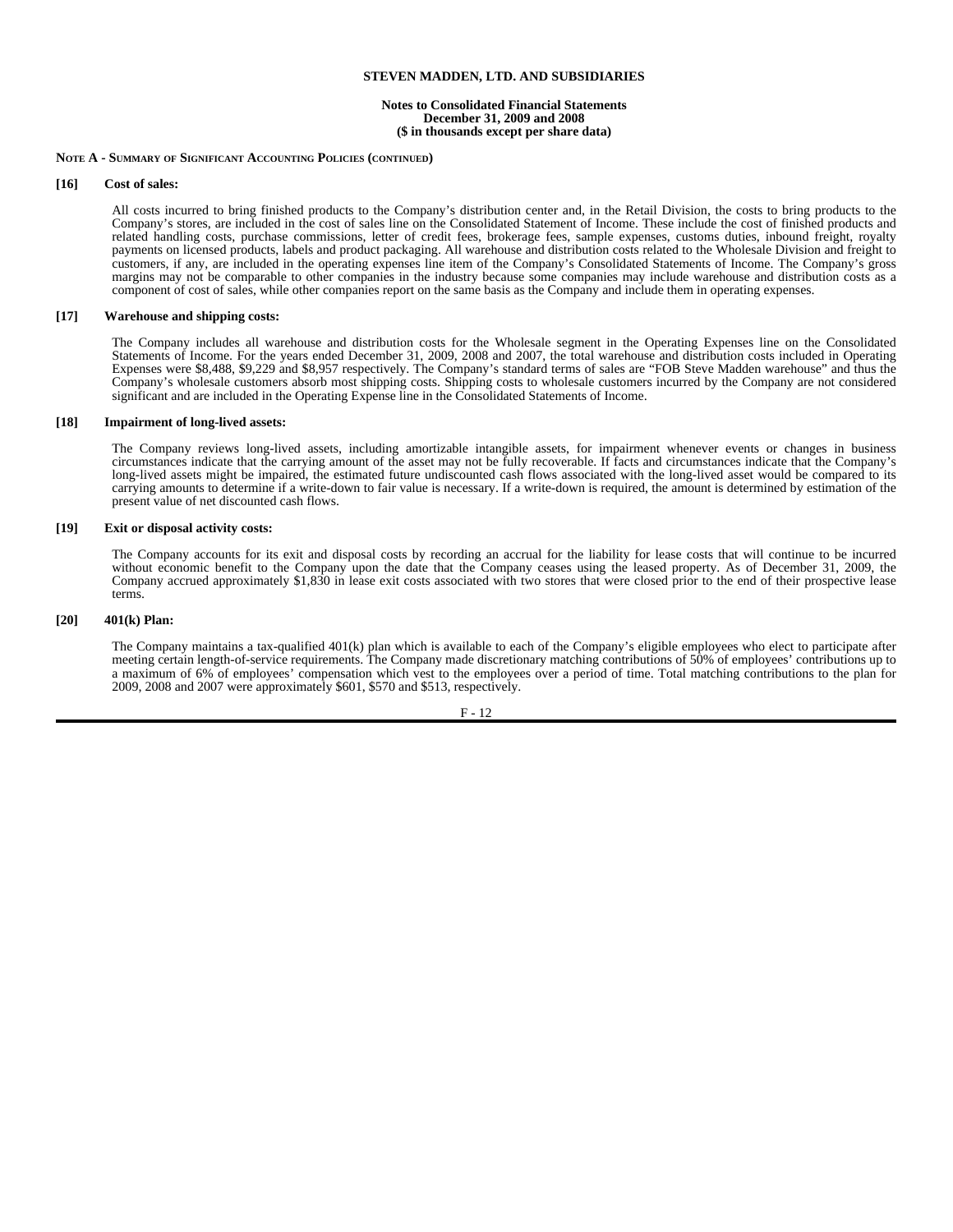#### **Notes to Consolidated Financial Statements December 31, 2009 and 2008 (\$ in thousands except per share data)**

#### **NOTE A - SUMMARY OF SIGNIFICANT ACCOUNTING POLICIES (CONTINUED)**

#### **[21] Fair Value of Financial Instruments:**

The carrying value of certain financial instruments such as accounts receivable, due from factors, accounts payable and advances payable to factor approximate their fair values due to their short-term nature of their underlying terms. The fair values of the financial instruments and investments are determined by reference to market data and other valuation techniques, as appropriate. Fair value of the note receivable approximates its carrying value based upon its interest rate, which approximates current market interest rates.

### **[22] Fair value Measurement:**

The Company adopted the provisions of FASB ASC 820-10, "Fair Value Measurements and Disclosures" ("ASC 820-10") for financial assets and liabilities effective January 1, 2008, and adopted ASC 820-10 for non-financial assets and non-financial liabilities effective January 1, 2009. ASC 820-10 clarifies the principle that fair value should be based on the assumptions market participants would use when pricing an asset or liability and establishes a fair value hierarchy that prioritizes the information use establishes a fair value hierarchy that prioritizes the information used to develop those assumptions. ASC 820-10 utilizes a fair value hierarchy that prioritizes the inputs to valuation techniques used to measure fair value into three broad levels. A brief description of those three levels is as follows:

- Level 1: Observable inputs such as quoted prices in active markets for identical assets or liabilities.
- Level 2: Inputs other than quoted prices that are observable for the asset or liability, either directly or indirectly.
- Level 3: Significant unobservable inputs.

The Company's financial assets subject to fair value measurements as of December 31, 2009 are as follows:

|                                                      |                   | <b>Fair Value Measurements</b><br><b>Using Fair Value Hierarchy</b> |         |                |  |  |  |
|------------------------------------------------------|-------------------|---------------------------------------------------------------------|---------|----------------|--|--|--|
|                                                      | <b>Fair value</b> | Level 1                                                             | Level 2 | <b>Level 3</b> |  |  |  |
| Cash equivalents                                     | 30.962            | 30.962                                                              |         |                |  |  |  |
| Current marketable securities – available for sale   | 17.971            | 17.971                                                              |         |                |  |  |  |
| Long-term marketable securities – available for sale | 67.713            | 67,713                                                              |         |                |  |  |  |
| Total                                                | 116.646           | 116,646                                                             |         |                |  |  |  |

During the year ended December 31, 2009, the Company had no assets measured at fair value on a recurring basis using significant unobservable inputs (Level 3). As of December 31, 2009, the Company does not have any long-term financial liabilities. No gains or losses resulting from the fair value measurement of financial assets were included in the Company's earnings.

In April 2009, the FASB issued additional guidance for estimating fair value in accordance with ASC Topic 820. The additional guidance addresses determining fair value when the volume and level of activity for an asset or liability have significantly decreased and identifying transactions that are not orderly. The adoption of this guidance did not have a material affect on the Company's Consolidated Financial Statements.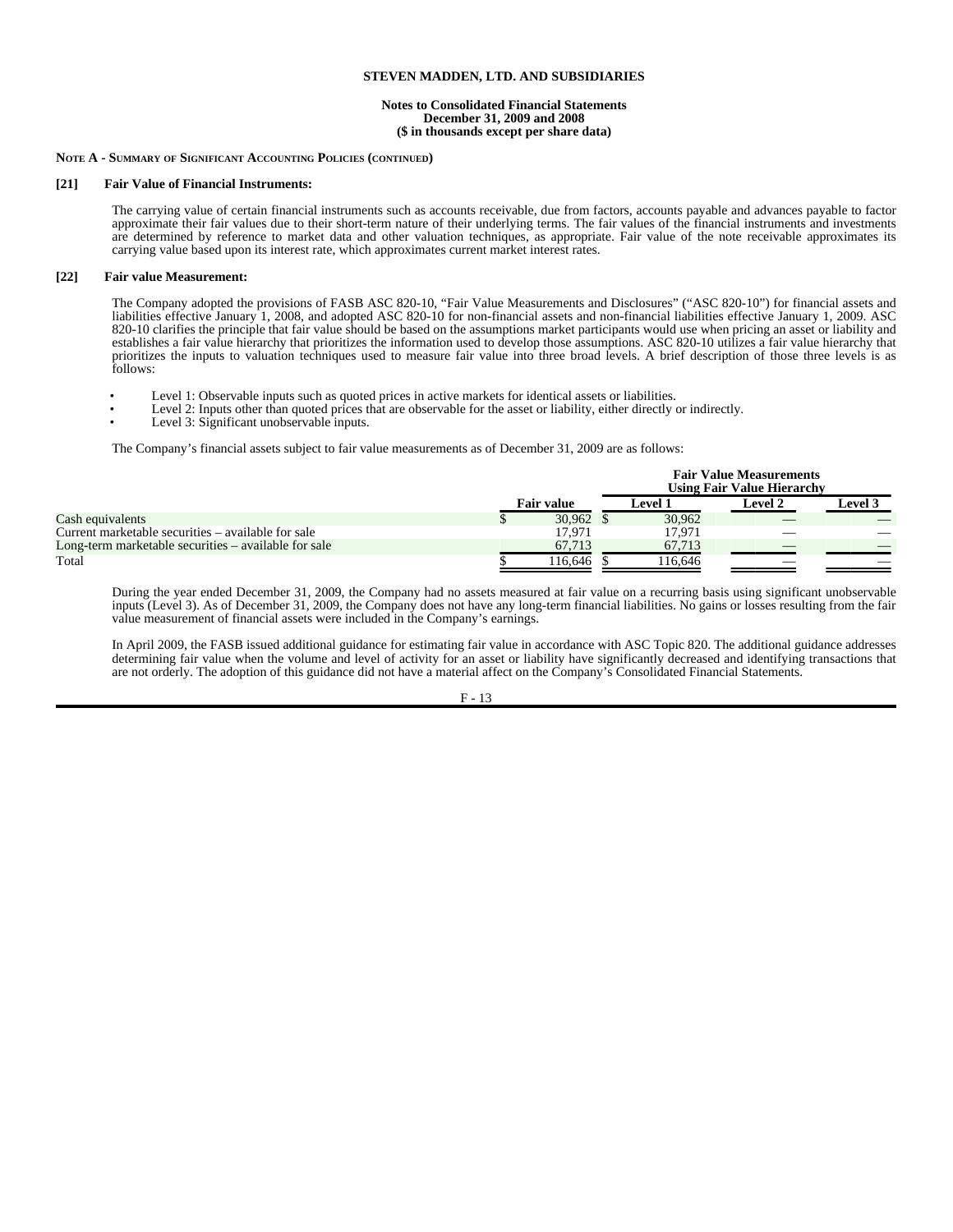#### **Notes to Consolidated Financial Statements December 31, 2009 and 2008 (\$ in thousands except per share data)**

### **NOTE A - SUMMARY OF SIGNIFICANT ACCOUNTING POLICIES (CONTINUED)**

The Company adopted the provisions of FASB ASC 825-10, "Financial Instruments" ("ASC 825-10") on January 1, 2008. ASC 825-10 permits entities to choose to measure many financial instruments and certain other items at fair value that are not currently required to be measured at fair value. ASC 825-10 also establishes presentation and disclosure requirements designed to facilitate comparisons between entities that chose different measurement attributes for similar assets and liabilities. The Company has elected not to measure any eligible items at fair value.

## **NOTE B – ACQUISITIONS**

### *Zone 88 and Shakedown Street*

On July 8, 2009, the Company acquired certain of the assets constituting the Zone 88 and Shakedown Street (together "Zone 88") lines of SML Brands, LLC, a subsidiary of Aimee Lynn, Inc. SML Brands designs, sources and markets primarily private label accessories and licensed brands, principally handbags, belts and small leather goods, for mass merchants and mid-tier retailers. The acquisition was completed for \$1,348 in cash. The fair values assigned to tangible and intangible assets acquired and liabilities assumed are based on management's estimates. The Company allocated \$220 to current assets, \$409 to the value of customer relationships, \$841 to goodwill and \$122 to liabilities assumed. The value of customer relationships is being amortized over ten years. The results of operations of Zone 88 have been included in the Company's Consolidated Statements of Income from the date of the acquisition. Unaudited pro forma information related to this acquisition is not included, as the impact of this transaction is not material to the Company's consolidated results.

#### *Daniel M. Friedman*

On February 7, 2006, the Company acquired all of the equity interests of privately held Daniel M. Friedman and Associates, Inc. and D.M.F. International (collectively, "Daniel M. Friedman"). Founded in 1995, Daniel M. Friedman designs, sources and markets name brand fashion handbags and accessories. The acquisition was completed for consideration of \$18,710, including transaction costs. In addition, the purchase agreement includes certain earn-out provisions based on financial performance through 2010. On April 10, 2007, an amendment to the agreement shortened the earn-out period by one year through December 31, 2008 and advanced the earn-out payments from 2008 to 2007. On December 31, 2007, a preliminary earn-out provision for 2007 of \$3,956 was charged to goodwill and on March 31, 2008, the 2007 earn-out provision was finalized at \$4,923, which increased the total acquisition cost to \$23,686. On December 31, 2008, a preliminary earn-out provision for 2008 of \$6,632 was charged to goodwill which increased the total acquisition cost to \$30,318. On March 31, 2009, the parties agreed to a tentative 2008 earn-out provision of \$6,530, and accordingly, goodwill was reduced by \$102 bringing the total acquisition cost to \$30,216. In December of 2009, the parties finalized the 2008 provision at \$6,530.

The Daniel M. Friedman acquisition was accounted for using the purchase method of accounting as required by Business Combinations accounting standards as promulgated. Accordingly, the assets and liabilities of Daniel M. Friedman were adjusted to their fair values, and the excess of the purchase price over the fair value of the assets acquired, including identified intangible assets, was recorded as goodwill. The fair values assigned to tangible and intangible assets acquired and liabilities assumed are based on management's estimates and assumptions. The total purchase price has been allocated as follows:

| <b>Current assets</b>         | 9,772    |
|-------------------------------|----------|
| Property, plant and equipment | 289      |
| Deposits                      | 62       |
| Intangible assets             | 8,400    |
| Goodwill                      | 16,424   |
| Liabilities assumed           | (4, 731) |
| Net assets acquired           | 30,216   |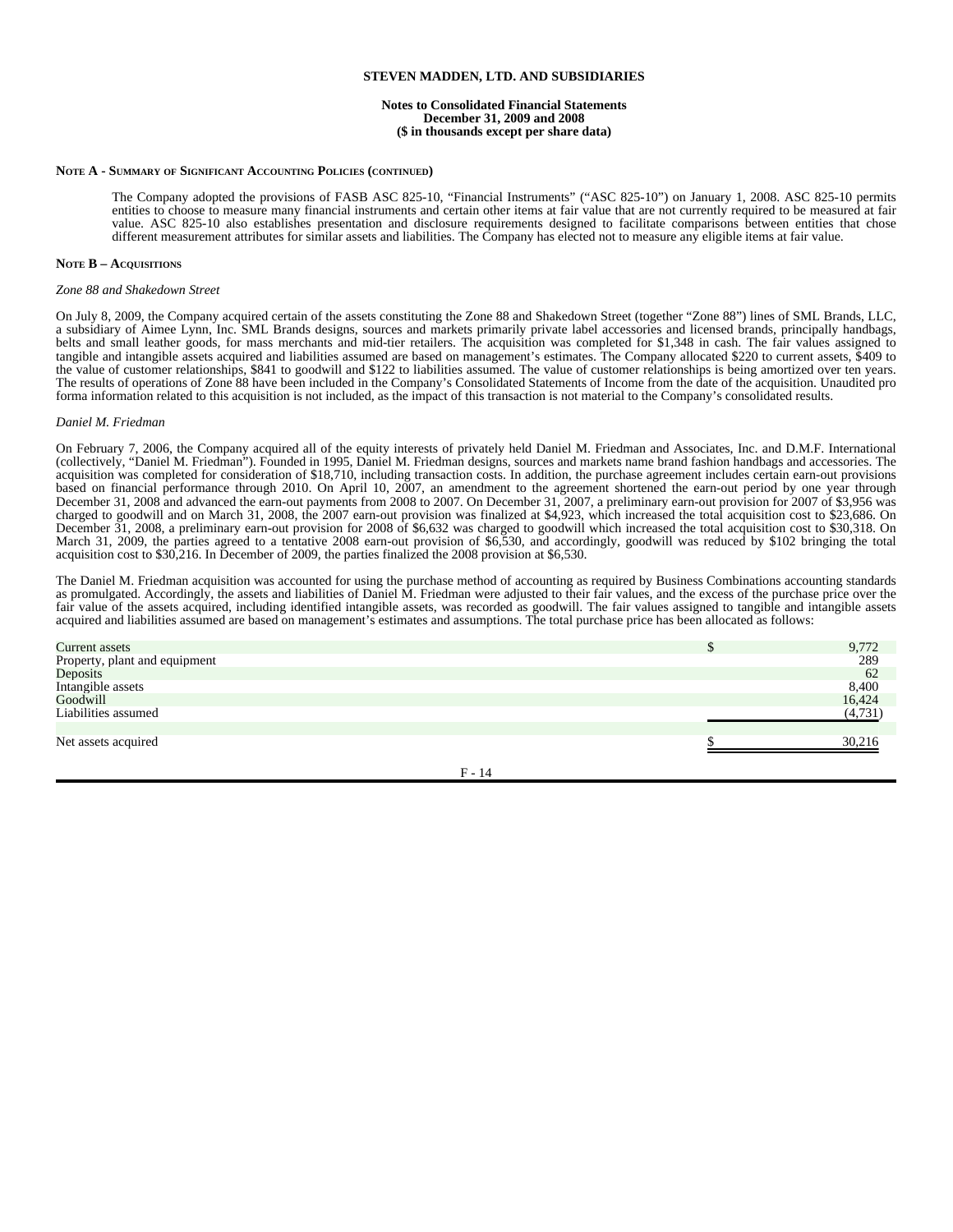#### **Notes to Consolidated Financial Statements December 31, 2009 and 2008 (\$ in thousands except per share data)**

## **NOTE B – ACQUISITIONS (CONTINUED)**

Pursuant to the acquisition, the Company had a note receivable from the former owner and namesake of Daniel M. Friedman in the amount of \$1,250. The note, which had an interest rate of 5%, was due and payable on the same day that the final earn-out payment was due. The note allowed the maker to offset the principal and interest due on the note against any earn-out monies that might be owed to him. On March 31, 2009, the note was offset against the final earnout payment.

## **NOTE C - DUE FROM FACTORS**

On July 10, 2009, the Company entered into a collection agency agreement with Rosenthal & Rosenthal, Inc ("Rosenthal") that became effective on September 15, 2009. The agreement can be terminated by Rosenthal at any time upon 60 days' prior written notice, or by us at any time after the expiration of the first contract year upon 60 days' prior written notice. Under the agreement, the Company can request advances from the factor of up to 85% of aggregate receivables factored by Rosenthal. The agreement provides the Company with a \$30 million credit facility with a \$15 million sub-limit for letters of credit. The Company also pays a fee of 0.275% of the gross invoice amount factored with Rosenthal. Rosenthal assumes the credit risk on a substantial portion of the receivables the Company refers to it and Rosenthal maintains a lien on all of the Company's receivables to secure the Company's obligations. On February 10, 2010, the agreement was amended to include foreign accounts receivable.

Under the terms of our prior factoring agreement, as amended, which the agreement with Rosenthal replaces, the Company could request advances from the factor of up to 85% of aggregate factored receivables. The agreement provided the Company with a \$50 million credit facility with a \$25 million sub-limit for letters of credit. The Company paid a fee that varied depending on the customer of between 0.15% and 0.25% of the gross invoice amount. Prior to the amendment to the factoring agreement discussed in the next paragraph, the Company sold a substantial portion of its receivables, principally without recourse, to the factor. The prior factor maintained a lien on all of the Company's receivables to secure the Company's obligations and assumed the credit risk for all purchased accounts approved by them with certain exceptions. On July 13, 2009, the Company terminated the prior factoring agreement, effective on September 14, 2009.

In November of 2008, the Company borrowed from its former factor the maximum amount allowed by the terms of the agreement. As of December 31, 2008, the Company had advances payable due to the factor of \$30,168 against gross factored receivables of \$44,082. Subsequent to the year end, the Company began reducing the loan balance with the proceeds from the collections of factored accounts receivable, and as of February 17, 2009, the loan was completely paid off. The interest rate on the advances averaged 3.9% through the date of repayment. Effective January 1, 2009, the factoring agreement was amended so that the Company retained title to its factored accounts receivable, which would keep its outstanding receivables from being the property of the previous factor.

As of December 31, 2009 and 2008, the Company assumed the credit risk on approximately \$178 and \$93 of factored receivables, respectively.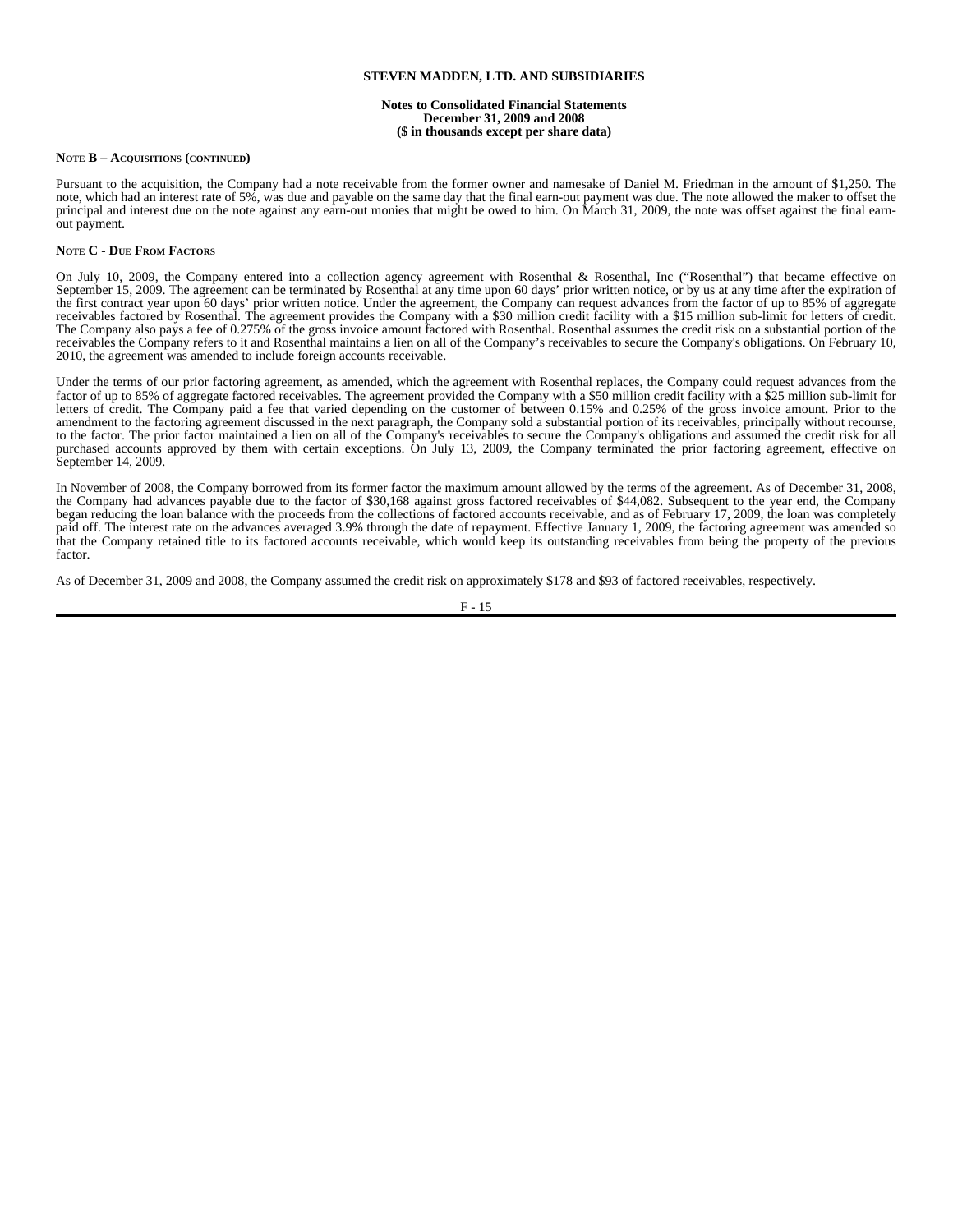#### **Notes to Consolidated Financial Statements December 31, 2009 and 2008 (\$ in thousands except per share data)**

### **NOTE C - DUE FROM FACTORS (CONTINUED)**

A "factored" sale (whether "with" or "without" recourse) is substantially the same as a non-factored sale and the Company accounts for its factored sales/ receivables in the same manner as its non-factored sales/receivables. The factor services the collection of the Company's accounts receivable. Funds collected by the factor are applied against advances owed to the factor (if any), and the balance is due and payable to the Company, net of any fees. The allowance against "due from factor" is a projected provision based on certain formulas and prior approvals for markdowns, allowances, discounts, advertising and other deductions that customers may deduct against their payments.

## **NOTE D - NOTE RECEIVABLE – RELATED PARTY**

On June 25, 2007, the Company made a loan to Steven Madden, its Creative and Design Chief and a principal stockholder of the Company, in the amount of \$3,000, in order for Mr. Madden to satisfy a personal tax obligation resulting from the exercise of options that were due to expire and retain the underlying Company common stock, which he pledged to the Company as collateral in connection with the loan. Mr. Madden executed a secured promissory note in favor of the Company that bears interest at an annual rate of 8% and was due on the earlier of the date Mr. Madden ceases to be employed by the Company or December 31, 2007. The note was amended and restated pursuant to an Amended and Restated Secured Promissory Note dated December 19, 2007 which extended the due date to March 31, 2009. A second Amended and Restated Secured Promissory Note dated April 1, 2009 changed the interest rate to 6% and extended the due date of both principal and interest to June 30, 2015. As of December 31, 2009 and 2008, \$568 and \$370 of interest, respectively, has accrued on the note and has been reflected on the Company's Consolidated Financial Statements. Pursuant to a pledge agreement between the Company and Mr. Madden, the note is secured by 510,000 shares of the Company's common stock.

#### **NOTE E - PROPERTY AND EQUIPMENT**

The major classes of assets and total accumulated depreciation and amortization are as follows:

|                                                |          | December 31. |  |  |  |
|------------------------------------------------|----------|--------------|--|--|--|
|                                                | 2009     | 2008         |  |  |  |
| Land and building                              | 767      | 767          |  |  |  |
| Leasehold improvements                         | 36,181   | 37,913       |  |  |  |
| Machinery and equipment                        | 3,619    | 3,660        |  |  |  |
| Furniture and fixtures                         | 4,395    | 4,605        |  |  |  |
| Computer equipment                             | 15,617   | 14,522       |  |  |  |
|                                                | 60,579   | 61,467       |  |  |  |
| Less accumulated depreciation and amortization | (36,786) | (33,258)     |  |  |  |
| Property and equipment - net                   | 23,793   | 28,209       |  |  |  |

Depreciation and amortization expense included in operating expenses amounted to approximately \$6,628 in 2009, \$7,140 in 2008, and \$6,537 in 2007.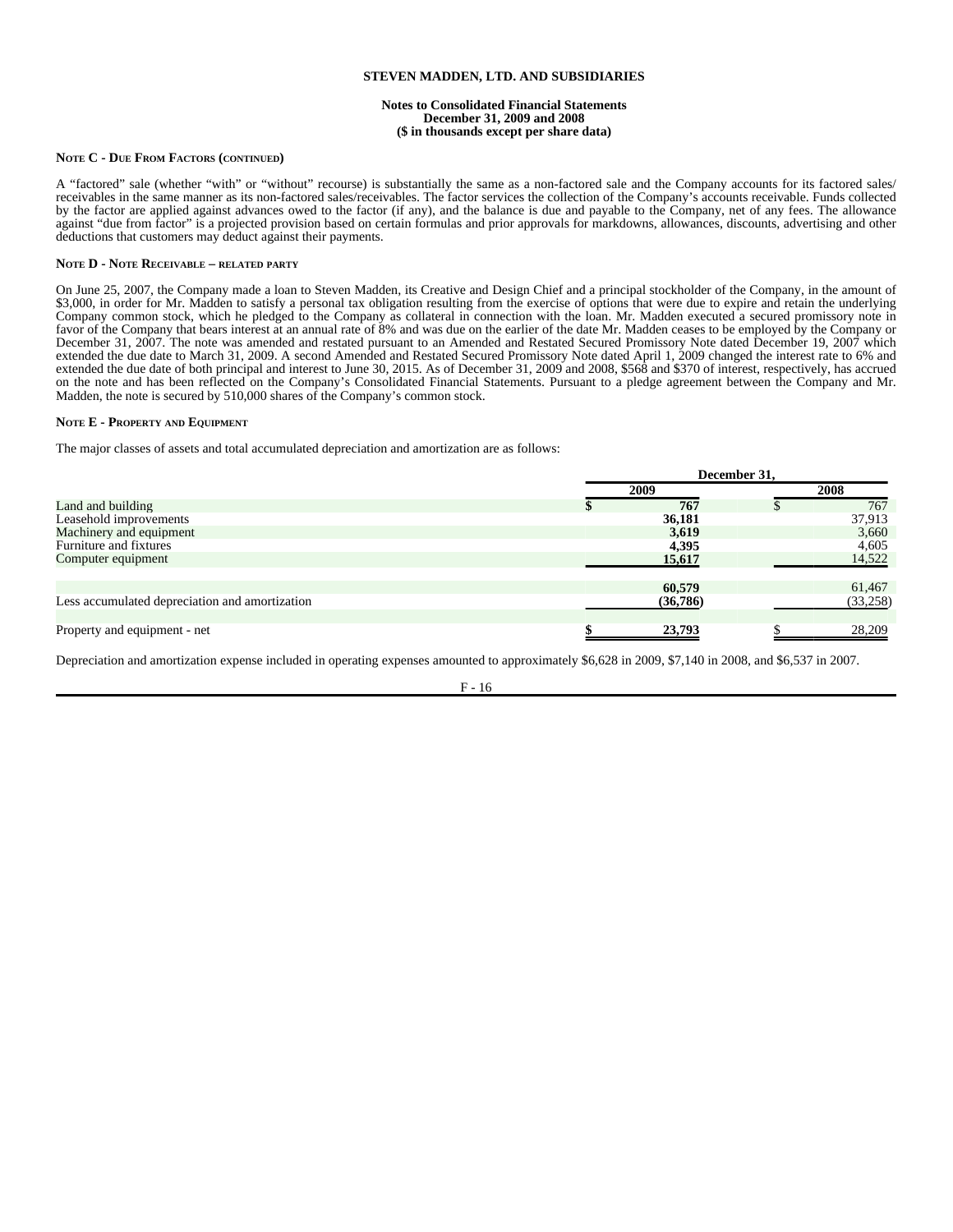#### **Notes to Consolidated Financial Statements December 31, 2009 and 2008 (\$ in thousands except per share data)**

# **NOTE F – GOODWILL AND INTANGIBLE ASSETS**

The following is a summary of the carrying amount of goodwill by segment for the year ended December 31, 2009:

|                                                   | Wholesale |             |             |        |          |        | <b>Net Carrying</b> |  |
|---------------------------------------------------|-----------|-------------|-------------|--------|----------|--------|---------------------|--|
|                                                   | Footwear  | Accessories |             | Retail |          | Amount |                     |  |
| Balance at January 1, 2009                        | 1.547S    |             | $16.526$ \$ |        | 5.501 \$ |        | 23,574              |  |
| Acquisition of Zone 88                            |           |             | 841         |        |          |        | 841                 |  |
| Adjustment of purchase price - Daniel M. Friedman |           |             | (102)       |        |          |        | (102)               |  |
| Balance at December 31, 2009                      | 1,547     |             | 17,265      |        | 5.501    |        | 24,313              |  |

The following table details identifiable intangible assets as of December 31, 2009:

|                        | <b>Estimated lives</b> | Cost basis | Accumulated Amortization |       | Net Carrying Amount |  |
|------------------------|------------------------|------------|--------------------------|-------|---------------------|--|
| Trade name             | 6 years                | 200        |                          | 132   | 68                  |  |
| Customer relationships | 10 years               | 6,809      |                          | 2.045 | 4.764               |  |
| License agreements     | $3-6$ years            | 5,600      |                          | 4,105 | 1,495               |  |
| Non-compete agreement  | 5 years                | 930        |                          | 542   | 388                 |  |
| Other                  | 3 years                | 14         |                          |       |                     |  |
|                        |                        | 13,553     |                          | 6,837 | 6.716               |  |

The amortization of intangible assets is included in operating expenses on the Company's Consolidated Statements of Income. The estimated future amortization expense of intangibles as of December 31, 2009 is as follows:

| 2010<br>2011<br>2012<br>2013<br>2014<br>Thereafter |          | $\begin{array}{r} 1,897 \\ 1,422 \\ 683 \\ 683 \\ 683 \\ 1,348 \end{array}$ |
|----------------------------------------------------|----------|-----------------------------------------------------------------------------|
|                                                    |          |                                                                             |
|                                                    |          |                                                                             |
|                                                    |          |                                                                             |
|                                                    |          |                                                                             |
|                                                    |          |                                                                             |
|                                                    |          |                                                                             |
| Total                                              |          | 6,716                                                                       |
|                                                    |          |                                                                             |
|                                                    | $F - 17$ |                                                                             |
|                                                    |          |                                                                             |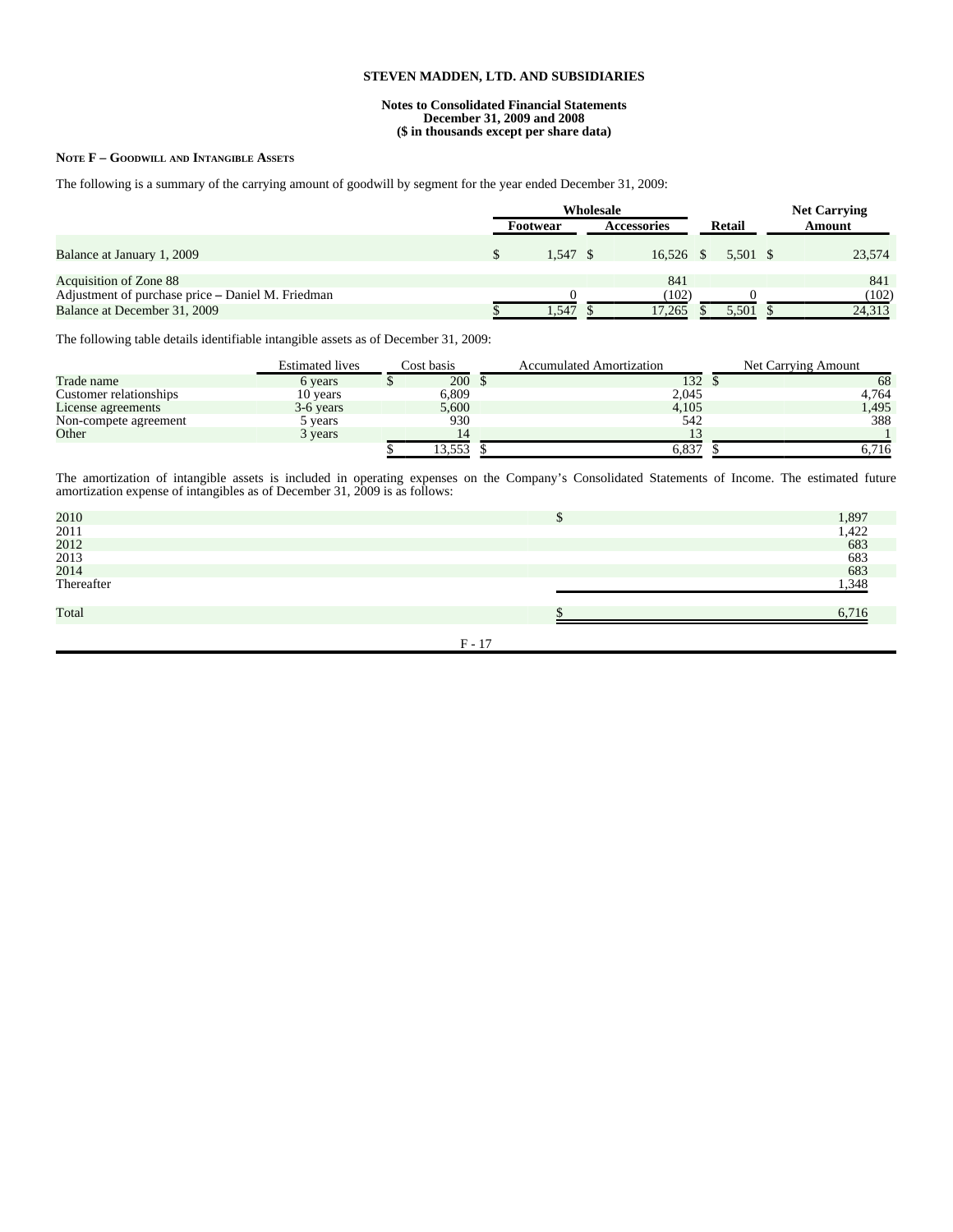#### **Notes to Consolidated Financial Statements December 31, 2009 and 2008 (\$ in thousands except per share data)**

## **Note G – STOCK-BASED COMPENSATION**

In March 2006, the Board of Directors approved the Steven Madden, Ltd. Stock Incentive Plan (the "Plan") under which nonqualified stock options, stock appreciation rights, performance shares, restricted stock, other stock-based awards and performance-based cash awards may be granted to employees, consultants and non-employee directors. The stockholders approved the Plan on May 26, 2006. Initially, the number of shares that could be issued or used under the Plan could not exceed 1,200,000 shares. On May  $25$ , 2007, the stockholders approved an amendment to the Plan to increase the maximum number of shares that could be issued under the Plan to 1,550,000. On May 22, 2009, the stockholders approved a second amendment to the Plan that increased the maximum number of shares that may be issued under the Plan to 4,064,000. The following table summarizes the number of shares of common stock authorized for use under the Plan, the amount of stock-based awards issued (net of expired or cancelled) and the amount of common stock available for the grant of stock-based awards under the Plan:

| Common Stock authorized                                                                               | 4,064,000 |
|-------------------------------------------------------------------------------------------------------|-----------|
|                                                                                                       |           |
| Stock based awards, including restricted stock and stock options granted, net of expired or cancelled | 1,774,000 |
|                                                                                                       |           |
| Common Stock available for grant of stock based awards as of December 31, 2009                        | 2,290,000 |

In June of 1999, the Company adopted the 1999 Stock Plan which, as amended, authorized the issuance of up to 4,830,000 shares. The plan, which expired in June of 2009, provided that the option price could not be less than the fair market value of the common stock on the date of grant. Options to purchase 4,829,000 shares of the Company's common stock were granted under the 1999 Stock Plan.

In accordance with accounting guidance relating to stock-based compensation, the Company records compensation for all awards based on the fair value of options and restricted stock on the date of grant. Equity-based compensation is included in operating expenses on the Company's Consolidated Statements of Income. For the years ended December 31, 2009, 2008 and 2007, total equity-based compensation was as follows:

|                  | <b>Years Ended December 31.</b> |  |       |      |                                |  |
|------------------|---------------------------------|--|-------|------|--------------------------------|--|
|                  | 2009                            |  | 2008  | 2007 |                                |  |
| Stock options    | 1.560                           |  | 486   |      |                                |  |
| Restricted stock | 1.380                           |  | 5.170 |      | 4.429                          |  |
| Total            | 5.940                           |  | 3,656 |      | $\Lambda$ $\Lambda$<br>434<br> |  |

On March 24, 2008, the Chief Executive Officer and Chairman of the Board of Directors of the Company (the "former CEO") resigned from his positions. For the purposes of determining any payments to which such former CEO was entitled following his resignation, it was mutually agreed to treat his resignation as a termination without cause, as defined in his employment agreement. Pursuant to an agreement with the Company, 42,500 shares of restricted stock that were due to vest in varying amounts over four years vested on the date of termination. Accordingly, the balance of unamortized stock-based compensation related to the former CEO's restricted stock of \$921 was included as a charge in operating expenses during the quarter ended March 31, 2008.

The Company classifies cash flows resulting from the tax benefits from tax deductions in excess of the compensation costs recognized for those options (tax benefits) as financing cash flows. For the years ended December 31, 2009, 2008 and 2007, the Company realized a tax benefit (expense) from the exercise of stock options of \$497, \$(258) and \$7,180, respectively.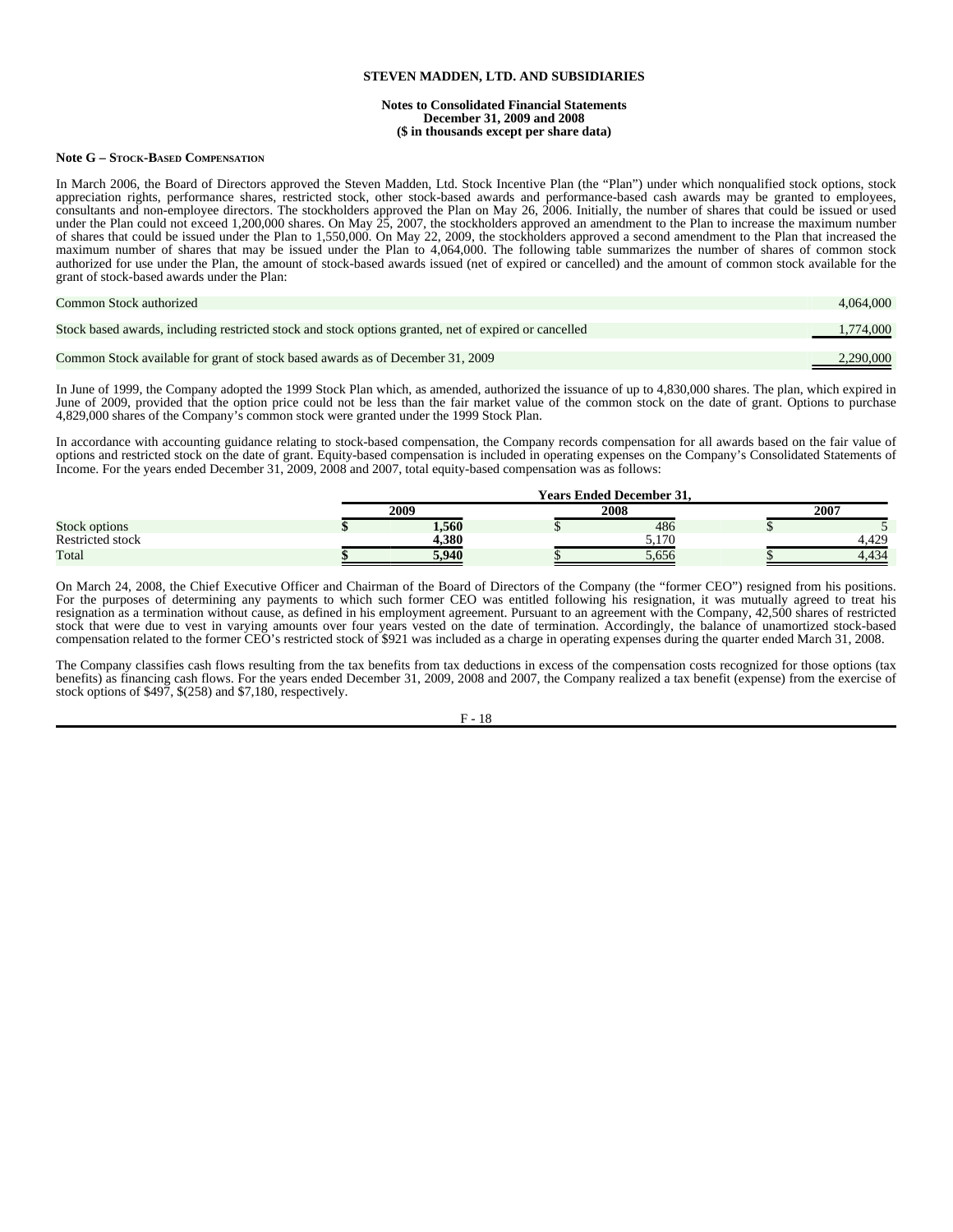#### **Notes to Consolidated Financial Statements December 31, 2009 and 2008 (\$ in thousands except per share data)**

### **NOTE G - STOCK-BASED COMPENSATION (CONTINUED)**

*Stock Options*

The total intrinsic value of options exercised during 2009, 2008 and 2007 amounted to \$5,300, \$2,361 and \$20,825 respectively. During the years ended December 31, 2009 and 2008, 95,000 options with a weighted average exercise price of \$19.56 and 25,000 options with a weighted average exercise price of \$18.07 vested, respectively, while no options vested in 2007. As of December 31, 2009, there were 858,000 unvested options with a total unrecognized compensation cost of \$5,818 that is expected to be recognized over a weighted-average of 3.3 years.

The Company estimates the fair value of options granted using the Black-Scholes option-pricing model, which requires several assumptions. The expected term of the options represents the estimated period of time until exercise and is based on historical experience of similar awards. Expected volatility is based on the historical volatility of the Company's stock. The risk free interest rate is based on the U.S. Treasury yield curve in effect at the time of the grant. With the exception of a special dividend paid in November of 2005 and in November of 2006, the Company historically has not paid dividends and thus the expected dividend rate is assumed to be zero. The weighted average fair value of options granted in 2009, 2008 and 2007 was approximately \$9.43, \$6.93 and \$5.02, respectively, using the Black-Scholes option-pricing model with the following assumptions:

|                         | 2009              | 2008             | 2007           |
|-------------------------|-------------------|------------------|----------------|
| Volatility              | 49% to 52%        | 43\% to 45\%     | 37\% to 40\%   |
| Risk free interest rate | .39% to 2.09%     | 2.17\% to 3.12\% | 4.29% to 4.73% |
| Expected life in years  | $3 \text{ to } 4$ | $3$ to 4         |                |
| Dividend yield          |                   |                  |                |

Activity relating to stock options granted under the Company's plans and outside the plans during the three years ended December 31, 2009 is as follows:

|                                  |              | <b>Number of Shares Weighted Average Exercise Price</b> | <b>Weighted Average Remaining</b><br><b>Contractual Term</b> | <b>Aggregate Intrinsic Value</b> |
|----------------------------------|--------------|---------------------------------------------------------|--------------------------------------------------------------|----------------------------------|
| Outstanding at January 1, 2007   | 1,396,000 \$ | 8.75                                                    |                                                              |                                  |
| Granted                          | 305,000      | 47.01                                                   |                                                              |                                  |
| Exercised                        | (863,000)    | 6.50                                                    |                                                              |                                  |
| Cancelled/Forfeited              | (300,000)    | 47.50                                                   |                                                              |                                  |
|                                  |              |                                                         |                                                              |                                  |
| Outstanding at December 31, 2007 | 538,000      | 12.45                                                   |                                                              |                                  |
| Granted                          | 405,000      | 19.34                                                   |                                                              |                                  |
| Exercised                        | (171,000)    | 11.95                                                   |                                                              |                                  |
| Cancelled/Forfeited              |              |                                                         |                                                              |                                  |
| Outstanding at December 31, 2008 | 772.000      | 16.18                                                   |                                                              |                                  |
| Granted                          | 587,000      | 23.44                                                   |                                                              |                                  |
| Exercised                        | (264,000)    | 14.49                                                   |                                                              |                                  |
| Cancelled/Forfeited              | (18,000)     | 17.40                                                   |                                                              |                                  |
| Outstanding at December 31, 2009 | 1,077,000 \$ | 20.52                                                   | 5.4\$                                                        | 22,306                           |
|                                  |              |                                                         |                                                              |                                  |
| Exercisable at December 31, 2009 | 225,000 \$   | 14.16                                                   | 3.6S                                                         | 6,092                            |
|                                  |              | $F - 19$                                                |                                                              |                                  |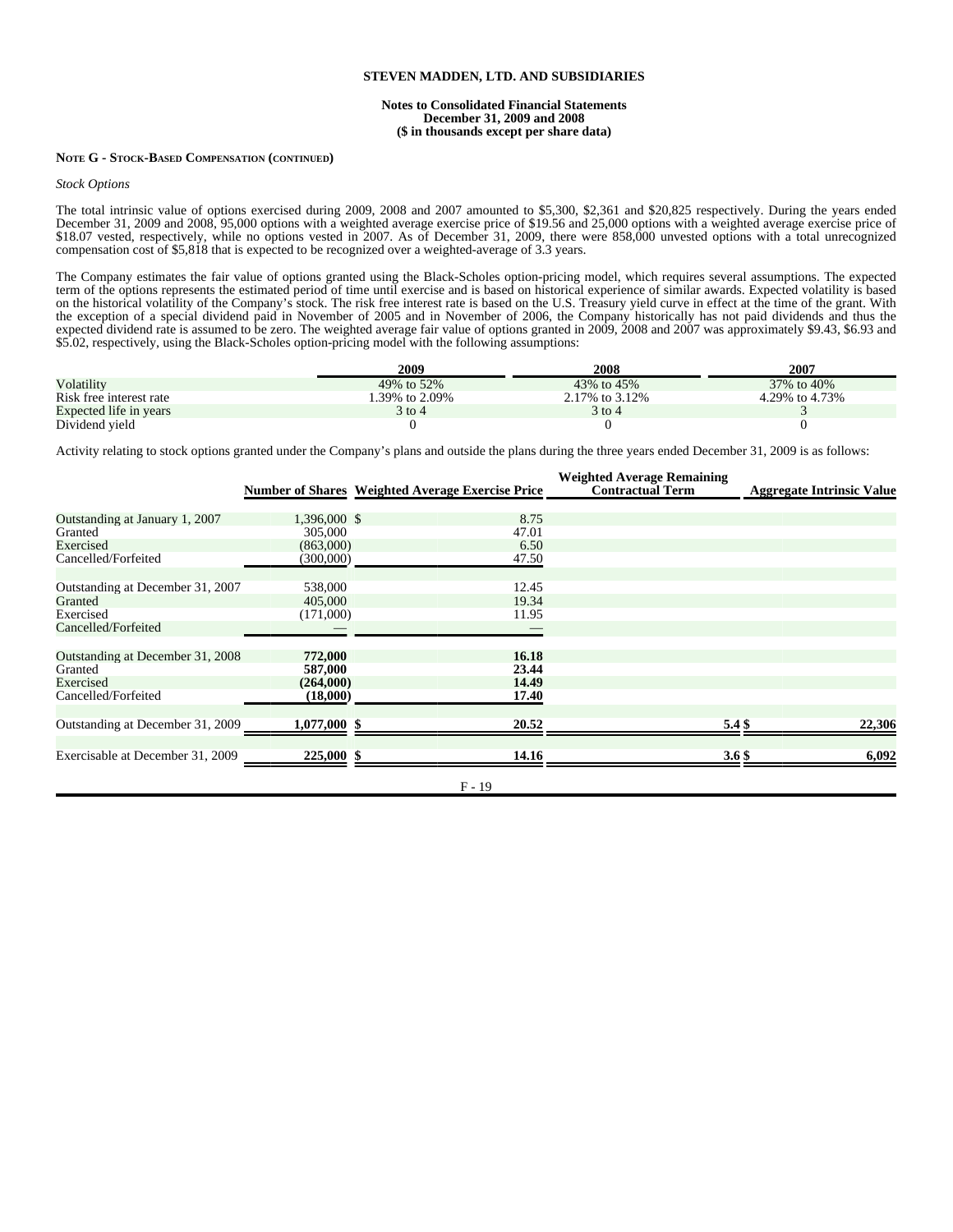#### **Notes to Consolidated Financial Statements December 31, 2009 and 2008 (\$ in thousands except per share data)**

### **NOTE G - STOCK-BASED COMPENSATION (CONTINUED)**

The following table summarizes information about stock options at December 31, 2009:

|                                                   | <b>Options Outstanding</b> |                                                                            |  |                                                  |                           | <b>Options Exercisable</b> |                                                  |  |
|---------------------------------------------------|----------------------------|----------------------------------------------------------------------------|--|--------------------------------------------------|---------------------------|----------------------------|--------------------------------------------------|--|
| <b>Range of Exercise Price Number Outstanding</b> |                            | <b>Weighted Average</b><br><b>Remaining Contractual Life</b><br>(in Years) |  | <b>Weighted Average</b><br><b>Exercise Price</b> | <b>Number Exercisable</b> |                            | <b>Weighted Average</b><br><b>Exercise Price</b> |  |
| \$11.61 to \$16.00                                | 178,000                    | 3.3                                                                        |  | 12.82                                            | 177,000                   |                            | 12.80                                            |  |
| \$16.01 to \$22.00                                | 659,000                    | 5.6                                                                        |  | 18.81                                            | 48,000                    |                            | 19.17                                            |  |
| \$22.01 to \$28.00                                | 41,000                     | 5.6                                                                        |  | 23.56                                            |                           |                            | $\hspace{0.1mm}-\hspace{0.1mm}$                  |  |
| \$28.01 to \$34.00                                | 134.000                    | 6.4                                                                        |  | 30.05                                            |                           |                            |                                                  |  |
| \$34.01 to \$40.50                                | 65,000                     | 6.6                                                                        |  | 37.62                                            |                           |                            |                                                  |  |
|                                                   |                            |                                                                            |  |                                                  |                           |                            |                                                  |  |
|                                                   | 1,077,000                  | 5.4                                                                        |  | 20.52                                            | 225,000                   |                            | 14.16                                            |  |

### *Restricted Stock*

The following table summarizes restricted stock activity during the year ended December 31, 2009:

|                                  | <b>Number of Shares</b> | Weighted Average Fair Value at Grant Date |
|----------------------------------|-------------------------|-------------------------------------------|
| Outstanding at January 1, 2009   | 358,000 \$              | 29.53                                     |
| Granted                          | 89,000                  | 35.11                                     |
| Vested                           | (147,000)               | 25.85                                     |
| Forfeited                        | (3,000)                 | 36.59                                     |
|                                  |                         |                                           |
| Outstanding at December 31, 2009 | 297,000                 | 31.47                                     |

As of December 31, 2009, there was \$6,195 of total unrecognized compensation cost related to restricted stock awards granted under the Plan. This cost is expected to be recognized over a weighted-average of 2.6 years. During the year ended December 31, 2006, 165,000 restricted stock awards were granted to the Company's Creative and Design Chief of which 61,500 remain restricted as of December 31, 2009. On November 6, 2009, an award of 50,000 shares of restricted stock were granted to Edward R. Rosenfeld, the Company's Chief Executive Officer and Chairman of the Board. The Company determines the fair value of its restricted stock awards based on the market price of its common stock on the date of grant. The fair value of the restricted stock that vested during the years ended December 31, 2009, 2008 and 2007 was \$3,786, \$5,741 and \$3,604, respectively.

#### **NOTE H - PREFERRED STOCK**

The Company has authorized 5,000,000 shares of preferred stock. The Board of Directors has designated 60,000 shares of such preferred stock as Series A Junior Participating Preferred Stock ("Series A Preferred"). Holders of the shares of Series A Preferred are entitled to dividends equal to 1,000 times dividends declared or paid on the Company's common stock. Each share of Series A Preferred entitles the holder to 1,000 votes on all matters submitted to the holders of common stock. The Series A Preferred has a liquidation preference of \$1,000 per share, and is not redeemable by the Company. No shares of preferred stock have been issued.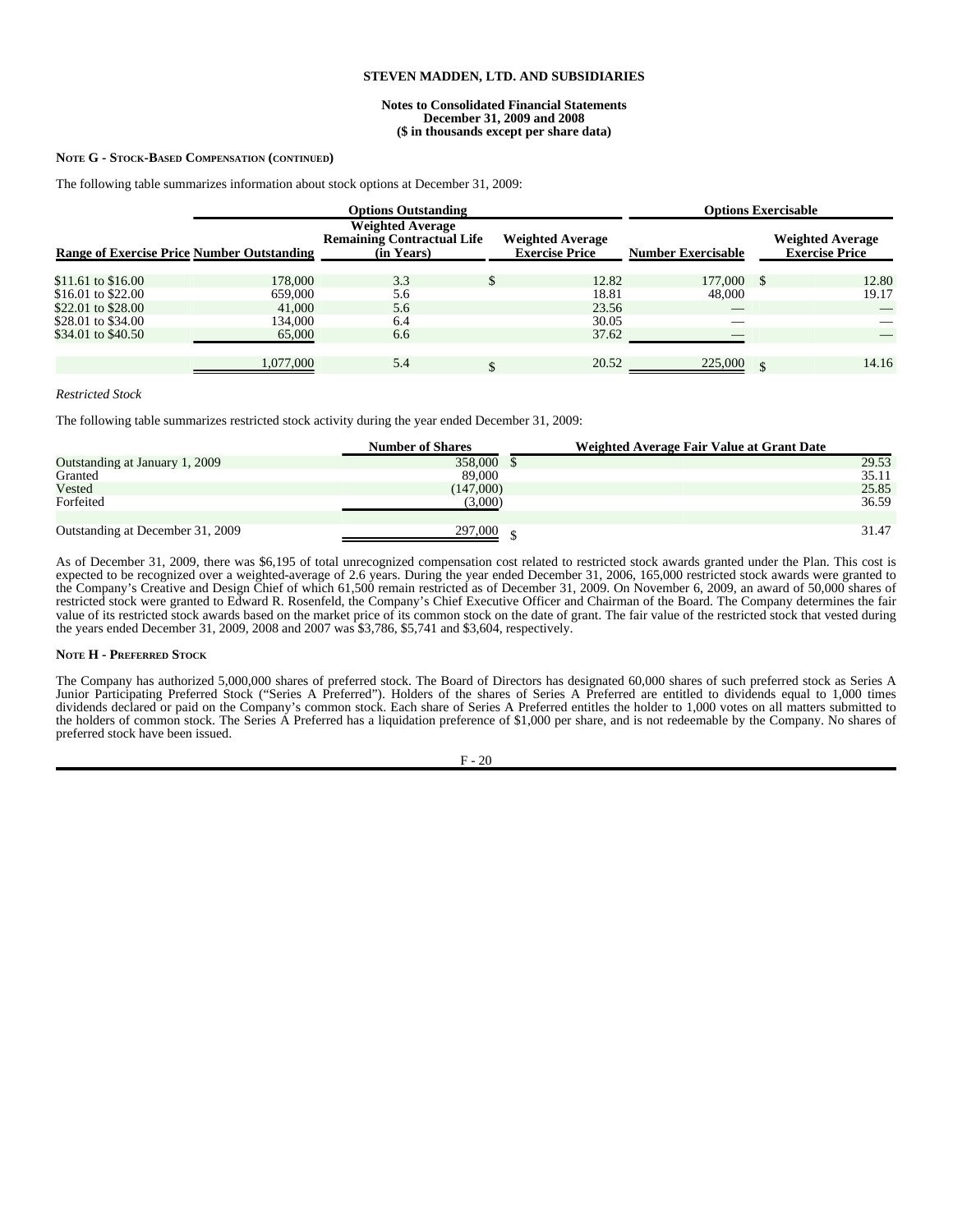#### **Notes to Consolidated Financial Statements December 31, 2009 and 2008 (\$ in thousands except per share data)**

# **NOTE I – RIGHTS AGREEMENT**

On October 30, 2001, the Company declared a dividend distribution of one preferred stock purchase right (a "Right") for each outstanding share of common stock. Each Right entitles the holder to purchase from the Company seven ten-thousandths (7/10,000) of a share of Series A Preferred at a price of \$50 per seven ten-thousandth (7/10,000) of a share. Initially, the Rights will not be exercisable and will automatically trade with the common stock. The Rights become exercisable, in general, ten days following the announcement of a person or group acquiring beneficial ownership of at least 15% of the outstanding voting stock of the Company.

### **NOTE J - OPERATING LEASES**

The Company leases office, showroom and retail facilities under noncancelable operating leases with terms expiring at various times through 2020. Future minimum annual lease payments under noncancelable operating leases consist of the following at December 31:

| $\frac{2010}{2011}$ |                                                          |
|---------------------|----------------------------------------------------------|
|                     |                                                          |
|                     |                                                          |
| 2012<br>2013        |                                                          |
| 2014                |                                                          |
| Thereafter          | 16,824<br>16,211<br>15,424<br>13,186<br>11,953<br>30,824 |
|                     |                                                          |
| Total               | 104,422                                                  |

A majority of the retail store leases provide for contingent rental payments if gross sales exceed certain targets. In addition, many of the leases contain rent escalation clauses to compensate for increases in operating costs and real estate taxes.

Rent expense for the years ended December 31, 2009, 2008 and 2007 was approximately \$21,087, \$21,808 and \$18,071, respectively. Included in such amounts are contingent rents of \$23, \$44 and \$29 in 2009, 2008 and 2007, respectively. For the years ended December 31, 2009 and 2008 the Company recorded approximately \$1,541 and \$1,325 in lease exit costs associated with leases that were terminated prior to the end of their prospective terms.

Rent expense is calculated by amortizing total rental payments (net of any rental abatements, construction allowances and other rental concessions), on a straight-line basis, over the lease term. Accordingly, rent expense charged to operations differs from rent paid resulting in the Company recording deferred rent.

## **NOTE K - INCOME TAXES**

The components of income before income taxes is as follows:

|                     | 2009     | 2008   | 2007   |
|---------------------|----------|--------|--------|
|                     | 54,666   | 31,395 | 48,456 |
| Domestic<br>Foreign | 26,123   | 14.911 | 7,680  |
|                     | 80,789   | 46,306 | 56,136 |
|                     | $F - 21$ |        |        |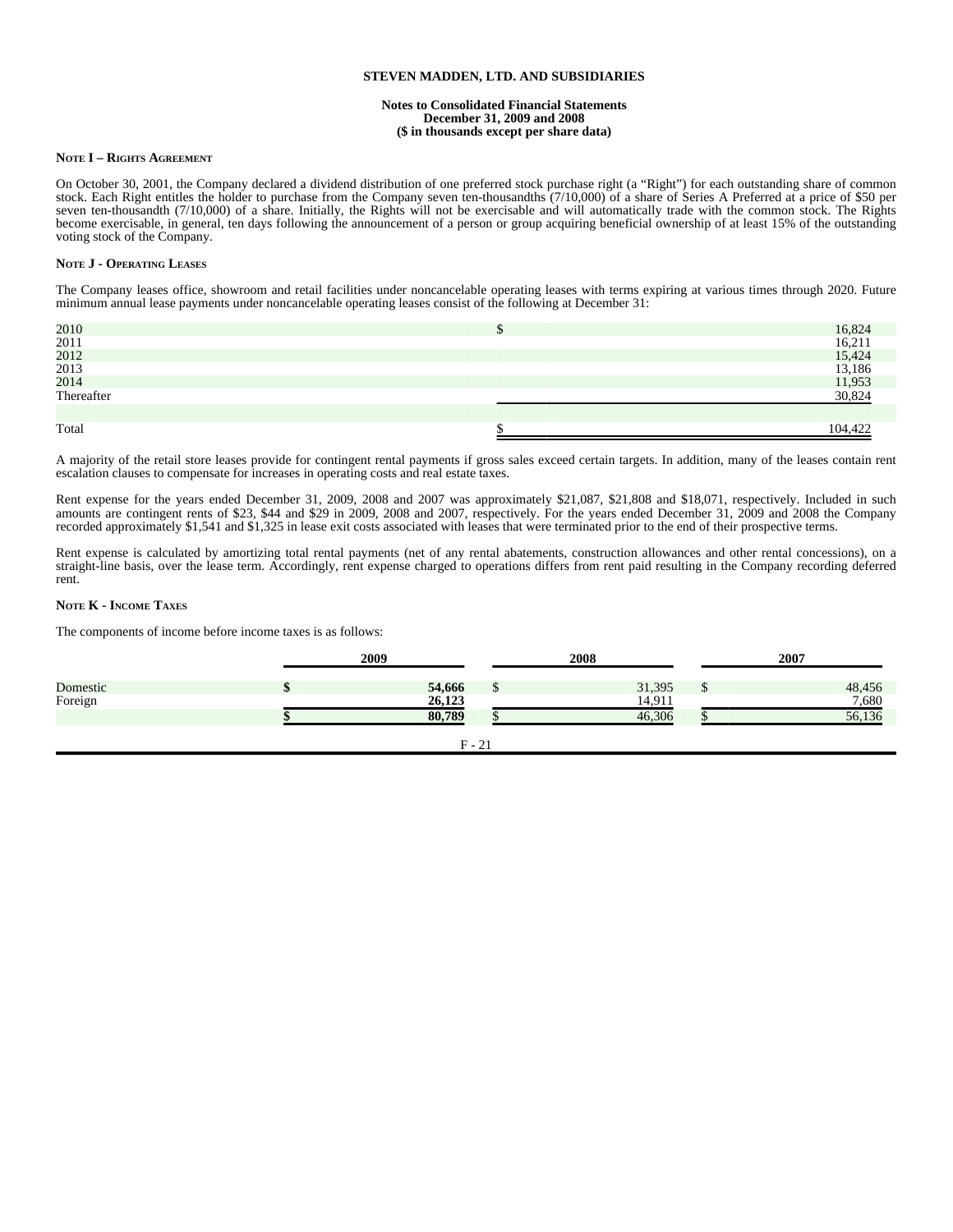#### **Notes to Consolidated Financial Statements December 31, 2009 and 2008 (\$ in thousands except per share data)**

## **NOTE K - INCOME TAXES (CONTINUED)**

The income tax provision (benefit) consists of the following:

|                 | 2009    | 2008 |        |     | 2007    |
|-----------------|---------|------|--------|-----|---------|
| Current:        |         |      |        |     |         |
| Federal         | 23,896  |      | 11,932 | \$. | 21,850  |
| State and local | 4,403   |      | 2,548  |     | 517     |
| Foreign         | 4,310   |      | 2,609  |     | 1,229   |
|                 | 32,609  |      | 17,089 |     | 23,596  |
| Deferred:       |         |      |        |     |         |
| Federal         | (1,748) |      | 1,114  |     | (2,827) |
| State and local | (179)   |      | 127    |     | (323)   |
|                 | (1,927) |      | 1,241  |     | (3,150) |
|                 |         |      |        |     |         |
|                 | 30,682  |      | 18,330 |     | 20,446  |

A reconciliation between taxes computed at the federal statutory rate and the effective tax rate is as follows:

|                                                                          | December 31. |       |       |
|--------------------------------------------------------------------------|--------------|-------|-------|
|                                                                          | 2009         | 2008  | 2007  |
| Income taxes at federal statutory rate                                   | $35.0\%$     | 35.0% | 35.0% |
| State and local income taxes - net of federal income tax benefit         | 2.9          | 3.0   |       |
| Nondeductible items                                                      | 0.2          | 0.4   | 0.2   |
| Valuation allowance                                                      |              | 0.9   |       |
| One-time adjustment for filing prior years' NY State and NY City amended |              |       |       |
| returns on a combined basis                                              |              | 0.7   | (2.3) |
| Other                                                                    | (0.1)        | (0.4) | (0.8) |
| Effective rate                                                           | 38.0%        | 39.6% | 36.4% |

The Company applies the asset and liability method of accounting for income taxes. Under this method, deferred tax assets and liabilities are determined based on differences between financial reporting and tax bases of assets and liabilities and are measured using the enacted tax rates and laws that are expected to be in effect when the differences are expected to reverse.

Effective January 1, 2007, the Company adopted the provisions of a new accounting pronouncement that addresses the accounting for uncertainty in income taxes recognized in the financial statements. The pronouncement provides guidance on the financial statement recognition and measurement of a tax position taken on the Company's tax return. Pursuant to this pronouncement, the Company has opted to classify interest and penalties that would accrue according to the provisions of relevant tax law as income tax expense on the Consolidated Statements of Income. The Company determines the amount of interest expense to be recognized by applying the applicable statutory rate of interest to the difference between the tax position recognized and the amount previously taken or expected to be taken on a tax return. As required, the Company applied the "more-likely-than-not" recognition threshold to all tax positions at the adoption date, which resulted in no required adjustment to the opening balance of retained earnings. The adoption of this pronouncement did not have a material impact on the Company's results of operations and earnings per share. The Company's tax returns for 2005 through 2007 are currently under examination by the Internal Revenue Service. The Company's tax years 2005 through 2008 remain open to examination for most taxing authorities.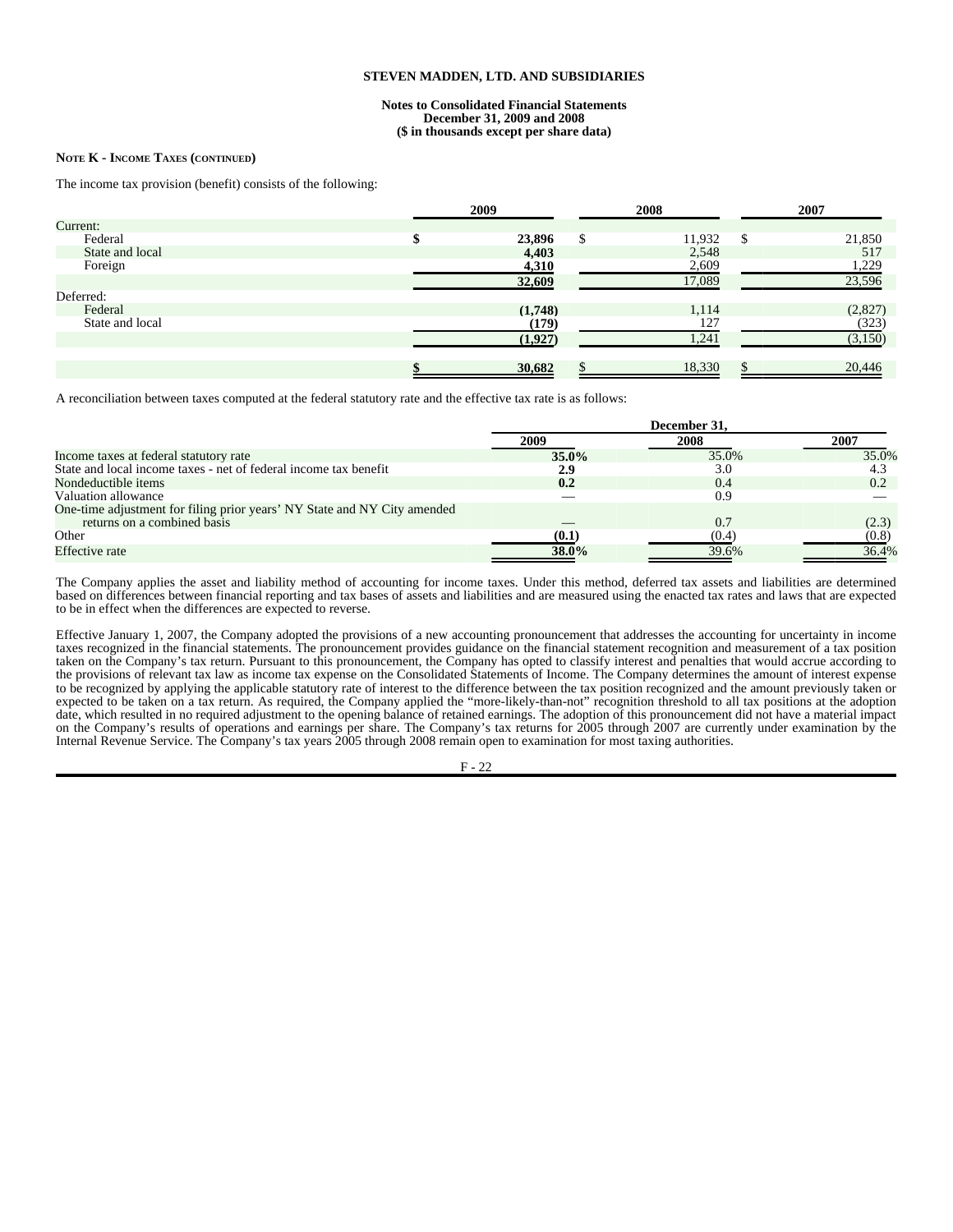#### **Notes to Consolidated Financial Statements December 31, 2009 and 2008 (\$ in thousands except per share data)**

## **NOTE K - INCOME TAXES (CONTINUED)**

As of December 31, 2009, the Company has unrealized investment losses of \$2,983 available to offset future investment gains and thus reduce future taxable income. A deferred tax asset has been established from recognized capital losses on securities which can only be offset to the extent of capital gains. These losses have a five year carryforward. Due to uncertainty in the market place, the Company has set up a valuation allowance of \$468 to reduce the deferred tax asset to the amount that it is more likely than not that the Company will generate sufficient capital gains to offset previously recognized capital losses.

The components of deferred tax assets and liabilities are as follows:

|                                  | December 31. |    |        |  |  |
|----------------------------------|--------------|----|--------|--|--|
|                                  | 2009         |    | 2008   |  |  |
| Current deferred tax assets:     |              |    |        |  |  |
| Receivable allowances            | \$<br>5,449  | \$ | 4,415  |  |  |
| Inventory                        | 1,097        |    | 1,523  |  |  |
| Unrealized (gain) loss           | (139)        |    | 226    |  |  |
| Accrued expenses                 | 1,653        |    | 1,192  |  |  |
| Other                            | 1,187        |    | 1,092  |  |  |
| Gross current deferred tax asset | 9,247        |    | 8,448  |  |  |
| Valuation allowance              | (468)        |    | (468)  |  |  |
|                                  | 8,779        |    | 7,980  |  |  |
| Non-current deferred tax assets: |              |    |        |  |  |
| Depreciation and amortization    | 4,660        |    | 4,276  |  |  |
| Deferred compensation            | 1,612        |    | 1,082  |  |  |
| Deferred rent                    | 2,006        |    | 1,861  |  |  |
| Amortization of goodwill         | (1,158)      |    | (652)  |  |  |
| Other                            | 423          |    | 545    |  |  |
|                                  | 7,543        |    | 7,112  |  |  |
| Deferred tax assets              | 16,322       |    | 15,092 |  |  |

### **NOTE L - COMMITMENTS, CONTINGENCIES AND OTHER**

# **[1] Legal proceedings:**

(a) On June 24, 2009, The Center For Environmental Health filed a lawsuit, *Center for Environmental Health v. Lulu NYC, LLC, Steve Madden, Ltd., Steve Madden Retail, Inc., et al.*, Case No. RG09459448, in California Superior Court, Alameda County, against the Company and dozens of other California retailers and vendors of leather, vinyl, and/or imitation leather handbags, belts, and shoes alleging that the retailers and vendors failed to warn that certain such products may expose California citizens to lead and lead compounds. The parties have been in negotiations to resolve the matters informally and have finalized the substance of a consent judgment, the terms of which are not material to the Company's Consolidated Financial Statements.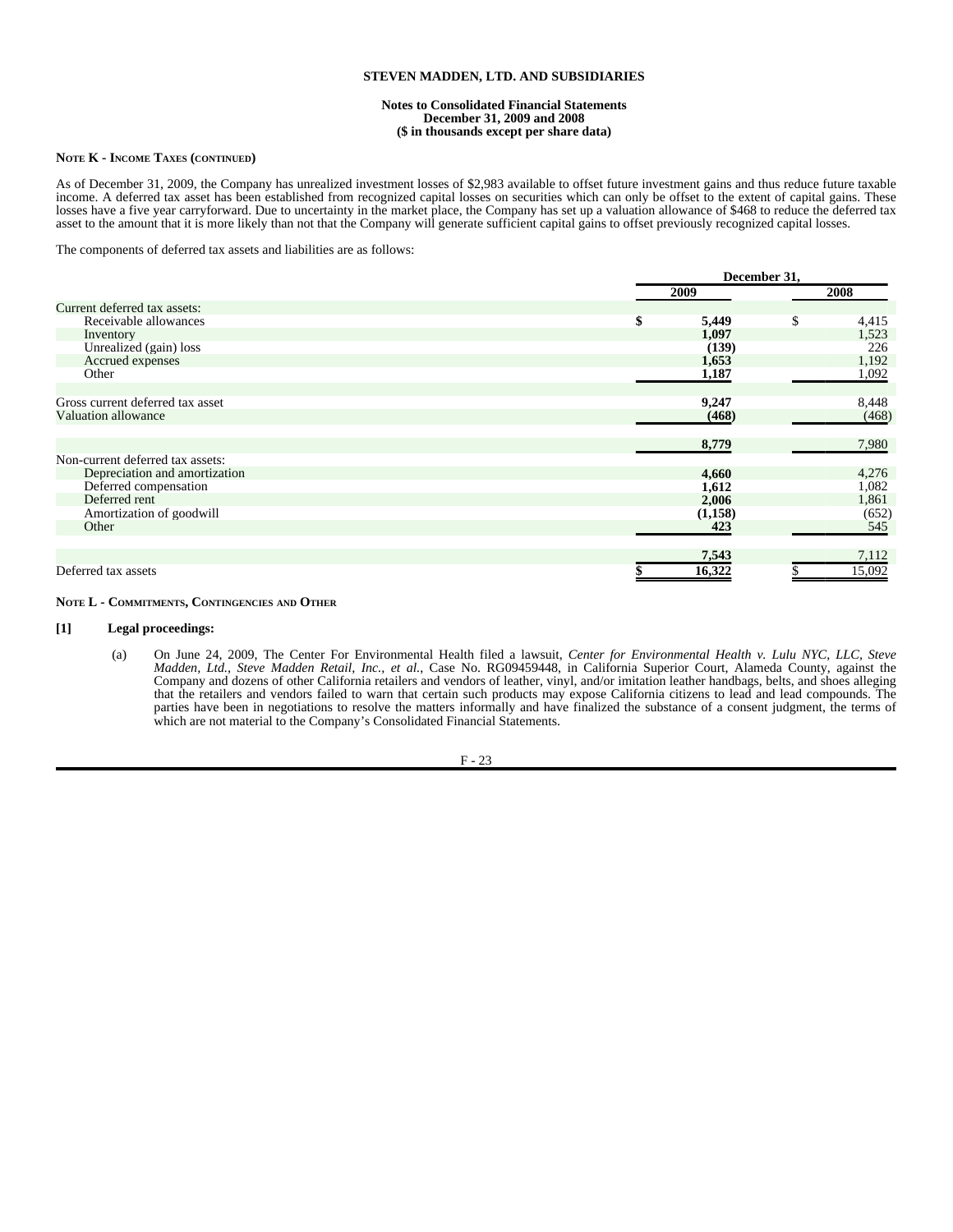### **Notes to Consolidated Financial Statements December 31, 2009 and 2008 (\$ in thousands except per share data)**

### **NOTE L - COMMITMENTS, CONTINGENCIES AND OTHER (CONTINUED)**

- (b) On June 24, 2009, a class action lawsuit, *Shahrzad Tahvilian, et al. v. Steve Madden Retail, Inc. and Steve Madden, Ltd.*, Case No. BC 414217, was filed in the Superior Court of California, Los Angeles County, against the Company and its wholly-owned subsidiary, Steven Madden Retail, Inc. The complaint, which seeks unspecified damages, alleges violations of California labor laws, including, among other things, that the Company failed to provide mandated meal breaks to its employees and failed to provide overtime pay as required. The Company filed an answer in the litigation denying all allegations stated in the complaint. The parties have agreed to submit the claim to private mediation, which is scheduled for March 29, 2010. The Company, with the advice of legal counsel, has evaluated the liability in this case and believes that it is not likely to exceed \$1,000. Accordingly, the Company accrued \$1,000 in the fiscal year 2009. The accrual is subject to change to reflect the status of this matter.
- (c) On August 10, 2005, following the conclusion of an audit of the Company conducted by auditors U.S. Customs and Border Protection ("Customs") during 2004 and 2005, U.S. Customs issued a report that asserts that certain commissions that the Company treated as "buying agents' commissions" (which are non-dutiable) should be treated as "selling agents' commissions" and hence are dutiable. In September of 2007, Customs notified the Company that it had finalized its assessment of the underpaid duties to be \$1,400. On October 20, 2005, U.S. Immigration and Customs Enforcement notified the Company's legal counsel that a formal investigation of the Company's importing practices had been commenced as a result of the audit. The Company has contested the conclusions of the U.S. Customs audit and filed a request for review and issuance of rulings thereon by U.S. Customs Headquarters, Office of Regulations and Rulings, under internal advice procedures. On November 28, 2007, U.S. Customs Headquarters informed the Company that its request for internal advice had been accepted and was under review. All efforts by U.S. Customs to collect additional duties, fees, interest or penalties have been stayed pending final decision of U.S. Customs Headquarters. In the event that the U.S. Customs auditors' position is ultimately upheld, the Company may be subject to monetary penalties. A final determination of the matter may not occur for several months or even years. The Company, with the advice of legal counsel, evaluated the liability in the case, including additional duties, interest and penalties, and believes that it is not likely to exceed \$2,700. Therefore, as of December 31, 2007, the Company had recorded a total reserve of \$2,700 that was increased by \$256 in 2008 and \$89 in 2009 to reflect anticipated additional interest costs, bringing the reserve as of December 31, 2009 and 2008 to \$3,045 and \$2,956, respectively. Such reserve is subject to change to reflect the status of this matter.
- (d) The Company has been named as a defendant in certain other lawsuits in the normal course of business. In the opinion of management, after consulting with legal counsel, the liabilities, if any, resulting from these matters should not have a material effect on the Company's financial position or results of operations. It is the policy of management to disclose the amount or range of reasonably possible losses in excess of recorded amounts.

## **[2] Employment**

Effective December 14, 2009, the Company amended its employment agreement with Steven Madden, the Company's Creative and Design Chief, to extend his existing employment agreement, which was due to expire June 30, 2015. The amendment extends the term of Mr. Madden's employment through December 31, 2019. The agreement provides for an annual salary of \$600, subject to certain specified adjustments, through December 31, 2019. The agreement also provides for annual cash bonuses based on EBITDA, on revenue for any new business, and royalty income over \$2,000, and, under certain conditions, an annual option grant at exercise prices equal to the market price on the date of grant. In addition, the agreement provides that Mr. Madden shall receive a non-accountable annual expense allowance of \$200.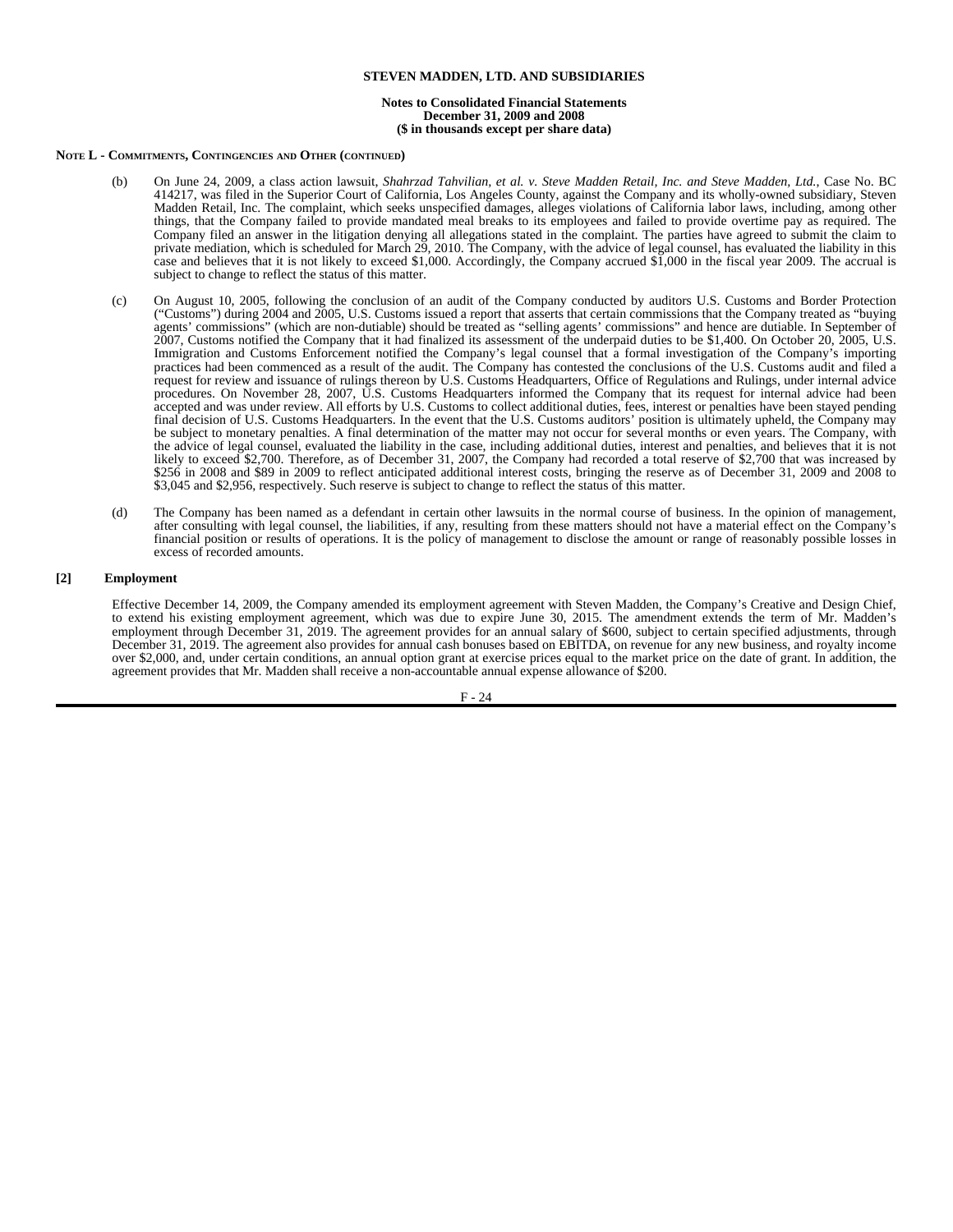#### **Notes to Consolidated Financial Statements December 31, 2009 and 2008 (\$ in thousands except per share data)**

### **NOTE L - COMMITMENTS, CONTINGENCIES AND OTHER (CONTINUED)**

On November 6, 2009, the Company entered into a new employment agreement with Edward R. Rosenfeld, the Company's Chief Executive Officer and the Chairman of the Board of Directors, to replace an existing employment agreement that was due to expire on December 31, 2009. The agreement, which expires on December 31, 2012, provides for an annual salary of \$400 through December 31, 2009, \$500 in 2010, \$525 in 2011 and \$551 in 2012. In addition, Mr. Rosenfeld received a grant of 50,000 shares of restricted common stock that will vest annually on the anniversary date of the agreement over five years.

Effective October 7, 2009, the Company entered into a new employment agreement with Robert Schmertz, the Company's Brand Director, to replace an existing employment agreement that was due to expire at the end of 2009. The new agreement, which expires on December 31, 2012, provides for an annual salary of \$600 through December 31, 2009, and \$660 for the duration of the term. Mr. Schmertz will receive a performance bonus of \$300 for 2009, and any additional bonuses for 2009 or in the future are at the sole discretion of the Board of Directors. In addition, Mr. Schmertz received an option to purchase 50,000 shares of the Company's common stock that will vest in equal annual installments over five years commencing on the first anniversary of the date of grant.

Effective October 7, 2009, the Company amended its employment agreement with Arvind Dharia, the Company's Chief Financial Officer, to, among other things, extend the term of his existing employment agreement which was due to expire at the end of 2009, to December 31, 2011 and increase Mr. Dharia's annual base salary to \$528. The agreement as amended provides for an annual bonus at the discretion of the Board of Directors.

Effective October 1, 2008, the Company amended its employment agreement with Awadhesh Sinha, the Company's Chief Operating Officer. The agreement provides for an annual salary of \$540 through December 31, 2010, with successive one-year automatic renewal terms thereafter. The agreement also provides for an annual incentive bonus and requires the Company to accrue deferred cash compensation equal to from 7.5% to 25% of annual salary.

Effective April 29, 2008, the Company entered into an employment agreement with Amelia Newton Varela, the Company's Executive Vice President of Wholesale and Retail. The agreement provides for an annual salary of \$350 through December 31, 2008 and \$400 for the duration of the term, which ends on December 31, 2010. The agreement also provides for annual incentive bonuses. In addition, Ms. Varela received an option to purchase 50,000 shares of common stock on the date of the agreement, an option to purchase an additional 25,000 in April 2009 and will receive an additional option to purchase 25,000 shares of common stock in April 2010, all of which vest over a five year period commencing on the first anniversary of the grant date.

The Company has employment agreements with other executives (the "executives") which expire between June 30, 2010 and December 31, 2012. Some of these agreements provide for cash bonuses at the discretion of the Board of Directors, and some provide for cash bonuses based primarily upon a percentage of year-to-year increases in earnings before interest, taxes, depreciation and amortization, option grants and non-accountable expense allowances as defined. Base salary commitments for these executives are as follows:

| 2010 | $- - -$                  |
|------|--------------------------|
| 2011 | OZ.                      |
| 2012 | $\overline{\phantom{a}}$ |
|      | -2.445                   |
|      |                          |

|  | ۰, |
|--|----|
|--|----|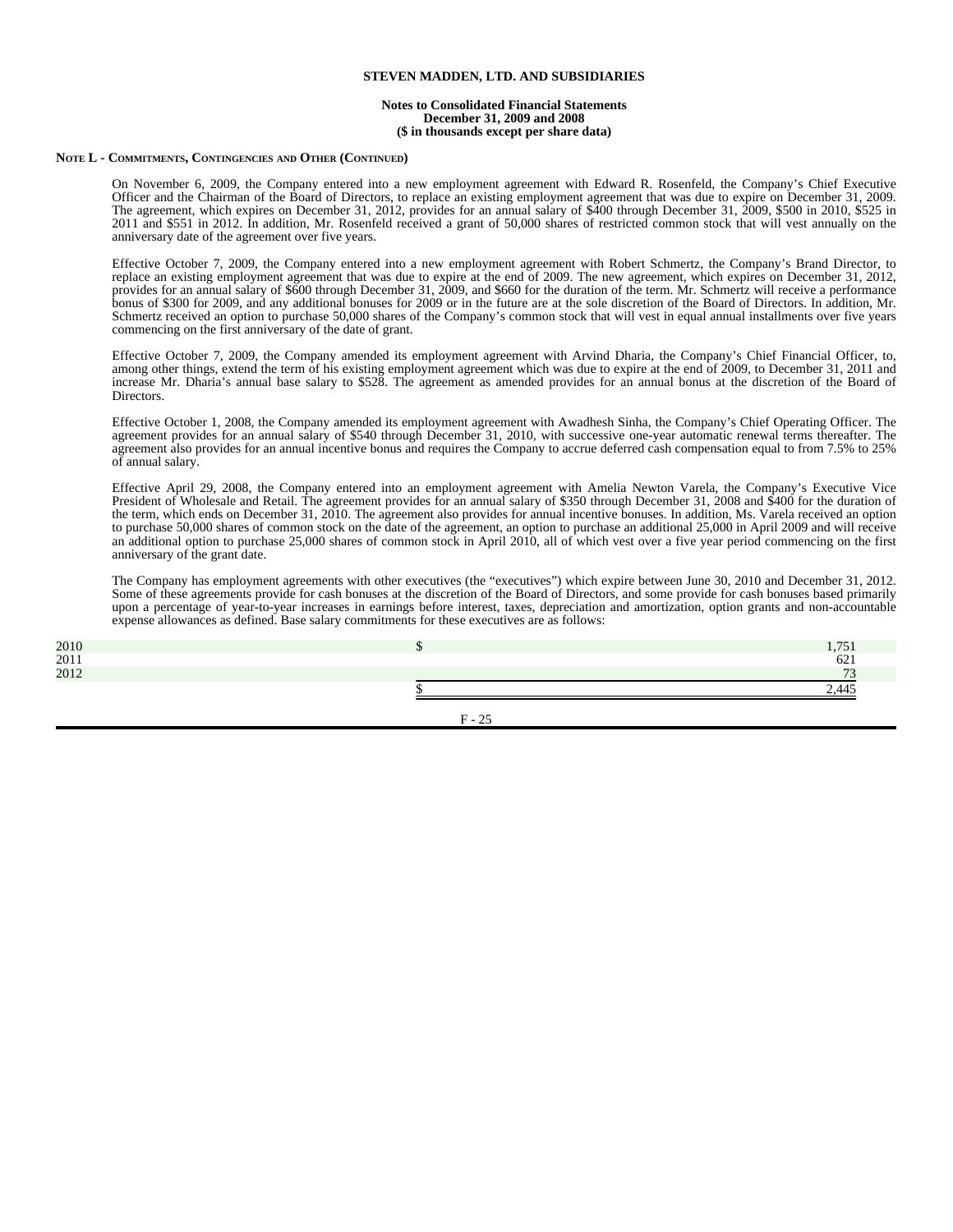#### **Notes to Consolidated Financial Statements December 31, 2009 and 2008 (\$ in thousands except per share data)**

### **NOTE L - COMMITMENTS, CONTINGENCIES AND OTHER (CONTINUED)**

In connection with their employment agreements, five executives received an aggregate of 50,000, none and 170,000 shares of restricted common stock from the Company in 2009, 2008 and 2007, respectively. The restricted shares vest equally each year over a period of between four to five years and, accordingly, the Company has recorded a charge to operations in the amount of \$1,675, \$1,335 and \$1,726 for the years ended December 31, 2009, 2008 and 2007, respectively

### **[3] Letters of credit:**

At December 31, 2009, the Company had open letters of credit for the purchase of imported merchandise of approximately \$3,050.

## **[4] License agreements:**

In September 2009, the Company entered into a new long-term license agreement with Betsey Johnson LLC to replace an existing agreement that was due to expire on December 31, 2010. Under the terms of the agreement, the Company has the right to use the Betsey Johnson® and Betseyville® trademarks in connection with the sale and marketing of handbags, small leather goods, belts and umbrellas. The agreement requires the Company to make royalty and advertising payments equal to a percentage of net sales and a minimum royalty and advertising payment in the event that specified net sales targets are not achieved. The agreement expires on December

In September 2009, the Company entered into a license agreement with Dualstar Entertainment Group, LLC, under which the Company has the right to use the Olsenboye® trademark in connection with the sale and marketing of footwear and accessories. The agreement requires the Company to make royalty and advertising payments equal to a percentage of net sales and a minimum royalty and advertising payment in the event that specified net sales targets are not achieved. The agreement expires on December 31, 2011, with one two-year renewal period if certain provisions are met.

On September 10, 2008, the Company entered into a license agreement with Dualstar Entertainment Group, LLC, under which the Company has the right to use the Elizabeth and James® trademark in connection with the sale and marketing of footwear. The agreement requires the Company to make royalty and advertising payments equal to a percentage of net sales and a minimum royalty and advertising payment in the event that specified net sales targets are not achieved. The agreement expires on March 31, 2012, with one three-year renewal period if certain provisions are met.

On July 31, 2008, the Company entered into a license agreement to design, manufacture and distribute women's footwear, handbags and belts and related accessories under the Fabulosity® brand. The agreement requires the Company to pay the licensor a royalty and advertising payments equal to a percentage of net sales and a minimum royalty and advertising payment in the event that specified net sales targets are not achieved. The agreement expires on December 31, 2011, with one three-year renewal period if certain provisions are met.

On July 1, 2008, the Company entered into a license agreement with Jones Investment Co. Inc., under which the Company has the right to use the l.e.i.® trademark in connection with the sale and marketing of women's footwear exclusively to Wal-Mart. The agreement requires the Company to pay the licensor a royalty and advertising payments equal to a percentage of net sales and a minimum royalty and advertising payment in the event that specified net sales targets are not achieved. The agreement expires on December 31, 2011, with one three-year renewal period if certain provisions are met.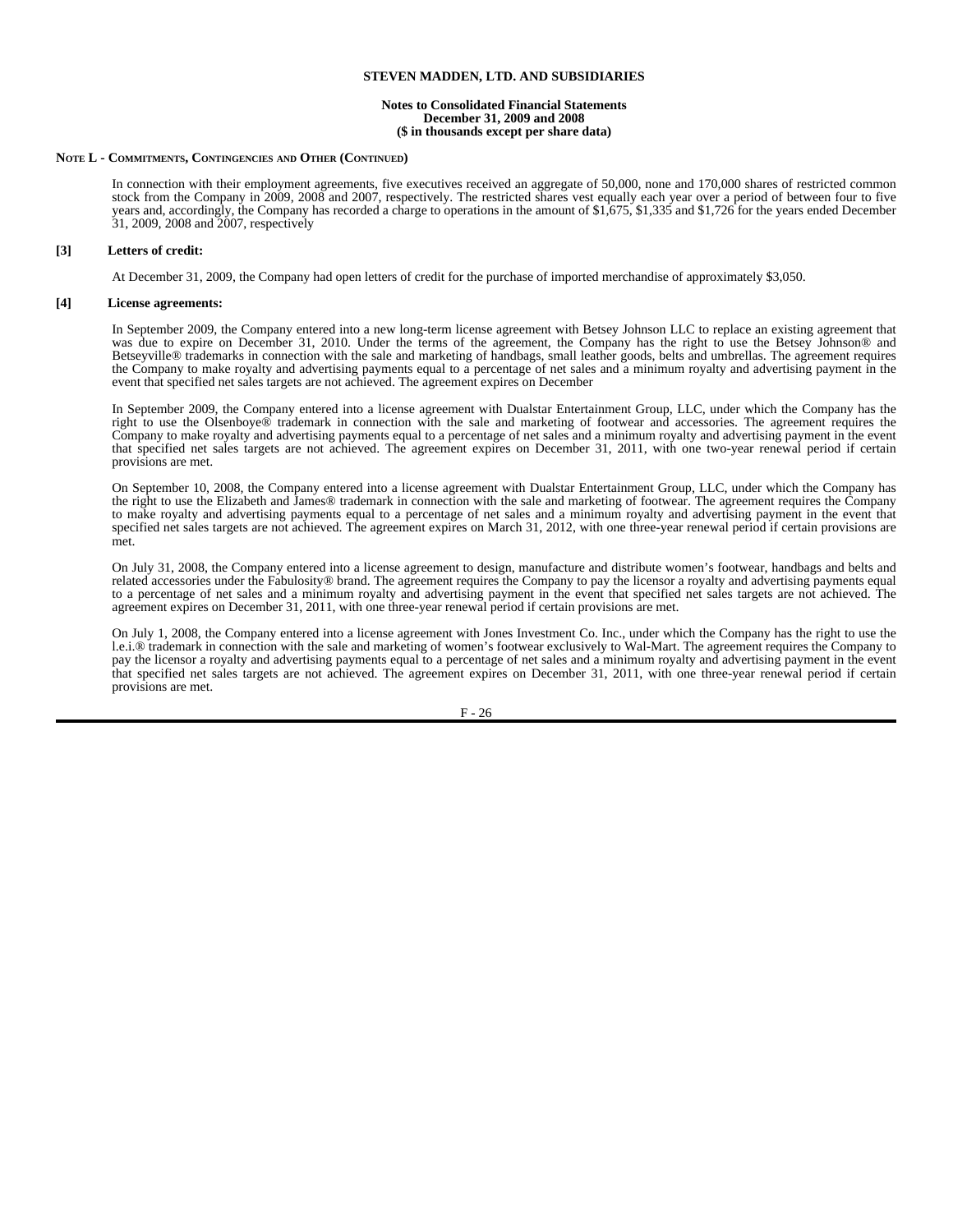#### **Notes to Consolidated Financial Statements December 31, 2009 and 2008 (\$ in thousands except per share data)**

### **NOTE L - COMMITMENTS, CONTINGENCIES AND OTHER (CONTINUED)**

On March 28, 2007, the Company, through its Accessories Division, entered into a license agreement to design, manufacture and distribute handbags and belts and related accessories under the DF Daisy Fuentes® and the Daisy Fuentes® brands. The agreement requires the Company to pay the licensor a royalty and brand management fees based on a percentage of net sales and a minimum royalty in the event that specified net sales targets are not achieved. The agreement expires on December 31, 2010.

On May 12, 2003, the Company entered into a long-term license agreement with Candie's, Inc. to design, manufacture and distribute Candie's® branded footwear for women and children worldwide. The initial term of the agreement expired on December 31, 2009, with four 3-year renewal terms, the last of which expires on December 31, 2021. The agreement required the Company to make royalty and advertising payments equal to a percentage of net sales of licensed products and a minimum royalty and advertising payment in the event that specified net sales targets were not achieved. On December 6, 2004, the agreement was amended to reflect Candie's decision to name Kohl's Corporation the exclusive provider of a new line of Candie's apparel. The amendment extended the initial term of the agreement to December 31, 2010, and eliminated the renewal term options. Pursuant to the amendment, commencing on January 1, 2007, the Company no longer has the exclusive right to market Candie's branded footwear and will be permitted to sell Candie's branded footwear only to Kohl's. Under the terms of the amendment, Candie's guarantees that the Company will achieve minimum sales levels with Kohl's during the term of the agreement. In the event such minimum sales levels are not achieved, Candie's is required to compensate the Company in an amount based on a percentage of the sales shortfall. Effective January 1, 2005, all royalty and advertising payments were eliminated. As an inducement to execute the amendment, the Company was required to pay Candie's a total of \$3,000 payable in eight equal quarterly installments that began in February 2005 and concluded with a final payment in May 2007.

Royalty expenses are included in the "cost of goods sold" section of the Company's Consolidated Statements of Income. Aggregate minimum future royalties excluding renewal options, under these agreements are as follows:

| <b>Year Ending</b> |  |
|--------------------|--|
| December 31,       |  |

| 2010 | 2,788                 |
|------|-----------------------|
| 2011 | $\frac{3,311}{1,063}$ |
| 2012 |                       |
| 2013 | 900                   |
|      |                       |
|      | በሬገ                   |

### **[5] Related Party Transactions:**

In January 2004, the Company entered into an agreement with JLM Consultants, a company wholly owned by John Madden, one of the Company's directors and the brother of Steven Madden, the Company's founder and Creative and Design Chief. Under this agreement, Mr. Madden provides consulting services with respect to the development of international sales of the Company. Pursuant to this agreement, JLM Consultants received a fee and expenses of \$760, \$760 and \$661 in 2009, 2008 and 2007, respectively, in addition to fees that Mr. Madden received for service to the Company as a director.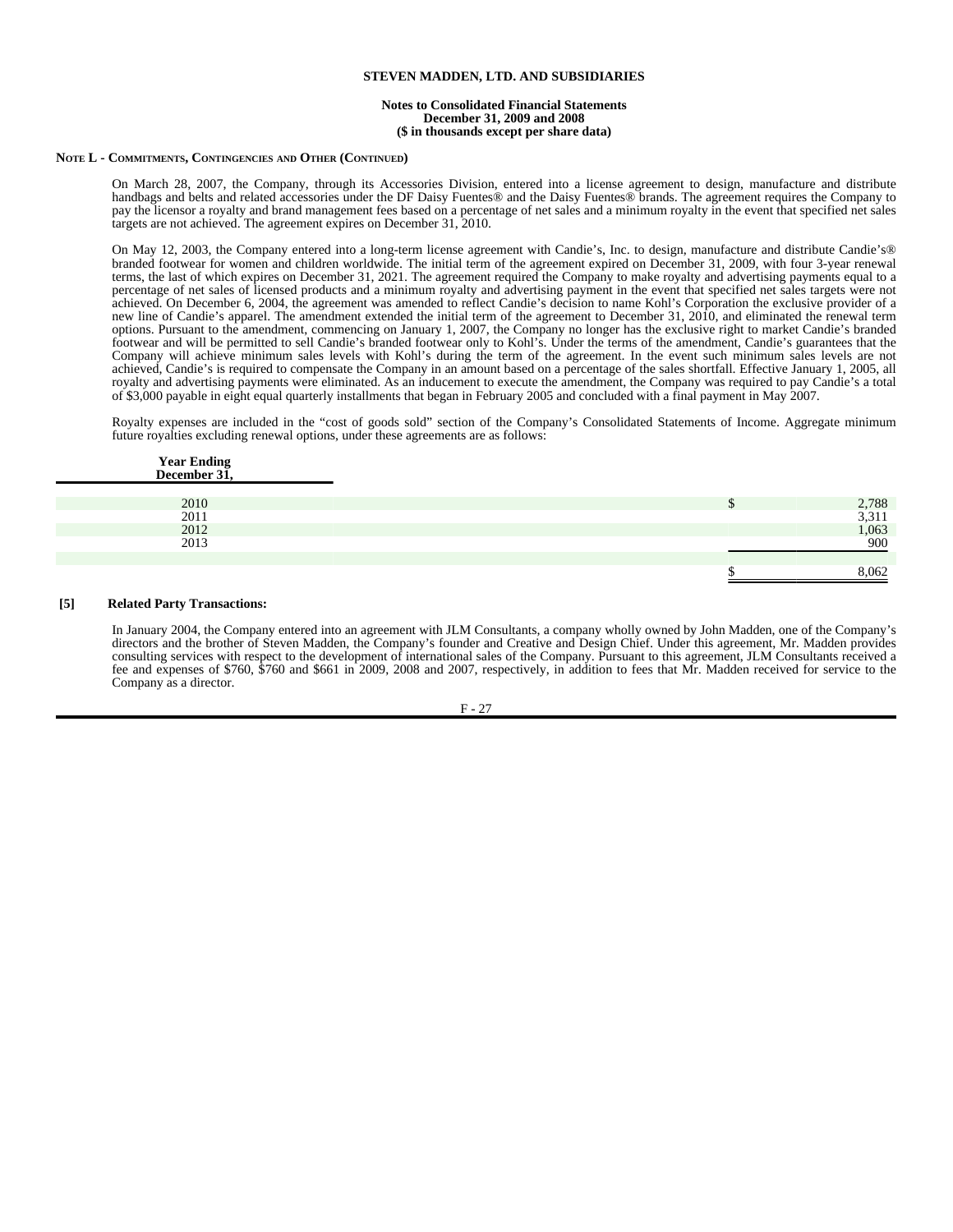#### **Notes to Consolidated Financial Statements December 31, 2009 and 2008 (\$ in thousands except per share data)**

### **NOTE L - COMMITMENTS, CONTINGENCIES AND OTHER (CONTINUED)**

In July 2001, the Company entered into a consulting agreement with Peter J. Solomon & Company ("Solomon"), a financial advisory firm of which Marc Cooper, a former director of the Company from July 2001 through February of 2008, is a managing director. Under this agreement, the firm provided financial advisory and investment banking services to the Company. This agreement, which was amended in March 2004, was terminated on July 11, 2006. The Company paid fees and expenses of \$46 and \$67 to Solomon in 2008 and 2007, respectively, for limited consulting engagements.

In October 2002, the Company entered into an arrangement with Jeff Birnbaum, a former director of the Company from June 2003 through October 2007. Under this arrangement, which was terminated in October 2007, Mr. Birnbaum provided consulting services with respect to the design and manufacturing of shoes and general consulting services to the Company. Pursuant to this arrangement, Mr. Birnbaum received a fee of \$200 in 2007 in addition to fees received for service to the Company as a director.

#### **[6] Concentrations:**

The Company maintains cash and cash equivalents with various major financial institutions which at times are in excess of the amount insured. In addition, the Company's marketable securities are principally held at three brokerage companies.

During the year ended December 31, 2009, the Company purchased approximately 24%, 14% and 11% of its merchandise from three suppliers in China. Total product purchases from China for the year ended December 31, 2009 was approximately 84%.

During the year ended December 31, 2008, the Company purchased approximately 21%, 14% and 10% of its merchandise from three suppliers in China. Total purchases from China for the year ended December 31, 2008 was approximately 93%.

During the year ended December 31, 2007, the Company purchased approximately 24% and 12% of its merchandise from two suppliers in China. Total purchases from China for the year ended December 31, 2007 was approximately 81%.

Sales to one customer accounted for 11% of total net sales for the year ended December 31, 2009. Three other customers represented 14%, 13% and 10% of accounts receivable at December 31, 2009.

Sales to one customer accounted for 10% of total net sales for the year ended December 31, 2008. This customer represented 15% while two other customers represented 15% and 11% of accounts receivable at December 31, 2008.

Sales to one customer accounted for 12% of total net sales for the year ended December 31, 2007. This customer represented 17% of accounts receivable at December 31, 2007.

Sales to such customers are included in the wholesale segment (see Note N). Purchases are made primarily in United States dollars.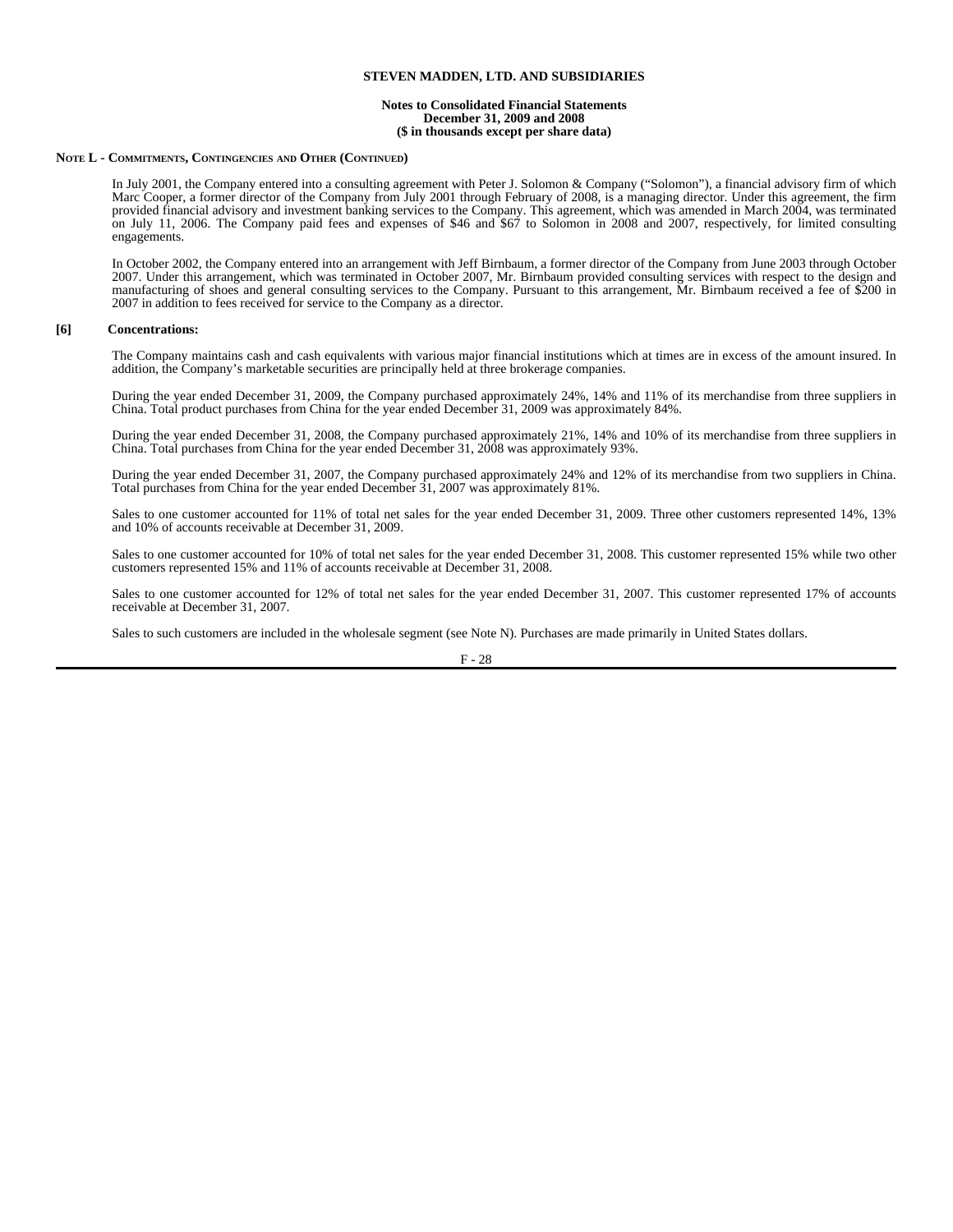#### **Notes to Consolidated Financial Statements December 31, 2009 and 2008 (\$ in thousands except per share data)**

# **NOTE L - COMMITMENTS, CONTINGENCIES AND OTHER (CONTINUED)**

## **[7] Valuation and qualifying accounts:**

The following is a summary of the allowance for doubtful accounts related to accounts receivable and the allowance for chargebacks related to the amount Due from Factors for the years ended December 31:

|                              | 2009   | 2008 |        |  | 2007                     |  |  |
|------------------------------|--------|------|--------|--|--------------------------|--|--|
| Balance at beginning of year | 11,301 |      | 15.446 |  | 12,508                   |  |  |
| Charged to reserve           |        |      | 4,145  |  | $\overline{\phantom{a}}$ |  |  |
| Increase in reserve          | 2,381  |      |        |  | 2,938                    |  |  |
|                              |        |      |        |  |                          |  |  |
| Balance at end of year       | 13,682 |      | 11,301 |  | 15,446                   |  |  |

The following is a summary of the reserve for slow moving inventory for the years ended December 31:

|                              | 2009 |       | 2008  | 2007 |       |
|------------------------------|------|-------|-------|------|-------|
| Balance at beginning of year |      | 2.453 | 2.140 |      | 2,065 |
| Charged to reserve           |      | 871   | _     |      |       |
| Increase to the reserve      |      |       | 313   |      | 75    |
| Balance at end of year       |      | 1.582 | 2,453 |      | 2,140 |

The following is a summary of goodwill and the related accumulated amortization for the years ended December 31:

|                                             | 2009 |             | 2008   | 2007   |
|---------------------------------------------|------|-------------|--------|--------|
| <b>Cost basis</b>                           |      |             |        |        |
| Balance at beginning of year                |      | $24,172$ \$ | 16,520 | 7,063  |
| Acquisitions and purchase price adjustments |      | 739         | 7,652  | 9,457  |
| Write-off of impaired assets                |      |             |        |        |
| Balance at end of year                      |      | 24,911      | 24,172 | 16,520 |
| <b>Accumulated amortization</b>             |      |             |        |        |
| Balance at beginning of year                |      | 598         | 598    | 598    |
| Write-off of impaired assets                |      |             |        |        |
| Balance at end of year                      |      | 598         | 598    | 598    |
| Goodwill                                    |      | 24,313      | 23,574 | 15,922 |

# **NOTE M – SUBSEQUENT EVENTS**

On February 10, 2010, the Company acquired all of the outstanding shares of stock of privately held Big Buddha, Inc. ("Big Buddha"), from its sole stockholder. Founded in 2003, Big Buddha designs and markets fashion-forward handbags to specialty retailers, better department stores and online retailers. The acquisition was completed for \$11,000 in cash plus potential earn out payments based on annual financial performance through March 2013.

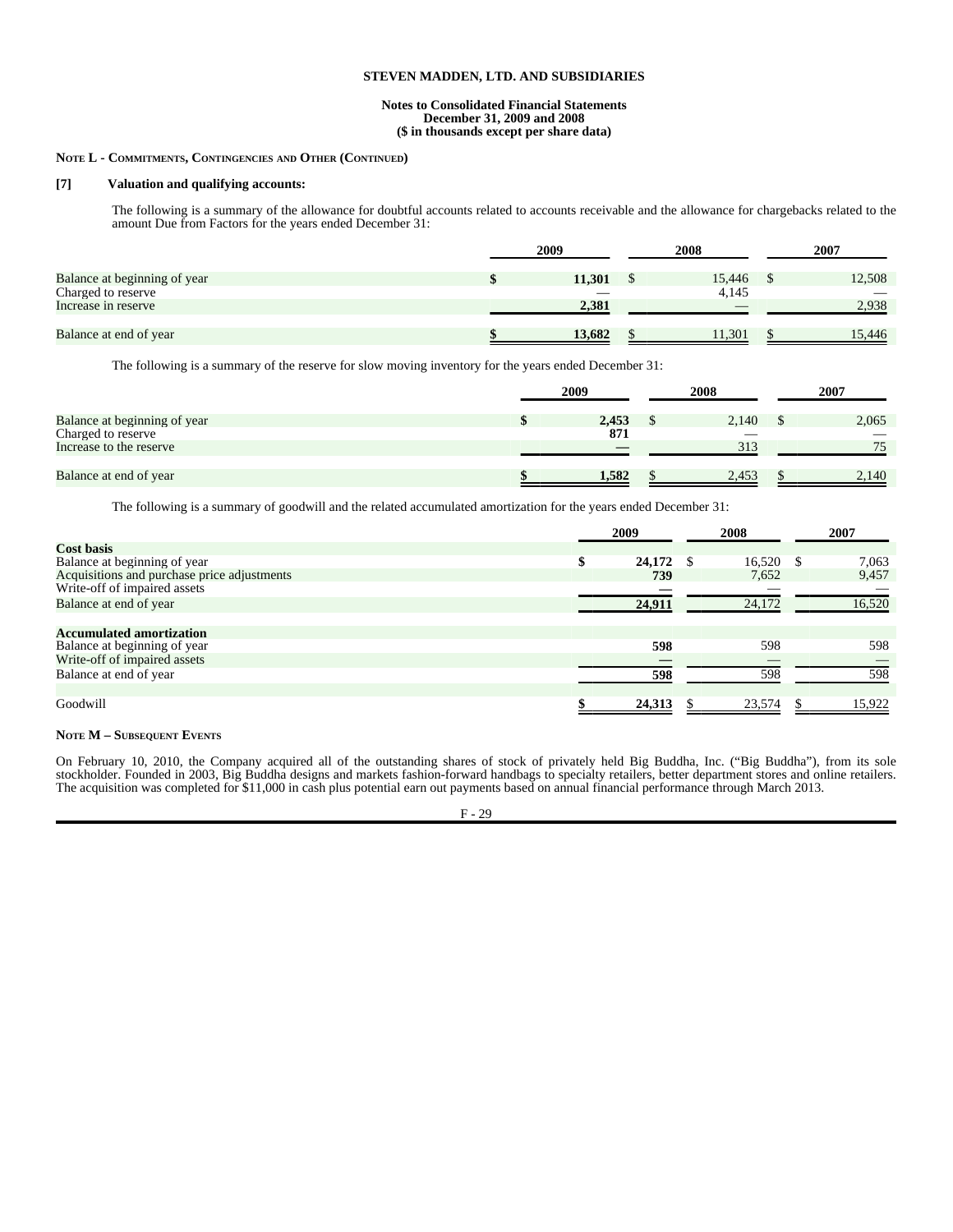### **Notes to Consolidated Financial Statements December 31, 2009 and 2008 (\$ in thousands except per share data)**

# **NOTE N - OPERATING SEGMENT INFORMATION**

The Company operates the following business segments: Wholesale Footwear, Wholesale Accessories, Retail, First Cost and Licensing. The Wholesale Footwear segment, through sales to department and specialty stores worldwide, derives revenue from sales of branded women's, men's, girls' and children's footwear. The Wholesale Accessories segment, which includes branded and private label handbags, belts and small leather goods, derives revenues from sales to department and specialty stores worldwide. The Retail segment, through the operation of Company owned retail stores and the Company's website, derives revenue from sales of branded women's, men's and children's footwear and accessories. The First Cost segment represents activities of a subsidiary which earns commissions for serving as a buying agent of footwear products to mass-market merchandisers, shoe chains and other off-price retailers with respect to their purchase of footwear. In the Licensing segment, the Company licenses its Steve Madden® and Steven by Steve Madden® trademarks for use in connection with the manufacturing, marketing and sale of cold weather accessories, sunglasses, eyewear, outerwear, bedding, hosiery and women's fashion apparel and jewelry.

The Company's Candie's business has been transitioned from a "wholesale" model to a "first cost" model, and, therefore, commission income for the year ended December 31, 2009 is included in the First Cost segment. As a result of this change, for the year ended December 31, 2009, net sales for the Wholesale Footwear segment does not reflect Candie's revenue while net sales in 2008 reflected revenue of \$4,223 for the Candie's business.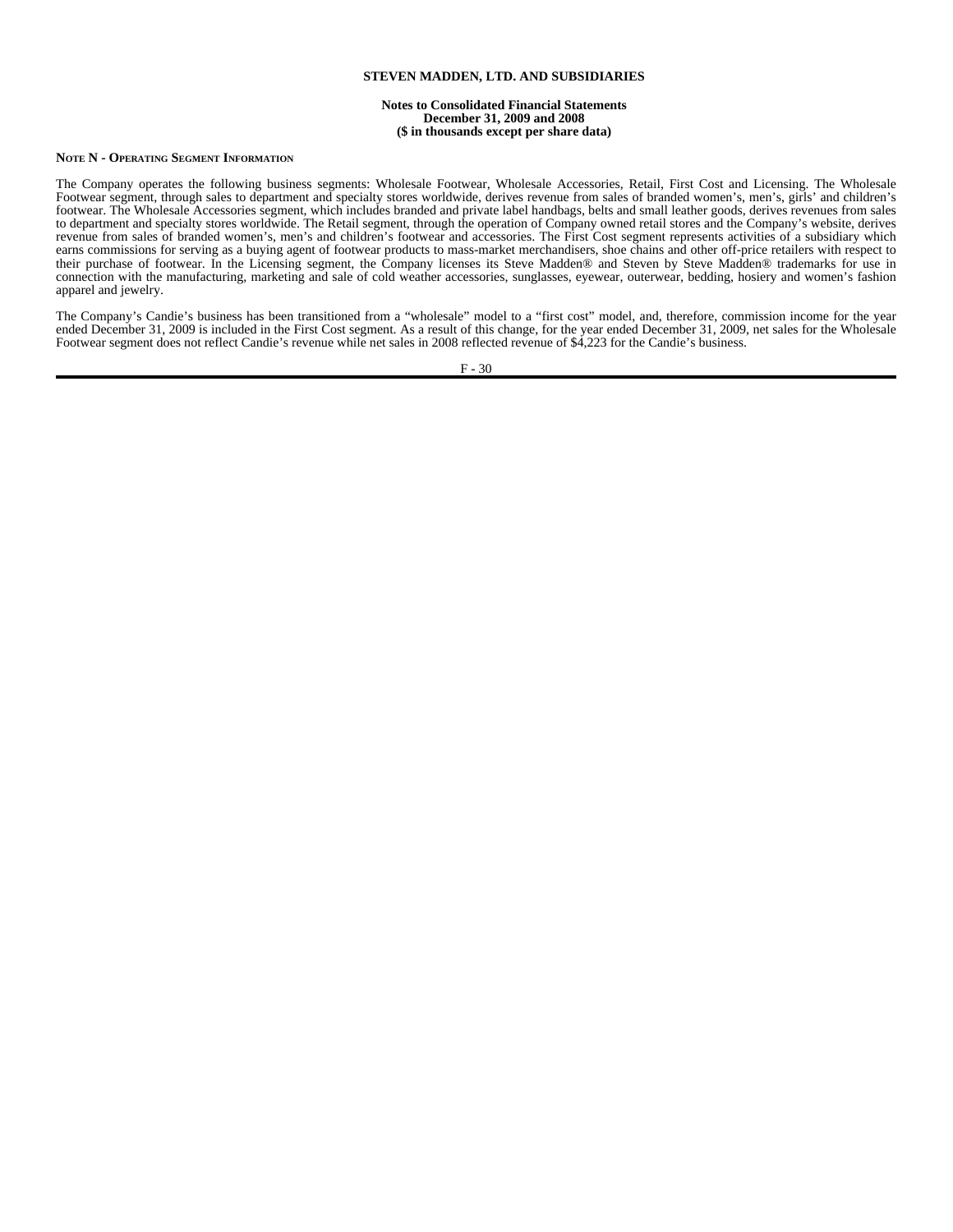### **Notes to Consolidated Financial Statements December 31, 2009 and 2008 (\$ in thousands except per share data)**

# **NOTE N - OPERATING SEGMENT INFORMATION (CONTINUED)**

The accounting policies of the segments are the same as those described in the summary of significant accounting policies. The Company evaluates performance based on profit or loss from operations before other income (expense) and the provision for income taxes. The following is information for the Company's reportable segments:

|                                      | Wholesale        | Wholesale   |                        |                          |               |                   |                  |     |              |
|--------------------------------------|------------------|-------------|------------------------|--------------------------|---------------|-------------------|------------------|-----|--------------|
| Year ended,                          | Footwear         | Accessories | <b>Total Wholesale</b> | Retail                   |               | <b>First Cost</b> | <b>Licensing</b> |     | Consolidated |
| <b>December 31, 2009:</b>            |                  |             |                        |                          |               |                   |                  |     |              |
| Net sales to external customers      | \$<br>309.439 \$ | 70.406 \$   | 379,845 \$             | 123,705                  |               |                   |                  | \$  | 503,550      |
| Gross profit                         | 123,172          | 23,741      | 146,913                | 69,276                   |               |                   |                  |     | 216,189      |
| Commissions and licensing fees - net |                  |             |                        | $\overline{\phantom{0}}$ | -\$           | $16,803$ \$       | 3,125            |     | 19,928       |
| Income (loss) from operations        | 51,360           | 9,199       | 60.559                 | (1,519)                  |               | 16,803            | 3,125            |     | 78,968       |
| Depreciation and amortization        |                  |             | 4,166                  | 5,197                    |               | 197               |                  |     | 9,560        |
| Segment assets                       | \$<br>225,533 \$ | 42,372      | 267,905                | 51,774                   |               | 7,180             |                  |     | 326,859      |
| Capital expenditures                 |                  |             | \$<br>$1,249$ \$       | $2,150$ \$               |               | $-$ \$            | $-$ \$           |     | 3,399        |
|                                      |                  |             |                        |                          |               |                   |                  |     |              |
| December 31, 2008:                   |                  |             |                        |                          |               |                   |                  |     |              |
| Net sales to external customers      | \$<br>264,479 \$ | 66,928 \$   | 331,407 \$             | 125,639                  |               |                   |                  | \$. | 457,046      |
| Gross profit                         | 92,903           | 23,478      | 116,381                | 70,443                   |               |                   |                  |     | 186,824      |
| Commissions and licensing fees - net |                  |             |                        | $-$ \$                   |               | 11,567 \$         | 2,727            |     | 14,294       |
| Income (loss) from operations        | 25,699           | 9,089       | 34,788                 | (4,176)                  |               | 11,567            | 2,727            |     | 44,906       |
| Depreciation and amortization        |                  |             | 3,751                  | 5,295                    |               | 55                |                  |     | 9,101        |
| Segment assets                       | \$<br>159,133 \$ | 36,453      | 195,586                | 52,536                   |               | 36,571            |                  |     | 284,693      |
| Capital expenditures                 |                  |             | \$<br>$3,551$ \$       | 4,707 \$                 |               | 56 \$             | $-$ \$           |     | 8,314        |
|                                      |                  |             |                        |                          |               |                   |                  |     |              |
| December 31, 2007:                   |                  |             |                        |                          |               |                   |                  |     |              |
| Net sales to external customers      | \$<br>255,936 \$ | 54,469 \$   | 310,405 \$             | 120,645                  |               |                   |                  | \$  | 431,050      |
| Gross profit                         | 87,936           | 16,885      | 104,821                | 68,583                   |               |                   |                  |     | 173,404      |
| Commissions and licensing fees - net |                  |             |                        | $\overline{\phantom{a}}$ | <sup>\$</sup> | 14,674 \$         | 3,677            |     | 18,351       |
| Income (loss) from operations        | 26,978           | 4,481       | 31.459                 | 3,104                    |               | 14,674            | 3,677            |     | 52,914       |
| Depreciation and amortization        |                  |             | 3,668                  | 4,766                    |               |                   |                  |     | 8,435        |
| Segment assets                       | \$<br>152,373 \$ | 29,618      | 181,991                | 56,120                   |               | 28,410            |                  |     | 266,521      |
| Capital expenditures                 |                  |             | \$<br>3,210 \$         | $9,513$ \$               |               | 242 \$            | $-$ \$           |     | 12,965       |

Prior to 2009, the Company's international business operated under the "first cost" model and thus the revenues were included in Commissions and Licensing Fees in the Consolidated Statements of Income. In 2009, the Company's international business began to operate under the "wholesale" model and thus, in 2009, international revenues are included in the Net Sales line in the Consolidated Statements of Income. For the year ended December 31, 2009, foreign net sales were \$22,055.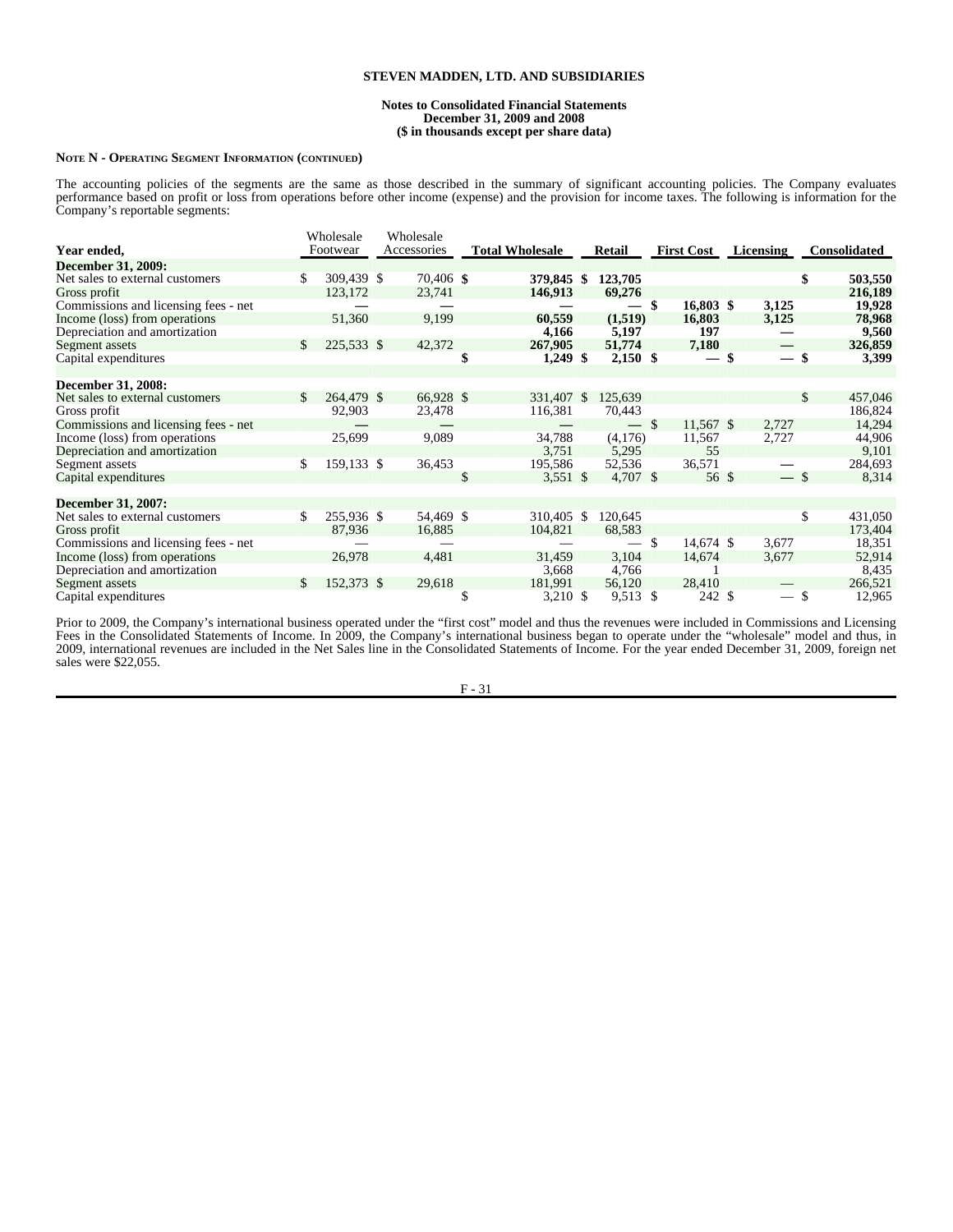# **STEVEN MADDEN, LTD. AND SUBSIDIARIES**

#### **Notes to Consolidated Financial Statements December 31, 2009 and 2008 (\$ in thousands except per share data)**

# **NOTE O - QUARTERLY RESULTS OF OPERATIONS (UNAUDITED)**

### The following is a summary of the quarterly results of operations for the years ended December 31, 2009 and 2008:

|                                                     |          | March 31,           | <b>June 30,</b> | September 30, | December 31. |
|-----------------------------------------------------|----------|---------------------|-----------------|---------------|--------------|
| 2009:                                               |          |                     |                 |               |              |
| Net sales                                           | \$       | 107,429 \$          | 116,472 \$      | 140,138 \$    | 139,511      |
| Cost of sales                                       |          | 63,942              | 66,909          | 78,462        | 78,048       |
| Gross profit                                        |          | 43,487              | 49,563          | 61,676        | 61,463       |
| Commissions, royalty and licensing fee income - net |          | 2,905               | 7,362           | 5,726         | 3,935        |
| Net income                                          | \$       | $6,577$ \$          | $12,144$ \$     | 17,831 \$     | 13,555       |
| Net income per share:                               |          |                     |                 |               |              |
| Basic                                               |          | 0.37                | 0.67            | 0.99          | 0.75         |
| Diluted                                             |          | 0.37                | 0.66            | 0.97          | 0.73         |
|                                                     |          |                     |                 |               |              |
| 2008:                                               |          |                     |                 |               |              |
| Net sales                                           | \$       | 100,539 \$          | 109,317 \$      | 128,093 \$    | 119,097      |
| Cost of sales                                       |          | 60,324              | 63,780          | 75,114        | 71,004       |
| Gross profit                                        |          | 40,215              | 45,537          | 52,979        | 48,093       |
| Commissions, royalty and licensing fee income - net |          | 3,356               | 3,203           | 4,497         | 3,238        |
| Net income                                          | \$       | $2,052 \text{ }$ \$ | 7,634 \$        | 11,088 \$     | 7,202        |
| Net income per share:                               |          |                     |                 |               |              |
| Basic                                               |          | 0.10                | 0.43            | 0.62          | 0.40         |
| Diluted                                             |          | 0.10                | 0.43            | 0.62          | 0.40         |
|                                                     |          |                     |                 |               |              |
|                                                     | $F - 32$ |                     |                 |               |              |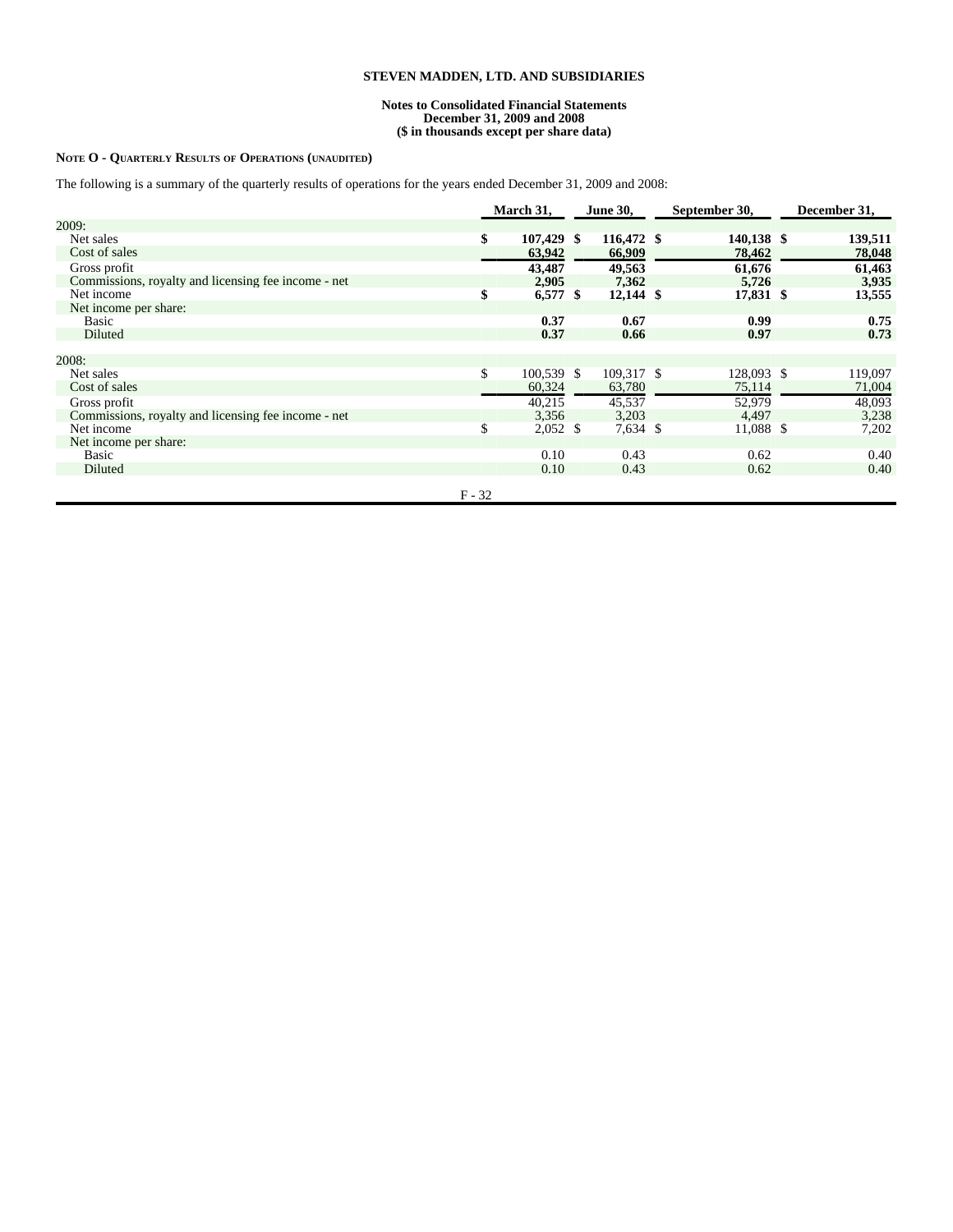- 3.01 Certificate of Incorporation of Steven Madden, Ltd. (incorporated by reference to Exhibit 1 to the Company's Current Report on Form 8-K filed with the Securities and Exchange Commission on November 23, 1998).
- 3.02 Amended & Restated By-Laws of Steven Madden, Ltd. (incorporated by reference to Exhibit 99.1 to the Company's Current Report on Form 8-K filed with the Securities and Exchange Commission on March 28, 2008).
- 4.01 Specimen Certificate for shares of Common Stock (incorporated by reference to Exhibit 4.1 to the Company's Registration Statement on Form SB-2/A filed with the Securities and Exchange Commission on September 29, 1993).
- 4.02 Rights Agreement dated November 14, 2001 between the Company and American Stock Transfer and Trust Company (incorporated by reference to Exhibit 4.1 to the Company's Current Report on Form 8-K filed with the Securities and Exchange Commission on November 16, 2001).
- 10.01 Amended and Restated Secured Promissory Note dated December 19, 2007 of Steven Madden to the Company (incorporated by reference to Exhibit 10.1 to the Company's Current Report on Form 8-K filed with the Securities and Exchange Commission on May 12, 2008).
- 10.02 Second Amended and Restated Secured Promissory Note dated April 6, 2009 of Steven Madden to the Company (incorporated by reference to Exhibit 10.1 to the Company's Current Report on Form 8-K filed with the Securities and Exchange Commission on April 10, 2009.
- 10.03 Consulting Agreement effective August 1, 2004 among the Company, John Madden and J.L.M. Consultants Inc., as amended by Amendment No. 1 dated March 10, 2005 and Amendment No. 2 dated April 14, 2005 (incorporated by reference to Exhibits 10.9, 10.10 and 10.11 to the Company's Annual Report on Form 10-K for its fiscal year ended December 31, 2005 filed with the Securities and Exchange Commission on March 14, 2006).
- 10.04 Collection Agency Agreement dated July 10, 2009 between Rosenthal & Rosenthal, Inc. and the Company (incorporated by reference to Exhibit 10.1 to the Company's Current Report on Form 8-K filed with the Securities and Exchange Commission on July 16, 2009).
- 10.05 Collection Agency Agreement dated July 10, 2009 between Rosenthal & Rosenthal, Inc. and Daniel Friedman & Associates, Inc. (incorporated by reference to Exhibit 10.2 to the Company's Current Report on Form 8-K filed with the Securities and Exchange Commission on July 16, 2009).
- 10.06 Collection Agency Agreement dated July 10, 2009 between Rosenthal & Rosenthal, Inc. and Diva Acquisition Corp. (incorporated by reference to Exhibit 10.3 to the Company's Current Report on Form 8-K filed with the Securities and Exchange Commission on July 16, 2009).
- 10.07 Collection Agency Agreement dated July 10, 2009 between Rosenthal & Rosenthal, Inc. and Steven Madden Retail, Inc. (incorporated by reference to Exhibit 10.4 to the Company's Current Report on Form 8-K filed with the Securities and Exchange Commission on July 16, 2009).
- 10.08 Collection Agency Agreement dated July 10, 2009 between Rosenthal & Rosenthal, Inc. and Stevies, Inc. (incorporated by reference to Exhibit 10.5 to the Company's Current Report on Form 8-K filed with the Securities and Exchange Commission on July 16, 2009).
- 10.09 Collection Agency Agreement dated July 10, 2009 between Rosenthal & Rosenthal, Inc. and SML Acquisition Corp. (incorporated by reference to Exhibit 10.6 to the Company's Current Report on Form 8-K filed with the Securities and Exchange Commission on July 16, 2009).
- 10.10 Amendment to Collection Agency Agreement dated February 16, 2010 between Rosenthal & Rosenthal, Inc. and the Company. †
- 10.11 Letter Agreement dated July 10, 2009 among Rosenthal & Rosenthal, Inc., the Company, Daniel Friedman & Associates, Inc., Diva Acquisition Corp., Steven Madden Retail, Inc., Stevies, Inc., and SML Acquisition Corp. (incorporated by reference to Exhibit 10.7 to the Company's Current Report on Form 8-K filed with the Securities and Exchange Commission on July 16, 2009).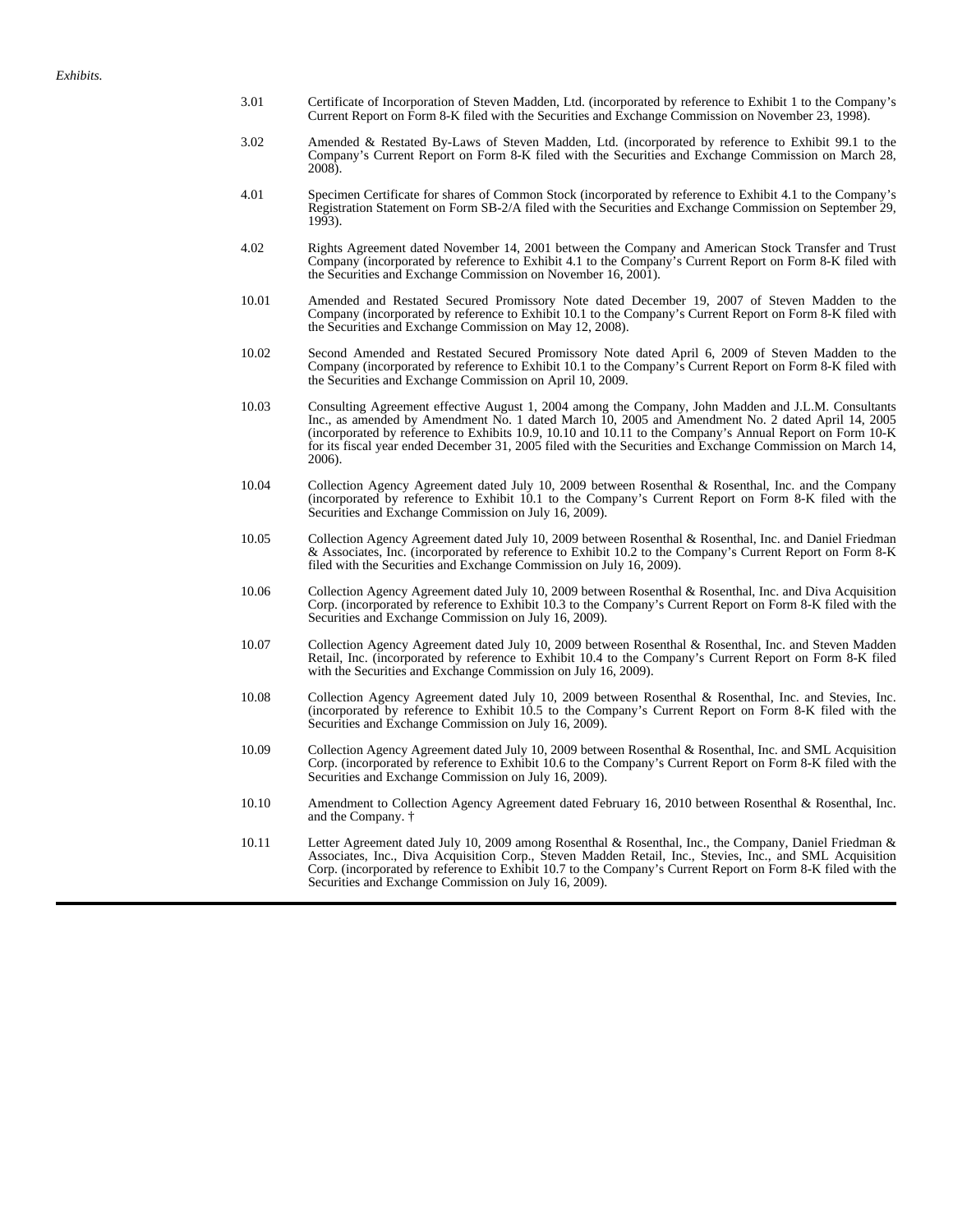- 10.12 Guarantee dated July 10, 2009 of the Company, Daniel Friedman & Associates, Inc., Diva Acquisition Corp., Steven Madden Retail, Inc., Stevies, Inc., and SML Acquisition Corp. in favor of Rosenthal & Rosenthal, Inc. (incorporated by reference to Exhibit 10.8 to the Company's Current Report on Form 8-K filed with the Securities and Exchange Commission on July 16, 2009).
- 10.13 Stock Purchase Agreement dated February 10, 2010 between the Company and Jeremy Bassan (incorporated by reference to Exhibit 10.1 to the Company's Current Report on Form 8-K filed with the Securities and Exchange Commission on February 11, 2010).
- 10.14 Earn-Out Agreement dated February 10, 2010 among the Company, Jeremy Bassan and Big Buddha, Inc. (incorporated by reference to Exhibit 10.2 to the Company's Current Report on Form 8-K filed with the Securities and Exchange Commission on February 11, 2010).
- 10.15 Third Amended Employment Agreement dated July 15, 2005 between the Company and Steven Madden (incorporated by reference to Exhibit 10.1 to the Company's Current Report on Form 8-K filed with the Securities and Exchange Commission on July 20, 2005).#
- 10.16 Amendment dated December 14, 2009 to Third Amended Employment Agreement between the Company and Steven Madden (incorporated by reference to Exhibit 10.1 to the Company's Current Report on Form 8-K filed with the Securities and Exchange Commission on December 17, 2009).#
- 10.17 Employment Agreement dated January 1, 1998 between the Company and Arvind Dharia (incorporated by reference to Exhibit 10.07 to the Company's Annual Report on Form 10-K for its fiscal year ended December 31, 2000 filed with the Securities and Exchange Commission on March 30, 2001.#
- 10.18 Amendment No. 1 dated June 29, 2001 to Employment Agreement between the Company and Arvind Dharia (incorporated by reference to Exhibit 99.4 to the Company's Quarterly Report on Form 10-Q for its fiscal quarter ended June 30, 2001 filed August 14, 2001.#
- 10.19 Amendment No. 2 dated October 30, 2002 to Employment Agreement between the Company and Arvind Dharia (incorporated by reference to Exhibit 10.16 to the Company's Quarterly Report on Form 10-Q for its fiscal quarter ended September 30, 2002 filed with the Securities and Exchange Commission on November 14, 2002.#
- 10.20 Amendment No. 3 dated February 1, 2006 to Employment Agreement between the Company and Arvind Dharia (incorporated by reference to Exhibit 10.1 to the Company's Current Report on Form 8-K filed with the Securities and Exchange Commission on February 3, 2006).#
- 10.21 Amendment No. 4 dated October 7, 2009 to Employment Agreement of Arvind Dharia between the Company and Arvind Dharia (incorporated by reference to Exhibit 10.2 to the Company's Current Report on Form 8-K filed with the Securities and Exchange Commission on October 13, 2009).#
- 10.22 Employment Agreement dated June 15, 2005 between the Company and Awadhesh Sinha (incorporated by reference to Exhibit 10.1 to the Company's Current Report on Form 8-K filed with the Securities and Exchange Commission on June 21, 2005).#
- 10.23 Amendment No. 1 dated November 6, 2007 to Employment Agreement between the Company and Awadhesh Sinha (incorporated by reference to Exhibit 10.1 to the Company's Current Report on Form 8-K filed with the Securities and Exchange Commission on November 6, 2007).#
- 10.24 Amendment No. 2 dated October 14, 2008 and effective October 1, 2008 to Employment Agreement between the Company and Awadhesh Sinha (incorporated by reference to Exhibit 10.1 to the Company's Current Report on Form 8-K filed with the Securities and Exchange Commission on October 20, 2008).#
- 10.25 Employment Agreement dated October 7, 2009 between the Company and Robert Schmertz (incorporated by reference to Exhibit 10.1 to the Company's Current Report on Form 8-K filed with the Securities and Exchange Commission on October 13, 2009).#
- 10.26 Employment Agreement effective as of April 29, 2008 between the Company and Amelia Newton Varela (incorporated by reference to Exhibit 10.1 to the Company's Current Report on Form 8-K filed with the Securities and Exchange Commission on May 5, 2008).#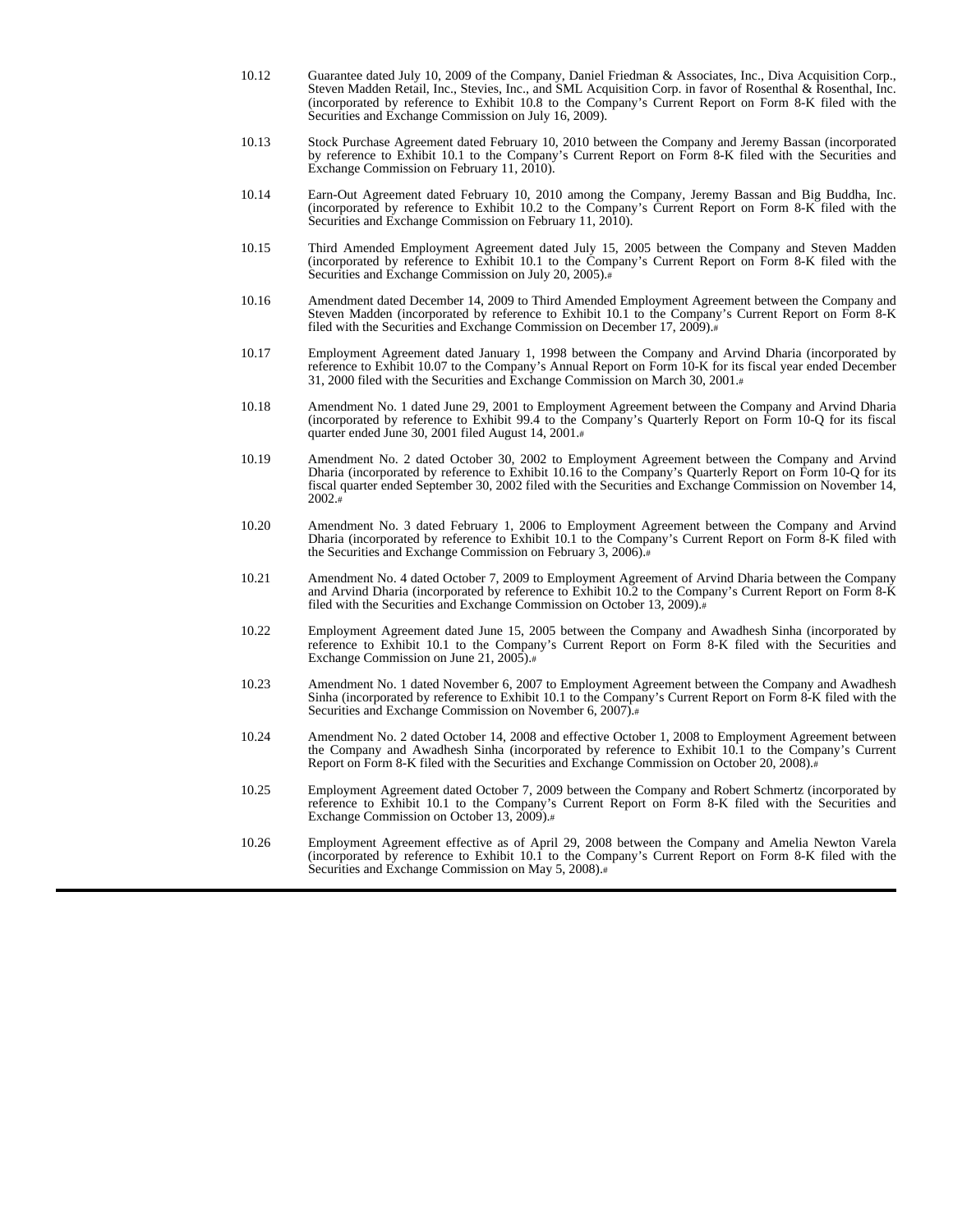- 10.27 Employment Agreement dated April 7, 2008 between the Company and Edward Rosenfeld (incorporated by reference to Exhibit 10.1 to the Company's Current Report on Form 8-K filed with the Securities and Exchange Commission on April 11, 2008).#
- 10.28 Employment Agreement dated November 6, 2009 between the Company and Edward R. Rosenfeld (incorporated by reference to Exhibit 10.1 to the Company's Current Report on Form 8-K filed with the Securities and Exchange Commission on November 10, 2009).#
- 10.29 Amendment No. 1 dated March 8, 2010 to Employment Agreement between the Company and Edward R. Rosenfeld. †#
- 10.30 Letter Agreement dated March 27, 2008 between the Company and Walter Yetnikoff (incorporated by reference to Exhibit 10.2 to the Company's Quarterly Report on Form 10-Q for its fiscal quarter ended March 31, 2008 filed with the Securities and Exchange Commission on May 12, 2008).#
- 10.31 Employment Agreement dated May 16, 2007 between the Company and Jeffrey Silverman (incorporated by reference to Exhibit 10.3 to the Company's Current Report on Form 8-K filed with the Securities and Exchange Commission on May 18, 2007).#
- 10.32 Amendment to Employment Agreement dated as of December 21 2007 between the Company and Jeffrey Silverman (incorporated by reference to Exhibit 10.3 to the Company's Current Report on Form 8-K filed with the Securities and Exchange Commission on December 21, 2007).#
- 10.33 Settlement and Release Agreement dated December 21, 2007 between the Company and Jeffrey Silverman (incorporated by reference to Exhibit 10.1 to the Company's Current Report on Form 8-K filed with the Securities and Exchange Commission on December 21, 2007).
- 10.34 Termination Agreement dated as of April 11, 2008 between the Company and Jeffrey Silverman (incorporated by reference to Exhibit 10.1 to the Company's Current Report on Form 8-K filed with the Securities and Exchange Commission on April 15, 2008).
- 10.35 The 1999 Stock Plan, approved and adopted on March 15, 1999, amended as of March 20, 2000 and March 30, 2001 (incorporated by reference to Exhibit 10.A to the Company's Registration Statement on Form S-8 filed with the Securities and Exchange Commission on July 26, 2004).#
- 10.36 2006 Stock Incentive Plan (Amended and Restated Effective May 22, 2009), approved and adopted on May 22, 2009 (incorporated by reference to Exhibit 10.1 to the Company's Current Report on Form 8-K filed with the Securities and Exchange Commission on May 28, 2009.#
- 10.37 Form of Non-Qualified Stock Option Agreement (Chief Executive Officer) under the Company's 2006 Stock Incentive Plan, as amended, as adopted October 30, 2007 (incorporated by reference to Exhibit 10.2 to the Company's Quarterly Report on Form 10-Q for its fiscal quarter ended September 30, 2007 filed with the Securities and Exchange Commission on November 9, 2007).#
- 10.38 Form of Non-Qualified Stock Option Agreement (Employee without Employment Agreement) under the Company's 2006 Stock Incentive Plan, as adopted October 30, 2007 (incorporated by reference to Exhibit 10.3 to the Company's Quarterly Report on Form 10-Q for its fiscal quarter ended September 30, 2007 filed with the Securities and Exchange Commission on November 9, 2007).#
- 10.39 Form of Non-Qualified Stock Option Agreement (Employee with Employment Agreement) under the Company's 2006 Stock Incentive Plan, as adopted October 30, 2007 (incorporated by reference to Exhibit 10.4 to the Company's Quarterly Report on Form 10-Q for its fiscal quarter ended September 30, 2007 filed with the Securities and Exchange Commission on November 9, 2007).#
- 10.40 Form of Restricted Stock Agreement (Chief Executive Officer) under the Company's 2006 Stock Incentive Plan, as adopted October 30, 2007 (incorporated by reference to Exhibit 10.5 to the Company's Quarterly Report on Form 10-Q for its fiscal quarter ended September 30, 2007 filed with the Securities and Exchange Commission on November 9, 2007).#
- 10.41 Form of Restricted Stock Agreement (Employee without Employment Agreement) under the Company's 2006 Stock Incentive Plan, as adopted October 30, 2007 (incorporated by reference to Exhibit 10.6 to the Company's Quarterly Report on Form 10-Q for its fiscal quarter ended September 30, 2007 filed with the Securities and Exchange Commission on November 9, 2007).#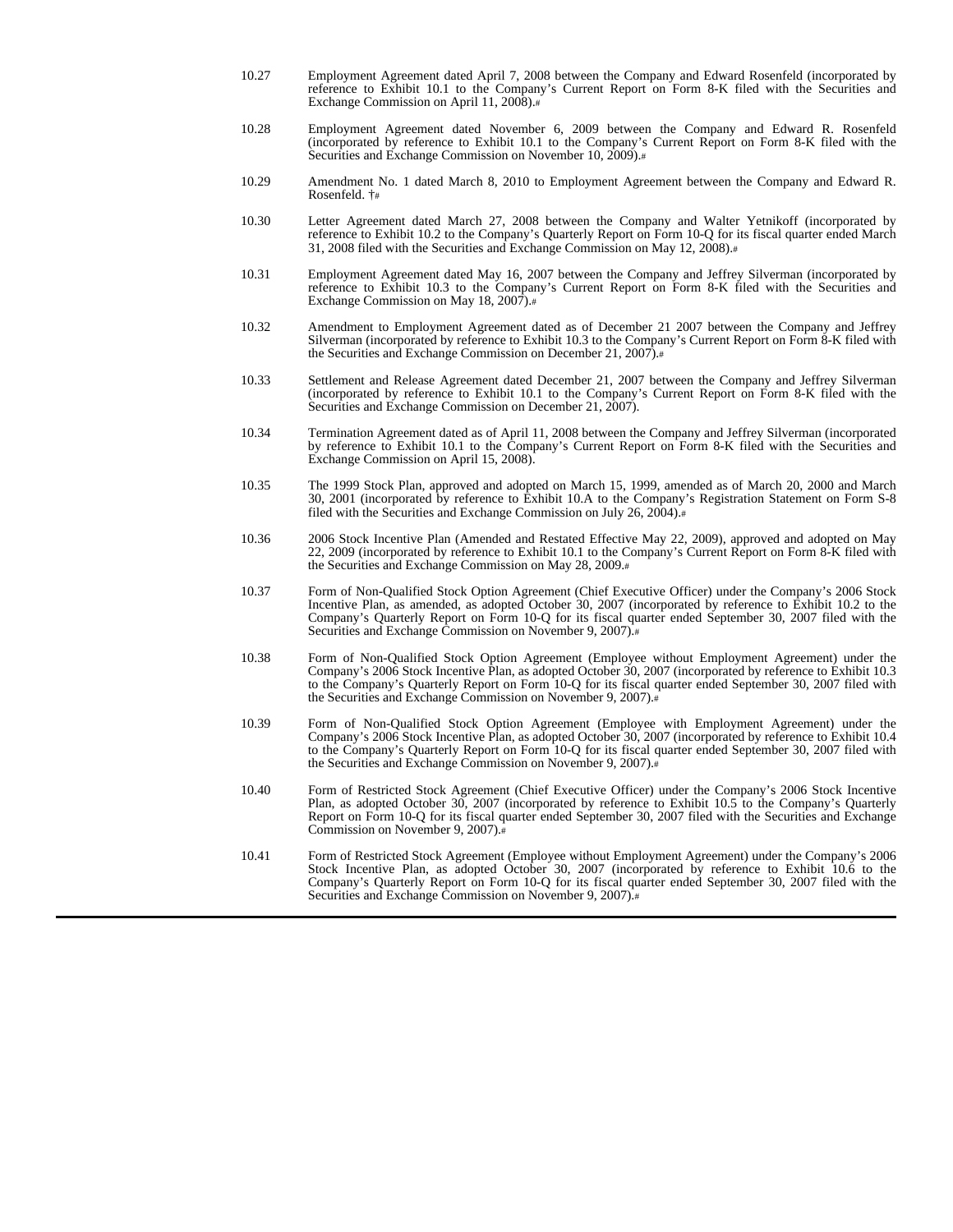- 10.42 Form of Restricted Stock Agreement (Employee with Employment Agreement) under the Company's 2006 Stock Incentive Plan, as adopted October 30, 2007 (incorporated by reference to Exhibit 10.7 to the Company's Quarterly Report on Form 10-Q for its fiscal quarter ended September 30, 2007 filed with the Securities and Exchange Commission on November 9, 2007).#
- 10.43 Form of Restricted Stock Agreement under the Company's 2006 Stock Incentive Plan used for grants made to non- employee directors from March 2006 through May 2007, with a schedule setting forth the name of each of the recipients, the date of the grant and the number of shares (incorporated by reference to Exhibit 10.8 to the Company's Quarterly Report on Form 10-Q for its fiscal quarter ended September 30, 2007 filed with the Securities and Exchange Commission on November 9, 2007).#
- 10.44 Restricted Stock Agreement dated March 24, 2006 between Steven Madden and the Company (incorporated by reference to Exhibit 10.12 to the Company's Quarterly Report on Form 10-Q for its fiscal quarter ended September 30, 2007 filed with the Securities and Exchange Commission on November 9, 2007).#
- 10.45 Restricted Stock Agreement dated June 9, 2006 between Steven Madden and the Company (incorporated by reference to Exhibit 10.13 to the Company's Quarterly Report on Form 10-Q for its fiscal quarter ended September 30, 2007 filed with the Securities and Exchange Commission on November 9, 2007).#
- 10.46 Restricted Stock Agreement dated March 24, 2006 between Arvind Dharia and the Company (incorporated by reference to Exhibit 10.14 to the Company's Quarterly Report on Form 10-Q for its fiscal quarter ended September 30, 2007 filed with the Securities and Exchange Commission on November 9, 2007).#
- 10.47 Restricted Stock Agreement dated March 20, 2006 between Amelia Newton Varela and the Company (incorporated by reference to Exhibit 10.15 to the Company's Quarterly Report on Form 10-Q for its fiscal quarter ended September 30, 2007 filed with the Securities and Exchange Commission on November 9,  $2007$ ).#
- 10.48 Restricted Stock Agreement dated March 20, 2006 between Robert Schmertz and the Company (incorporated by reference to Exhibit 10.16 to the Company's Quarterly Report on Form 10-Q for its fiscal quarter ended September 30, 2007 filed with the Securities and Exchange Commission on November 9, 2007).#
- 10.49 Restricted Stock Agreement dated March 6, 2007 between Arvind Dharia and the Company (incorporated by reference to Exhibit 10.17 to the Company's Quarterly Report on Form 10-Q for its fiscal quarter ended September 30, 2007 filed with the Securities and Exchange Commission on November 9, 2007).#
- 10.50 Restricted Stock Agreement dated March 9, 2007 between Robert Schmertz and the Company (incorporated by reference to Exhibit 10.18 to the Company's Quarterly Report on Form 10-Q for its fiscal quarter ended September 30, 2007 filed with the Securities and Exchange Commission on November 9, 2007).#
- 10.51 Restricted Stock Agreement dated April 25, 2007 between Awadhesh Sinha and the Company (incorporated by reference to Exhibit 10.19 to the Company's Quarterly Report on Form 10-Q for its fiscal quarter ended September 30, 2007 filed with the Securities and Exchange Commission on November 9, 2007).#
- 10.52 Non-Qualified Stock Option Agreement dated May 16, 2007 between Jeffrey Silverman and the Company (incorporated by reference to Exhibit 10.20 to the Company's Quarterly Report on Form 10-Q for its fiscal quarter ended September 30, 2007 filed with the Securities and Exchange Commission on November 9,  $2007$ ).#
- 10.53 Non-Qualified Stock Option Agreement dated May 16, 2007 between Jeffrey Silverman and the Company (incorporated by reference to Exhibit 10.21 to the Company's Quarterly Report on Form 10-Q for its fiscal quarter ended September 30, 2007 filed with the Securities and Exchange Commission on November 9,  $2007$ ).#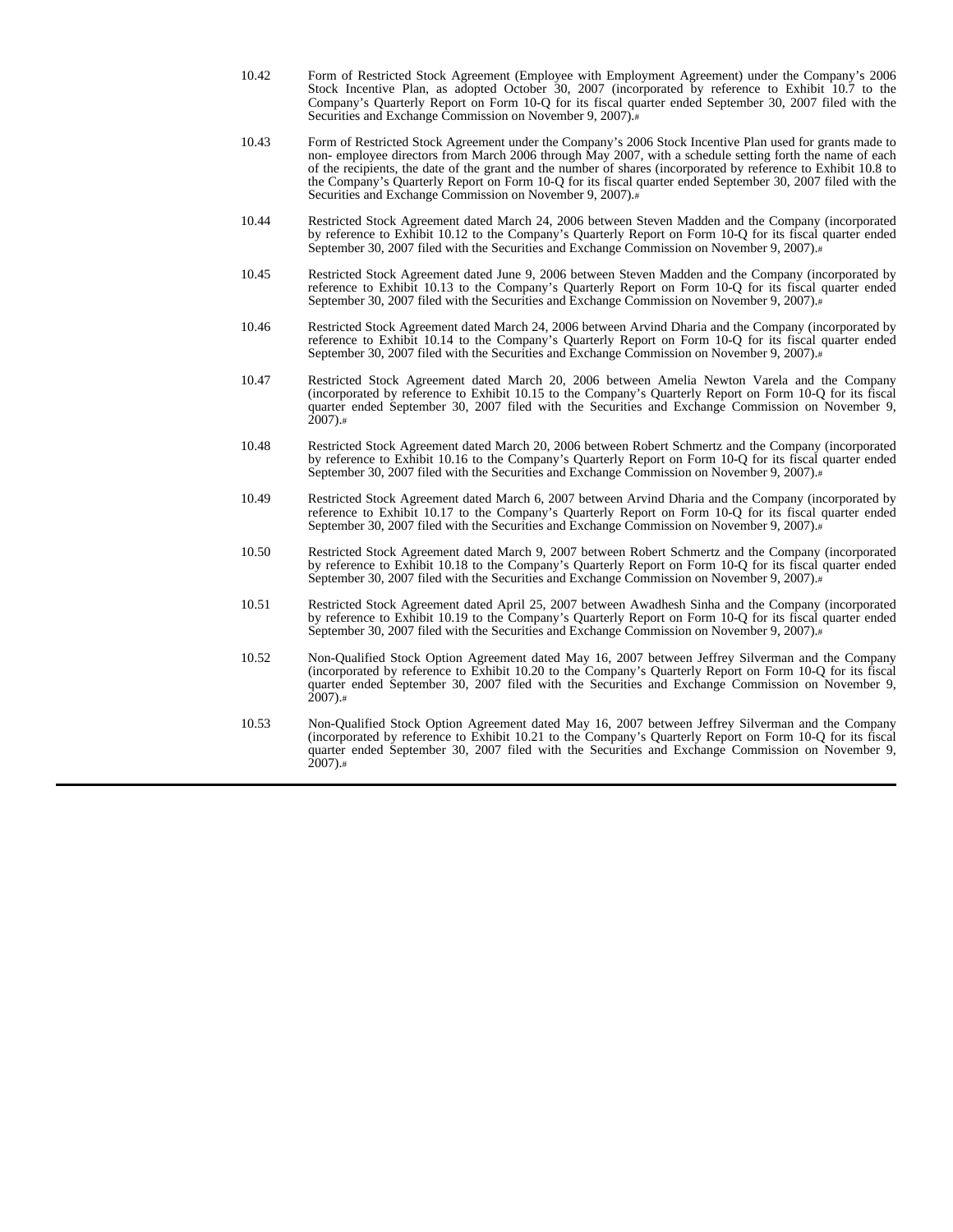- 21.01 Subsidiaries of the Registrant†
- 23.01 Consent of Eisner LLP†
- 24.01 Power of Attorney (included on signature page hereto)
- 31.01 Certification of Chief Executive Officer pursuant to Rule 13a-14(a) or 15d-14(a) of the Securities Exchange Act of 1934, as adopted pursuant to Section 302 of the Sarbanes-Oxley Act of 2002.†
- 31.02 Certification of Chief Financial Officer pursuant to Rule 13a-14(a) or 15d-14(a) of the Securities Exchange Act of 1934, as adopted pursuant to Section 302 of the Sarbanes-Oxley Act of 2002.†
- 32.01 Certification of Chief Executive Officer pursuant to 18 U.S.C. Section 1350 Adopted Pursuant to Section 906 of the Sarbanes-Oxley Act of 2002.†
- 32.02 Certification of Chief Financial Officer pursuant to 18 U.S.C. Section 1350 Adopted Pursuant to Section 906 of the Sarbanes-Oxley Act of 2002.†

# † Filed herewith.<br>
# Indicates mana

Indicates management contract or compensatory plan or arrangement required to be identified pursuant to Item 15(b) of this Annual Report on Form 10-K.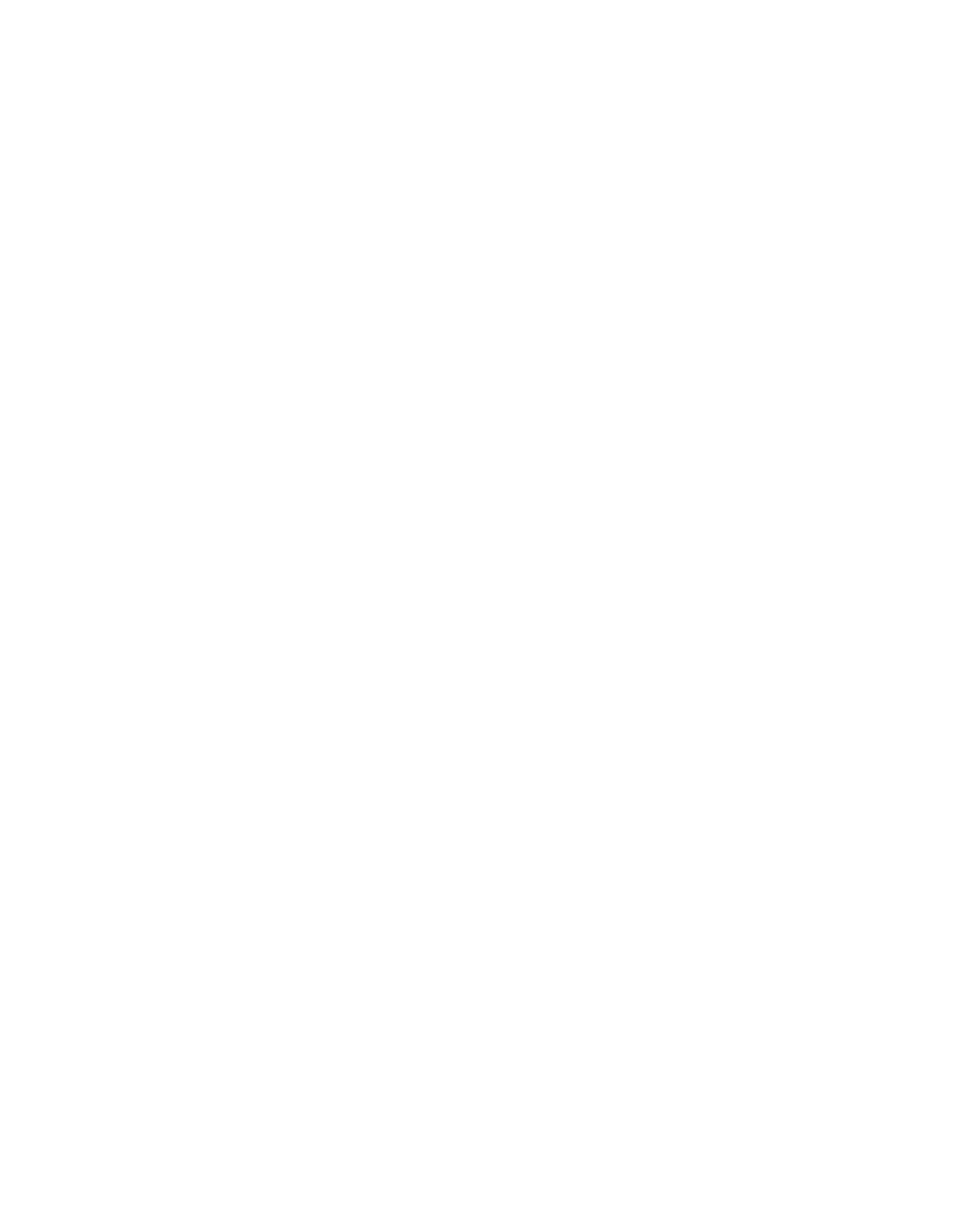#### **ROSENTHAL & ROSENTHAL, INC.** 1370 BROADWAY NEW YORK, NY 10018

February 16, 2010

Steven Madden, Ltd. 52-16 Barnett Ave. Long Island City, NY 11104

Ladies and Gentlemen:

The collection agency agreement between us dated July 10, 2009 (the "Collection Agency Agreement") is hereby amended by incorporating into such Collection Agency Agreement the following terms and provisions:

Effective as of the date hereof, the following terms and conditions will apply to your sales to Customers located outside of the United States ("Foreign Customers"). Each Receivable arising from a sale by you to a Foreign Customer is hereinafter referred to as a Foreign Receivable.

I. You hereby sell and assign to us, making us absolute owner thereof all (i) of your now existing and hereafter created Foreign Receivables which you elect to assign to us; and (ii) Foreign Receivables arising from sales by you to a Foreign Customer which is a customer on a Foreign Receivable which you have assigned to us. Commission on Foreign Receivables shall be computed as hereinafter provided and shall be due and payable and chargeable to your account with us on the date such Foreign Receivable arises.

II. The definition of the term "Order" in Section 14 of the Collection Agency Agreement shall be deleted and the following inserted in its place and stead.

" "Order" shall mean any purchase order or equivalent document for the sale by you of goods or the rendition by you of services which could result in a Receivable or Foreign Receivable."

### III. FCI Receivables

A. All Foreign Receivables arising from your sales to Customers for which there is a Credit Approval from us, based upon a credit approval issued to us by a Factor located outside of the United States which (i) is a member of Factors Chain International ("FCI"); or (ii) we, at our option, elect to contract with are hereinafter referred to as FCI Receivables. The factors described in subsection (i) and (ii) of this section III are hereinafter referred to as Import Factors. In order to provide for credit risk assumption on FCI Receivables, we enter interfactor agreements with Import Factors in accordance with the General Rules for International Factoring ("GRIF") a copy of which is annexed hereto. Our Credit Approval under the Collection Agency Agreement as supplemented hereby, with respect to FCI Receivables, is in reliance upon credit approvals issued to us by the Import Factors ("Import Factor Approvals"). Import Factor Approvals and the subsequent assumption by Import Factors of credit risk on FCI Receivables is contingent upon your compliance with the terms and provisions of the GRIF.

B. 1. We shall receive commissions on FCI Receivables as set forth in Schedule A hereto. Such commissions are based upon maximum selling terms of 60 days and no more extended terms or additional dating shall be granted by you to any Foreign Customer without our prior written approval. When such approval is given by us, our charge with respect to any FCI Receivables covered thereby shall be increased by 0.50% for each additional 30 days or portion thereof of extended terms or additional dating.

2. There will be a handling charge of \$10 for each invoice evidencing an FCI Receivable.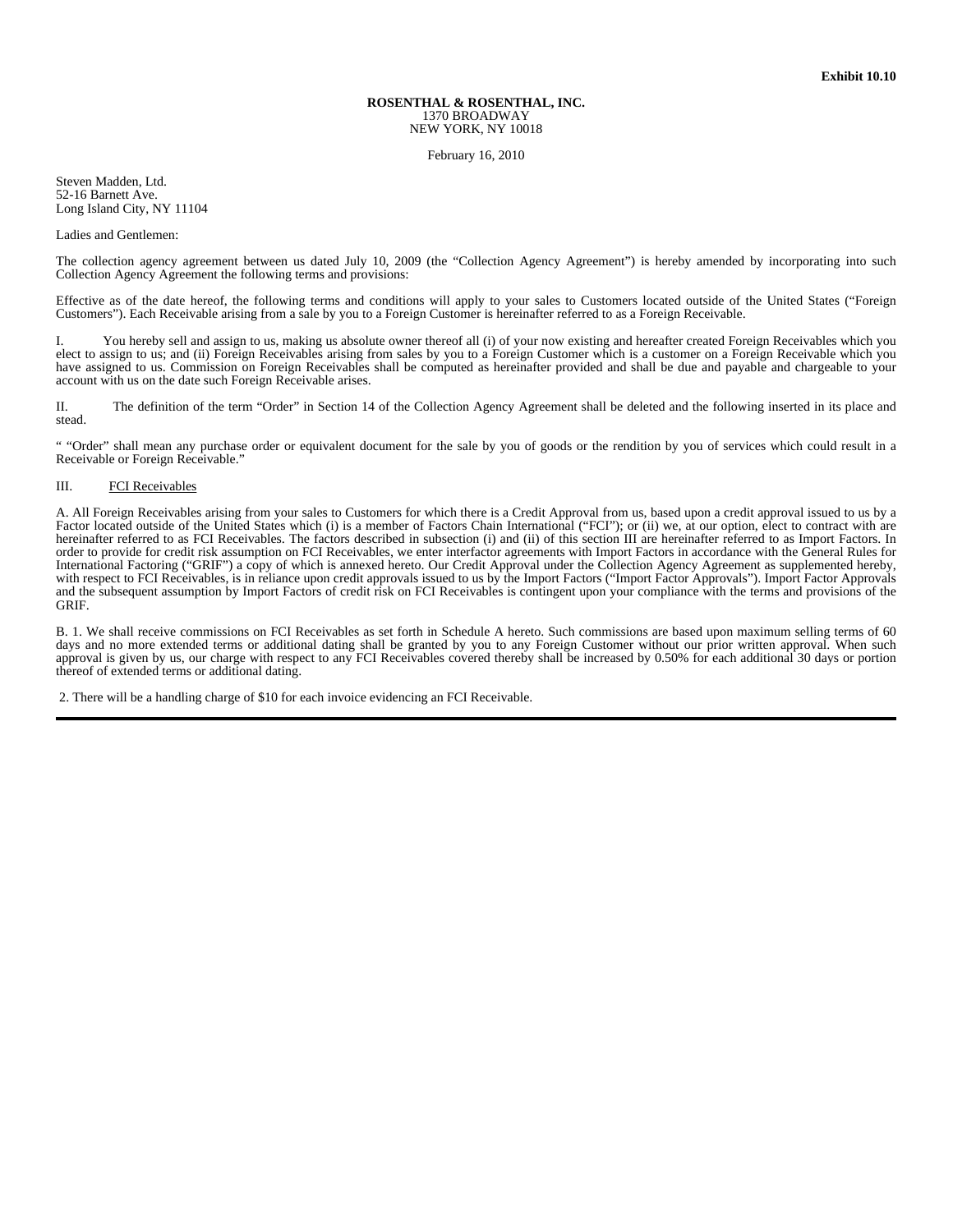3. Each Import Factor shall be instructed to convert payments received by them in payment of FCI Receivables into U.S. dollars which shall then be remitted by the Import Factors to us for application to the Obligations.

4. All cost and expense of currency conversions in connection with FCI Receivables and any loss resulting from currency fluctuations shall be borne by you.

 5. Non-Approved Foreign Receivables will be (i) at your sole credit risk; and (ii) "last out" with respect to payment; that is, all payments made by any Foreign Customer on any outstanding Foreign Receivables shall be applied first to Approved Foreign Receivables and only after payment in full of all Approved Foreign Receivables will payment be applied to Non-Approved Foreign Receivables.

### IV. Insurance Backed Receivables

A. All Foreign Receivables for which there is a Credit Approval to you, other than FCI Receivables, are hereinafter referred to as Insurance Backed Receivables ("IB Receivables"). In the event that the IB Receivable remains unpaid solely because of the financial inability of the Customer obligated thereon to pay such IB Receivable, we will pay to you an amount not to exceed 80% of the amount due on such IB Receivable; provided, however, that our assumption of the credit risk with respect to IB Receivables only extends to the IB Receivables due from a Customer from whom the aggregate unpaid outstanding balance of all IB Receivables due from such Customer, on the date that we deem amounts due from such Customer to be uncollectible, is \$5,000 or more.

B. We shall receive a commission on all IB Receivables equal to (i) the commission on Receivables set forth in Section 6 of the Collection Agency Agreement; plus (ii) 2% of the gross invoice amount of all IB Receivables.

Except as hereinabove specifically set forth, the Collection Agency Agreement shall remain unmodified. In the event of a conflict between the terms of the Collection Agency Agreement and this amendment, the terms of this amendment will govern.

If the above sets forth our agreement, please sign your name by your duly authorized officer at the foot of this letter where indicated beneath the word "AGREED".

Very truly yours,

ROSENTHAL & ROSENTHAL, INC.

By /S/ J. Michael Stanley J. Michael Stanley, Managing Director

AGREED:

STEVEN MADDEN, LTD.

By /S/ Arvind Dharia Name: Arvind Dharia<br>Title: CFO Title: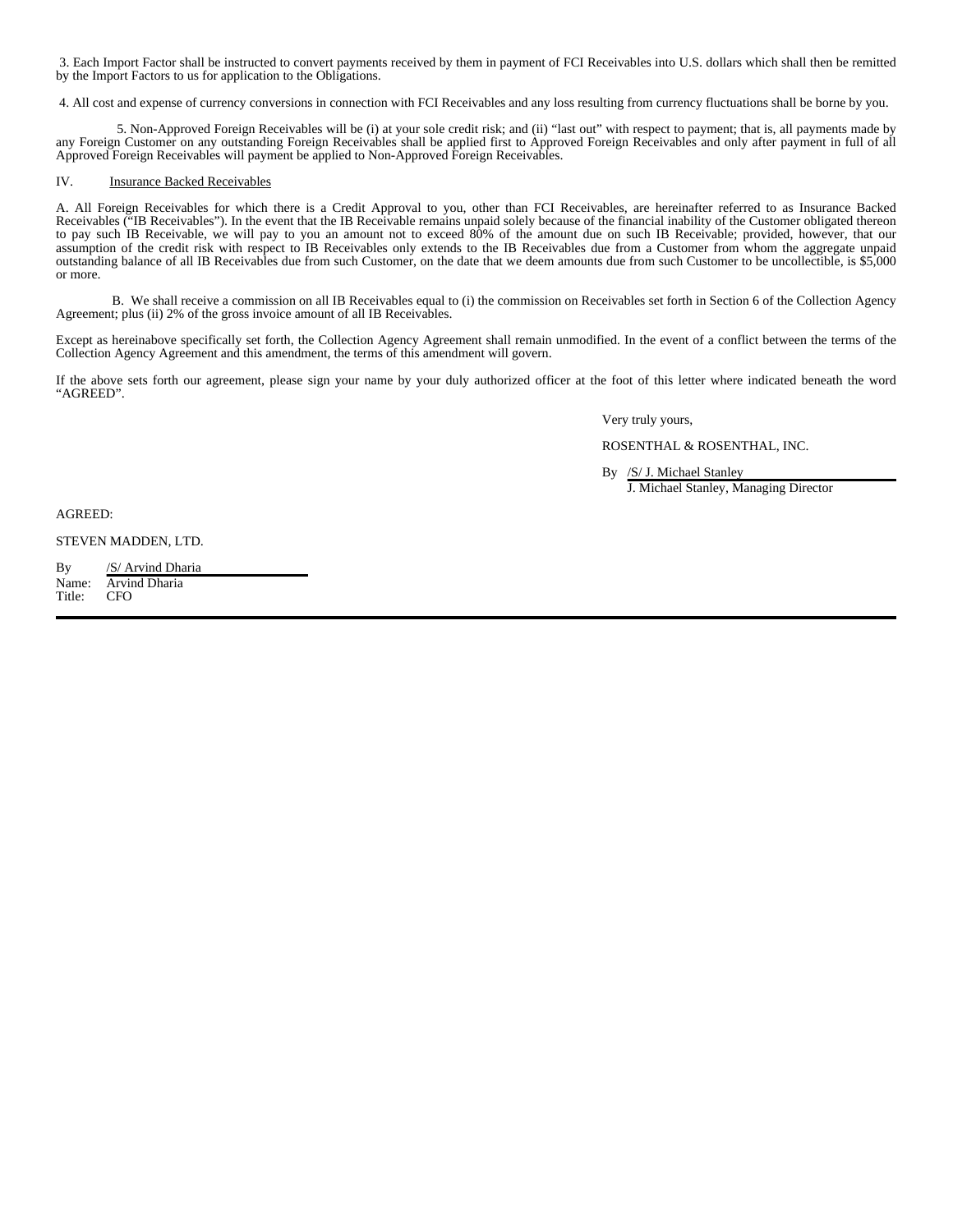# **SCHEDULE A**

# to Amendment to STEVEN MADDEN, LTD. Collection Agency Agreement

### COMMISSION (ON GROSS AMOUNT OF RECEIVABLES) FCI RECEIVBLES (EXCLUDING IB RECEIVABLES)

HSBC INVOICE FINANCE UK UNITED KINGDOM

CURRENCY: US Dollars

TERMS: 1.275% First 60 days:, plus 0.50% each 30 days thereafter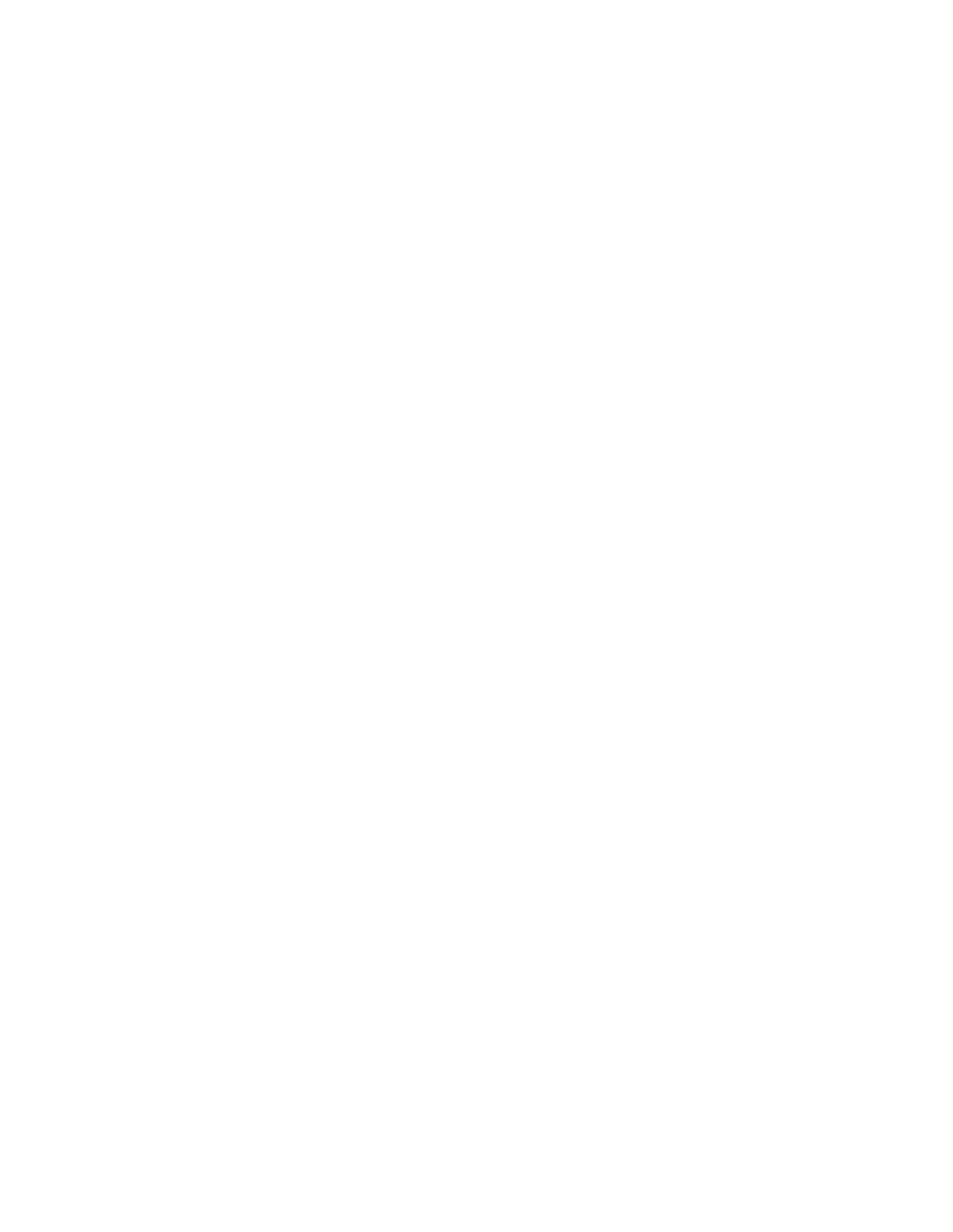### **1ST AMENDMENT TO EMPLOYMENT AGREEMENT**

This amendment dated as of March 8, 2010 (the "Amendment") to that certain Employment Agreement (the "Agreement") dated November 6, 2009, by and between Steven Madden, Ltd. (the "Company") and Edward R. Rosenfeld (the "Executive").

### **W I T N E S S E T H:**

**WHEREAS,** the Company and Executive are parties to that certain Agreement, a copy of which is attached hereto as Exhibit A; and

**WHEREAS,** the Company and Executive desire to amend the Agreement;

**NOW, THEREFORE,** in consideration of the foregoing, and intending to be legally bound, the parties hereto agree as follows:

1. Effective on the date of this Amendment, Section 9.6(a) shall be deleted in its entirety and replaced by the following:

"9.6 (a) In the event that during the period commencing 90 days prior to a Change of Control (as hereinafter defined) and ending 180 days after a Change of Control, the Executive's employment with the Company is terminated by the Company (other than for death, Total Disability or Cause) or by the resignation of the Executive for Good Reason, the Executive shall receive in cash, within ten days of the date of termination or resignation of employment, an amount equal to three (3) times the average total W-2 compensation received by the Executive pursuant to Section 4 and Section 7 of this Agreement for the preceding three-year period ending on the last previous December 31 except that in lieu of the actual Base Salary component received during such period under Section 4.1 of this Agreement, there shall be substituted the annual Base Salary to which the Executive was entitled under Section 4.1 as of the date of termination or resignation of employment.

In the event that any payment (or portion thereof) to you under this Section 9.6(a) is determined to constitute an "excess parachute payment" under Sections 280G and 4999 of the Internal Revenue Code of 1986, as amended, the following calculations shall be made:

(i) The after-tax value to the Executive of the payments under Section 9.6(a) without any reduction; and

 (ii) The after-tax value to the Executive of the payments under Paragraph 9.6(a) as reduced to the maximum amount (the "Maximum Amount") which may be paid to the Executive without any portion of the payments constituting an "excess parachute payment".

If after applying the agreed upon calculations set forth above, it is determined that the after-tax value determined under clause (ii) above is greater than the after-tax value determined under clause (i) above, the payments to you under Section 9.6(a) shall be reduced to the Maximum Amount."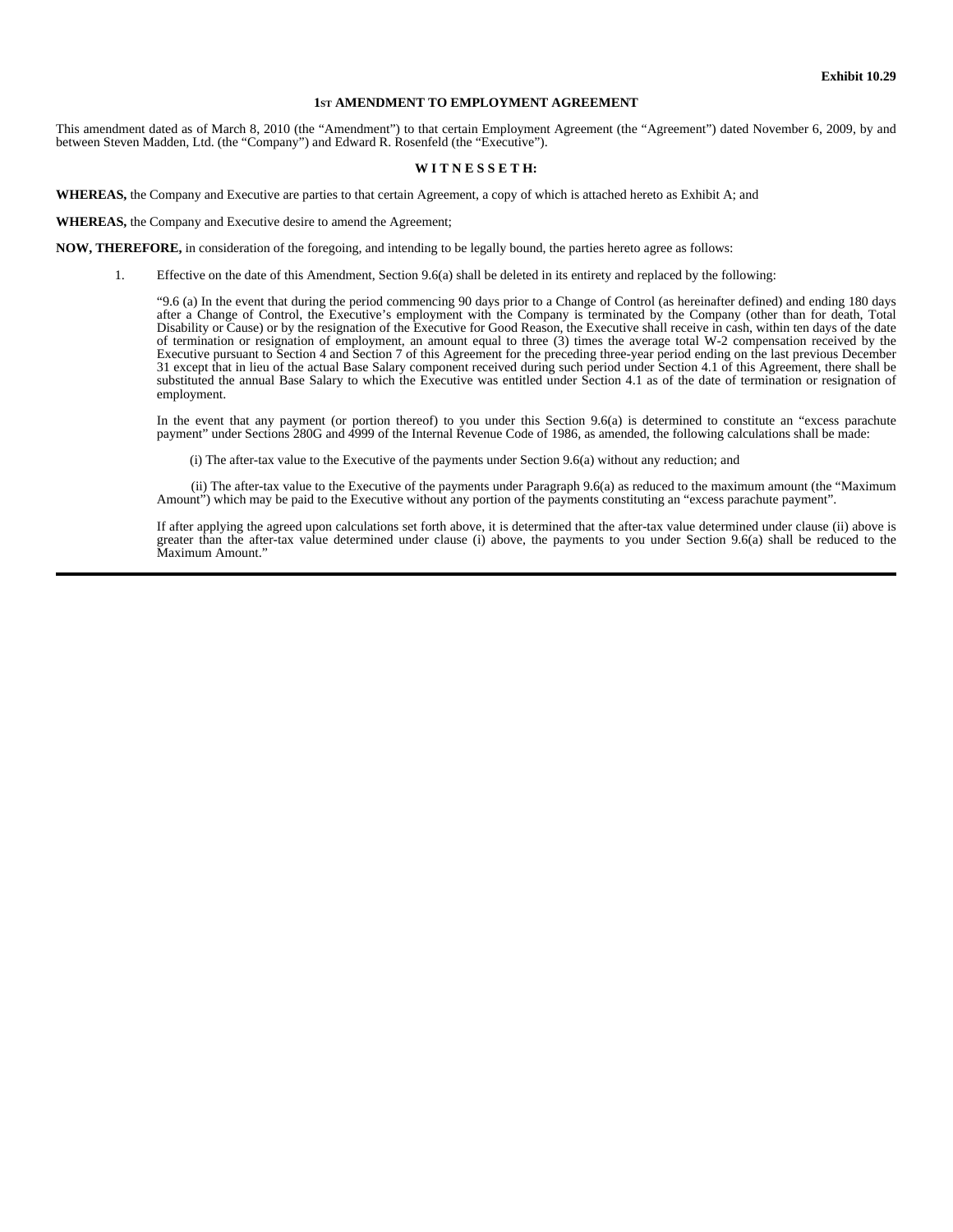**IN WITNESS WHEREOF**, the parties hereto have executed this Amendment of date first set forth above.

# STEVEN MADDEN, LTD.

By: /S/ Awadhesh Sinha Awadhesh Sinha Chief Operating Officer

/S/ Edward R. Rosenfeld Edward R. Rosenfeld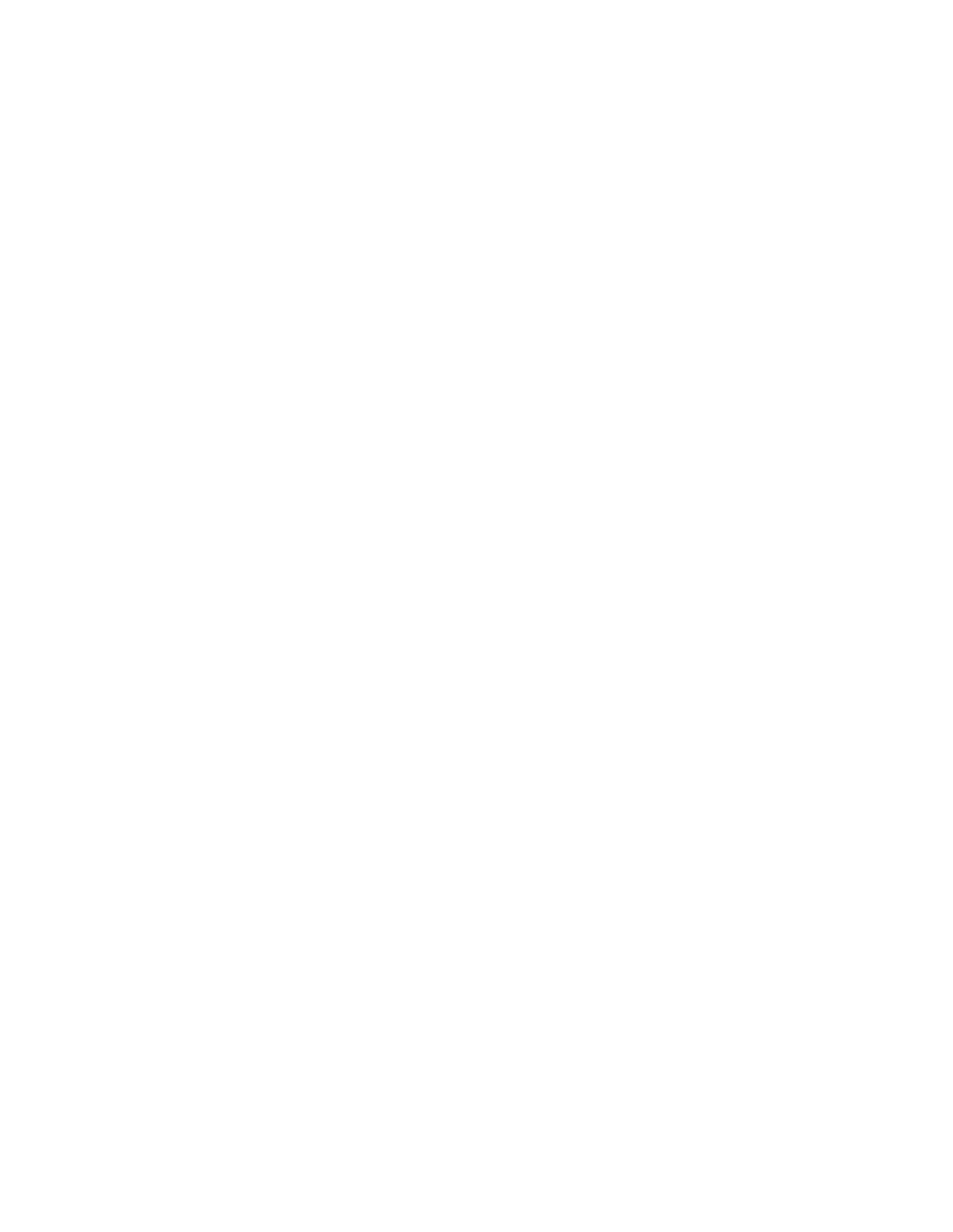# SUBSIDIARIES

| NAME OF THE SUBSIDIARY                | <b>STATE OF INCORPORATION</b> |
|---------------------------------------|-------------------------------|
| Daniel M. Friedman & Associates, Inc. | New York                      |
| Diva Acquisition Corp.                | Delaware                      |
| Adesso-Madden, Inc.                   | New York                      |
| Steven Madden Retail, Inc.            | Delaware                      |
| Stevies, Inc.                         | Delaware                      |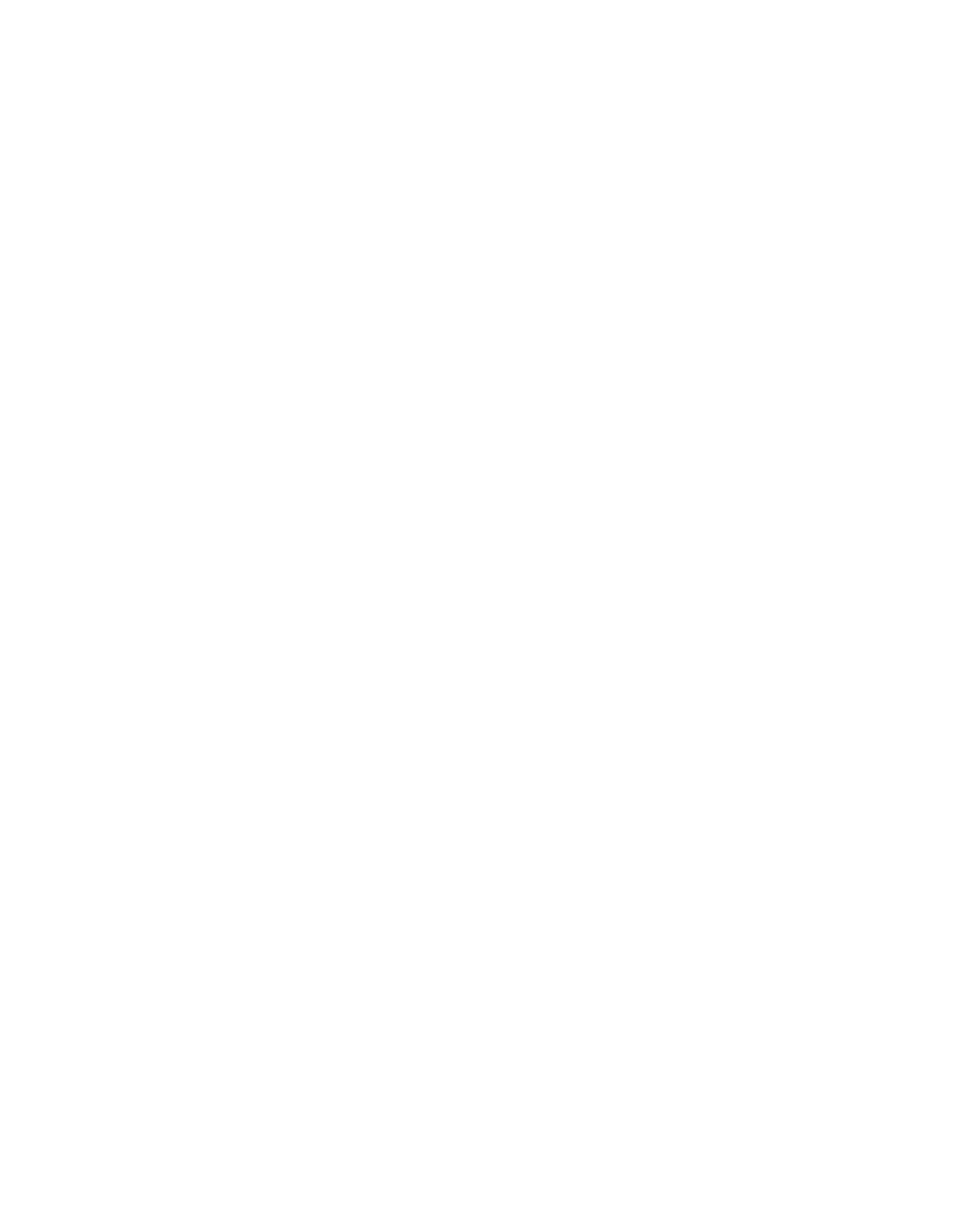### **CONSENT OF INDEPENDENT REGISTERED PUBLIC ACCOUNTING FIRM**

We hereby consent to the incorporation by reference in the Registration Statements of Steven Madden, Ltd. and subsidiaries (the "Company") on Form S-8 (Nos. 333-160520, 333-117667, 333-117666, 333-106746, 333-98067, 333-68712, 333-40924, 333-86903, 333-59995, 333-39335, 333-16381, 333-05773 and 333-138584), Form S-8 POS (No. 033-94510), Form S-3 (No. 333-91127) and Form S-3/A (Nos. 333-46441 and 333-59295), of our report dated March 11, 2010, with respect to our audits of the consolidated financial statements of the Company as of December 31, 2009 and 2008 and for each of the years in the three-year period ended December 31, 2009, and our report dated March 11, 2010 on our audit of the Company's internal control over financial reporting as of December 31, 2009 included in the Annual Report on Form 10-K for the year ended December 31, 2009.

We also consent to the reference to our firm in the Registration Statements on Form S-3 and Form S-3/A under the caption "Experts".

/S/ Eisner LLP NEW YORK, NY MARCH 11, 2010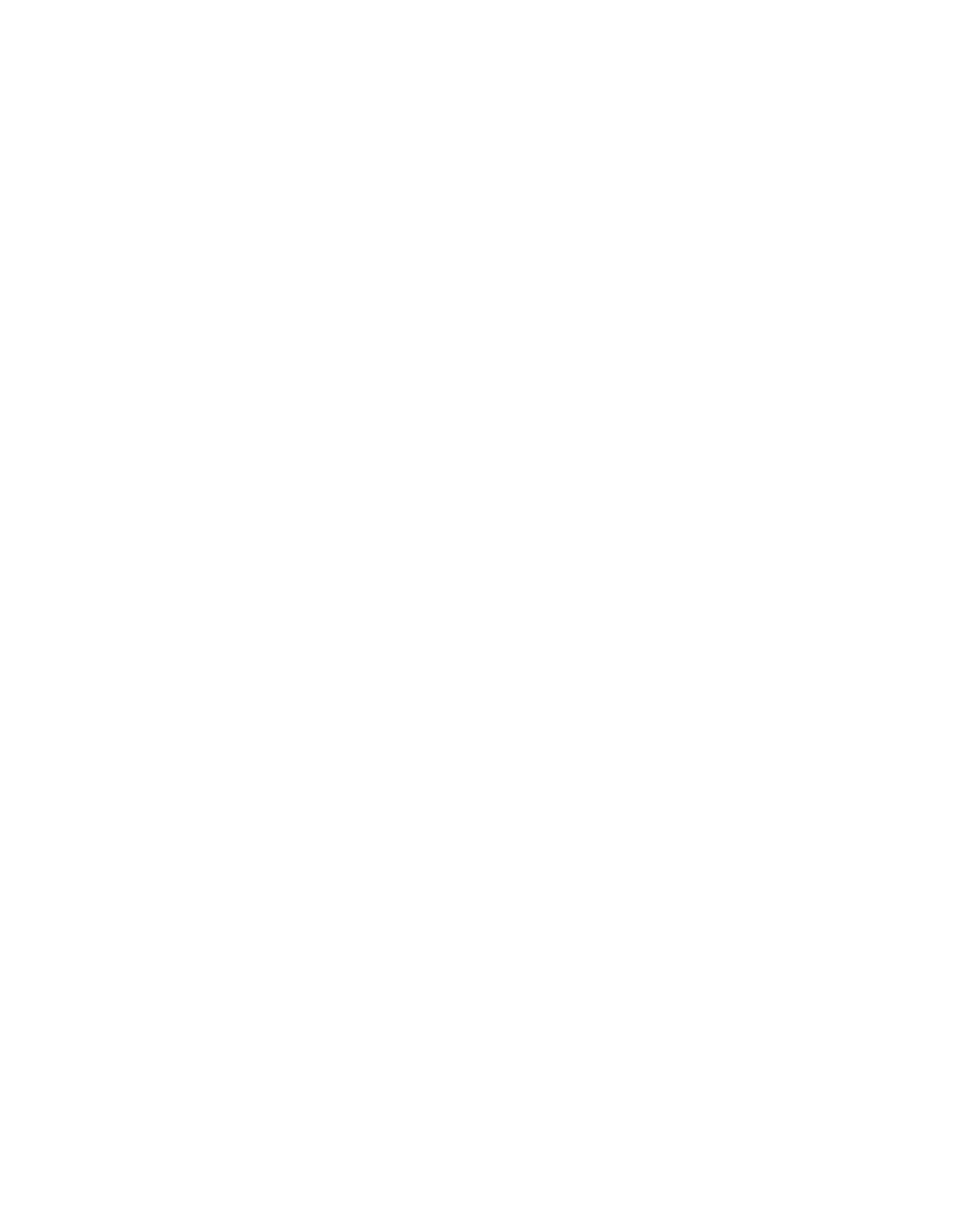#### CERTIFICATION PURSUANT TO RULE 13a-14(a) OR 15d-14(a) OF THE SECURITIES EXCHANGE ACT OF 1934, AS ADOPTED PURSUANT TO SECTION 302 OF THE SARBANES-OXLEY ACT OF 2002

I, Edward R. Rosenfeld, certify that:

- 1. I have reviewed this Annual Report on Form 10-K of Steven Madden, Ltd.;
- 2. Based on my knowledge, this report does not contain any untrue statement of a material fact or omit to state a material fact necessary to make the statements made, in light of the circumstances under which such statements were made, not misleading with respect to the period covered by this report;
- 3. Based on my knowledge, the financial statements, and other financial information included in this report, fairly present in all material respects the financial condition, results of operations and cash flows of the registrant as of, and for, the periods presented in this report;
- 4. The registrant's other certifying officer(s) and I are responsible for establishing and maintaining disclosure controls and procedures (as defined in Exchange Act Rules 13a-15(e) and 15d-15(e)) and internal control over financial reporting (as defined in Exchange Act Rules 13a-15(f) and 15d-15(f)) for the registrant and have:
	- (a) Designed such disclosure controls and procedures, or caused such disclosure controls and procedures to be designed under our supervision, to ensure that material information relating to the registrant, including its consolidated subsidiaries, is made known to us by others within those entities, particularly during the period in which this report is being prepared;
	- (b) Designed such internal control over financial reporting, or caused such internal control over financial reporting to be designed under our supervision, to provide reasonable assurance regarding the reliability of financial reporting and the preparation of financial statements for external purposes in accordance with generally accepted accounting principles;
	- (c) Evaluated the effectiveness of the registrant's disclosure controls and procedures and presented in this report our conclusions about the effectiveness of the disclosure controls and procedures, as of the end of the period covered by this report based on such evaluation; and
	- (d) Disclosed in this report any change in the registrant's internal control over financial reporting that occurred during the registrant's most recent fiscal quarter (the registrant's fourth fiscal quarter in the case of an annual report) that has materially affected, or is reasonably likely to materially affect, the registrant's internal control over financial reporting; and
- 5. The registrant's other certifying officer(s) and I have disclosed, based on our most recent evaluation of internal control over financial reporting, to the registrant's auditors and the audit committee of the registrant's board of directors (or persons performing the equivalent functions):
	- (a) All significant deficiencies and material weaknesses in the design or operation of internal control over financial reporting which are reasonably likely to adversely affect the registrant's ability to record, process, summarize and report financial information; and
	- (b) Any fraud, whether or not material, that involves management or other employees who have a significant role in the registrant's internal control over financial reporting.

/S/ EDWARD R. ROSENFELD Edward R. Rosenfeld Chairman and Chief Executive Officer March 12, 2010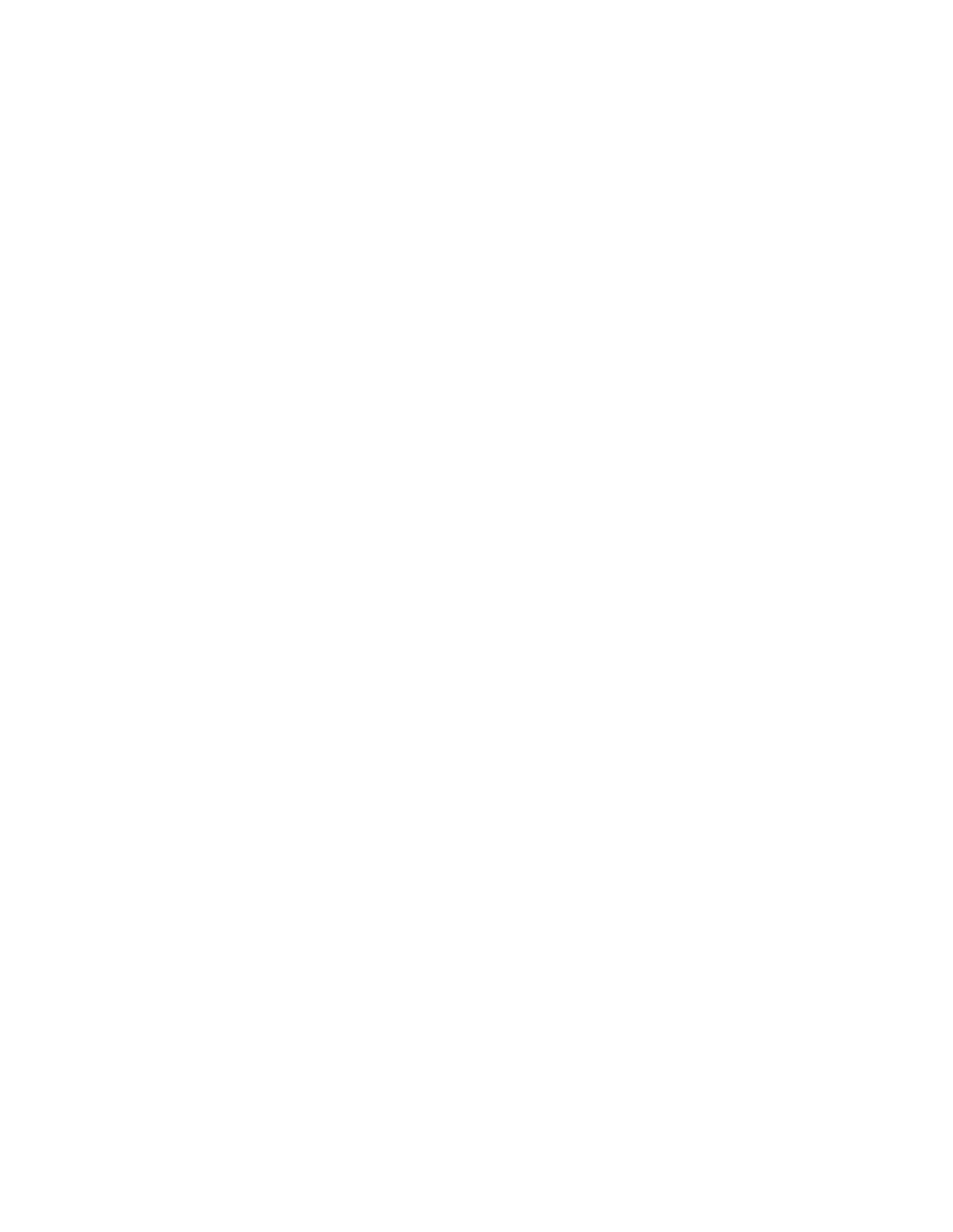#### CERTIFICATION PURSUANT TO RULE 13a-14(a) OR 15d-14(a) OF THE SECURITIES EXCHANGE ACT OF 1934, AS ADOPTED PURSUANT TO SECTION 302 OF THE SARBANES-OXLEY ACT OF 2002

I, Arvind Dharia, certify that:

- 1. I have reviewed this Annual Report on Form 10-K of Steven Madden, Ltd.;
- 2. Based on my knowledge, this report does not contain any untrue statement of a material fact or omit to state a material fact necessary to make the statements made, in light of the circumstances under which such statements were made, not misleading with respect to the period covered by this report;
- 3. Based on my knowledge, the financial statements, and other financial information included in this report, fairly present in all material respects the financial condition, results of operations and cash flows of the registrant as of, and for, the periods presented in this report;
- 4. The registrant's other certifying officer(s) and I are responsible for establishing and maintaining disclosure controls and procedures (as defined in Exchange Act Rules 13a-15(e) and 15d-15(e)) and internal control over financial reporting (as defined in Exchange Act Rules 13a-15(f) and 15d-15(f)) for the registrant and have:
	- (a) Designed such disclosure controls and procedures, or caused such disclosure controls and procedures to be designed under our supervision, to ensure that material information relating to the registrant, including its consolidated subsidiaries, is made known to us by others within those entities, particularly during the period in which this report is being prepared;
	- (b) Designed such internal control over financial reporting, or caused such internal control over financial reporting to be designed under our supervision, to provide reasonable assurance regarding the reliability of financial reporting and the preparation of financial statements for external purposes in accordance with generally accepted accounting principles;
	- (c) Evaluated the effectiveness of the registrant's disclosure controls and procedures and presented in this report our conclusions about the effectiveness of the disclosure controls and procedures, as of the end of the period covered by this report based on such evaluation; and
	- (d) Disclosed in this report any change in the registrant's internal control over financial reporting that occurred during the registrant's most recent fiscal quarter (the registrant's fourth fiscal quarter in the case of an annual report) that has materially affected, or is reasonably likely to materially affect, the registrant's internal control over financial reporting; and
- 5. The registrant's other certifying officer(s) and I have disclosed, based on our most recent evaluation of internal control over financial reporting, to the registrant's auditors and the audit committee of the registrant's board of directors (or persons performing the equivalent functions):
	- (a) All significant deficiencies and material weaknesses in the design or operation of internal control over financial reporting which are reasonably likely to adversely affect the registrant's ability to record, process, summarize and report financial information; and
	- (b) Any fraud, whether or not material, that involves management or other employees who have a significant role in the registrant's internal control over financial reporting.

/S/ ARVIND DHARIA Arvind Dharia Chief Financial Officer March 12, 2010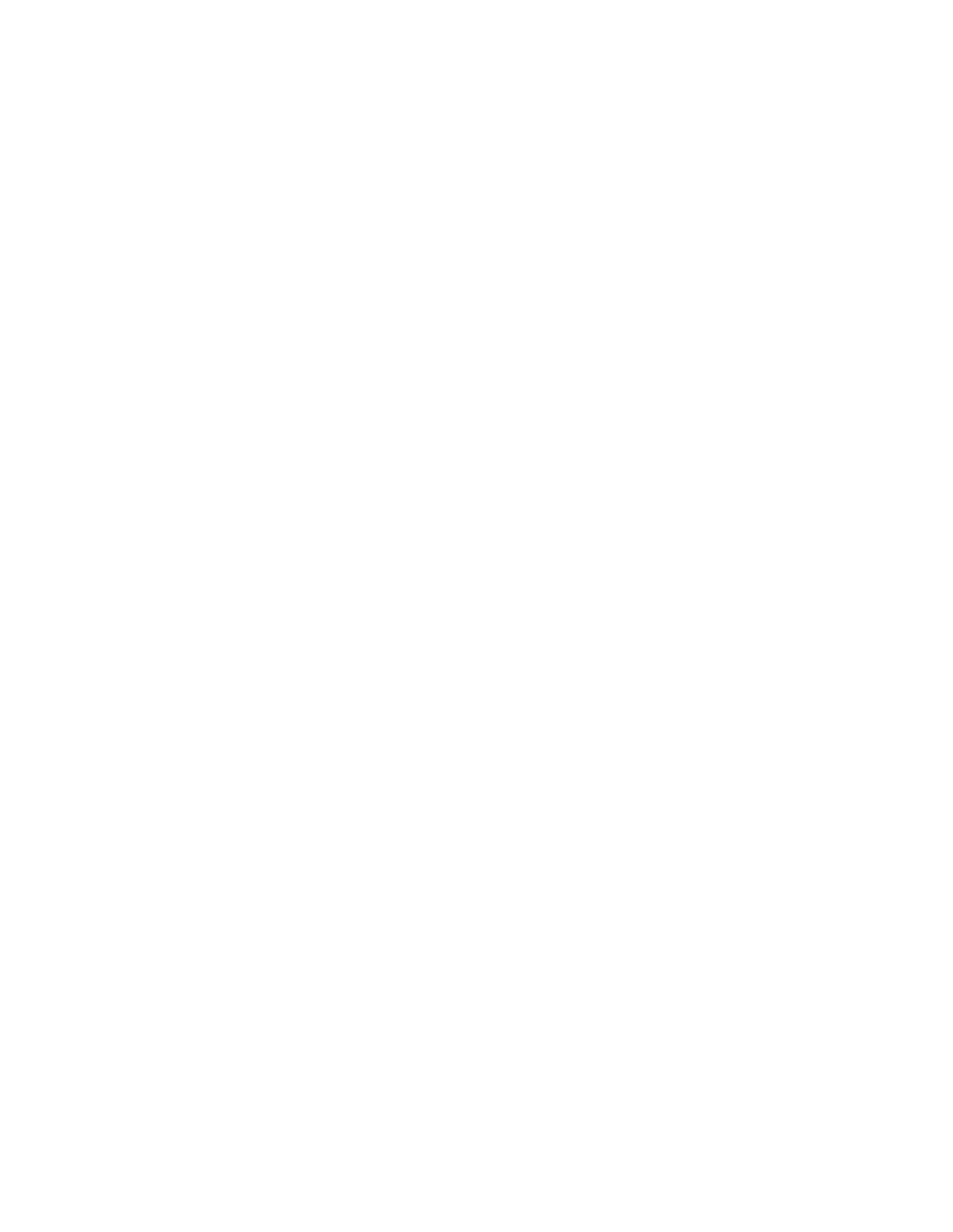#### CERTIFICATION PURSUANT TO 18 U.S.C. SECTION 1350 ADOPTED PURSUANT TO SECTION 906 OF THE SARBANES-OXLEY ACT OF 2002

In connection with the Annual Report of Steven Madden, Ltd. (the "Company") on Form 10-K for the year ended December 31, 2009, as filed with the Securities and Exchange Commission on the date hereof (the "Report"), I, Edward R. Rosenfeld, Chairman and Chief Executive Officer of the Company, certify, pursuant to 18 U.S.C. Section 1350, as adopted pursuant to Section 906 of the Sarbanes-Oxley Act of 2002:

- (1) The Report fully complies with the requirements of Section 13(a) or 15(d) of the Securities Exchange Act of 1934; and
- (2) The information contained in the Report fairly presents, in all material respects, the financial condition and results of operations of the Company.

/S/ EDWARD R. ROSENFELD Edward R. Rosenfeld Chairman and Chief Executive Officer March 12, 2010